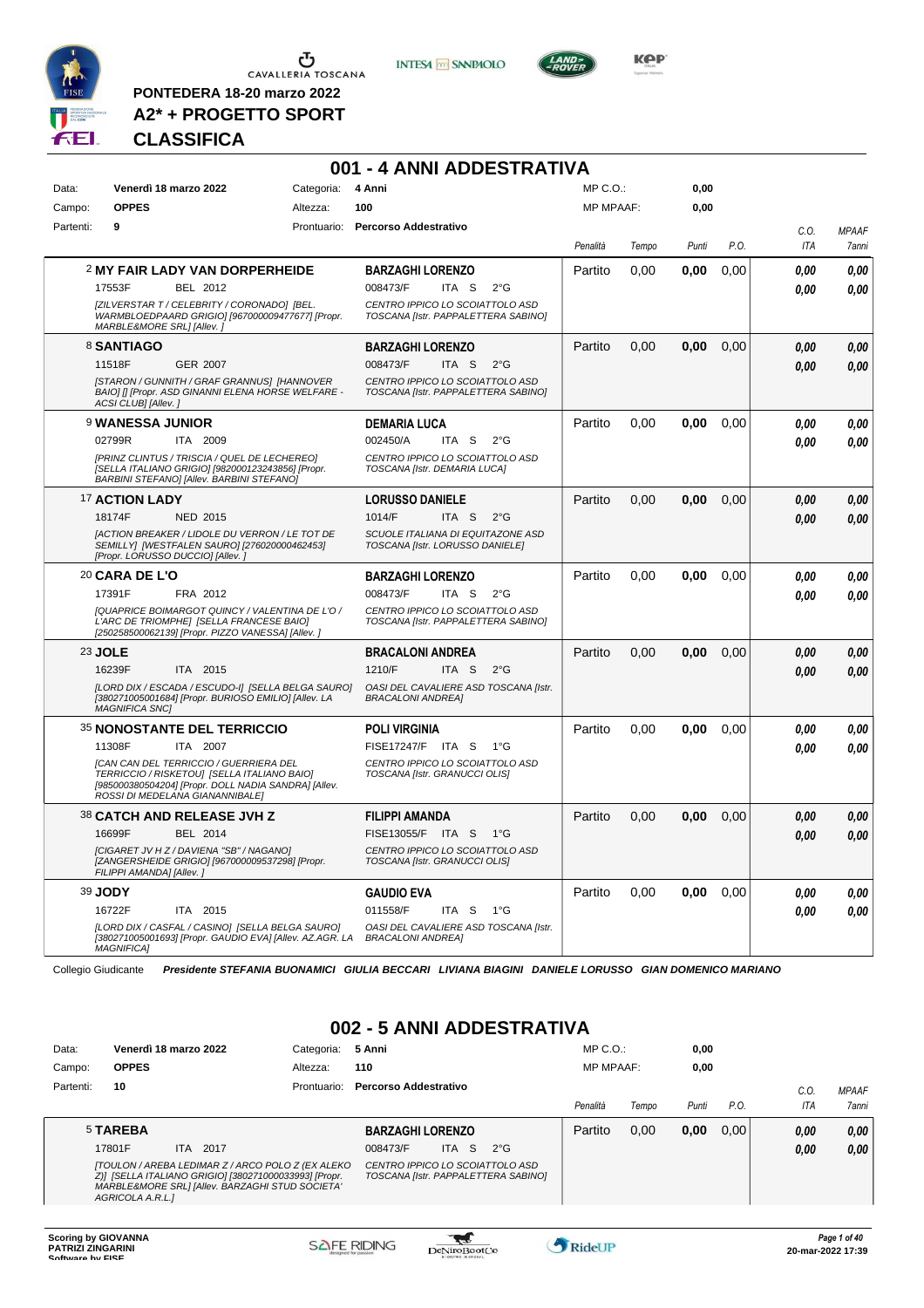

**PONTEDERA 18-20 marzo 2022 A2\* + PROGETTO SPORT**





**Kep** 

#### **CLASSIFICA**

|           |                               |                                                                                                                                                           |            | 002 - 5 ANNI ADDESTRATIVA                                              |                  |       |       |      |      |              |
|-----------|-------------------------------|-----------------------------------------------------------------------------------------------------------------------------------------------------------|------------|------------------------------------------------------------------------|------------------|-------|-------|------|------|--------------|
| Data:     |                               | Venerdì 18 marzo 2022                                                                                                                                     | Categoria: | 5 Anni                                                                 | MP C.O.:         |       | 0,00  |      |      |              |
| Campo:    | <b>OPPES</b>                  |                                                                                                                                                           | Altezza:   | 110                                                                    | <b>MP MPAAF:</b> |       | 0,00  |      |      |              |
| Partenti: | 10                            |                                                                                                                                                           |            | Prontuario: Percorso Addestrativo                                      |                  |       |       |      | C.0. | <b>MPAAF</b> |
|           |                               |                                                                                                                                                           |            |                                                                        | Penalità         | Tempo | Punti | P.O. | ITA  | 7anni        |
|           | <b>7 TRUSILLA</b>             |                                                                                                                                                           |            | <b>BARZAGHI LORENZO</b>                                                | Partito          | 0,00  | 0,00  | 0,00 | 0.00 | 0.00         |
|           | 17185F                        | ITA 2016                                                                                                                                                  |            | 008473/F<br>ITA S<br>$2^{\circ}$ G                                     |                  |       |       |      | 0.00 | 0,00         |
|           |                               | [TANGELO VAN DE ZUUTHOEVE / AREBA LEDIMAR Z /<br>ARCO POLO Z (EX ALEKO Z)] [SELLA ITALIANO GRIGIO]<br>[380271000016324] [Propr. BACCANI FRANCO] [Allev. ] |            | CENTRO IPPICO LO SCOIATTOLO ASD<br>TOSCANA [Istr. PAPPALETTERA SABINO] |                  |       |       |      |      |              |
|           | <b>20 CARA DE L'O</b>         |                                                                                                                                                           |            | <b>BARZAGHI LORENZO</b>                                                | Partito          | 0.00  | 0,00  | 0,00 | 0.00 | 0.00         |
|           | 17391F                        | FRA 2012                                                                                                                                                  |            | 008473/F<br>ITA <sub>S</sub><br>$2^{\circ}$ G                          |                  |       |       |      | 0.00 | 0,00         |
|           |                               | [QUAPRICE BOIMARGOT QUINCY / VALENTINA DE L'O /<br>L'ARC DE TRIOMPHE] [SELLA FRANCESE BAIO]<br>[250258500062139] [Propr. PIZZO VANESSA] [Allev. ]         |            | CENTRO IPPICO LO SCOIATTOLO ASD<br>TOSCANA [Istr. PAPPALETTERA SABINO] |                  |       |       |      |      |              |
|           | 21 BLUE EYED                  |                                                                                                                                                           |            | <b>BUTELLI LUCIA</b>                                                   | Partito          | 0,00  | 0,00  | 0.00 | 0.00 | 0,00         |
|           | 12787D                        | ITA 2012                                                                                                                                                  |            | <b>FISE8082/F</b><br>ITA S<br>$2^{\circ}G$                             |                  |       |       |      | 0.00 | 0.00         |
|           | LUCIAI [Allev. BENINI SILVIO] | [ZIROCCO BLUE VDL / NO WAY / CHAGALLO] [SELLA<br>ITALIANO BAIO] [982000192457600] [Propr. BUTELLI                                                         |            | CENTRO IPPICO LO SCOIATTOLO ASD<br>TOSCANA [Istr. PAPPALETTERA SABINO] |                  |       |       |      |      |              |
|           | 24 ADAMO                      |                                                                                                                                                           |            | <b>LORUSSO DANIELE</b>                                                 | Partito          | 0.00  | 0.00  | 0.00 | 0.00 | 0,00         |
|           | 15091F                        | GER 2010                                                                                                                                                  |            | 1014/F<br>ITA <sub>S</sub><br>$2^{\circ}$ G                            |                  |       |       |      | 0.00 | 0,00         |
|           | DANIELE] [Allev.]             | [CHIN QUIN / DORADA T KLOMP Z / DARCO]<br>[WESTFALEN BAIO] [276020000097023] [Propr. LORUSSO                                                              |            | SCUOLE ITALIANA DI EQUITAZONE ASD<br>TOSCANA [Istr. LORUSSO DANIELE]   |                  |       |       |      |      |              |
|           | 27 KORRELLINA                 |                                                                                                                                                           |            | <b>MATTEOLI FRANCESCO</b>                                              | Partito          | 0.00  | 0.00  | 0.00 | 0.00 | 0,00         |
|           | 09628F                        | ITA 2005                                                                                                                                                  |            | FISE44907/F ITA Y 1°G                                                  |                  |       |       |      | 0.00 | 0,00         |
|           |                               | [GARWASCH / MAAIKE DU MANOIR D'02 / RAPHAELO]<br>[SELLA ITALIANO BAIO] [977121001136386] [Propr.<br>MATTEOLI FRANCESCO] [Allev. PASQUATO ROBERTO]         |            | C.E.SAN COLOMBANO TOSCANA [Istr.<br><b>UGORI GIANLUCAI</b>             |                  |       |       |      |      |              |
|           | 28 HOW ARE YOU                |                                                                                                                                                           |            | <b>ALBERTI ADELE</b>                                                   | Partito          | 0.00  | 0.00  | 0.00 | 0.00 | 0,00         |
|           | 13867F                        | ITA 2011                                                                                                                                                  |            | FISE37886/F ITA Y 1°G                                                  |                  |       |       |      | 0.00 | 0.00         |
|           | ADELE] [Allev. ORAZZINI MERI] | [ROBLE Z / ISOTTA XIV / QUIDAM DE LA CERE] [SELLA<br>ITALIANO SAURO] [941000012129486] [Propr. ALBERTI                                                    |            | CENTRO IPPICO LO SCOIATTOLO ASD<br>TOSCANA [Istr. DEMARIA LUCA]        |                  |       |       |      |      |              |
|           |                               | <b>36 ROXANNE-K VAN 'T KATTENHEYE</b>                                                                                                                     |            | <b>GRANUCCI OLIS</b>                                                   | Partito          | 0.00  | 0.00  | 0.00 | 0.00 | 0,00         |
|           | 17773F                        | BEL 2017                                                                                                                                                  |            | 1165/F<br>ITA SA 2°G                                                   |                  |       |       |      | 0.00 | 0.00         |
|           |                               | <b>INUBICK VAN HET METTENHOF / ELEGANCE V/D</b><br>DONKHOEVE / CALVARO] [BEL. WARMBLOEDPAARD<br>BAIO] [981100004497488] [Propr. ORAZZINI MERI] [Allev. ]  |            | CENTRO IPPICO LO SCOIATTOLO ASD<br>TOSCANA [Istr. PAPPALETTERA SABINO] |                  |       |       |      |      |              |
|           |                               | 38 CATCH AND RELEASE JVH Z                                                                                                                                |            | FILIPPI AMANDA                                                         | Partito          | 0.00  | 0.00  | 0.00 | 0.00 | 0,00         |
|           | 16699F                        | BEL 2014                                                                                                                                                  |            | FISE13055/F ITA S<br>$1^{\circ}G$                                      |                  |       |       |      | 0.00 | 0.00         |
|           | FILIPPI AMANDA] [Allev.]      | [CIGARET JV H Z / DAVIENA "SB" / NAGANO]<br>[ZANGERSHEIDE GRIGIO] [967000009537298] [Propr.                                                               |            | CENTRO IPPICO LO SCOIATTOLO ASD<br>TOSCANA [Istr. GRANUCCI OLIS]       |                  |       |       |      |      |              |
|           | 40 LORIANA J                  |                                                                                                                                                           |            | <b>BENEDETTI CLAUDIA</b>                                               | Partito          | 0.00  | 0,00  | 0.00 | 0.00 | 0,00         |
|           | 31420BXX                      | ITA 2010                                                                                                                                                  |            | 9818<br>ITA S<br>1°G                                                   |                  |       |       |      | 0.00 | 0.00         |
|           | FRANCESCA] [Allev.]           | [LORD Z / QUINTANA / QUIDAM DE REVEL] [OLDENBURG<br>BAIO] [276098104008293] [Propr. BANCHELLI                                                             |            | CENTRO IPPICO LO SCOIATTOLO ASD<br>TOSCANA [Istr. DEMARIA LUCA]        |                  |       |       |      |      |              |

Collegio Giudicante *Presidente STEFANIA BUONAMICI GIULIA BECCARI LIVIANA BIAGINI DANIELE LORUSSO GIAN DOMENICO MARIANO*

### **003 - 6 ANNI ADDESTRATIVA**

| Data:     | Venerdì 18 marzo 2022                                                                                                                                                        | Categoria:  | 6 Anni                                                               | $MP C. O.$ :     |       | 0,00  |      |      |              |
|-----------|------------------------------------------------------------------------------------------------------------------------------------------------------------------------------|-------------|----------------------------------------------------------------------|------------------|-------|-------|------|------|--------------|
| Campo:    | <b>OPPES</b>                                                                                                                                                                 | Altezza:    | 120                                                                  | <b>MP MPAAF:</b> |       | 0,00  |      |      |              |
| Partenti: |                                                                                                                                                                              | Prontuario: | <b>Percorso Addestrativo</b>                                         |                  |       |       |      | C.0  | <b>MPAAF</b> |
|           |                                                                                                                                                                              |             |                                                                      | Penalità         | Tempo | Punti | P.O. | ITA  | 7anni        |
|           | 10 NIRVANA FIORENTINA                                                                                                                                                        |             | <b>GORINI GIACOMO</b>                                                | Partito          | 0.00  | 0,00  | 0.00 | 0,00 | 0,00         |
|           | 35075BXX<br>2015<br>ITA.                                                                                                                                                     |             | ITA SA $2^{\circ}$ G<br>72/F                                         |                  |       |       |      | 0,00 | 0,00         |
|           | INADIR DI SAN PATRIGNANO / DEIANIRA DI BELVEDERE /<br>QUE VEDO DELLA TRAPPOLA] [SELLA ITALIANO BAIO]<br>[380271006007535] [Propr. DALL'ERA DARIO] [Allev.<br>DALL'ERA DARIO] |             | CANDELIRIA EQUESTRIAN CENTRE ASD<br>TOSCANA [Istr. ANGERAME FILIPPO] |                  |       |       |      |      |              |

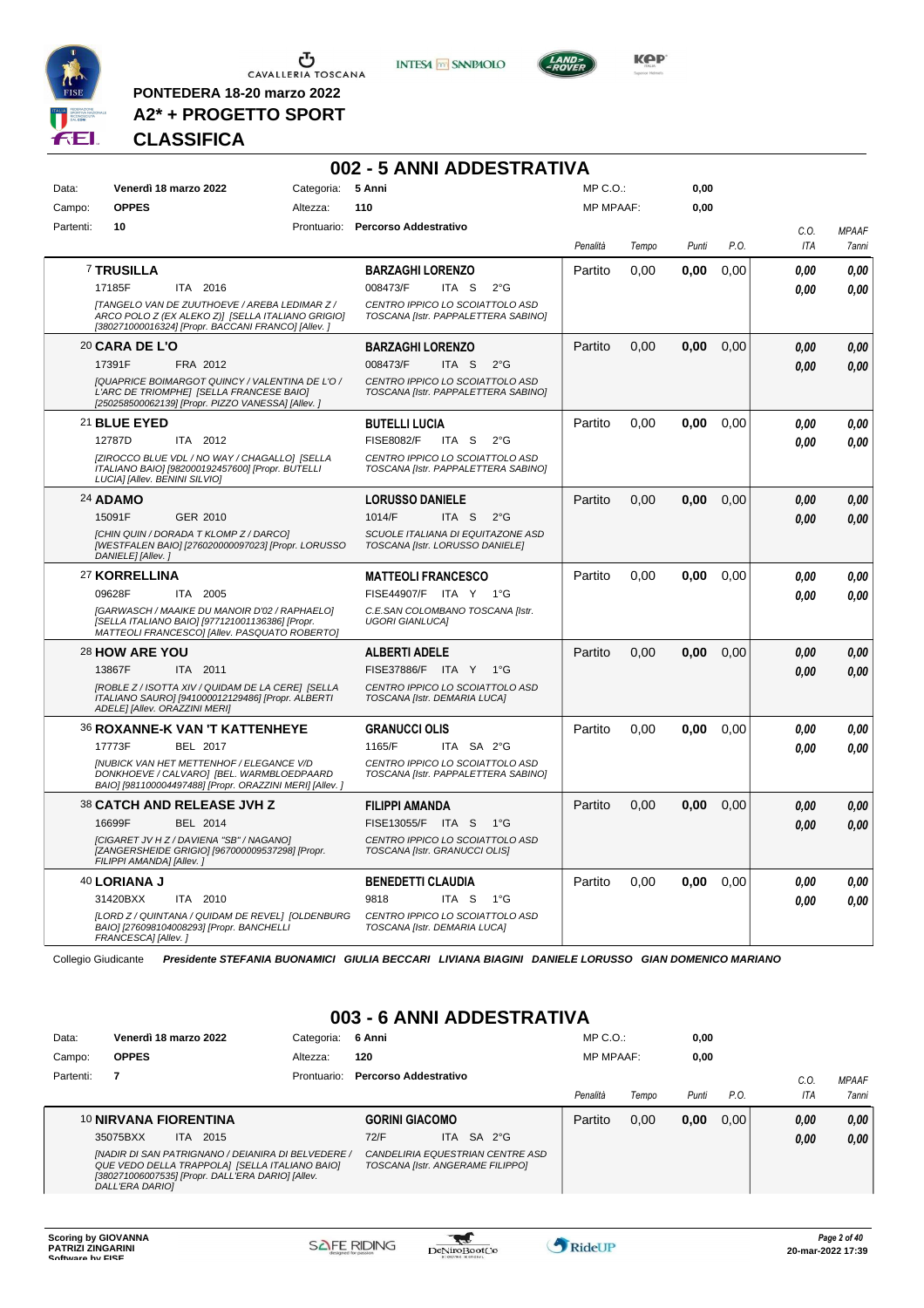

**PONTEDERA 18-20 marzo 2022 A2\* + PROGETTO SPORT** **INTESA** M SANPAOLO



**Kep** 

#### **CLASSIFICA**

|           |                                                                                                                                           |                                                                                                             | 003 - 6 ANNI ADDESTRATIVA                                                                                                               |                  |       |       |      |              |                       |
|-----------|-------------------------------------------------------------------------------------------------------------------------------------------|-------------------------------------------------------------------------------------------------------------|-----------------------------------------------------------------------------------------------------------------------------------------|------------------|-------|-------|------|--------------|-----------------------|
| Data:     | Venerdì 18 marzo 2022                                                                                                                     | Categoria:                                                                                                  | 6 Anni                                                                                                                                  | MP C.O.:         |       | 0,00  |      |              |                       |
| Campo:    | <b>OPPES</b>                                                                                                                              | Altezza:                                                                                                    | 120                                                                                                                                     | <b>MP MPAAF:</b> |       | 0.00  |      |              |                       |
| Partenti: | $\overline{7}$                                                                                                                            |                                                                                                             | Prontuario: Percorso Addestrativo                                                                                                       | Penalità         | Tempo | Punti | P.O. | C.O.<br>ITA  | <b>MPAAF</b><br>7anni |
|           | <b>12 VICTORIA M&amp;M</b><br>15861F<br>GER 2012<br><b>IVIVANT VAN DE HEFFINCK / ADALFRIEDE /</b><br>[Propr. MARBLE & MORE SRL] [Allev. ] | ARGENTINUS] [OLDENBURG BAIO] [276020000040827]                                                              | <b>BARZAGHI LORENZO</b><br>008473/F<br>ITA S<br>$2^{\circ}$ G<br>CENTRO IPPICO LO SCOIATTOLO ASD<br>TOSCANA [Istr. PAPPALETTERA SABINO] | Partito          | 0.00  | 0,00  | 0.00 | 0.00<br>0.00 | 0.00<br>0.00          |
|           | 13 ET VOILA DP Z<br>18302F<br>BEL 2015<br>T'IS VOLTAIRE] [ZANGERSHEIDE SAURO]<br>[Allev.]                                                 | IEMERALD VAN 'T RUYTERSHOF / 'T IS TOPLESS DP Z /<br>[981100004127668] [Propr. ASD ADRIATIK HORSES TEAM]    | <b>TAFANI ADRIATIK</b><br>FISE39560/F ALB S<br>$2^{\circ}$ G<br>ASD ADRIATIK HORSES TEAM TOSCANA<br>[Istr. TAFANI ADRIATIK]             | Partito          | 0.00  | 0,00  | 0.00 | 0,00<br>0.00 | 0,00<br>0.00          |
|           | <b>16 ATATURK M&amp;M</b><br>16296F<br>GER 2014<br>[ARMITAGE / CARDENCE / CARETINO] [OLDENBURG<br>[Allev.]                                | BAIO] [276020000167727] [Propr. MARBLE & MORE SRL]                                                          | <b>BARZAGHI LORENZO</b><br>008473/F<br>$2^{\circ}$ G<br>ITA S<br>CENTRO IPPICO LO SCOIATTOLO ASD<br>TOSCANA [Istr. PAPPALETTERA SABINO] | Partito          | 0.00  | 0,00  | 0.00 | 0.00<br>0.00 | 0.00<br>0.00          |
|           | <b>18 BABLESSE</b><br>ITA 2015<br>17199F<br>TOULON] [SELLA ITALIANO BAIO] [982000196511112]<br><b>SRL1</b>                                | <b>[SWEET FOR HINSELF D'ACHERONTE / DOBLESSE III /</b><br>[Propr. DE MAIO GIANCARLO] [Allev. GARDEN JUMPING | <b>GORINI GIACOMO</b><br>72/F<br>ITA SA 2°G<br>CANDELIRIA EQUESTRIAN CENTRE ASD<br>TOSCANA [Istr. ANGERAME FILIPPO]                     | Partito          | 0.00  | 0,00  | 0.00 | 0,00<br>0.00 | 0.00<br>0.00          |
|           | 26 TOUCH AND GO<br>13127F<br>ITA 2010<br>ITALIANO SAURO] [982000123230588] [Propr. BALDINI<br>AZZURRA] [Allev. ORAZZINI MERI]             | [BAEDEKER / ISOTTA XIV / QUIDAM DE LA CERE] [SELLA                                                          | <b>BALDINI AZZURRA</b><br>FISE45617/F ITA Y<br>$2^{\circ}$ G<br>CENTRO IPPICO LO SCOIATTOLO ASD<br>TOSCANA [Istr. DEMARIA LUCA]         | Partito          | 0.00  | 0.00  | 0.00 | 0.00<br>0.00 | 0.00<br>0.00          |
|           | 110 TEMPORANEA 21009<br>PRO21009<br>GER 2022<br>$[!//]$ [] [] [Propr. ] [Allev. ]                                                         |                                                                                                             | <b>DEMARIA LUCA</b><br>002450/A<br>ITA S<br>$2^{\circ}$ G<br>CENTRO IPPICO LO SCOIATTOLO ASD<br>TOSCANA [Istr. DEMARIA LUCA]            | Partito          | 0.00  | 0,00  | 0.00 | 0,00<br>0.00 | 0,00<br>0.00          |

Collegio Giudicante *Presidente STEFANIA BUONAMICI GIULIA BECCARI LIVIANA BIAGINI DANIELE LORUSSO GIAN DOMENICO MARIANO*

#### **007 - C130 MISTA QUALIFICANTE**

| Data:     | Venerdì 18 marzo 2022        |                                                                                         | Categoria:                                                                                                                                                 | C <sub>130</sub> |                                                                      |       |   |                                       | MP C. O.         |       | 700,00 |      |        |              |
|-----------|------------------------------|-----------------------------------------------------------------------------------------|------------------------------------------------------------------------------------------------------------------------------------------------------------|------------------|----------------------------------------------------------------------|-------|---|---------------------------------------|------------------|-------|--------|------|--------|--------------|
| Campo:    | <b>OPPES</b>                 |                                                                                         | Altezza:                                                                                                                                                   | 130              |                                                                      |       |   |                                       | <b>MP MPAAF:</b> |       | 0,00   |      |        |              |
| Partenti: | 6                            |                                                                                         | Prontuario:                                                                                                                                                |                  | n. 7 mista - Tab. A                                                  |       |   |                                       |                  |       |        |      | C.O.   | <b>MPAAF</b> |
|           |                              |                                                                                         |                                                                                                                                                            |                  |                                                                      |       |   |                                       | Penalità         | Tempo | Punti  | P.O. | ITA    | 7anni        |
| 1         | <b>14 QUENTIN ONE</b>        |                                                                                         |                                                                                                                                                            |                  | <b>DEMARIA LUCA</b>                                                  |       |   |                                       | 0/0              | 39,61 | 0,00   | 0,00 | 147,00 | 0,00         |
|           | 00997Y                       | ITA 2012                                                                                |                                                                                                                                                            |                  | 002450/A                                                             | ITA   | S | $2^{\circ}$ G                         |                  |       |        |      | 70,00  | 0,00         |
|           |                              | [SELLA ITALIANO BAIO] [982000192323688] [Propr.<br>DAUDRY YARA] [Allev. MARCHESE ESTER] | <b>IQUITE CAPITOL / BARUMINI / LEONE DE LE QUINTEI</b>                                                                                                     |                  | CENTRO IPPICO LO SCOIATTOLO ASD<br>TOSCANA [Istr. DEMARIA LUCA]      |       |   |                                       |                  |       |        |      |        |              |
|           | <b>30 BECKS DI VILLAGANA</b> |                                                                                         |                                                                                                                                                            |                  | <b>LAMI VITTORIO</b>                                                 |       |   |                                       | 0/0              | 41.39 | 0,00   | 0,00 | 105,84 | 0,00         |
|           | 09166D                       | <b>ITA 2009</b>                                                                         |                                                                                                                                                            |                  | FISE30704/F                                                          | ITA Y |   | $1^{\circ}G$                          |                  |       |        |      | 42,00  | 0,00         |
|           | DI ANNA BRUNA ZORZANI        |                                                                                         | [ACODETTO / CELINE / CARTHAGO] [SELLA ITALIANO<br>GRIGIO] [982009106551736] [Propr. VILLAGANA AGRICOLA<br>DI ANNA BRUNA ZORZAN] [Allev. VILLAGANA AGRICOLA |                  | <b>BRACALONI ANDREA1</b>                                             |       |   | OASI DEL CAVALIERE ASD TOSCANA [Istr. |                  |       |        |      |        |              |
| 3         | 24 ADAMO                     |                                                                                         |                                                                                                                                                            |                  | <b>LORUSSO DANIELE</b>                                               |       |   |                                       | 0/4              | 36,11 | 0,00   | 0.00 | 88,20  | 0,00         |
|           | 15091F                       | GER 2010                                                                                |                                                                                                                                                            |                  | 1014/F                                                               | ITA S |   | $2^{\circ}$ G                         |                  |       |        |      | 0.00   | 0.00         |
|           | DANIELE] [Allev.]            | [CHIN QUIN / DORADA T KLOMP Z / DARCO]                                                  | [WESTFALEN BAIO] [276020000097023] [Propr. LORUSSO                                                                                                         |                  | SCUOLE ITALIANA DI EQUITAZONE ASD<br>TOSCANA [Istr. LORUSSO DANIELE] |       |   |                                       |                  |       |        |      |        |              |
| 4         | 19 CALLY                     |                                                                                         |                                                                                                                                                            |                  | <b>DEMARIA LUCA</b>                                                  |       |   |                                       | 0/4              | 37,94 | 0,00   | 0,00 | 0,00   | 0,00         |
|           | 16464F                       | ITA 2015                                                                                |                                                                                                                                                            |                  | 002450/A                                                             | ITA S |   | $2^{\circ}G$                          |                  |       |        |      | 0,00   | 0,00         |
|           | <b>CISTIA MARCOI</b>         | BAIO] [982000192315658] [Propr. ASS. SPRTIVA                                            | [COSTELLI / CALYPSA / CAMBRIDGE] [SELLA ITALIANO<br>DILETTANTISTICA NUOVA BURLAMACCOI [Allev. DEL                                                          |                  | CENTRO IPPICO LO SCOIATTOLO ASD<br>TOSCANA [Istr. DEMARIA LUCA]      |       |   |                                       |                  |       |        |      |        |              |
|           |                              |                                                                                         |                                                                                                                                                            |                  |                                                                      |       |   |                                       |                  |       |        |      |        |              |

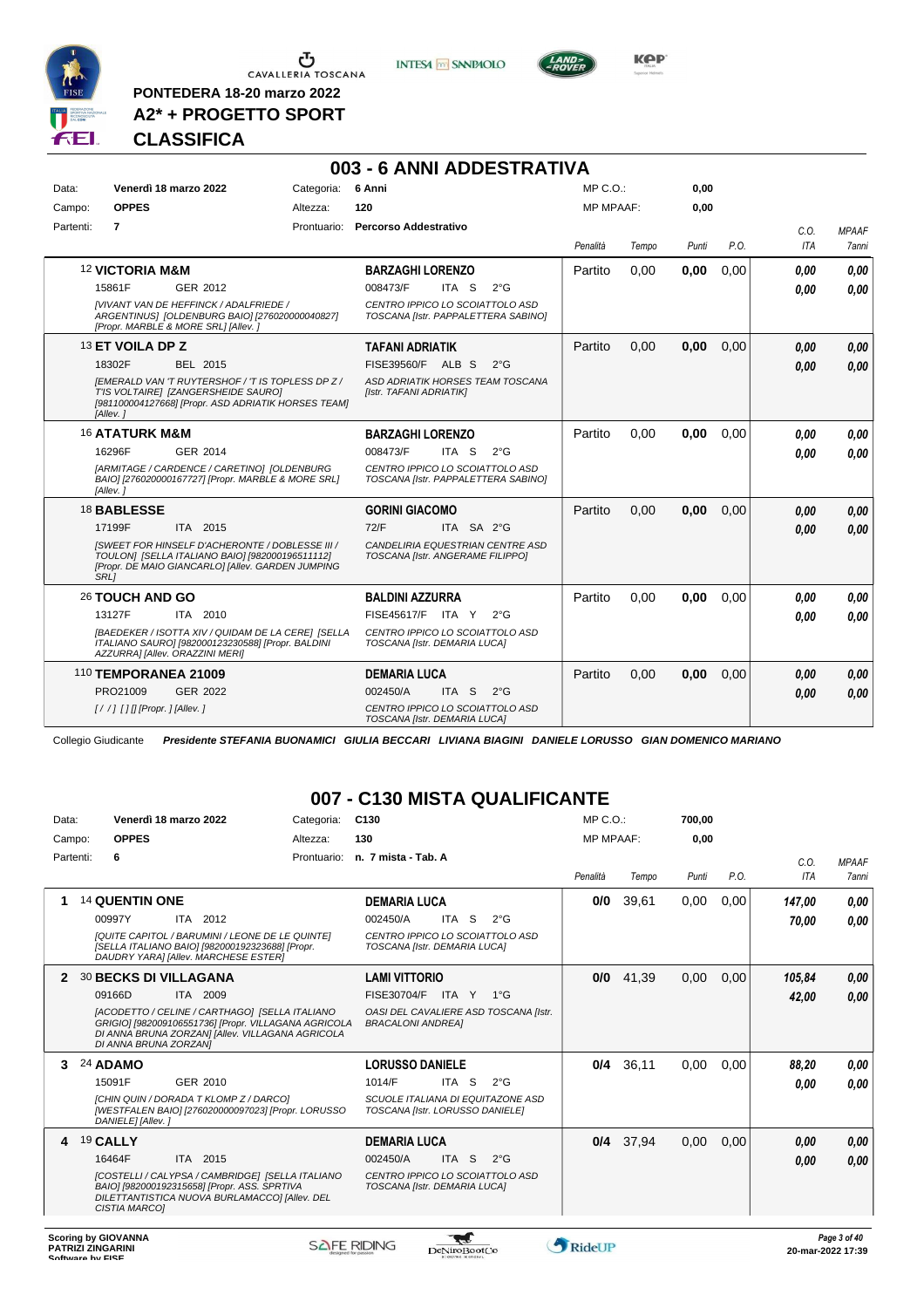

**PONTEDERA 18-20 marzo 2022 A2\* + PROGETTO SPORT** **INTESA** M SANPAOLO



**Kep** 

#### **CLASSIFICA**

| Data:     |                 | Venerdì 18 marzo 2022                                                                                                                             | Categoria:  | C <sub>130</sub>       |                                  |              | $MP C. O.$ :     |       | 700,00 |      |            |              |
|-----------|-----------------|---------------------------------------------------------------------------------------------------------------------------------------------------|-------------|------------------------|----------------------------------|--------------|------------------|-------|--------|------|------------|--------------|
| Campo:    | <b>OPPES</b>    |                                                                                                                                                   | Altezza:    | 130                    |                                  |              | <b>MP MPAAF:</b> |       | 0,00   |      |            |              |
| Partenti: | 6               |                                                                                                                                                   | Prontuario: | n. 7 mista - Tab. A    |                                  |              |                  |       |        |      | C.0.       | <b>MPAAF</b> |
|           |                 |                                                                                                                                                   |             |                        |                                  |              | Penalità         | Tempo | Punti  | P.O. | <b>ITA</b> | 7anni        |
|           | 22 ENRIQUE M    |                                                                                                                                                   |             | <b>UGORI GIANLUCA</b>  |                                  |              | 0/4              | 41.87 | 0,00   | 0.00 | 0.00       | 0.00         |
|           | 16350F          | NED 2009                                                                                                                                          |             | 374/F                  | S<br>ITA                         | $2^{\circ}G$ |                  |       |        |      | 0.00       | 0.00         |
|           | UGORII [Allev.] | [BALOUBET DU ROUET / RAMITE / NARCOS II SF] [KWPN<br>SAURO] [528210002339431] [Propr. DITTA GIANLUCA                                              |             | <b>UGORI GIANLUCAI</b> | C.E.SAN COLOMBANO TOSCANA [Istr. |              |                  |       |        |      |            |              |
| 6.        | 27 KORRELLINA   |                                                                                                                                                   |             |                        | <b>MATTEOLI FRANCESCO</b>        |              | 8                | 68,13 | 0,00   | 0.00 | 0,00       | 0,00         |
|           | 09628F          | ITA.<br>2005                                                                                                                                      |             | FISE44907/F            | ITA Y                            | $1^{\circ}G$ |                  |       |        |      | 0,00       | 0.00         |
|           |                 | [GARWASCH / MAAIKE DU MANOIR D'02 / RAPHAELO]<br>[SELLA ITALIANO BAIO] [977121001136386] [Propr.<br>MATTEOLI FRANCESCOI [Allev. PASQUATO ROBERTO] |             | <b>UGORI GIANLUCAI</b> | C.E.SAN COLOMBANO TOSCANA [Istr. |              |                  |       |        |      |            |              |

**007 - C130 MISTA QUALIFICANTE**

Collegio Giudicante *Presidente STEFANIA BUONAMICI GIULIA BECCARI LIVIANA BIAGINI DANIELE LORUSSO GIAN DOMENICO MARIANO*

#### **009 - C115 A FASI CONSECUTIVE**

| Data:     |    | Venerdì 18 marzo 2022                              |                                                                                                                                                                       | Categoria: | C <sub>115</sub>                                                                                                                        | MP C. O.         |          | 0,00  |      |                    |                              |
|-----------|----|----------------------------------------------------|-----------------------------------------------------------------------------------------------------------------------------------------------------------------------|------------|-----------------------------------------------------------------------------------------------------------------------------------------|------------------|----------|-------|------|--------------------|------------------------------|
| Campo:    |    | <b>SPRING DERBY</b>                                |                                                                                                                                                                       | Altezza:   | 115                                                                                                                                     | <b>MP MPAAF:</b> |          | 0.00  |      |                    |                              |
| Partenti: |    | 6                                                  |                                                                                                                                                                       |            | Prontuario: n. 19.2 speciale a fasi consecutive - Tab. A                                                                                | Penalità         | Tempo    | Punti | P.O. | C.O.<br><b>ITA</b> | <b>MPAAF</b><br><b>7anni</b> |
|           |    | 58 PICCOLINA<br>13149F<br>[Allev. 1                | <b>GER 2005</b><br>[PONTIFEX / ROMINA / RODNEY] [WESTFALEN BAIO]<br>[2764414112383053] [Propr. BANDINELLI CAROLINA]                                                   |            | <b>CAVALLINI DUCCIO</b><br>FISE25228/F ITA S<br>Brev.<br>C.E.SAN COLOMBANO TOSCANA [Istr.<br><b>UGORI GIANLUCAI</b>                     | 4                | 58,89    | 0,00  | 0,00 | 0.00<br>0.00       | 0,00<br>0.00                 |
|           |    | 2 39 JODY<br>16722F<br><b>MAGNIFICA1</b>           | ITA 2015<br>[LORD DIX / CASFAL / CASINO] [SELLA BELGA SAURO]<br>[380271005001693] [Propr. GAUDIO EVA] [Allev. AZ.AGR. LA                                              |            | <b>GAUDIO EVA</b><br>011558/F<br>ITA <sub>S</sub><br>$1^{\circ}$ G<br>OASI DEL CAVALIERE ASD TOSCANA [Istr.<br><b>BRACALONI ANDREA1</b> | 6                | 68,28    | 0,00  | 0,00 | 0.00<br>0.00       | 0,00<br>0.00                 |
| 3         |    | 87 ONOFRIO DEL GRILLO<br>20908G                    | ITA 2008<br>[LORD Z / BESCIAMELLE / ERIN] [SELLA ITALIANO<br>SAURO] [982009106685823] [Propr. ALLEVAMENTO DEL<br>FOGLIANO DI GRECHI GISELLA   [Allev. GRECHI GISELLA] |            | <b>FERRARIS SARA</b><br><b>FISE6279/Y</b><br>ITA J<br>Brev.<br>SCUDERIA DEL SOLE RAPALLO SSD SRL<br>LIGURIA [Istr. STEFANIZZI DANIELA]  | 8                | 61,38    | 0.00  | 0.00 | 0.00<br>0.00       | 0,00<br>0.00                 |
|           |    | 32 BREAK TIME<br>15520F<br><b>PINII</b>            | ITA 2013<br>[BAEDEKER / GRAN GALLA / GRAF NOIR] [SELLA<br>ITALIANO GRIGIO] [982000192781681] [Propr. SEDDA<br>NATASHAI [Allev. AZ. AGR. ACQUADOLCE DI FRANCESCA       |            | <b>BIANCALANI ZOE</b><br>FISE29357/F ITA Y 1°G<br>C.E.SAN COLOMBANO TOSCANA [Istr.<br><b>UGORI GIANLUCAI</b>                            |                  | 32 86,21 | 0,00  | 0,00 | 0.00<br>0.00       | 0.00<br>0.00                 |
|           |    | 31 VINCES INHOCSIGNO<br>05486N<br><b>BATTISTAI</b> | ITA 2014<br>[NADIR DI SAN PATRIGNANO / ONOLVESA / AVENIR]<br>[SELLA ITALIANO BAIO] [982000196500369] [Propr.<br>ESPOSITO ANTONELLA] [Allev. CARTA GIOVANNI            |            | <b>MEACCI LETIZIA</b><br>FISE30139/F ITA J<br>$1^{\circ}$ G<br>DEL DRAGO ASD TOSCANA [Istr. ZORZI<br><b>GIAMPIETROI</b>                 | Elim.            | 0,00     | 0,00  | 0,00 | 0.00<br>0.00       | 0.00<br>0.00                 |
| FC        | 11 |                                                    |                                                                                                                                                                       |            | <b>ROSSI GAIA</b><br>FISE53139/F<br>ITA J<br>$2^{\circ}$ G<br>CENTRO IPPICO LO SCOIATTOLO ASD<br>TOSCANA [Istr. PAPPALETTERA SABINO]    | <b>Partito</b>   |          |       |      | 0,00<br>0.00       | 0,00<br>0.00                 |

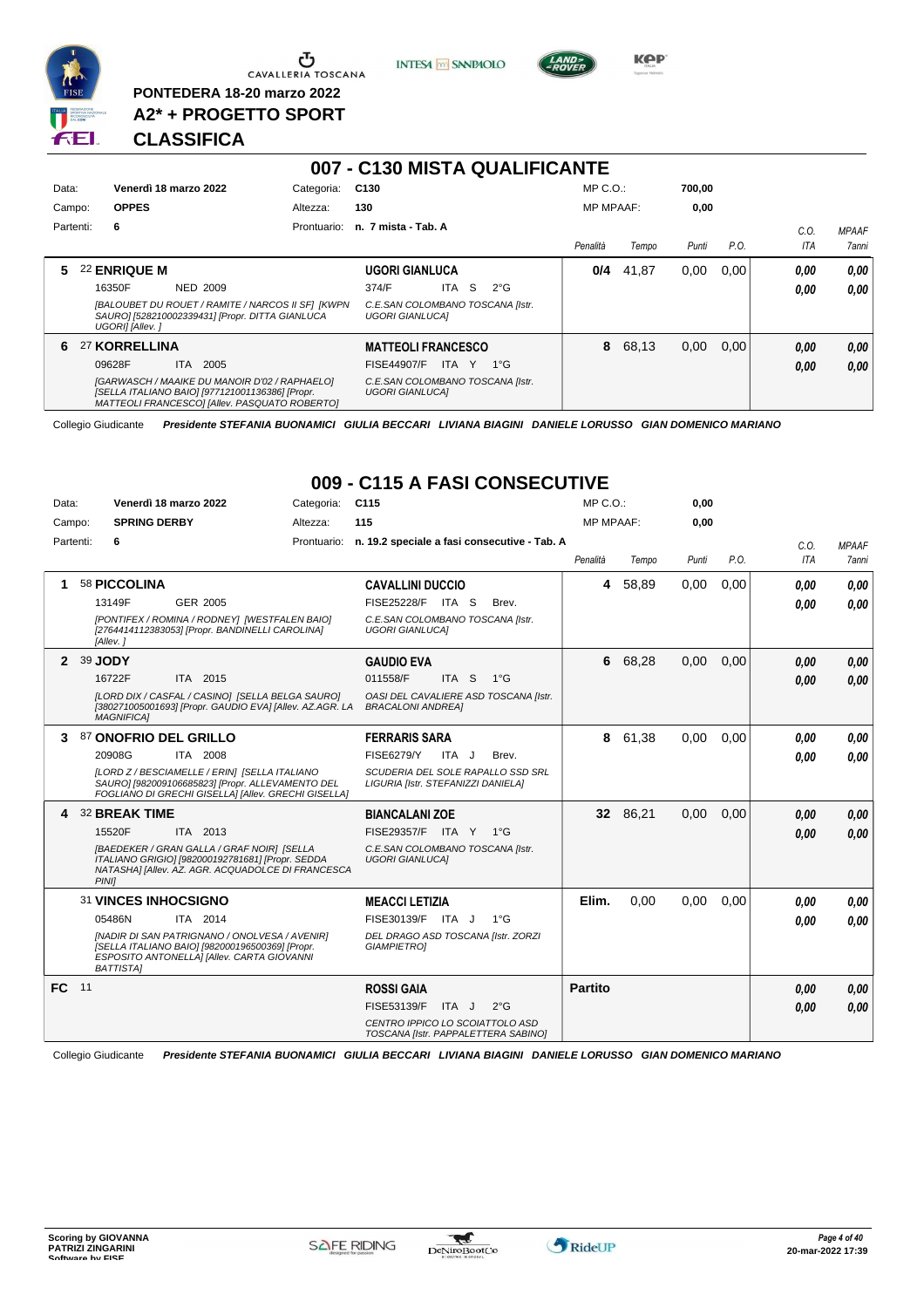

**PONTEDERA 18-20 marzo 2022 A2\* + PROGETTO SPORT** **INTESA** M SANPAOLO



**KPP** 

#### **CLASSIFICA**

#### **010 - B100 A FASI CONSECUTIVE**

| Data:        |           | Venerdì 18 marzo 2022                                                                                                                                                       | Categoria: | <b>B100</b>                                                            |              | MP C. O.         |             | 0,00     |      |      |              |
|--------------|-----------|-----------------------------------------------------------------------------------------------------------------------------------------------------------------------------|------------|------------------------------------------------------------------------|--------------|------------------|-------------|----------|------|------|--------------|
| Campo:       |           | <b>SPRING DERBY</b>                                                                                                                                                         | Altezza:   | 100                                                                    |              | <b>MP MPAAF:</b> |             | 0,00     |      |      |              |
|              | Partenti: | 8                                                                                                                                                                           |            | Prontuario: n. 19.2 speciale a fasi consecutive - Tab. A               |              |                  |             |          |      | C.O. | <b>MPAAF</b> |
|              |           |                                                                                                                                                                             |            |                                                                        |              | Penalità         | Tempo       | Punti    | P.O. | ITA  | 7anni        |
|              |           | 47 COLMAN                                                                                                                                                                   |            | <b>DINUCCI BENEDETTA</b>                                               |              | 0/0              | 23,68       | 0,00     | 0,00 | 0.00 | 0.00         |
|              |           | 17522F<br>ITA 2017                                                                                                                                                          |            | FISE58254/F ITA Y                                                      | Brev.        |                  |             |          |      | 0.00 | 0.00         |
|              |           | [COLMANI / ROVINE BZ / ROBIN Z II] [SELLA ITALIANO<br>BAIO] [380271000036674] [Propr. DINUCCI BENEDETTA]<br>[Allev.]                                                        |            | CENTRO IPPICO LO SCOIATTOLO ASD<br>TOSCANA [Istr. PAPPALETTERA SABINO] |              |                  |             |          |      |      |              |
|              |           | 2 43 BIKINI                                                                                                                                                                 |            | <b>VERHULST VIOLA</b>                                                  |              |                  | $0/0$ 28,62 | 0,00     | 0,00 | 0.00 | 0.00         |
|              |           | 17164F<br>ITA 2014                                                                                                                                                          |            | FISE67971/F ITA Y                                                      | Brev.        |                  |             |          |      | 0.00 | 0,00         |
|              |           | <b>IBAEDEKER / RUBY RUBACUORI DEI FOLLETTI /</b><br>ORSARO DEI FOLLETTI] [SELLA ITALIANO BAIO]<br>[982000196500336] [Propr. VERHULST VIOLA] [Allev.<br><b>VERSILIA ASDI</b> |            | CENTRO IPPICO LO SCOIATTOLO ASD<br>TOSCANA [Istr. PAPPALETTERA SABINO] |              |                  |             |          |      |      |              |
| 3            |           | 49 LAND WALD VD KAMPEL                                                                                                                                                      |            | <b>FRATI KLERVI</b>                                                    |              | 0/0              | 32,62       | 0.00     | 0.00 | 0.00 | 0,00         |
|              |           | 14724F<br><b>NED 2003</b>                                                                                                                                                   |            | FISE57031/F ITA C                                                      | Brev.        |                  |             |          |      | 0.00 | 0.00         |
|              |           | [LANDGOLD / QUALITIE VD MISPELAERE / GOTTWALD]<br>[ZANGERSHEIDE BAIO] [981100000313308] [Propr.<br>LAZZERI COSTANZAI [Allev.]                                               |            | A.S.NUOVA BURLAMACCO TOSCANA [Istr.<br><b>DE CESARE MARICAI</b>        |              |                  |             |          |      |      |              |
| 4            |           | 55 ATLETICO                                                                                                                                                                 |            | <b>BONINI SARA</b>                                                     |              | $\bf{0}$         | 0,00        | 0,00     | 0,00 | 0.00 | 0,00         |
|              |           | 17559F<br>ITA 2016                                                                                                                                                          |            | FISE47216/F ITA J                                                      | Brev.        |                  |             |          |      | 0.00 | 0.00         |
|              |           | [CLOUD Z / IRISIN / ROBINE] [SELLA ITALIANO BAIO]<br>[380271000022569] [Propr. BONINI MARCO] [Alley, PES<br>ANTONIO1                                                        |            | CENTRO IPPICO LO SCOIATTOLO ASD<br>TOSCANA [Istr. PAPPALETTERA SABINO] |              |                  |             |          |      |      |              |
| 5.           |           | 51 COMPANION                                                                                                                                                                |            | <b>BINDI MARTA</b>                                                     |              |                  | 4 66,81     | $0.00\,$ | 0.00 | 0.00 | 0,00         |
|              |           | 048561<br>NED 2013                                                                                                                                                          |            | FISE54564/F ITA J                                                      | Brev.        |                  |             |          |      | 0.00 | 0.00         |
|              |           | [CARTANO / SULESKA / CONCORDE] [NEDERLANDS<br>RIJPAAR. GRIGIO] [528210002905257] [Propr. MBHORSES]<br>[Allev.]                                                              |            | CENTRO IPPICO LO SCOIATTOLO ASD<br>TOSCANA [Istr. GRANUCCI OLIS]       |              |                  |             |          |      |      |              |
| 6            |           | 59 KINA                                                                                                                                                                     |            | <b>GHILONI GRETA</b>                                                   |              |                  | 9 67,51     | 0,00     | 0,00 | 0.00 | 0,00         |
|              |           | 17223F<br><b>NED 2015</b>                                                                                                                                                   |            | FISE23904/F ITA S                                                      | Brev.        |                  |             |          |      | 0.00 | 0.00         |
|              |           | [ATLEET / NINA / FORTISSIMO] [KWPN SAURO]<br>[528210004270301] [Propr. GHILONI GRETA] [Allev. ]                                                                             |            | CENTRO IPPICO LO SCOIATTOLO ASD<br>TOSCANA [Istr. PAPPALETTERA SABINO] |              |                  |             |          |      |      |              |
| <b>FC</b>    | 6         |                                                                                                                                                                             |            | <b>SELMI VIOLA</b>                                                     |              | <b>Partito</b>   |             |          |      | 0.00 | 0,00         |
|              |           |                                                                                                                                                                             |            | FISE12251/F ITA S                                                      | $1^{\circ}G$ |                  |             |          |      | 0.00 | 0.00         |
|              |           |                                                                                                                                                                             |            | DEL DRAGO ASD TOSCANA [Istr. ZORZI<br><b>GIAMPIETROI</b>               |              |                  |             |          |      |      |              |
| <b>FC</b> 31 |           |                                                                                                                                                                             |            | <b>MEACCI LETIZIA</b>                                                  |              | <b>Partito</b>   |             |          |      | 0.00 | 0,00         |
|              |           |                                                                                                                                                                             |            | FISE30139/F ITA J                                                      | $1^{\circ}G$ |                  |             |          |      | 0.00 | 0.00         |
|              |           |                                                                                                                                                                             |            | DEL DRAGO ASD TOSCANA [Istr. ZORZI<br><b>GIAMPIETROI</b>               |              |                  |             |          |      |      |              |

Collegio Giudicante *Presidente STEFANIA BUONAMICI GIULIA BECCARI LIVIANA BIAGINI DANIELE LORUSSO GIAN DOMENICO MARIANO*

#### **011 - B110 A FASI CONSECUTIVE**

| Data:  |           |                     | Venerdì 18 marzo 2022                                                                                                            | Categoria:  | <b>B110</b>                                                            | $MP C. O.$ :     |       | 0,00  |      |      |                     |
|--------|-----------|---------------------|----------------------------------------------------------------------------------------------------------------------------------|-------------|------------------------------------------------------------------------|------------------|-------|-------|------|------|---------------------|
| Campo: |           | <b>SPRING DERBY</b> |                                                                                                                                  | Altezza:    | 110                                                                    | <b>MP MPAAF:</b> |       | 0,00  |      |      |                     |
|        | Partenti: | $\mathbf{2}$        |                                                                                                                                  | Prontuario: | n. 19.2 speciale a fasi consecutive - Tab. A                           |                  |       |       |      | C.0  | <b>MPAAF</b>        |
|        |           |                     |                                                                                                                                  |             |                                                                        | Penalità         | Tempo | Punti | P.O. | ITA  | <i><b>7anni</b></i> |
|        |           | 44 BIRCHILL MOET    |                                                                                                                                  |             | <b>PELLEGRINI GAIA</b>                                                 | 0/0              | 35.14 | 0,00  | 0.00 | 0,00 | 0,00                |
|        |           | 17350F              | 2009<br>IRL                                                                                                                      |             | ITA.<br>FISE67969/F<br>Brev.<br>- J                                    |                  |       |       |      | 0,00 | 0.00                |
|        |           |                     | [MARTELL / ALL DAY MONDAY / BLACK MONDAY] [IRISH<br>SPORT HORSE SAURO] [372141405119082] [Propr.<br>PELLEGRINI TOMMASO] [Allev.] |             | CENTRO IPPICO LO SCOIATTOLO ASD<br>TOSCANA IIstr. PAPPALETTERA SABINOI |                  |       |       |      |      |                     |
| 2      |           | 56 EASTBORNE        |                                                                                                                                  |             | <b>FRATI JOSHUA</b>                                                    | 0/4              | 30,56 | 0,00  | 0.00 | 0,00 | 0.00                |
|        |           | 25917G              | <b>NED 2009</b>                                                                                                                  |             | ITA.<br>FISE42466/F<br>Brev.<br>ل -                                    |                  |       |       |      | 0,00 | 0.00                |
|        |           |                     | [CANTURANO / ARIZONA / 1 [KWPN BAIO]<br>[380271006042465] [Propr. SIBIO BARBARA] [Allev. ]                                       |             | A.S.NUOVA BURLAMACCO TOSCANA [Istr.<br><b>DE CESARE MARICAI</b>        |                  |       |       |      |      |                     |

 $\mathcal{L}$ 

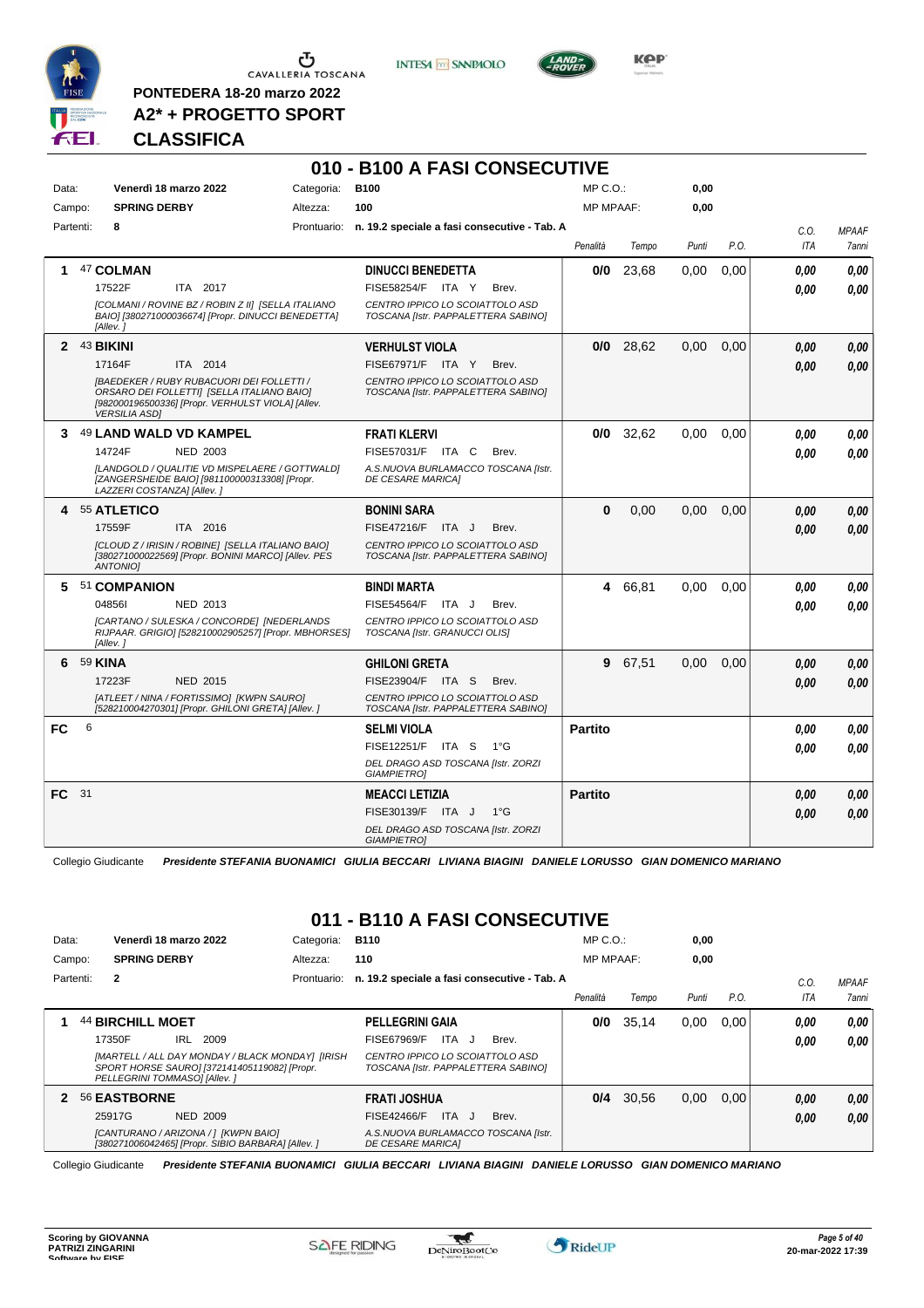

<u>ය</u> CAVALLERIA TOSCANA

**PONTEDERA 18-20 marzo 2022 A2\* + PROGETTO SPORT**





**KPP** 

#### **CLASSIFICA**

|           |                                                                                                                                                                 |             | 013 - L40 DI PRECISIONE                                          |                  |       |       |      |      |              |
|-----------|-----------------------------------------------------------------------------------------------------------------------------------------------------------------|-------------|------------------------------------------------------------------|------------------|-------|-------|------|------|--------------|
| Data:     | Venerdì 18 marzo 2022                                                                                                                                           | Categoria:  | <b>L40</b>                                                       | $MP C. O.$ :     |       | 0.00  |      |      |              |
| Campo:    | <b>SPRING DERBY</b>                                                                                                                                             | Altezza:    | 40                                                               | <b>MP MPAAF:</b> |       | 0,00  |      |      |              |
| Partenti: | $\overline{2}$                                                                                                                                                  | Prontuario: | n. 1 di Precisione - Tab. A                                      |                  |       |       |      | C.0. | <b>MPAAF</b> |
|           |                                                                                                                                                                 |             |                                                                  | Penalità         | Tempo | Punti | P.O. | ITA  | 7anni        |
|           | 65 SULTAN                                                                                                                                                       |             | <b>FIORENTI CHIARA</b>                                           | 0                | 0,00  | 0,00  | 0,00 | 0,00 | 0.00         |
|           | 2002 Pony<br>13504F<br>BEL.                                                                                                                                     |             | ITA G<br><b>FISE68556/F</b><br>A LUDI                            |                  |       |       |      | 0,00 | 0.00         |
|           | [-/-/] [PONY SAURO] [] [Propr. CARIELLO ALFREDO]<br>[Allev.]                                                                                                    |             | CI EMPOLESE ASD TOSCANA [Istr. CORTI<br>OTTAVIAI                 |                  |       |       |      |      |              |
|           | 547 NECTAR DES ALLEUDS                                                                                                                                          |             | <b>PINZAUTI GRETA</b>                                            | 0                | 0,00  | 0,00  | 0.00 | 0,00 | 0,00         |
|           | FRA 2001 Pony<br>16290G                                                                                                                                         |             | ITA C<br><b>FISE61291/F</b><br>Brev.                             |                  |       |       |      | 0.00 | 0.00         |
|           | [HAKIM DU FLORIVAL / FLORA DES ALLEUDS /<br>**************************/ ISELLA FRANCESE SAUROI<br>[250259600158899] [Propr. FALCONI AMORELLI ELENA]<br>[Allev.] |             | SCUDERIE DEL VENTO ASD TOSCANA [Istr.<br><b>INNOCENTI MARCOI</b> |                  |       |       |      |      |              |

Collegio Giudicante *Presidente STEFANIA BUONAMICI GIULIA BECCARI LIVIANA BIAGINI DANIELE LORUSSO GIAN DOMENICO MARIANO*

#### **014 - L50 DI PRECISIONE**

| Data:     | Venerdì 18 marzo 2022      | Categoria:  | L50                            | $MP C. O.$ :     |       | 0,00  |      |      |              |
|-----------|----------------------------|-------------|--------------------------------|------------------|-------|-------|------|------|--------------|
| Campo:    | <b>SPRING DERBY</b>        | Altezza:    | 50                             | <b>MP MPAAF:</b> |       | 0,00  |      |      |              |
| Partenti: |                            | Prontuario: | n. 1 di Precisione - Tab. A    |                  |       |       |      | C.0  | <b>MPAAF</b> |
|           |                            |             |                                | Penalità         | Tempo | Punti | P.O. | ITA  | <b>7anni</b> |
|           |                            |             |                                |                  |       |       |      |      |              |
|           | 63 CRATLOE ALI             |             | <b>BOZZO STEFANO</b>           | υ                | 0.00  | 0,00  | 0.00 | 0.00 | 0.00         |
|           | 2002 Pony<br>IRL<br>12200F |             | ITA G<br>FISE27916/C<br>A LUDI |                  |       |       |      | 0.00 | 0.00         |

Collegio Giudicante *Presidente STEFANIA BUONAMICI GIULIA BECCARI LIVIANA BIAGINI DANIELE LORUSSO GIAN DOMENICO MARIANO*

#### **015 - L60 DI PRECISIONE**

| Data:     |                     | Venerdì 18 marzo 2022                                                                                                                        | Categoria:  | L60                                                             | MP C.O.:         |       | 0,00  |      |      |              |
|-----------|---------------------|----------------------------------------------------------------------------------------------------------------------------------------------|-------------|-----------------------------------------------------------------|------------------|-------|-------|------|------|--------------|
| Campo:    | <b>SPRING DERBY</b> |                                                                                                                                              | Altezza:    | 60                                                              | <b>MP MPAAF:</b> |       | 0,00  |      |      |              |
| Partenti: | 4                   |                                                                                                                                              | Prontuario: | n. 1 di Precisione - Tab. A                                     |                  |       |       |      | C.O. | <b>MPAAF</b> |
|           |                     |                                                                                                                                              |             |                                                                 | Penalità         | Tempo | Punti | P.O. | ITA  | <b>7anni</b> |
|           |                     | 69 MELODIE DES MOLLIERES                                                                                                                     |             | <b>PUCCETTI MARIA SOLE</b>                                      | 0                | 0,00  | 0,00  | 0,00 | 0,00 | 0,00         |
|           | 20417BXX            | <b>FRA 2000 Pony</b>                                                                                                                         |             | FISE64349/F<br><b>ITA</b><br>G<br>A LUDI                        |                  |       |       |      | 0,00 | 0,00         |
|           | [Allev.]            | [TAIWAN II / ROQUEPINE V / LORD DE TYV] [PONY<br>ISABELLA] [250259803587361] [Propr. VILLA BEATRICE]                                         |             | LE PRADE ASD TOSCANA [Istr. PATANIA<br><b>ANDREA1</b>           |                  |       |       |      |      |              |
|           | <b>70 T-TOUCH</b>   |                                                                                                                                              |             | <b>MASCAGNI BIANCA</b>                                          | 0                | 0,00  | 0,00  | 0,00 | 0.00 | 0,00         |
|           | 034331              | <b>POL 2006 Pony</b>                                                                                                                         |             | FISE62409/F<br>ITA G<br>A LUDI                                  |                  |       |       |      | 0,00 | 0.00         |
|           | MOFETTA"] [Allev. ] | [616098200032627] [Propr. A.S.D. "CIRCOLO IPPICO                                                                                             |             | CI EMPOLESE ASD TOSCANA [Istr. CORTI<br>OTTAVIAI                |                  |       |       |      |      |              |
|           | 3 560 CORTONA       |                                                                                                                                              |             | <b>MERLINA CLAUDIA</b>                                          | 8                | 0,00  | 0,00  | 0,00 | 0,00 | 0,00         |
|           | 14608F              | 2009<br><b>ITA</b>                                                                                                                           |             | <b>FISE52729/F</b><br>ITA J<br>A LUDI                           |                  |       |       |      | 0,00 | 0,00         |
|           |                     | [SIR OTTO-S / TAORMINA I / DAILY CHAMP] [SELLA<br>ITALIANO SAURO] [982000121892678] [Propr. MAZZUOLI<br>VANIA] [Allev. SOC. AGR. MONTALGETO] |             | NADIR ASD TOSCANA [Istr. MUSACCHIA<br>STEFANIA]                 |                  |       |       |      |      |              |
| FC 123    |                     |                                                                                                                                              |             | <b>SIMONE LIVIA</b>                                             | <b>Partito</b>   |       |       |      | 0.00 | 0,00         |
|           |                     |                                                                                                                                              |             | FISE58139/F<br>ITA J<br>Brev.                                   |                  |       |       |      | 0,00 | 0.00         |
|           |                     |                                                                                                                                              |             | ASE VENTURINESE TOSCANA [Istr.<br><b>BUCCIANTINI CRISTIANOI</b> |                  |       |       |      |      |              |

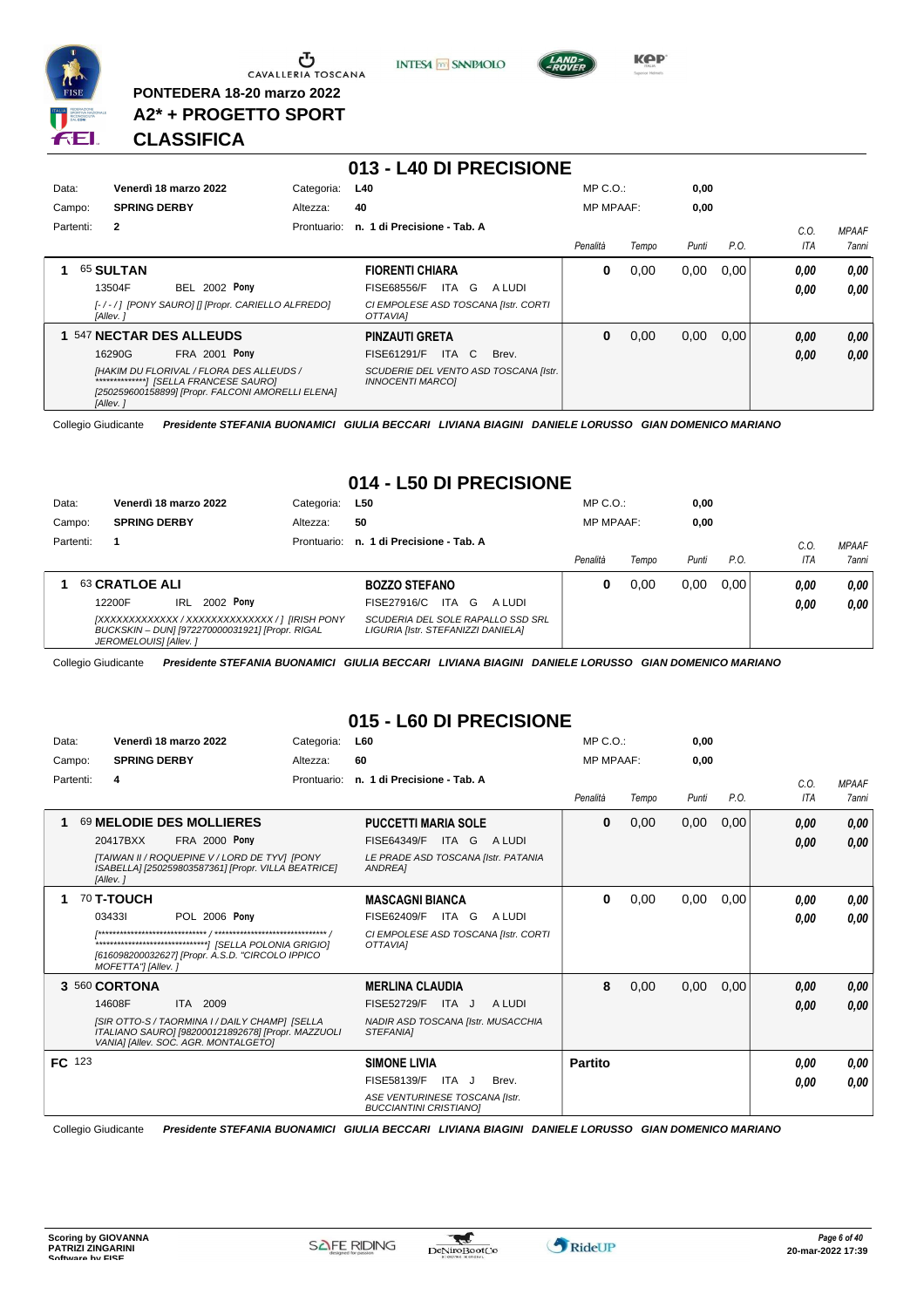

**PONTEDERA 18-20 marzo 2022 A2\* + PROGETTO SPORT** **INTESA** M SANPAOLO



**CLASSIFICA**

#### **016 - L70 DI PRECISIONE**

| Data:     | Venerdì 18 marzo 2022                                                                                                                                                       | Categoria:  | <b>L70</b>                                                              | MP C. O.         |       | 0,00  |      |            |              |
|-----------|-----------------------------------------------------------------------------------------------------------------------------------------------------------------------------|-------------|-------------------------------------------------------------------------|------------------|-------|-------|------|------------|--------------|
| Campo:    | <b>SPRING DERBY</b>                                                                                                                                                         | Altezza:    | 70                                                                      | <b>MP MPAAF:</b> |       | 0,00  |      |            |              |
| Partenti: | 5                                                                                                                                                                           | Prontuario: | n. 1 di Precisione - Tab. A                                             |                  |       |       |      | C.0.       | <b>MPAAF</b> |
|           |                                                                                                                                                                             |             |                                                                         | Penalità         | Tempo | Punti | P.O. | <b>ITA</b> | <b>7anni</b> |
|           | <b>71 RUBIA</b>                                                                                                                                                             |             | <b>POLI OLIMPIA MARIA</b>                                               | $\bf{0}$         | 0,00  | 0,00  | 0,00 | 0,00       | 0,00         |
|           | <b>ESP 2012 Pony</b><br>17615F                                                                                                                                              |             | FISE61689/F<br>ITA G<br>A LUDI                                          |                  |       |       |      | 0.00       | 0,00         |
|           | [-/-/-] [PONY SAURO] [724110000337588] [Propr. ASD<br>ADRIATIK HORSES TEAM] [Allev. ]                                                                                       |             | ASD ADRIATIK HORSES TEAM TOSCANA<br>[Istr. TAFANI ADRIATIK]             |                  |       |       |      |            |              |
|           | 1 125 M.URO                                                                                                                                                                 |             | <b>MANGANI COSTANZA</b>                                                 | $\bf{0}$         | 0,00  | 0,00  | 0.00 | 0,00       | 0,00         |
|           | 18502F<br>ITA 2008                                                                                                                                                          |             | <b>FISE69780/F ITA C</b><br>A LUDI                                      |                  |       |       |      | 0,00       | 0.00         |
|           | IR.BARONE / ACACIA DI SAN CARLO / TARVISIO III<br>[MAREMMANO BAIO CILIEGIA] [941000011122624] [Propr.<br>MANGANI COSTANZA] [Allev. AZ. AGR. CASINA DELLA<br><b>BURRAIAI</b> |             | CENTRO IPPICO LO SCOIATTOLO ASD<br>TOSCANA [Istr. PAPPALETTERA SABINO]  |                  |       |       |      |            |              |
|           | 551 BRUNELLO JOE                                                                                                                                                            |             | <b>CECCONI GRETA</b>                                                    | $\bf{0}$         | 0,00  | 0,00  | 0,00 | 0,00       | 0,00         |
|           | <b>SCN 2002 Pony</b><br>09680F                                                                                                                                              |             | <b>FISE65559/F</b><br>ITA C<br>A LUDI                                   |                  |       |       |      | 0.00       | 0,00         |
|           | [-/-/] [SCONOSCIUTA BAIO SCURO] [] [Propr. CAROTI<br>MARCO] [Allev.]                                                                                                        |             | <b>LIVORNO EQUESTRIAN CENTER ASD</b><br>TOSCANA [Istr. MIGLI RICCARDO]  |                  |       |       |      |            |              |
|           | 1 558 ARIBA Z                                                                                                                                                               |             | <b>CAMPUS SOFIA</b>                                                     | 0                | 0,00  | 0.00  | 0.00 | 0,00       | 0,00         |
|           | 15150F<br><b>BEL 2008</b>                                                                                                                                                   |             | FISE54101/F ITA J<br>A LUDI                                             |                  |       |       |      | 0,00       | 0.00         |
|           | [ACOLINO / FORLANDA / LANDOR S] [ZANGERSHEIDE<br>BAIO] [981100002976667] [Propr. ESPOSITO ANTONELLA]<br>[Allev.]                                                            |             | ASE VENTURINESE TOSCANA [Istr.<br><b>CEPPATELLI GIULIAI</b>             |                  |       |       |      |            |              |
|           | 121 FLEUR DE MAXIME                                                                                                                                                         |             | <b>SCAGLIONE ASIA</b>                                                   | Elim.            | 0,00  | 0,00  | 0,00 | 0,00       | 0,00         |
|           | 17384F<br>ITA 2016                                                                                                                                                          |             | FISE26462/C<br>ITA C<br>A LUDI                                          |                  |       |       |      | 0,00       | 0,00         |
|           | [-/-/-] [SCONOSCIUTA BAIO] [380271006126378] [Propr.<br>GIORGI ANTONIO] [Allev. PIATTELLI GILDA]                                                                            |             | SCUDERIA DEL SOLE RAPALLO SSD SRL<br>LIGURIA [Istr. STEFANIZZI DANIELA] |                  |       |       |      |            |              |

Collegio Giudicante *Presidente STEFANIA BUONAMICI GIULIA BECCARI LIVIANA BIAGINI DANIELE LORUSSO GIAN DOMENICO MARIANO*

### **017 - LB80 DI PRECISIONE**

| Data:     | Venerdì 18 marzo 2022                                                                                                                                                                                                               | Categoria:  | <b>LB80</b>                                                                                                                        | MP C. O.         |       | 0,00  |      |                    |                              |
|-----------|-------------------------------------------------------------------------------------------------------------------------------------------------------------------------------------------------------------------------------------|-------------|------------------------------------------------------------------------------------------------------------------------------------|------------------|-------|-------|------|--------------------|------------------------------|
| Campo:    | <b>SPRING DERBY</b>                                                                                                                                                                                                                 | Altezza:    | 80                                                                                                                                 | <b>MP MPAAF:</b> |       | 0,00  |      |                    |                              |
| Partenti: | 8                                                                                                                                                                                                                                   | Prontuario: | n. 1 di Precisione - Tab. A                                                                                                        | Penalità         | Tempo | Punti | P.O. | C.O.<br><b>ITA</b> | <b>MPAAF</b><br><b>7anni</b> |
| 1         | <b>48 ZARA LOULOU</b><br>18481F<br>GER 2009<br>[C-TRENTON Z / JULIA'S LADY / LORD CALANDO]<br>[HOLSTEINER GRIGIO] [276020000653307] [Propr.<br>PUGGELLI BARBARA] [Allev.]                                                           |             | <b>BALLATORI RACHELE</b><br>FISE57641/F<br>ITA C<br>Brev.<br>CLUB IPPICO IL CAVALIERE ASD TOSCANA<br>[Istr. FANTOZZI MATTEO]       | 0                | 0,00  | 0,00  | 0,00 | 0.00<br>0.00       | 0.00<br>0.00                 |
|           | <b>1 124 JOLIEG</b><br>ITA 2012<br>14765F<br>[CRISTO / HANIM / REFLEX] [SELLA ITALIANO BAIO]<br>[982000192774689] [Propr. AZ. AGR. CORTE DEGLI ULIVI<br>DI G. SAVIOI [Allev. AZ. AGR. CORTE DEGLI ULIVI DI G.<br>SAVIO <sub>I</sub> |             | <b>SIMONI GIORGIA</b><br>FISE54541/F ITA C<br>A LUDI<br>OASI DEL CAVALIERE ASD TOSCANA [Istr.<br><b>BRACALONI ANDREA]</b>          | $\Omega$         | 0,00  | 0,00  | 0,00 | 0,00<br>0.00       | 0.00<br>0,00                 |
|           | 1 537 SCIAGHIRA<br>21343G<br>ITA 2007<br>[STARON / GRANDIOSA / ] [SELLA ITALIANO BAIO<br>SCURO] [985000380504902] [Propr. COLISTRA DANTE]<br>[Allev. VILLANI GIUSEPPE]                                                              |             | <b>MASINI GIULIA</b><br>FISE69607/F<br>ITA C<br>A LUDI<br>C.I.A.MUSTIAIO TOSCANA [Istr. SAVIO<br><b>DANIELA1</b>                   | 0                | 0,00  | 0,00  | 0,00 | 0.00<br>0.00       | 0.00<br>0.00                 |
|           | 1 $558$ ARIBA Z<br>15150F<br><b>BEL 2008</b><br>[ACOLINO / FORLANDA / LANDOR S] [ZANGERSHEIDE<br>BAIO] [981100002976667] [Propr. ESPOSITO ANTONELLA]<br>[Allev.]                                                                    |             | <b>CAMPUS SOFIA</b><br>FISE54101/F<br>ITA J<br>A LUDI<br>ASE VENTURINESE TOSCANA [Istr.<br><b>CEPPATELLI GIULIAI</b>               | $\bf{0}$         | 0,00  | 0,00  | 0.00 | 0.00<br>0.00       | 0,00<br>0,00                 |
|           | 5 121 FLEUR DE MAXIME<br>17384F<br>ITA 2016<br>[-/-/-] [SCONOSCIUTA BAIO] [380271006126378] [Propr.<br>GIORGI ANTONIO] [Allev. PIATTELLI GILDA]                                                                                     |             | <b>SCAGLIONE ASIA</b><br>FISE26462/C<br>A LUDI<br>ITA C<br>SCUDERIA DEL SOLE RAPALLO SSD SRL<br>LIGURIA [Istr. STEFANIZZI DANIELA] | 8                | 0,00  | 0,00  | 0,00 | 0.00<br>0.00       | 0.00<br>0.00                 |

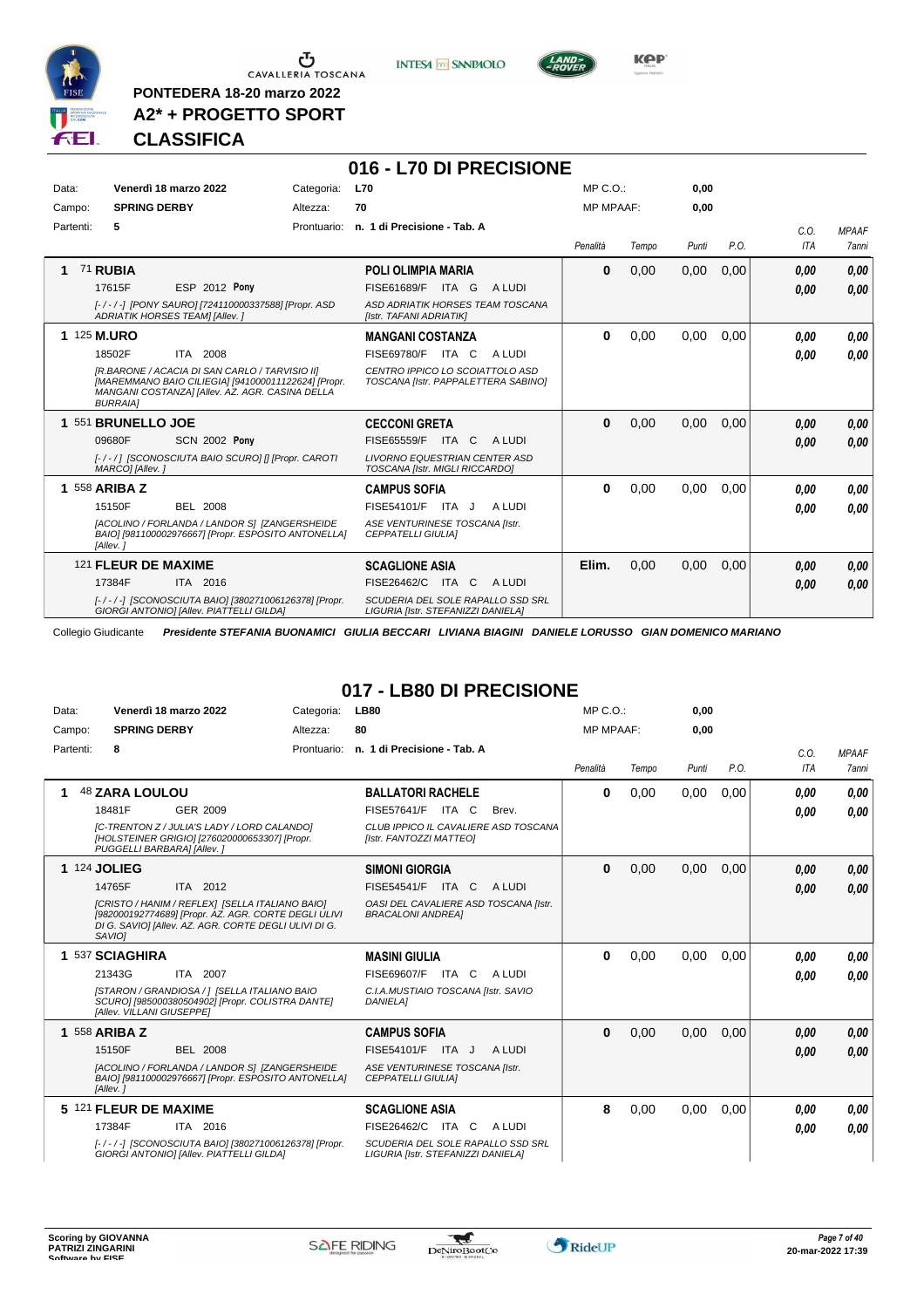

 $\sigma$  cavalleria toscana

**PONTEDERA 18-20 marzo 2022 A2\* + PROGETTO SPORT** **INTESA** M SANPAOLO

**017 - LB80 DI PRECISIONE**



#### **CLASSIFICA**

| Data:         | Venerdì 18 marzo 2022                                                                                                        | Categoria:  | <b>LB80</b>                                                            | $MP C. O.$ :     |       | 0,00  |      |            |              |
|---------------|------------------------------------------------------------------------------------------------------------------------------|-------------|------------------------------------------------------------------------|------------------|-------|-------|------|------------|--------------|
| Campo:        | <b>SPRING DERBY</b>                                                                                                          | Altezza:    | 80                                                                     | <b>MP MPAAF:</b> |       | 0,00  |      |            |              |
| Partenti:     | 8                                                                                                                            | Prontuario: | n. 1 di Precisione - Tab. A                                            |                  |       |       |      | C.O.       | <b>MPAAF</b> |
|               |                                                                                                                              |             |                                                                        | Penalità         | Tempo | Punti | P.O. | <b>ITA</b> | 7anni        |
| 6             | 62 CARAORGOLESU                                                                                                              |             | <b>SANTI ALYSSA</b>                                                    | 12               | 0,00  | 0,00  | 0,00 | 0,00       | 0,00         |
|               | ITA 2018<br>18270F                                                                                                           |             | ITA J<br><b>FISE45747/F</b><br>Brev.                                   |                  |       |       |      | 0.00       | 0,00         |
|               | [VELASKO / RAJA / GRATIANUS] [SELLA ITALIANO BAIO]<br>[380271000056447] [Propr. SANTI ALYSSA] [Allev. MORO<br>CARLO ANTONIO1 |             | CENTRO IPPICO LO SCOIATTOLO ASD<br>TOSCANA [Istr. PAPPALETTERA SABINO] |                  |       |       |      |            |              |
| <b>FC</b> 122 |                                                                                                                              |             | <b>GENTILE FRANCESCA</b>                                               | <b>Partito</b>   |       |       |      | 0.00       | 0,00         |
|               |                                                                                                                              |             | SA 1°G<br>366/F                                                        |                  |       |       |      | 0.00       | 0.00         |
|               |                                                                                                                              |             | ASD ENCHANTIX TOSCANA [Istr. GENTILE<br><b>FRANCESCA1</b>              |                  |       |       |      |            |              |
| <b>FC</b>     |                                                                                                                              |             | <b>BUTELLI LUCIA</b>                                                   | <b>Partito</b>   |       |       |      | 0,00       | 0,00         |
|               |                                                                                                                              |             | S.<br><b>FISE8082/F</b><br><b>ITA</b><br>$2^{\circ}G$                  |                  |       |       |      | 0,00       | 0,00         |
|               |                                                                                                                              |             | CENTRO IPPICO LO SCOIATTOLO ASD<br>TOSCANA [Istr. PAPPALETTERA SABINO] |                  |       |       |      |            |              |

Collegio Giudicante *Presidente STEFANIA BUONAMICI GIULIA BECCARI LIVIANA BIAGINI DANIELE LORUSSO GIAN DOMENICO MARIANO*

#### **018 - B90 DI PRECISIONE**

| Data:     | Venerdì 18 marzo 2022                                                                                                                                                                            | Categoria:  | <b>B90</b>                                                        | MP C. O.         |       | 0,00  |      |            |              |
|-----------|--------------------------------------------------------------------------------------------------------------------------------------------------------------------------------------------------|-------------|-------------------------------------------------------------------|------------------|-------|-------|------|------------|--------------|
| Campo:    | <b>SPRING DERBY</b>                                                                                                                                                                              | Altezza:    | 90                                                                | <b>MP MPAAF:</b> |       | 0.00  |      |            |              |
| Partenti: | 4                                                                                                                                                                                                | Prontuario: | n. 1 di Precisione - Tab. A                                       |                  |       |       |      | C.0.       | <b>MPAAF</b> |
|           |                                                                                                                                                                                                  |             |                                                                   | Penalità         | Tempo | Punti | P.O. | <b>ITA</b> | <b>7anni</b> |
|           | 46 QUELLO DEL TERRICCIO                                                                                                                                                                          |             | <b>TONINELLI ALICE</b>                                            | $\bf{0}$         | 0,00  | 0,00  | 0,00 | 0.00       | 0,00         |
|           | ITA 2010<br>17138F                                                                                                                                                                               |             | FISE60553/F<br>ITA J<br>Brev.                                     |                  |       |       |      | 0.00       | 0,00         |
|           | [CAN CAN DEL TERRICCIO / TANDEM DEL TERRICCIO /<br>AIRAIN COURCELLEI [SELLA ITALIANO BAIO]<br>[982000123232832] [Propr. AMATO TOMEO MARY TERRY<br>NOEL] [Allev. ROSSI DI MEDELANA GIAN ANNIBALE] |             | ASE VENTURINESE TOSCANA [Istr.<br><b>BUCCIANTINI CRISTIANOI</b>   |                  |       |       |      |            |              |
|           | 53 TIMUS                                                                                                                                                                                         |             | <b>NICCOLAI VITTORIA</b>                                          | $\bf{0}$         | 0,00  | 0.00  | 0,00 | 0,00       | 0,00         |
|           | 17200F<br>POL 2004                                                                                                                                                                               |             | ITA C<br>FISE52416/F<br>Brev.                                     |                  |       |       |      | 0.00       | 0.00         |
|           | <b>IFAIR PLAY COUDREAU / TESSA / HAMLET GOI</b><br>[SCONOSCIUTA GRIGIO] [967000009253471] [Propr. MORI<br>GIADA] [Allev.]                                                                        |             | OASI DEL CAVALIERE ASD TOSCANA [Istr.<br><b>BRACALONI ANDREAI</b> |                  |       |       |      |            |              |
|           | 1 109 LCC DRUMILLER ARKO                                                                                                                                                                         |             | <b>PALUMBO BEATRICE</b>                                           | $\bf{0}$         | 0,00  | 0,00  | 0,00 | 0.00       | 0,00         |
|           | 15000F<br>IRL 2011                                                                                                                                                                               |             | FISE54514/F<br>ITA G<br>Brev.                                     |                  |       |       |      | 0.00       | 0.00         |
|           | [ARKO III / REVELENE / PUISSANCE] [IRISH SPORT<br>HORSE BAIO] [372141405378936] [Propr. PAGANI<br>ALESSANDROI [Allev.]                                                                           |             | CLUB IPPICO IL CAVALIERE ASD TOSCANA<br>[Istr. FANTOZZI MATTEO]   |                  |       |       |      |            |              |
| 4         | 61 PLATINUM DEL BARONCIO                                                                                                                                                                         |             | <b>MUSUMECI GAIA</b>                                              | 4                | 0,00  | 0,00  | 0,00 | 0,00       | 0,00         |
|           | 21794BXX<br>ITA 2004                                                                                                                                                                             |             | FISE15606/F<br><b>ITA</b><br>-S<br>Brev.                          |                  |       |       |      | 0.00       | 0,00         |
|           | [ACOBAT I / BALLYKEERAN BESS / JOUCAS] [SELLA<br>ITALIANO GRIGIO] [977121001969874] [Propr. GAUDIO<br>EVAI [Allev. AZ. AGR. BARONCIO SRL]                                                        |             | OASI DEL CAVALIERE ASD TOSCANA [Istr.<br><b>BRACALONI ANDREA]</b> |                  |       |       |      |            |              |

Collegio Giudicante *Presidente STEFANIA BUONAMICI GIULIA BECCARI LIVIANA BIAGINI DANIELE LORUSSO GIAN DOMENICO MARIANO*

### **020 - 5 ANNI DI PRECISIONE**

| Data:     | Sabato 19 marzo 2022<br>Categoria:                                                                                                                       |             | 5 Anni                                                                 |       |        | $MP C. O.$ :     |       | 0,00  |      |      |              |
|-----------|----------------------------------------------------------------------------------------------------------------------------------------------------------|-------------|------------------------------------------------------------------------|-------|--------|------------------|-------|-------|------|------|--------------|
| Campo:    | <b>OPPES</b><br>Altezza:                                                                                                                                 |             | 110                                                                    |       |        | <b>MP MPAAF:</b> |       | 0,00  |      |      |              |
| Partenti: | 9                                                                                                                                                        | Prontuario: | n. 1 di Precisione - Tab. A                                            |       |        |                  |       |       |      | C.O. | <b>MPAAF</b> |
|           |                                                                                                                                                          |             |                                                                        |       |        | Penalità         | Tempo | Punti | P.O. | ITA  | <b>7anni</b> |
|           | <b>36 ROXANNE-K VAN 'T KATTENHEYE</b>                                                                                                                    |             | <b>GRANUCCI OLIS</b>                                                   |       |        | o                | 0.00  | 0.00  | 0.00 | 0.00 | 0,00         |
|           | 17773F<br>BEL 2017                                                                                                                                       |             | 1165/F                                                                 | ITA I | SA 2°G |                  |       |       |      | 0,00 | 0,00         |
|           | <b>INUBICK VAN HET METTENHOF / ELEGANCE V/D</b><br>DONKHOEVE / CALVARO] [BEL. WARMBLOEDPAARD<br>BAIO] [981100004497488] [Propr. ORAZZINI MERI] [Allev. ] |             | CENTRO IPPICO LO SCOIATTOLO ASD<br>TOSCANA [Istr. PAPPALETTERA SABINO] |       |        |                  |       |       |      |      |              |

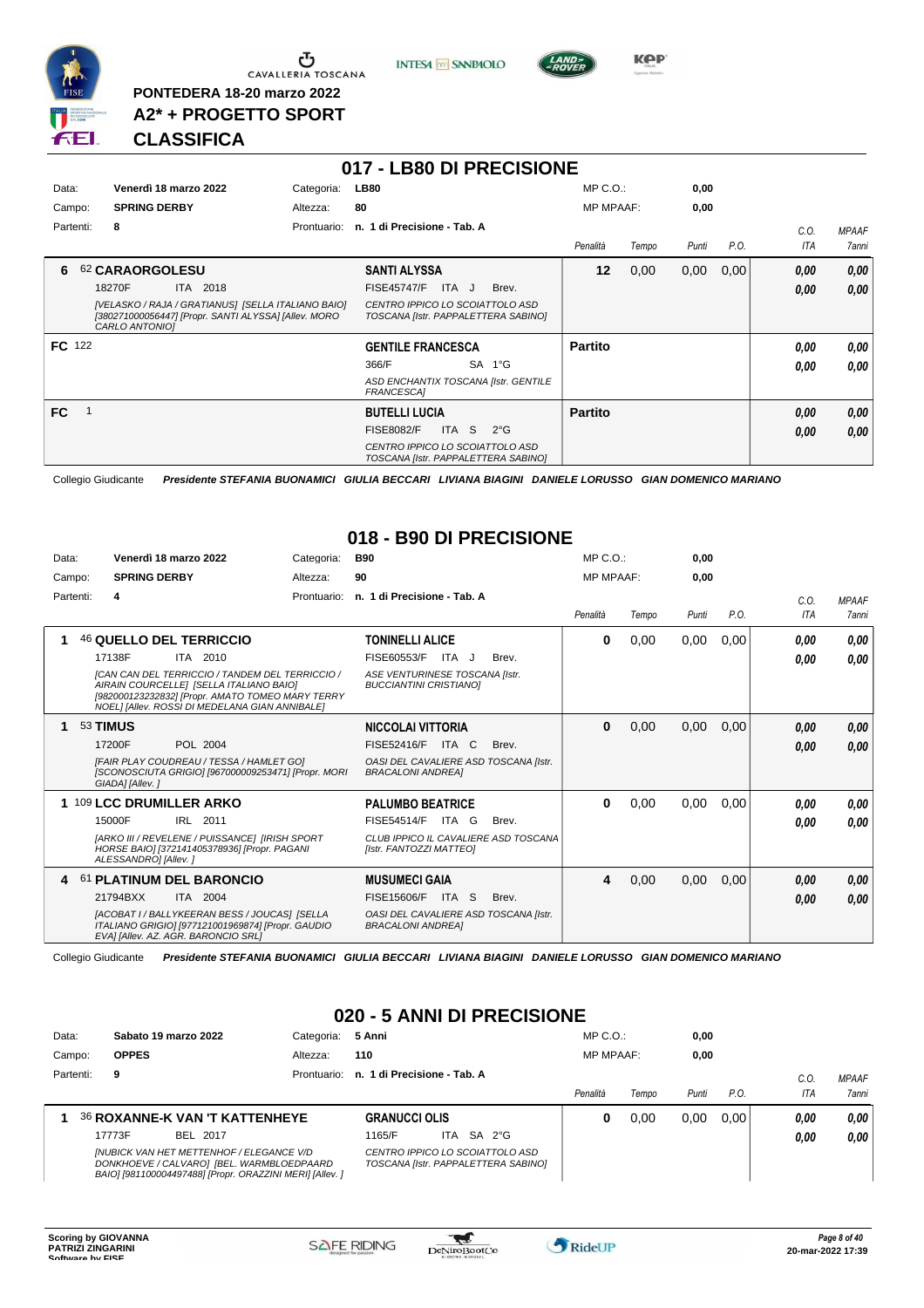

**PONTEDERA 18-20 marzo 2022 A2\* + PROGETTO SPORT**



**020 - 5 ANNI DI PRECISIONE**



**Kep** 

#### **CLASSIFICA**

| Data:     |                | Sabato 19 marzo 2022                                                                                                                                                              | Categoria: | 5 Anni                                                                 | MP C.O.:         |       | 0,00  |      |            |              |
|-----------|----------------|-----------------------------------------------------------------------------------------------------------------------------------------------------------------------------------|------------|------------------------------------------------------------------------|------------------|-------|-------|------|------------|--------------|
| Campo:    |                | <b>OPPES</b>                                                                                                                                                                      | Altezza:   | 110                                                                    | <b>MP MPAAF:</b> |       | 0,00  |      |            |              |
| Partenti: |                | 9                                                                                                                                                                                 |            | Prontuario: n. 1 di Precisione - Tab. A                                |                  |       |       |      | C.O.       | <b>MPAAF</b> |
|           |                |                                                                                                                                                                                   |            |                                                                        | Penalità         | Tempo | Punti | P.O. | <b>ITA</b> | 7anni        |
|           |                | 5 TAREBA                                                                                                                                                                          |            | <b>BARZAGHI LORENZO</b>                                                | Elim.            | 0,00  | 0,00  | 0,00 | 0.00       | 0,00         |
|           |                | 17801F<br>ITA 2017                                                                                                                                                                |            | 008473/F<br>ITA S<br>$2^{\circ}G$                                      |                  |       |       |      | 0.00       | 0,00         |
|           |                | [TOULON / AREBA LEDIMAR Z / ARCO POLO Z (EX ALEKO<br>Z)] [SELLA ITALIANO GRIGIO] [380271000033993] [Propr.<br>MARBLE&MORE SRL] [Allev. BARZAGHI STUD SOCIETA'<br>AGRICOLA A.R.L.1 |            | CENTRO IPPICO LO SCOIATTOLO ASD<br>TOSCANA [Istr. PAPPALETTERA SABINO] |                  |       |       |      |            |              |
| <b>FC</b> | 8              |                                                                                                                                                                                   |            | <b>BARZAGHI LORENZO</b>                                                | <b>Partito</b>   |       |       |      | 0.00       | 0,00         |
|           |                |                                                                                                                                                                                   |            | 008473/F<br>ITA S<br>$2^{\circ}G$                                      |                  |       |       |      | 0.00       | 0,00         |
|           |                |                                                                                                                                                                                   |            | CENTRO IPPICO LO SCOIATTOLO ASD<br>TOSCANA [Istr. PAPPALETTERA SABINO] |                  |       |       |      |            |              |
| <b>FC</b> | 9              |                                                                                                                                                                                   |            | <b>DEMARIA LUCA</b>                                                    | <b>Partito</b>   |       |       |      | 0,00       | 0,00         |
|           |                |                                                                                                                                                                                   |            | 002450/A<br>ITA S 2°G                                                  |                  |       |       |      | 0.00       | 0,00         |
|           |                |                                                                                                                                                                                   |            | CENTRO IPPICO LO SCOIATTOLO ASD<br>TOSCANA [Istr. DEMARIA LUCA]        |                  |       |       |      |            |              |
| FC 20     |                |                                                                                                                                                                                   |            | <b>BARZAGHI LORENZO</b>                                                | <b>Partito</b>   |       |       |      | 0.00       | 0,00         |
|           |                |                                                                                                                                                                                   |            | 008473/F<br>ITA S<br>$2^{\circ}G$                                      |                  |       |       |      | 0.00       | 0.00         |
|           |                |                                                                                                                                                                                   |            | CENTRO IPPICO LO SCOIATTOLO ASD<br>TOSCANA [Istr. PAPPALETTERA SABINO] |                  |       |       |      |            |              |
| FC 23     |                |                                                                                                                                                                                   |            | <b>BRACALONI ANDREA</b>                                                | <b>Partito</b>   |       |       |      | 0.00       | 0,00         |
|           |                |                                                                                                                                                                                   |            | 1210/F<br>ITA S<br>$2^{\circ}$ G                                       |                  |       |       |      | 0,00       | 0,00         |
|           |                |                                                                                                                                                                                   |            | OASI DEL CAVALIERE ASD TOSCANA [Istr.<br><b>BRACALONI ANDREA1</b>      |                  |       |       |      |            |              |
| FC        | -39            |                                                                                                                                                                                   |            | <b>GAUDIO EVA</b>                                                      | <b>Partito</b>   |       |       |      | 0.00       | 0,00         |
|           |                |                                                                                                                                                                                   |            | ITA S 1°G<br>011558/F                                                  |                  |       |       |      | 0.00       | 0.00         |
|           |                |                                                                                                                                                                                   |            | OASI DEL CAVALIERE ASD TOSCANA [Istr.<br><b>BRACALONI ANDREA]</b>      |                  |       |       |      |            |              |
| FC        | $\overline{7}$ |                                                                                                                                                                                   |            | <b>BARZAGHI LORENZO</b>                                                | <b>Partito</b>   |       |       |      | 0,00       | 0,00         |
|           |                |                                                                                                                                                                                   |            | 008473/F<br>ITA S<br>$2^{\circ}$ G                                     |                  |       |       |      | 0.00       | 0.00         |
|           |                |                                                                                                                                                                                   |            | CENTRO IPPICO LO SCOIATTOLO ASD<br>TOSCANA [Istr. PAPPALETTERA SABINO] |                  |       |       |      |            |              |
| <b>FC</b> | - 38           |                                                                                                                                                                                   |            | FILIPPI AMANDA                                                         | <b>Partito</b>   |       |       |      | 0.00       | 0,00         |
|           |                |                                                                                                                                                                                   |            | FISE13055/F ITA S 1°G                                                  |                  |       |       |      | 0.00       | 0.00         |
|           |                |                                                                                                                                                                                   |            | CENTRO IPPICO LO SCOIATTOLO ASD<br>TOSCANA [Istr. GRANUCCI OLIS]       |                  |       |       |      |            |              |

Collegio Giudicante *Presidente STEFANIA BUONAMICI GIULIA BECCARI LIVIANA BIAGINI DANIELE LORUSSO GIAN DOMENICO MARIANO*

## **021 - 6 ANNI MISTA**

| Data:<br>Campo: |                                                                                                                      | Sabato 19 marzo 2022<br><b>OPPES</b> | Categoria:<br>Altezza:                                              | 6 Anni<br>120                                                          | $MP C. O.$ :<br><b>MP MPAAF:</b> |       | 0,00<br>0,00 |      |      |              |
|-----------------|----------------------------------------------------------------------------------------------------------------------|--------------------------------------|---------------------------------------------------------------------|------------------------------------------------------------------------|----------------------------------|-------|--------------|------|------|--------------|
| Partenti:       |                                                                                                                      | 5                                    | Prontuario:                                                         | n. 7 mista - Tab. A                                                    |                                  |       |              |      | C.0. | <b>MPAAF</b> |
|                 |                                                                                                                      |                                      |                                                                     |                                                                        | Penalità                         | Tempo | Punti        | P.O. | ITA  | 7anni        |
|                 |                                                                                                                      | 42 ARCA DU LYS                       |                                                                     | <b>MARRAS MICAELA MARIUCCIA</b>                                        | 0                                | 0,00  | 0,00         | 0,00 | 0,00 | 0,00         |
|                 |                                                                                                                      | GER 2016<br>04783C                   |                                                                     | FISE14818/C<br>ITA C<br>$1^{\circ}G$                                   |                                  |       |              |      | 0,00 | 0.00         |
|                 | [CORNET DU LYS / CHADARCA / CHACCO BLUE]<br>[OLDENBURG BAIO] [276020000485737] [Propr. MARRAS<br>FRANCESCO1 [Allev.] |                                      | CENTRO IPPICO 3 EMME ASD LIGURIA [Istr.<br><b>MARRAS FRANCESCOI</b> |                                                                        |                                  |       |              |      |      |              |
| FC 10           |                                                                                                                      |                                      |                                                                     | <b>GORINI GIACOMO</b>                                                  | <b>Partito</b>                   |       |              |      | 0.00 | 0,00         |
|                 |                                                                                                                      |                                      |                                                                     | ITA SA 2°G<br>72/F                                                     |                                  |       |              |      | 0.00 | 0.00         |
|                 |                                                                                                                      |                                      |                                                                     | CANDELIRIA EQUESTRIAN CENTRE ASD<br>TOSCANA [Istr. ANGERAME FILIPPO]   |                                  |       |              |      |      |              |
| FC.             | 12                                                                                                                   |                                      |                                                                     | <b>BARZAGHI LORENZO</b>                                                | <b>Partito</b>                   |       |              |      | 0,00 | 0,00         |
|                 |                                                                                                                      |                                      |                                                                     | 008473/F<br>ITA S<br>$2^{\circ}$ G                                     |                                  |       |              |      | 0,00 | 0,00         |
|                 |                                                                                                                      |                                      |                                                                     | CENTRO IPPICO LO SCOIATTOLO ASD<br>TOSCANA [Istr. PAPPALETTERA SABINO] |                                  |       |              |      |      |              |

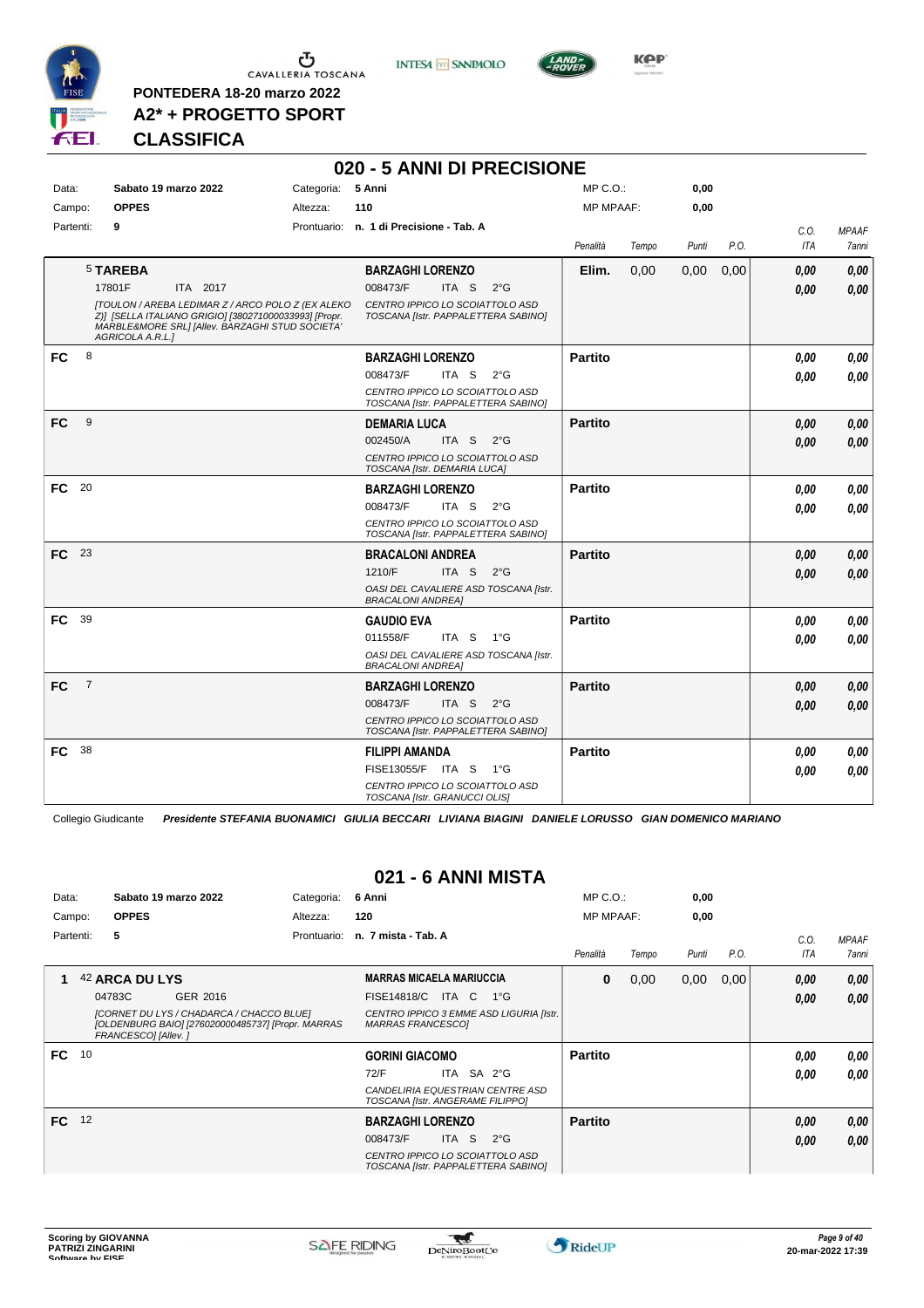

Ⴇ CAVALLERIA TOSCANA

**PONTEDERA 18-20 marzo 2022 A2\* + PROGETTO SPORT** **INTESA M** SANPAOLO



**KPP** 

### **CLASSIFICA**

#### **021 - 6 ANNI MISTA** Data: Sabato 19 marzo 2022 **Categoria: 6 Anni** Prontuario: **n. 7 mista - Tab. A** Campo: **OPPES** Partenti: **5** Altezza: **120** MP C.O.: MP MPAAF: **0,00 0,00** *Penalità Tempo Punti P.O. C.O. ITA MPAAF 7anni* **FC** 16 **BARZAGHI LORENZO** *CENTRO IPPICO LO SCOIATTOLO ASD TOSCANA [Istr. PAPPALETTERA SABINO]* ITA S 2°G 008473/F *0,00* **Partito** *0,00 0,00 0,00* **FC** 110 **DEMARIA LUCA** *CENTRO IPPICO LO SCOIATTOLO ASD TOSCANA [Istr. DEMARIA LUCA]* ITA S 2°G 002450/A *0,00* **Partito** *0,00 0,00 0,00*

Collegio Giudicante *Presidente STEFANIA BUONAMICI GIULIA BECCARI LIVIANA BIAGINI DANIELE LORUSSO GIAN DOMENICO MARIANO*

#### **022 - C135 MISTA QUALIFICANTE**

| Data:  |           | Sabato 19 marzo 2022         |                                                                                                                                                            | Categoria: | C <sub>135</sub>                                    |           |                                       | $MP C. O.$ :     |       | 0,00  |      |      |              |
|--------|-----------|------------------------------|------------------------------------------------------------------------------------------------------------------------------------------------------------|------------|-----------------------------------------------------|-----------|---------------------------------------|------------------|-------|-------|------|------|--------------|
| Campo: |           | <b>OPPES</b>                 |                                                                                                                                                            | Altezza:   | 135                                                 |           |                                       | <b>MP MPAAF:</b> |       | 0,00  |      |      |              |
|        | Partenti: | $\mathbf{2}$                 |                                                                                                                                                            |            | Prontuario: n. 7 mista - Tab. A                     |           |                                       |                  |       |       |      | C.O. | <b>MPAAF</b> |
|        |           |                              |                                                                                                                                                            |            |                                                     |           |                                       | Penalità         | Tempo | Punti | P.O. | ITA  | 7anni        |
|        |           | <b>30 BECKS DI VILLAGANA</b> |                                                                                                                                                            |            | LAMI VITTORIO                                       |           |                                       | 4                | 80.73 | 0,00  | 0.00 | 0.00 | 0.00         |
|        |           | 09166D                       | <b>ITA 2009</b>                                                                                                                                            |            | <b>FISE30704/F</b>                                  | ITA Y     | 1°G                                   |                  |       |       |      | 0.00 | 0.00         |
|        |           | DI ANNA BRUNA ZORZANI        | [ACODETTO / CELINE / CARTHAGO] [SELLA ITALIANO<br>GRIGIO] [982009106551736] [Propr. VILLAGANA AGRICOLA<br>DI ANNA BRUNA ZORZAN] [Allev. VILLAGANA AGRICOLA |            | BRACALONI ANDREA]                                   |           | OASI DEL CAVALIERE ASD TOSCANA [Istr. |                  |       |       |      |      |              |
|        |           | 2 27 KORRELLINA              |                                                                                                                                                            |            | <b>MATTEOLI FRANCESCO</b>                           |           |                                       | 8                | 80,00 | 0,00  | 0.00 | 0,00 | 0,00         |
|        |           | 09628F                       | 2005<br>ITA I                                                                                                                                              |            | <b>FISE44907/F</b>                                  | ITA Y 1°G |                                       |                  |       |       |      | 0,00 | 0.00         |
|        |           |                              | [GARWASCH / MAAIKE DU MANOIR D'02 / RAPHAELO]<br>[SELLA ITALIANO BAIO] [977121001136386] [Propr.<br>MATTEOLI FRANCESCOI [Allev. PASQUATO ROBERTO]          |            | C.E.SAN COLOMBANO TOSCANA [Istr.<br>UGORI GIANLUCA] |           |                                       |                  |       |       |      |      |              |

Collegio Giudicante *Presidente STEFANIA BUONAMICI GIULIA BECCARI LIVIANA BIAGINI DANIELE LORUSSO GIAN DOMENICO MARIANO*

#### **024 - C130 A FASI CONSECUTIVE**

| Data:     | Sabato 19 marzo 2022<br>Categoria: |                      |                                                                                                                                                   | C <sub>130</sub> |                                                                 |       | MP C. O. |                                              | 800,00           |         |       |      |            |              |
|-----------|------------------------------------|----------------------|---------------------------------------------------------------------------------------------------------------------------------------------------|------------------|-----------------------------------------------------------------|-------|----------|----------------------------------------------|------------------|---------|-------|------|------------|--------------|
| Campo:    |                                    | <b>OPPES</b>         |                                                                                                                                                   | Altezza:         | 130                                                             |       |          |                                              | <b>MP MPAAF:</b> |         | 0.00  |      |            |              |
| Partenti: |                                    | 8                    |                                                                                                                                                   | Prontuario:      |                                                                 |       |          | n. 19.2 speciale a fasi consecutive - Tab. A |                  |         |       |      | C.0.       | <b>MPAAF</b> |
|           |                                    |                      |                                                                                                                                                   |                  |                                                                 |       |          |                                              | Penalità         | Tempo   | Punti | P.O. | <b>ITA</b> | 7anni        |
| 1         |                                    | 14 QUENTIN ONE       |                                                                                                                                                   |                  | <b>DEMARIA LUCA</b>                                             |       |          |                                              | 0/0              | 24,41   | 0,00  | 0,00 | 160.00     | 0,00         |
|           |                                    | 00997Y               | ITA 2012                                                                                                                                          |                  | 002450/A                                                        | ITA S |          | $2^{\circ}G$                                 |                  |         |       |      | 80,00      | 0,00         |
|           |                                    |                      | [QUITE CAPITOL / BARUMINI / LEONE DE LE QUINTE]<br>[SELLA ITALIANO BAIO] [982000192323688] [Propr.<br>DAUDRY YARA] [Allev. MARCHESE ESTER]        |                  | CENTRO IPPICO LO SCOIATTOLO ASD<br>TOSCANA [Istr. DEMARIA LUCA] |       |          |                                              |                  |         |       |      |            |              |
| 2         |                                    | 19 CALLY             |                                                                                                                                                   |                  | <b>DEMARIA LUCA</b>                                             |       |          |                                              | 0/0              | 26,58   | 0,00  | 0,00 | 115,20     | 0,00         |
|           |                                    | 16464F               | ITA 2015                                                                                                                                          |                  | 002450/A                                                        | ITA S |          | $2^{\circ}$ G                                |                  |         |       |      | 48,00      | 0.00         |
|           |                                    | <b>CISTIA MARCOI</b> | [COSTELLI / CALYPSA / CAMBRIDGE] [SELLA ITALIANO<br>BAIO] [982000192315658] [Propr. ASS. SPRTIVA<br>DILETTANTISTICA NUOVA BURLAMACCOI [Allev. DEL |                  | CENTRO IPPICO LO SCOIATTOLO ASD<br>TOSCANA [Istr. DEMARIA LUCA] |       |          |                                              |                  |         |       |      |            |              |
| 3         |                                    | 26 TOUCH AND GO      |                                                                                                                                                   |                  | <b>BALDINI AZZURRA</b>                                          |       |          |                                              | 4                | 67,49   | 0,00  | 0,00 | 96,00      | 0,00         |
|           |                                    | 13127F               | ITA 2010                                                                                                                                          |                  | FISE45617/F                                                     | ITA Y |          | $2^{\circ}G$                                 |                  |         |       |      | 32,00      | 0.00         |
|           |                                    |                      | [BAEDEKER / ISOTTA XIV / QUIDAM DE LA CERE] [SELLA<br>ITALIANO SAURO] [982000123230588] [Propr. BALDINI<br>AZZURRA] [Allev. ORAZZINI MERI]        |                  | CENTRO IPPICO LO SCOIATTOLO ASD<br>TOSCANA [Istr. DEMARIA LUCA] |       |          |                                              |                  |         |       |      |            |              |
| 4         |                                    | 13 ET VOILA DP Z     |                                                                                                                                                   |                  | <b>TAFANI ADRIATIK</b>                                          |       |          |                                              |                  | 4 74,76 | 0,00  | 0,00 | 0.00       | 0,00         |
|           |                                    | 18302F               | BEL 2015                                                                                                                                          |                  | FISE39560/F                                                     | ALB S |          | $2^{\circ}$ G                                |                  |         |       |      | 0,00       | 0.00         |
|           |                                    | [Allev.]             | [EMERALD VAN 'T RUYTERSHOF / 'T IS TOPLESS DP Z /<br>TIS VOLTAIRE] [ZANGERSHEIDE SAURO]<br>[981100004127668] [Propr. ASD ADRIATIK HORSES TEAM]    |                  | ASD ADRIATIK HORSES TEAM TOSCANA<br>[Istr. TAFANI ADRIATIK]     |       |          |                                              |                  |         |       |      |            |              |

 $\blacktriangledown$ 

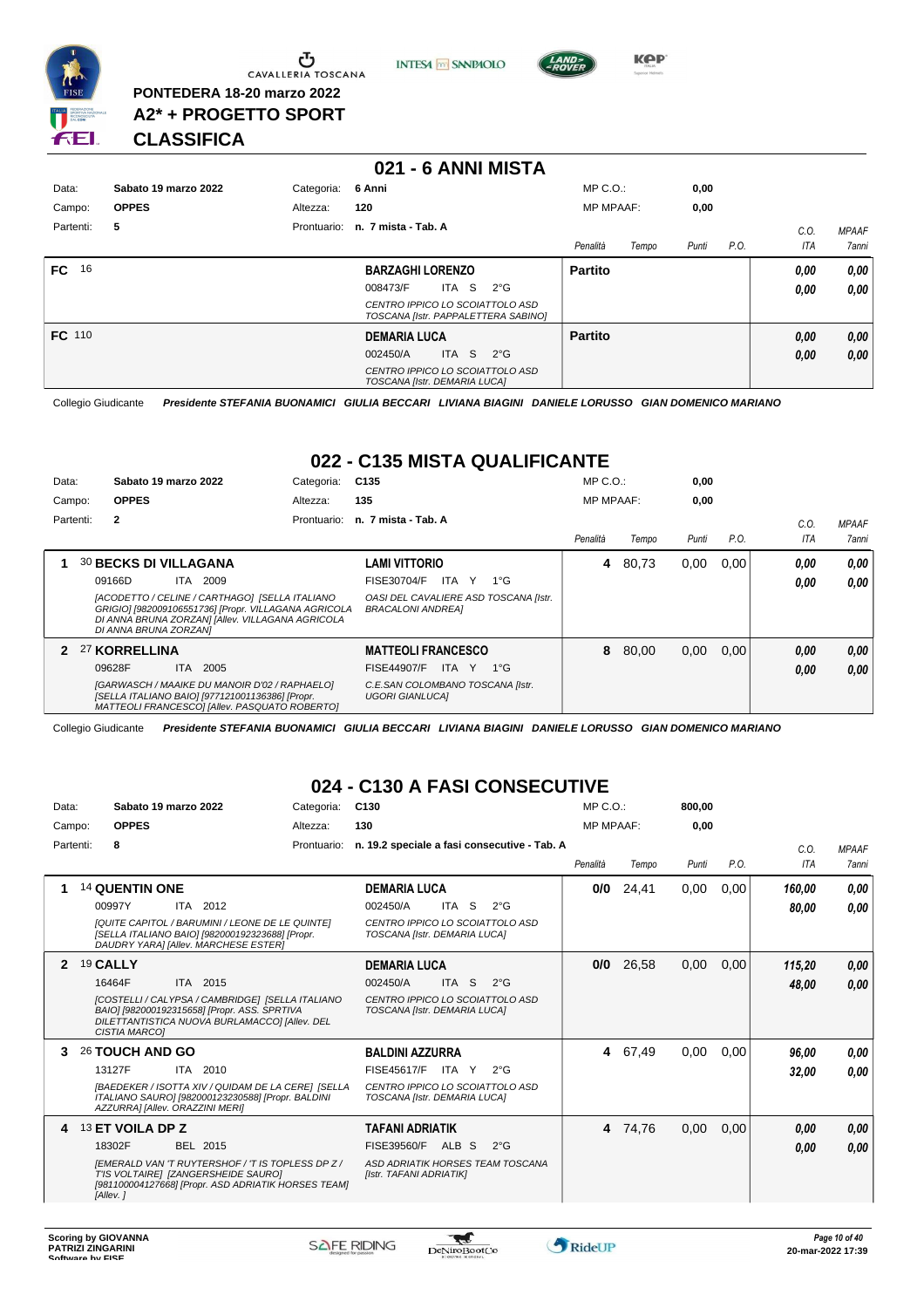

Ⴠ CAVALLERIA TOSCANA

**PONTEDERA 18-20 marzo 2022 A2\* + PROGETTO SPORT** **INTESA** M SANPAOLO



**Kep** 

#### **CLASSIFICA**

#### **024 - C130 A FASI CONSECUTIVE**

| Data:     | Sabato 19 marzo 2022             |                                                                                                                                                         | Categoria:  | C130                             |       |                                                                        | MP C. O.         |       | 800.00 |      |            |              |
|-----------|----------------------------------|---------------------------------------------------------------------------------------------------------------------------------------------------------|-------------|----------------------------------|-------|------------------------------------------------------------------------|------------------|-------|--------|------|------------|--------------|
| Campo:    | <b>OPPES</b>                     |                                                                                                                                                         | Altezza:    | 130                              |       |                                                                        | <b>MP MPAAF:</b> |       | 0,00   |      |            |              |
| Partenti: | 8                                |                                                                                                                                                         | Prontuario: |                                  |       | n. 19.2 speciale a fasi consecutive - Tab. A                           |                  |       |        |      | C.O.       | <b>MPAAF</b> |
|           |                                  |                                                                                                                                                         |             |                                  |       |                                                                        | Penalità         | Tempo | Punti  | P.O. | <b>ITA</b> | <b>7anni</b> |
| 5         | 21 BLUE EYED                     |                                                                                                                                                         |             | <b>BUTELLI LUCIA</b>             |       |                                                                        | 4                | 75,35 | 0,00   | 0,00 | 0.00       | 0,00         |
|           | 12787D                           | ITA 2012                                                                                                                                                |             | <b>FISE8082/F</b>                | ITA S | $2^{\circ}G$                                                           |                  |       |        |      | 0.00       | 0,00         |
|           | LUCIA] [Allev. BENINI SILVIO]    | [ZIROCCO BLUE VDL / NO WAY / CHAGALLO] [SELLA<br>ITALIANO BAIO] [982000192457600] [Propr. BUTELLI                                                       |             |                                  |       | CENTRO IPPICO LO SCOIATTOLO ASD<br>TOSCANA [Istr. PAPPALETTERA SABINO] |                  |       |        |      |            |              |
| 6         | <b>18 BABLESSE</b>               |                                                                                                                                                         |             | <b>GORINI GIACOMO</b>            |       |                                                                        | 4                | 78,08 | 0,00   | 0,00 | 0,00       | 0,00         |
|           | 17199F                           | ITA 2015                                                                                                                                                |             | 72/F                             |       | ITA SA 2°G                                                             |                  |       |        |      | 0,00       | 0,00         |
|           | <b>SRL1</b>                      | ISWEET FOR HINSELF D'ACHERONTE / DOBLESSE III /<br>TOULON] [SELLA ITALIANO BAIO] [982000196511112]<br>[Propr. DE MAIO GIANCARLO] [Allev. GARDEN JUMPING |             | TOSCANA [Istr. ANGERAME FILIPPO] |       | CANDELIRIA EQUESTRIAN CENTRE ASD                                       |                  |       |        |      |            |              |
|           | 17 ACTION LADY                   |                                                                                                                                                         |             | <b>LORUSSO TOBIA</b>             |       |                                                                        | 12               | 74,85 | 0,00   | 0,00 | 0.00       | 0,00         |
|           | 18174F                           | NED 2015                                                                                                                                                |             | <b>FISE85200/KF ITA J</b>        |       | $2^{\circ}$ G                                                          |                  |       |        |      | 0.00       | 0.00         |
|           | [Propr. LORUSSO DUCCIO] [Allev.] | <b>IACTION BREAKER / LIDOLE DU VERRON / LE TOT DE</b><br>SEMILLY] [WESTFALEN SAURO] [276020000462453]                                                   |             | TOSCANA [Istr. LORUSSO DANIELE]  |       | SCUOLE ITALIANA DI EQUITAZONE ASD                                      |                  |       |        |      |            |              |
| 8         | 24 ADAMO                         |                                                                                                                                                         |             | <b>LORUSSO DANIELE</b>           |       |                                                                        | 19               | 84,49 | 0,00   | 0,00 | 0,00       | 0,00         |
|           | 15091F                           | GER 2010                                                                                                                                                |             | 1014/F                           | ITA S | $2^{\circ}$ G                                                          |                  |       |        |      | 0,00       | 0,00         |
|           | DANIELE] [Allev.]                | ICHIN QUIN / DORADA T KLOMP Z / DARCOI<br>[WESTFALEN BAIO] [276020000097023] [Propr. LORUSSO                                                            |             | TOSCANA [Istr. LORUSSO DANIELE]  |       | SCUOLE ITALIANA DI EQUITAZONE ASD                                      |                  |       |        |      |            |              |

Collegio Giudicante *Presidente STEFANIA BUONAMICI GIULIA BECCARI LIVIANA BIAGINI DANIELE LORUSSO GIAN DOMENICO MARIANO*

#### **026 - C115 MISTA**

| Data:  |                            | Sabato 19 marzo 2022                                                                                                                                                                          | Categoria:  | C <sub>115</sub>                                                                                                     |       |              | $MP C. O.$ :     |       | 0,00  |      |              |                              |
|--------|----------------------------|-----------------------------------------------------------------------------------------------------------------------------------------------------------------------------------------------|-------------|----------------------------------------------------------------------------------------------------------------------|-------|--------------|------------------|-------|-------|------|--------------|------------------------------|
| Campo: |                            | <b>SPRING DERBY</b>                                                                                                                                                                           | Altezza:    | 115                                                                                                                  |       |              | <b>MP MPAAF:</b> |       | 0,00  |      |              |                              |
|        | Partenti:<br>5             |                                                                                                                                                                                               | Prontuario: | n. 7 mista - Tab. A                                                                                                  |       |              | Penalità         | Tempo | Punti | P.O. | C.0.<br>ITA  | <b>MPAAF</b><br><b>7anni</b> |
|        | 20908G                     | 87 ONOFRIO DEL GRILLO<br>ITA 2008<br>ILORD Z / BESCIAMELLE / ERINJ [SELLA ITALIANO<br>SAURO] [982009106685823] [Propr. ALLEVAMENTO DEL<br>FOGLIANO DI GRECHI GISELLA] [Allev. GRECHI GISELLA] |             | <b>FERRARIS SARA</b><br><b>FISE6279/Y</b><br>SCUDERIA DEL SOLE RAPALLO SSD SRL<br>LIGURIA [Istr. STEFANIZZI DANIELA] | ITA J | Brev.        | 0                | 0,00  | 0,00  | 0,00 | 0.00<br>0.00 | 0.00<br>0.00                 |
| 2      | 17414F<br>[Allev.]         | <b>33 AM STRAM GRAM COURCEL</b><br>FRA 2010<br>[JARNAC / DANCING BRIDE / ALME] [SELLA FRANCESE<br>SAURO] [250259701016794] [Propr. PORCIANI MARCO]                                            |             | <b>PORCIANI MARCO</b><br>1414/F<br>CENTRO IPPICO MIGLIARINO SSD A RL<br>TOSCANA [Istr.]                              |       | ITA SA 1°G   | 1                | 81,56 | 0,00  | 0,00 | 0,00<br>0.00 | 0.00<br>0.00                 |
| 3      | 15520F<br>PINI1            | <b>32 BREAK TIME</b><br>ITA 2013<br>[BAEDEKER / GRAN GALLA / GRAF NOIR] [SELLA<br>ITALIANO GRIGIO] [982000192781681] [Propr. SEDDA<br>NATASHAI [Allev. AZ. AGR. ACQUADOLCE DI FRANCESCA       |             | <b>BIANCALANI ZOE</b><br>FISE29357/F ITA Y 1°G<br>C.E.SAN COLOMBANO TOSCANA [Istr.<br><b>UGORI GIANLUCAI</b>         |       |              | 4                | 76,12 | 0,00  | 0,00 | 0.00<br>0.00 | 0.00<br>0.00                 |
|        | 05486N<br><b>BATTISTAI</b> | 31 VINCES INHOCSIGNO<br>ITA 2014<br>[NADIR DI SAN PATRIGNANO / ONOLVESA / AVENIR]<br>[SELLA ITALIANO BAIO] [982000196500369] [Propr.<br>ESPOSITO ANTONELLA] [Allev. CARTA GIOVANNI            |             | <b>MEACCI LETIZIA</b><br>FISE30139/F<br>DEL DRAGO ASD TOSCANA [Istr. ZORZI<br><b>GIAMPIETROI</b>                     | ITA J | $1^{\circ}G$ | Elim.            | 0,00  | 0,00  | 0,00 | 0,00<br>0.00 | 0,00<br>0.00                 |
| FC.    | 11                         |                                                                                                                                                                                               |             | <b>ROSSI GAIA</b><br>FISE53139/F<br>CENTRO IPPICO LO SCOIATTOLO ASD<br>TOSCANA [Istr. PAPPALETTERA SABINO]           | ITA J | $2^{\circ}G$ | <b>Partito</b>   |       |       |      | 0.00<br>0.00 | 0.00<br>0.00                 |

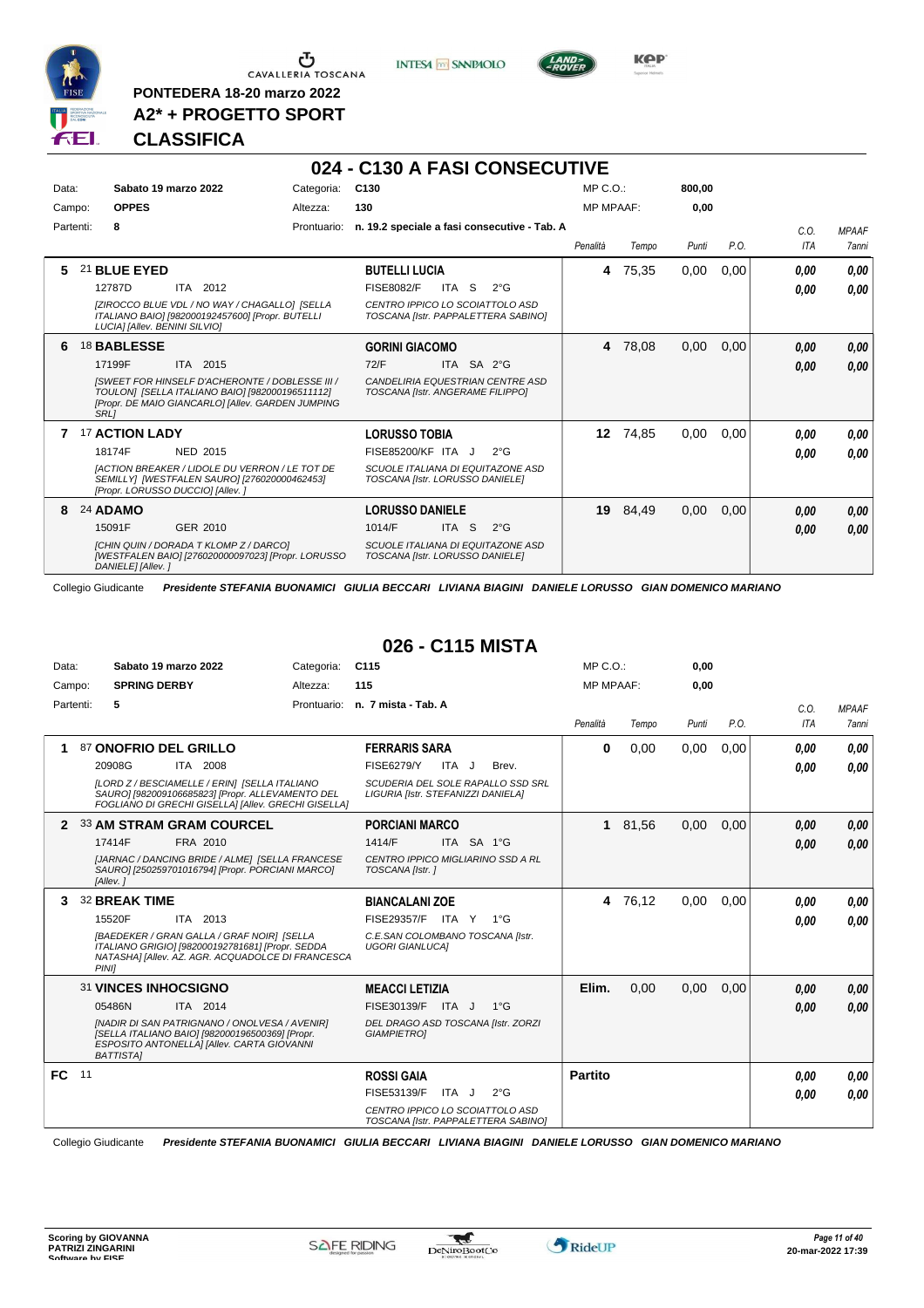

 $\sigma$  cavalleria toscana

**PONTEDERA 18-20 marzo 2022 A2\* + PROGETTO SPORT** **INTESA** M SANPAOLO

**027 - B100 A TEMPO**



**KPP** 

### **CLASSIFICA**

| Data:<br>Campo: | Sabato 19 marzo 2022<br><b>SPRING DERBY</b>                                                                                                                                                                                                       | Categoria:<br>Altezza: | <b>B100</b><br>100                                                                                                             | MP C. O.<br><b>MP MPAAF:</b> |       | 0,00<br>0,00 |      |                    |                              |
|-----------------|---------------------------------------------------------------------------------------------------------------------------------------------------------------------------------------------------------------------------------------------------|------------------------|--------------------------------------------------------------------------------------------------------------------------------|------------------------------|-------|--------------|------|--------------------|------------------------------|
| Partenti:       | 4                                                                                                                                                                                                                                                 | Prontuario:            | n. 3 a tempo - Tab. A                                                                                                          | Penalità                     | Tempo | Punti        | P.O. | C.O.<br><b>ITA</b> | <b>MPAAF</b><br><b>7anni</b> |
|                 | 51 COMPANION<br>048561<br>NED 2013<br>[CARTANO / SULESKA / CONCORDE] [NEDERLANDS<br>RIJPAAR. GRIGIO] [528210002905257] [Propr. MBHORSES]<br>[Allev.]                                                                                              |                        | <b>BINDI MARTA</b><br><b>FISE54564/F</b><br>ITA J<br>Brev.<br>CENTRO IPPICO LO SCOIATTOLO ASD<br>TOSCANA [Istr. GRANUCCI OLIS] | 4                            | 67,37 | 0,00         | 0,00 | 0,00<br>0,00       | 0,00<br>0,00                 |
| $\mathbf{2}$    | <b>53 TIMUS</b><br>17200F<br>POL 2004<br>[FAIR PLAY COUDREAU / TESSA / HAMLET GO]<br>[SCONOSCIUTA GRIGIO] [967000009253471] [Propr. MORI<br>GIADA] [Allev.]                                                                                       |                        | NICCOLAI VITTORIA<br>FISE52416/F<br>ITA C<br>Brev.<br>OASI DEL CAVALIERE ASD TOSCANA [Istr.<br><b>BRACALONI ANDREAI</b>        | 4                            | 80,00 | 0,00         | 0,00 | 0.00<br>0.00       | 0,00<br>0.00                 |
| 3               | 46 QUELLO DEL TERRICCIO<br>17138F<br>ITA 2010<br>[CAN CAN DEL TERRICCIO / TANDEM DEL TERRICCIO /<br>AIRAIN COURCELLEI [SELLA ITALIANO BAIO]<br>[982000123232832] [Propr. AMATO TOMEO MARY TERRY<br>NOEL] [Allev. ROSSI DI MEDELANA GIAN ANNIBALE] |                        | <b>TONINELLI ALICE</b><br>FISE60553/F<br>ITA J<br>Brev.<br>ASE VENTURINESE TOSCANA [Istr.<br><b>BUCCIANTINI CRISTIANOI</b>     | 8                            | 69,34 | 0.00         | 0,00 | 0,00<br>0,00       | 0,00<br>0,00                 |
| FC 31           |                                                                                                                                                                                                                                                   |                        | <b>MEACCI LETIZIA</b><br>FISE30139/F<br>ITA J<br>$1^{\circ}$ G<br>DEL DRAGO ASD TOSCANA [Istr. ZORZI<br><b>GIAMPIETRO1</b>     | <b>Partito</b>               |       |              |      | 0.00<br>0,00       | 0,00<br>0,00                 |

Collegio Giudicante *Presidente STEFANIA BUONAMICI GIULIA BECCARI LIVIANA BIAGINI DANIELE LORUSSO GIAN DOMENICO MARIANO*

#### **028 - B110 A TEMPO**

| Data:        |         | Sabato 19 marzo 2022                                                                                                                                                 | Categoria:  | <b>B110</b>                                                            | MP C. O.       |                  | 0,00  |      |            |              |
|--------------|---------|----------------------------------------------------------------------------------------------------------------------------------------------------------------------|-------------|------------------------------------------------------------------------|----------------|------------------|-------|------|------------|--------------|
| Campo:       |         | <b>SPRING DERBY</b>                                                                                                                                                  | Altezza:    | 110                                                                    |                | <b>MP MPAAF:</b> | 0,00  |      |            |              |
| Partenti:    |         | 5                                                                                                                                                                    | Prontuario: | n. 3 a tempo - Tab. A                                                  |                |                  |       |      | C.O.       | <b>MPAAF</b> |
|              |         |                                                                                                                                                                      |             |                                                                        | Penalità       | Tempo            | Punti | P.O. | <b>ITA</b> | <b>7anni</b> |
|              |         | 47 COLMAN                                                                                                                                                            |             | <b>DINUCCI BENEDETTA</b>                                               | 4              | 63,40            | 0,00  | 0,00 | 0,00       | 0,00         |
|              |         | 17522F<br>ITA 2017                                                                                                                                                   |             | FISE58254/F<br>ITA Y<br>Brev.                                          |                |                  |       |      | 0,00       | 0,00         |
|              |         | [COLMANI / ROVINE BZ / ROBIN Z II] [SELLA ITALIANO<br>BAIO] [380271000036674] [Propr. DINUCCI BENEDETTA]<br>[Allev.]                                                 |             | CENTRO IPPICO LO SCOIATTOLO ASD<br>TOSCANA [Istr. PAPPALETTERA SABINO] |                |                  |       |      |            |              |
| $\mathbf{2}$ | 59 KINA |                                                                                                                                                                      |             | <b>GHILONI GRETA</b>                                                   | 8              | 76,13            | 0,00  | 0.00 | 0,00       | 0,00         |
|              |         | 17223F<br><b>NED 2015</b>                                                                                                                                            |             | FISE23904/F<br>ITA S<br>Brev.                                          |                |                  |       |      | 0,00       | 0.00         |
|              |         | [ATLEET / NINA / FORTISSIMO] [KWPN SAURO]<br>[528210004270301] [Propr. GHILONI GRETA] [Allev. ]                                                                      |             | CENTRO IPPICO LO SCOIATTOLO ASD<br>TOSCANA [Istr. PAPPALETTERA SABINO] |                |                  |       |      |            |              |
| 3            |         | 43 BIKINI                                                                                                                                                            |             | <b>VERHULST VIOLA</b>                                                  |                | 12 60,42         | 0,00  | 0,00 | 0,00       | 0,00         |
|              |         | ITA 2014<br>17164F                                                                                                                                                   |             | FISE67971/F<br>ITA Y<br>Brev.                                          |                |                  |       |      | 0,00       | 0,00         |
|              |         | [BAEDEKER / RUBY RUBACUORI DEI FOLLETTI /<br>ORSARO DEI FOLLETTI] [SELLA ITALIANO BAIO]<br>[982000196500336] [Propr. VERHULST VIOLA] [Allev.<br><b>VERSILIA ASDI</b> |             | CENTRO IPPICO LO SCOIATTOLO ASD<br>TOSCANA [Istr. PAPPALETTERA SABINO] |                |                  |       |      |            |              |
| <b>FC</b>    | 4       |                                                                                                                                                                      |             | <b>TINTORI MARIA</b>                                                   | <b>Partito</b> |                  |       |      | 0,00       | 0,00         |
|              |         |                                                                                                                                                                      |             | <b>FISE8081/F</b><br>ITA S<br>$1^{\circ}G$                             |                |                  |       |      | 0,00       | 0.00         |
|              |         |                                                                                                                                                                      |             | CENTRO IPPICO LO SCOIATTOLO ASD<br>TOSCANA [Istr. PAPPALETTERA SABINO] |                |                  |       |      |            |              |
| FC           | 6       |                                                                                                                                                                      |             | <b>SELMI VIOLA</b>                                                     | <b>Partito</b> |                  |       |      | 0,00       | 0,00         |
|              |         |                                                                                                                                                                      |             | <b>FISE12251/F</b><br>ITA S<br>$1^{\circ}G$                            |                |                  |       |      | 0,00       | 0,00         |
|              |         |                                                                                                                                                                      |             | DEL DRAGO ASD TOSCANA [Istr. ZORZI<br><b>GIAMPIETRO1</b>               |                |                  |       |      |            |              |

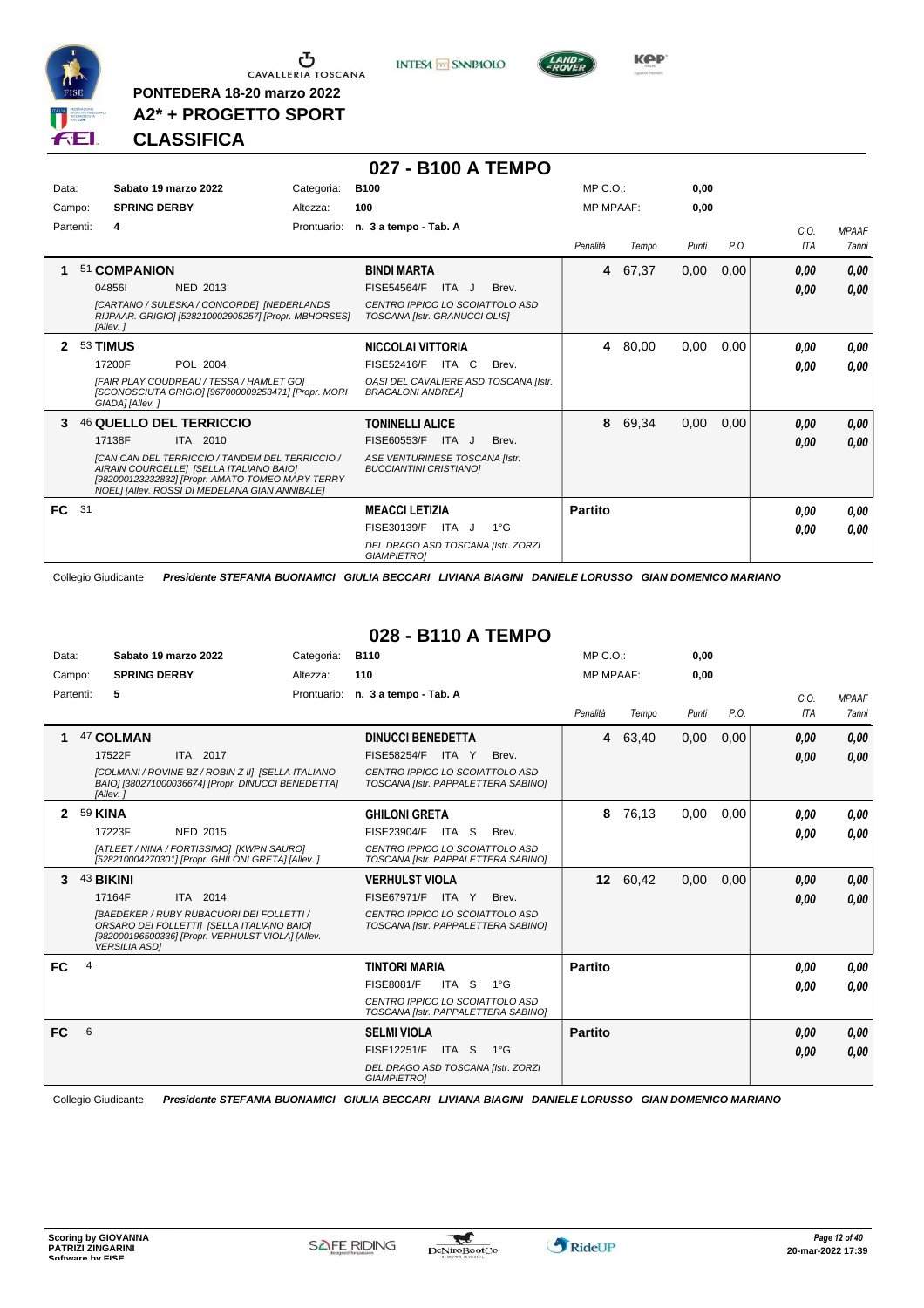

Ⴠ CAVALLERIA TOSCANA

**PONTEDERA 18-20 marzo 2022 A2\* + PROGETTO SPORT** **INTESA** M SANPAOLO



**KPP** 

#### **CLASSIFICA**

| 030 - L40 DI PRECISIONE |                                                                                                           |             |                                                                  |                  |       |       |      |      |              |
|-------------------------|-----------------------------------------------------------------------------------------------------------|-------------|------------------------------------------------------------------|------------------|-------|-------|------|------|--------------|
| Data:                   | Sabato 19 marzo 2022                                                                                      | Categoria:  | L40                                                              | $MP C. O.$ :     |       | 0,00  |      |      |              |
| Campo:                  | <b>SPRING DERBY</b>                                                                                       | Altezza:    | 40                                                               | <b>MP MPAAF:</b> |       | 0,00  |      |      |              |
| Partenti:               | -1                                                                                                        | Prontuario: | n. 1 di Precisione - Tab. A                                      |                  |       |       |      | C.O. | <b>MPAAF</b> |
|                         |                                                                                                           |             |                                                                  | Penalità         | Tempo | Punti | P.O. | ITA  | <b>7anni</b> |
|                         | 547 NECTAR DES ALLEUDS                                                                                    |             | <b>PINZAUTI GRETA</b>                                            | 0                | 0,00  | 0,00  | 0.00 | 0,00 | 0.00         |
|                         | <b>FRA 2001 Pony</b><br>16290G                                                                            |             | ITA C<br>FISE61291/F<br>Brev.                                    |                  |       |       |      | 0,00 | 0,00         |
|                         | [HAKIM DU FLORIVAL / FLORA DES ALLEUDS /<br>[250259600158899] [Propr. FALCONI AMORELLI ELENA]<br>[Allev.] |             | SCUDERIE DEL VENTO ASD TOSCANA [Istr.<br><b>INNOCENTI MARCO1</b> |                  |       |       |      |      |              |

Collegio Giudicante *Presidente STEFANIA BUONAMICI GIULIA BECCARI LIVIANA BIAGINI DANIELE LORUSSO GIAN DOMENICO MARIANO*

#### **031 - L50 DI PRECISIONE**

| Data:     | Sabato 19 marzo 2022                                                                                                                                                                        | Categoria:  | L50                                                                     | $MP C. O.$ :     |       | 0,00  |      |      |       |
|-----------|---------------------------------------------------------------------------------------------------------------------------------------------------------------------------------------------|-------------|-------------------------------------------------------------------------|------------------|-------|-------|------|------|-------|
| Campo:    | <b>SPRING DERBY</b>                                                                                                                                                                         | Altezza:    | 50                                                                      | <b>MP MPAAF:</b> |       | 0,00  |      |      |       |
| Partenti: | $\mathbf{2}$                                                                                                                                                                                | Prontuario: | n. 1 di Precisione - Tab. A                                             |                  |       |       |      | C.0  | MPAAF |
|           |                                                                                                                                                                                             |             |                                                                         | Penalità         | Tempo | Punti | P.O. | ITA  | 7anni |
|           | <b>1 117 SISTERS S&amp;L</b>                                                                                                                                                                |             | <b>DELLA MAGGIORE ELENA</b>                                             | 0                | 0,00  | 0,00  | 0,00 | 0,00 | 0.00  |
|           | 17854F<br><b>BEL 2014 Pony</b>                                                                                                                                                              |             | <b>FISE58839/F</b><br>ITA C<br>A LUDI                                   |                  |       |       |      | 0,00 | 0.00  |
|           | <b>IETERNITY VAN DE N.RANCH / MIEKE VAN DE</b><br>VONDELHOEVE / VEDET VAN DE VONDELHOEVE] [BEL.<br>WARMBLOEDPAARD BAIO] [947000000497938] [Propr.<br>REALI VANNUCCI ANGELA MARIAI [Allev. ] |             | CLUB IPPICO IL CAVALIERE ASD TOSCANA<br>[Istr. FANTOZZI MATTEO]         |                  |       |       |      |      |       |
|           | 2 63 CRATLOE ALI                                                                                                                                                                            |             | <b>BOZZO STEFANO</b>                                                    | 8                | 0,00  | 0,00  | 0,00 | 0,00 | 0,00  |
|           | 2002 Pony<br>12200F<br>IRL                                                                                                                                                                  |             | FISE27916/C ITA G<br>A LUDI                                             |                  |       |       |      | 0,00 | 0.00  |
|           | [XXXXXXXXXXXXX / XXXXXXXXXXXXXX / ] [IRISH PONY<br>BUCKSKIN - DUNI [972270000031921] [Propr. RIGAL<br>JEROMELOUIS] [Allev.]                                                                 |             | SCUDERIA DEL SOLE RAPALLO SSD SRL<br>LIGURIA [Istr. STEFANIZZI DANIELA] |                  |       |       |      |      |       |

Collegio Giudicante *Presidente STEFANIA BUONAMICI GIULIA BECCARI LIVIANA BIAGINI DANIELE LORUSSO GIAN DOMENICO MARIANO*

#### **032 - L60 DI PRECISIONE**

| Data:     | Sabato 19 marzo 2022                                                                                                                                                                        | Categoria:  | <b>L60</b>                                                              | $MP C. O.$ :     |       | 0,00  |      |      |              |
|-----------|---------------------------------------------------------------------------------------------------------------------------------------------------------------------------------------------|-------------|-------------------------------------------------------------------------|------------------|-------|-------|------|------|--------------|
| Campo:    | <b>SPRING DERBY</b>                                                                                                                                                                         | Altezza:    | 60                                                                      | <b>MP MPAAF:</b> |       | 0,00  |      |      |              |
| Partenti: | 3                                                                                                                                                                                           | Prontuario: | n. 1 di Precisione - Tab. A                                             |                  |       |       |      | C.O. | <b>MPAAF</b> |
|           |                                                                                                                                                                                             |             |                                                                         | Penalità         | Tempo | Punti | P.O. | ITA  | 7anni        |
|           | 63 CRATLOE ALI                                                                                                                                                                              |             | <b>BOZZO STEFANO</b>                                                    | 0                | 0,00  | 0,00  | 0,00 | 0,00 | 0,00         |
|           | 2002 Pony<br>IRL<br>12200F                                                                                                                                                                  |             | FISE27916/C<br>ITA G<br>A LUDI                                          |                  |       |       |      | 0,00 | 0.00         |
|           | [XXXXXXXXXXXXX / XXXXXXXXXXXXXX / ] [IRISH PONY<br>BUCKSKIN - DUN] [972270000031921] [Propr. RIGAL<br>JEROMELOUIS] [Allev. ]                                                                |             | SCUDERIA DEL SOLE RAPALLO SSD SRL<br>LIGURIA [Istr. STEFANIZZI DANIELA] |                  |       |       |      |      |              |
|           | <b>1 117 SISTERS S&amp;L</b>                                                                                                                                                                |             | <b>DELLA MAGGIORE ELENA</b>                                             | 0                | 0,00  | 0,00  | 0,00 | 0.00 | 0,00         |
|           | <b>BEL 2014 Pony</b><br>17854F                                                                                                                                                              |             | FISE58839/F<br>ITA C<br>A LUDI                                          |                  |       |       |      | 0.00 | 0.00         |
|           | <b>IETERNITY VAN DE N.RANCH / MIEKE VAN DE</b><br>VONDELHOEVE / VEDET VAN DE VONDELHOEVE] [BEL.<br>WARMBLOEDPAARD BAIO] [947000000497938] [Propr.<br>REALI VANNUCCI ANGELA MARIAI [Allev. ] |             | CLUB IPPICO IL CAVALIERE ASD TOSCANA<br>[Istr. FANTOZZI MATTEO]         |                  |       |       |      |      |              |
| FC 123    |                                                                                                                                                                                             |             | <b>SIMONE LIVIA</b>                                                     | <b>Partito</b>   |       |       |      | 0,00 | 0,00         |
|           |                                                                                                                                                                                             |             | FISE58139/F<br>ITA J<br>Brev.                                           |                  |       |       |      | 0,00 | 0,00         |
|           |                                                                                                                                                                                             |             | ASE VENTURINESE TOSCANA [Istr.<br><b>BUCCIANTINI CRISTIANOI</b>         |                  |       |       |      |      |              |

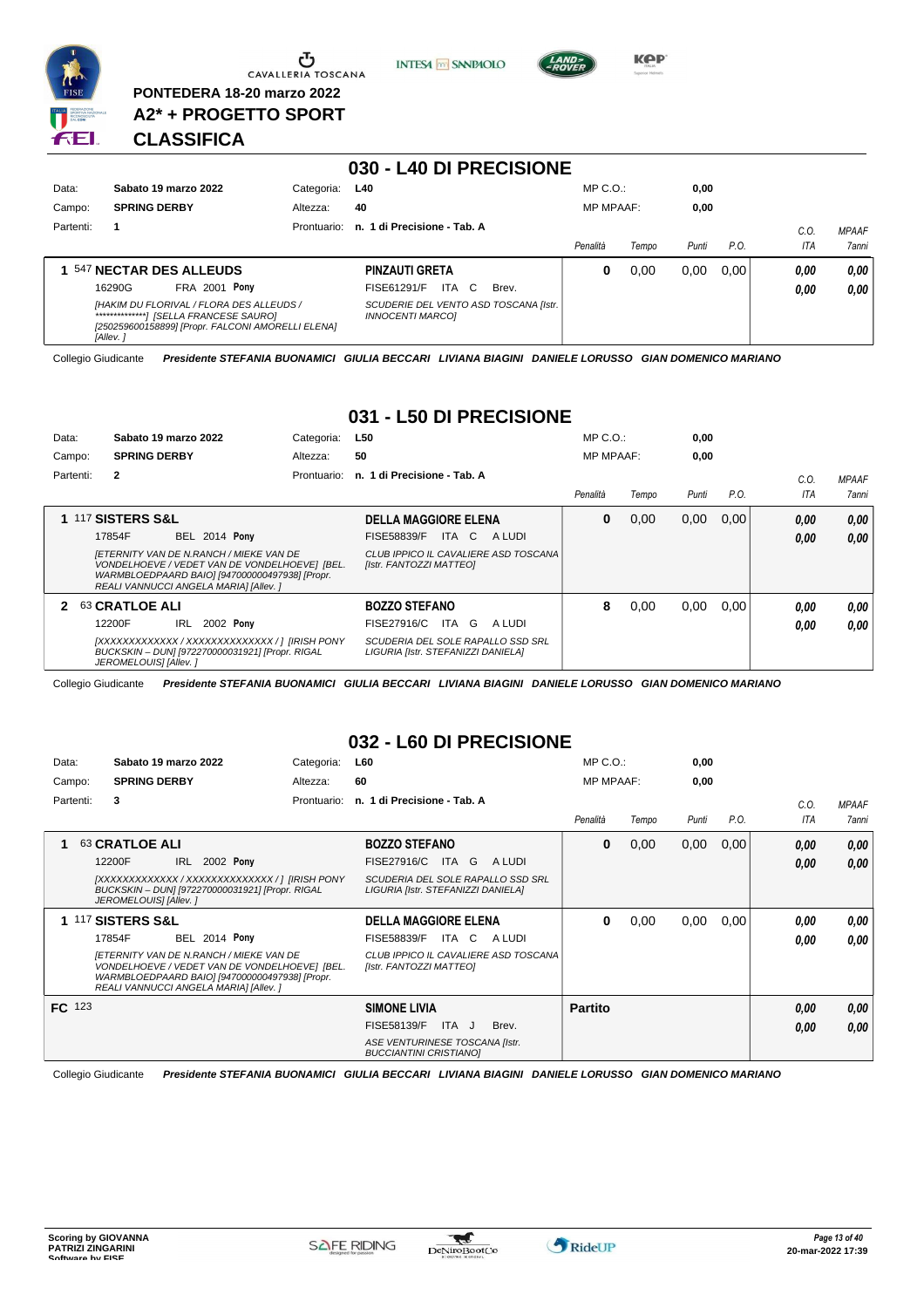

**PONTEDERA 18-20 marzo 2022 A2\* + PROGETTO SPORT** **INTESA M** SANPAOLO



**KPP** 

#### **CLASSIFICA**

|           |                                                                                                                                                                                                                                                    |             | 033 - L70 DI PRECISIONE                                                                                                                 |                  |       |       |      |                    |                              |
|-----------|----------------------------------------------------------------------------------------------------------------------------------------------------------------------------------------------------------------------------------------------------|-------------|-----------------------------------------------------------------------------------------------------------------------------------------|------------------|-------|-------|------|--------------------|------------------------------|
| Data:     | Sabato 19 marzo 2022                                                                                                                                                                                                                               | Categoria:  | <b>L70</b>                                                                                                                              | MP C.O.          |       | 0,00  |      |                    |                              |
| Campo:    | <b>SPRING DERBY</b>                                                                                                                                                                                                                                | Altezza:    | 70                                                                                                                                      | <b>MP MPAAF:</b> |       | 0.00  |      |                    |                              |
| Partenti: | 5                                                                                                                                                                                                                                                  | Prontuario: | n. 1 di Precisione - Tab. A                                                                                                             | Penalità         | Tempo | Punti | P.O. | C.0.<br><b>ITA</b> | <b>MPAAF</b><br><b>7anni</b> |
| 1.        | 71 RUBIA<br>ESP 2012 Pony<br>17615F<br>[-/-/-] [PONY SAURO] [724110000337588] [Propr. ASD<br>ADRIATIK HORSES TEAM] [Allev. ]                                                                                                                       |             | <b>POLI OLIMPIA MARIA</b><br>FISE61689/F ITA G<br>A LUDI<br>ASD ADRIATIK HORSES TEAM TOSCANA<br>[Istr. TAFANI ADRIATIK]                 | 0                | 0,00  | 0,00  | 0,00 | 0.00<br>0.00       | 0.00<br>0.00                 |
|           | 1 117 SISTERS S&L<br><b>BEL 2014 Pony</b><br>17854F<br><b>IETERNITY VAN DE N.RANCH / MIEKE VAN DE</b><br>VONDELHOEVE / VEDET VAN DE VONDELHOEVEI IBEL.<br>WARMBLOEDPAARD BAIO] [947000000497938] [Propr.<br>REALI VANNUCCI ANGELA MARIA] [Allev. ] |             | <b>DELLA MAGGIORE ELENA</b><br><b>FISE58839/F</b><br>ITA C<br>A LUDI<br>CLUB IPPICO IL CAVALIERE ASD TOSCANA<br>[Istr. FANTOZZI MATTEO] | $\bf{0}$         | 0,00  | 0,00  | 0,00 | 0.00<br>0,00       | 0.00<br>0.00                 |
|           | 1 121 FLEUR DE MAXIME<br>ITA 2016<br>17384F<br>[-/-/-] [SCONOSCIUTA BAIO] [380271006126378] [Propr.<br>GIORGI ANTONIO] [Allev. PIATTELLI GILDA]                                                                                                    |             | <b>SCAGLIONE ASIA</b><br>FISE26462/C ITA C<br>A LUDI<br>SCUDERIA DEL SOLE RAPALLO SSD SRL<br>LIGURIA [Istr. STEFANIZZI DANIELA]         | 0                | 0,00  | 0,00  | 0,00 | 0.00<br>0.00       | 0.00<br>0.00                 |
|           | 4 120 NAMOUR DE LA VAIGE<br>02980C<br>FRA 2001 Pony<br><b>IEMIR DE VILLEE / HERBE DE LA VAIGE / THEOREME DE</b><br>JAX] [PONY GRIGIO] [] [Propr. HORSE CLUB RAPALLO<br>SRLD] [Allev.]                                                              |             | <b>SPIZZONE ELENA</b><br>FISE48606/F<br>ITA J<br>A LUDI<br>CLUB IPPICO IL CAVALIERE ASD TOSCANA<br>[Istr. FANTOZZI MATTEO]              | 4                | 0,00  | 0,00  | 0.00 | 0.00<br>0.00       | 0,00<br>0.00                 |
| FC 95     |                                                                                                                                                                                                                                                    |             | <b>CORTI OTTAVIA</b><br>FISE15829/F ITA S<br>$1^{\circ}G$<br>CI EMPOLESE ASD TOSCANA [Istr. BIANCHI<br>ALESSIOI                         | <b>Partito</b>   |       |       |      | 0.00<br>0,00       | 0.00<br>0.00                 |

Collegio Giudicante *Presidente STEFANIA BUONAMICI GIULIA BECCARI LIVIANA BIAGINI DANIELE LORUSSO GIAN DOMENICO MARIANO*

### **034 - LB80 DI PRECISIONE**

| Data:                                        | Sabato 19 marzo 2022                                                                                                                                                              | Categoria: | <b>LB80</b>                                                             | MP C. O.         |       | 0,00  |      |                   |               |
|----------------------------------------------|-----------------------------------------------------------------------------------------------------------------------------------------------------------------------------------|------------|-------------------------------------------------------------------------|------------------|-------|-------|------|-------------------|---------------|
| Campo:                                       | <b>SPRING DERBY</b>                                                                                                                                                               | Altezza:   | 80                                                                      | <b>MP MPAAF:</b> |       | 0,00  |      |                   |               |
| Partenti:                                    | 8                                                                                                                                                                                 |            | Prontuario: n. 1 di Precisione - Tab. A                                 |                  |       |       |      | C.O.              | <b>MPAAF</b>  |
|                                              |                                                                                                                                                                                   |            |                                                                         | Penalità         | Tempo | Punti | P.O. | <b>ITA</b>        | <b>7anni</b>  |
|                                              | 62 CARAORGOLESU                                                                                                                                                                   |            | <b>SANTI ALYSSA</b>                                                     | $\mathbf{0}$     | 0,00  | 0,00  | 0,00 | 0.00              | 0.00          |
|                                              | 18270F<br><b>ITA 2018</b>                                                                                                                                                         |            | FISE45747/F ITA J<br>Brev.                                              |                  |       |       |      | 0.00              | 0.00          |
|                                              | [VELASKO / RAJA / GRATIANUS] [SELLA ITALIANO BAIO]<br>[380271000056447] [Propr. SANTI ALYSSA] [Allev. MORO<br>CARLO ANTONIO]                                                      |            | CENTRO IPPICO LO SCOIATTOLO ASD<br>TOSCANA [Istr. PAPPALETTERA SABINO]  |                  |       |       |      |                   |               |
|                                              | 1 124 JOLIEG                                                                                                                                                                      |            | <b>SIMONI GIORGIA</b>                                                   | $\bf{0}$         | 0,00  | 0.00  | 0.00 | 0.00              | 0,00          |
|                                              | ITA 2012<br>14765F                                                                                                                                                                |            | FISE54541/F ITA C<br>A LUDI                                             |                  |       |       |      | 0.00              | 0.00          |
|                                              | [CRISTO / HANIM / REFLEX] [SELLA ITALIANO BAIO]<br>[982000192774689] [Propr. AZ. AGR. CORTE DEGLI ULIVI<br>DI G. SAVIO] [Allev. AZ. AGR. CORTE DEGLI ULIVI DI G.<br><i>SAVIOI</i> |            | OASI DEL CAVALIERE ASD TOSCANA [Istr.<br><b>BRACALONI ANDREA1</b>       |                  |       |       |      |                   |               |
|                                              | 1 537 SCIAGHIRA                                                                                                                                                                   |            | <b>MASINI GIULIA</b>                                                    | $\bf{0}$         | 0,00  | 0,00  | 0,00 | 0.00              | 0,00          |
|                                              | 21343G<br>ITA 2007                                                                                                                                                                |            | FISE69607/F ITA C<br>A LUDI                                             |                  |       |       |      | 0.00              | 0.00          |
|                                              | [STARON / GRANDIOSA / ] [SELLA ITALIANO BAIO<br>SCURO] [985000380504902] [Propr. COLISTRA DANTE]<br>[Allev. VILLANI GIUSEPPE]                                                     |            | C.I.A.MUSTIAIO TOSCANA [Istr. SAVIO<br><b>DANIELA1</b>                  |                  |       |       |      |                   |               |
|                                              | <b>4 126 NOW TELL</b>                                                                                                                                                             |            | <b>DICIOTTI GRETA</b>                                                   | 4                | 0,00  | 0.00  | 0.00 | 0.00              | 0.00          |
|                                              | IRL 2003 Pony<br>17592F                                                                                                                                                           |            | FISE49725/F ITA J<br>Brev.                                              |                  |       |       |      | 0.00              | 0.00          |
|                                              | [-/-/-] [IRISH PONY BAIO] [372141404878836] [Propr.<br>DICIOTTI STEFANOI [Allev.]                                                                                                 |            | CENTRO IPPICO LO SCOIATTOLO ASD<br>TOSCANA [Istr. DEMARIA LUCA]         |                  |       |       |      |                   |               |
|                                              | 5 558 ARIBA Z                                                                                                                                                                     |            | <b>CAMPUS SOFIA</b>                                                     | 8                | 0,00  | 0.00  | 0.00 | 0,00              | 0,00          |
|                                              | 15150F<br><b>BEL 2008</b>                                                                                                                                                         |            | FISE54101/F ITA J<br>A LUDI                                             |                  |       |       |      | 0.00              | 0.00          |
|                                              | [ACOLINO / FORLANDA / LANDOR S] [ZANGERSHEIDE<br>BAIO] [981100002976667] [Propr. ESPOSITO ANTONELLA]<br>[Allev.]                                                                  |            | ASE VENTURINESE TOSCANA [Istr.<br><b>CEPPATELLI GIULIAI</b>             |                  |       |       |      |                   |               |
|                                              | 121 FLEUR DE MAXIME                                                                                                                                                               |            | <b>SCAGLIONE ASIA</b>                                                   | Elim.            | 0,00  | 0,00  | 0,00 | 0.00              | 0.00          |
|                                              | 17384F<br>ITA 2016                                                                                                                                                                |            | FISE26462/C ITA C<br>A LUDI                                             |                  |       |       |      | 0.00              | 0.00          |
|                                              | [-/-/-] [SCONOSCIUTA BAIO] [380271006126378] [Propr.<br>GIORGI ANTONIO] [Allev. PIATTELLI GILDA]                                                                                  |            | SCUDERIA DEL SOLE RAPALLO SSD SRL<br>LIGURIA [Istr. STEFANIZZI DANIELA] |                  |       |       |      |                   |               |
| <b>PATRIZI ZINGARINI</b><br>Coffware by EICE | <b>Scoring by GIOVANNA</b>                                                                                                                                                        |            | <b>SAFE RIDING</b><br>DeNiroBootCo                                      | <b>RideUP</b>    |       |       |      | 20-mar-2022 17:39 | Page 14 of 40 |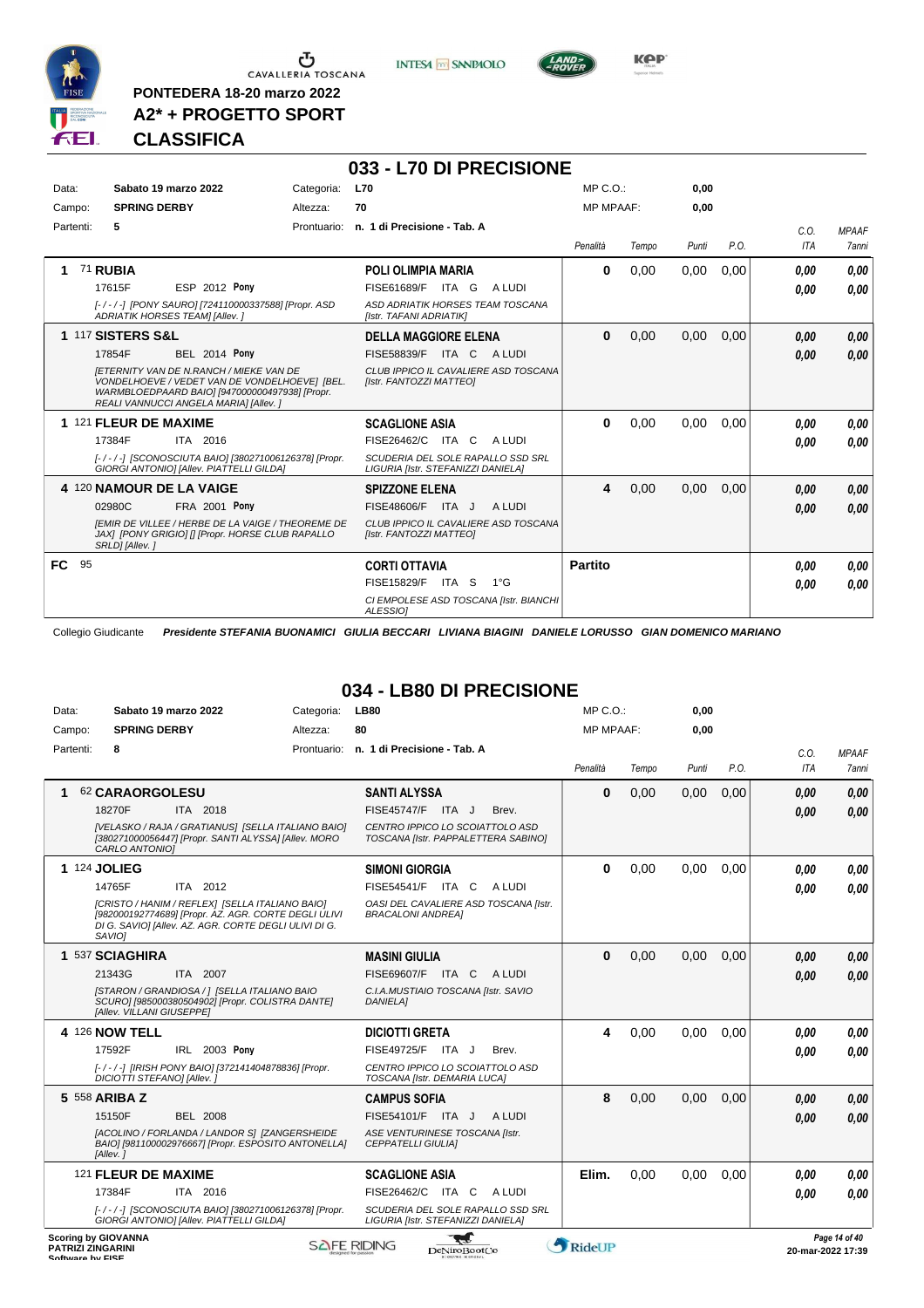

CAVALLERIA TOSCANA

**PONTEDERA 18-20 marzo 2022 A2\* + PROGETTO SPORT** **INTESA** M SANPAOLO



 $MDCO<sub>2</sub>$ 

**KPP** 

#### **CLASSIFICA**

|           |                      |             | . .<br>----------------                                                |                  |       |       |      |      |              |
|-----------|----------------------|-------------|------------------------------------------------------------------------|------------------|-------|-------|------|------|--------------|
| Data:     | Sabato 19 marzo 2022 | Categoria:  | <b>LB80</b>                                                            | $MP C. O.$ :     |       | 0,00  |      |      |              |
| Campo:    | <b>SPRING DERBY</b>  | Altezza:    | 80                                                                     | <b>MP MPAAF:</b> |       | 0,00  |      |      |              |
| Partenti: | 8                    | Prontuario: | n. 1 di Precisione - Tab. A                                            |                  |       |       |      | C.O. | <b>MPAAF</b> |
|           |                      |             |                                                                        | Penalità         | Tempo | Punti | P.O. | ITA  | 7anni        |
| FC.       |                      |             | <b>BUTELLI LUCIA</b>                                                   | <b>Partito</b>   |       |       |      | 0,00 | 0,00         |
|           |                      |             | <b>FISE8082/F</b><br>ITA S<br>$2^{\circ}$ G                            |                  |       |       |      | 0,00 | 0,00         |
|           |                      |             | CENTRO IPPICO LO SCOIATTOLO ASD<br>TOSCANA [Istr. PAPPALETTERA SABINO] |                  |       |       |      |      |              |
| FC 122    |                      |             | <b>GENTILE FRANCESCA</b>                                               | <b>Partito</b>   |       |       |      | 0.00 | 0,00         |
|           |                      |             | 366/F<br>SA 1°G                                                        |                  |       |       |      | 0,00 | 0.00         |
|           |                      |             | ASD ENCHANTIX TOSCANA [Istr. GENTILE<br>FRANCESCA1                     |                  |       |       |      |      |              |

**034 - LB80 DI PRECISIONE**

Collegio Giudicante *Presidente STEFANIA BUONAMICI GIULIA BECCARI LIVIANA BIAGINI DANIELE LORUSSO GIAN DOMENICO MARIANO*

#### **035 - B90 DI PRECISIONE**

| Data:     |             |                             | Sabato 19 marzo 2022                                                                            | Categoria:  | B90                                                               |       | $MP C. O.$ :     |       | 0,00  |      |            |              |
|-----------|-------------|-----------------------------|-------------------------------------------------------------------------------------------------|-------------|-------------------------------------------------------------------|-------|------------------|-------|-------|------|------------|--------------|
| Campo:    |             | <b>SPRING DERBY</b>         |                                                                                                 | Altezza:    | 90                                                                |       | <b>MP MPAAF:</b> |       | 0,00  |      |            |              |
| Partenti: |             | 3                           |                                                                                                 | Prontuario: | n. 1 di Precisione - Tab. A                                       |       |                  |       |       |      | C.O.       | <b>MPAAF</b> |
|           |             |                             |                                                                                                 |             |                                                                   |       | Penalità         | Tempo | Punti | P.O. | <b>ITA</b> | <b>7anni</b> |
|           |             | 48 ZARA LOULOU              |                                                                                                 |             | <b>BALLATORI RACHELE</b>                                          |       | 0                | 0,00  | 0,00  | 0,00 | 0.00       | 0,00         |
|           |             | 18481F                      | GER 2009                                                                                        |             | <b>FISE57641/F</b><br>ITA C                                       | Brev. |                  |       |       |      | 0.00       | 0.00         |
|           |             | PUGGELLI BARBARA] [Allev. ] | [C-TRENTON Z / JULIA'S LADY / LORD CALANDO]<br>[HOLSTEINER GRIGIO] [276020000653307] [Propr.    |             | CLUB IPPICO IL CAVALIERE ASD TOSCANA<br>[Istr. FANTOZZI MATTEO]   |       |                  |       |       |      |            |              |
|           |             | 52 TIMUS                    |                                                                                                 |             | <b>MORI GIADA</b>                                                 |       | 0                | 0,00  | 0,00  | 0,00 | 0.00       | 0.00         |
|           |             | 17200F                      | POL 2004                                                                                        |             | <b>FISE54434/F</b><br>ITA J                                       | Brev. |                  |       |       |      | 0.00       | 0.00         |
|           |             | GIADA] [Allev.]             | [FAIR PLAY COUDREAU / TESSA / HAMLET GO]<br>[SCONOSCIUTA GRIGIO] [967000009253471] [Propr. MORI |             | OASI DEL CAVALIERE ASD TOSCANA [Istr.<br><b>BRACALONI ANDREA1</b> |       |                  |       |       |      |            |              |
|           | 3 115 VISPA |                             |                                                                                                 |             | <b>MIGHELI CAMILLA</b>                                            |       | 8                | 0,00  | 0,00  | 0,00 | 0.00       | 0,00         |
|           |             | 05785N                      | 2007 Pony<br>ITA I                                                                              |             | FISE62133/F<br>ITA.<br>G                                          | Brev. |                  |       |       |      | 0.00       | 0.00         |
|           |             |                             | [-/-/] [PONY BAIO] [941000015414642] [Propr. TRUST<br>CLARISSAI [Allev. OLLA GIOVANNI]          |             | DEL DRAGO ASD TOSCANA [Istr. ZORZI<br><b>GIAMPIETROI</b>          |       |                  |       |       |      |            |              |

Collegio Giudicante *Presidente STEFANIA BUONAMICI GIULIA BECCARI LIVIANA BIAGINI DANIELE LORUSSO GIAN DOMENICO MARIANO*

#### **037 - 5 ANNI DI PRECISIONE**

| Data:     |    | Domenica 20 marzo 2022                                                                                                                                   | Categoria:  | 5 Anni                                                                 | $MP C. O.$ :     |       | 0,00  |      |      |              |
|-----------|----|----------------------------------------------------------------------------------------------------------------------------------------------------------|-------------|------------------------------------------------------------------------|------------------|-------|-------|------|------|--------------|
| Campo:    |    | <b>OPPES</b>                                                                                                                                             | Altezza:    | 115                                                                    | <b>MP MPAAF:</b> |       | 0,00  |      |      |              |
| Partenti: |    | 4                                                                                                                                                        | Prontuario: | n. 1 di Precisione - Tab. A                                            |                  |       |       |      | C.O. | <b>MPAAF</b> |
|           |    |                                                                                                                                                          |             |                                                                        | Penalità         | Tempo | Punti | P.O. | ITA  | <b>7anni</b> |
| <b>FC</b> | 16 |                                                                                                                                                          |             | <b>BARZAGHI LORENZO</b>                                                | <b>Partito</b>   |       |       |      | 0.00 | 0,00         |
|           |    |                                                                                                                                                          |             | 008473/F<br>ITA S<br>$2^{\circ}$ G                                     |                  |       |       |      | 0,00 | 0,00         |
|           |    |                                                                                                                                                          |             | CENTRO IPPICO LO SCOIATTOLO ASD<br>TOSCANA [Istr. PAPPALETTERA SABINO] |                  |       |       |      |      |              |
| <b>FC</b> | 20 |                                                                                                                                                          |             | <b>BARZAGHI LORENZO</b>                                                | <b>Partito</b>   |       |       |      | 0,00 | 0,00         |
|           |    |                                                                                                                                                          |             | 008473/F<br>ITA S<br>$2^{\circ}G$                                      |                  |       |       |      | 0,00 | 0,00         |
|           |    |                                                                                                                                                          |             | CENTRO IPPICO LO SCOIATTOLO ASD<br>TOSCANA [Istr. PAPPALETTERA SABINO] |                  |       |       |      |      |              |
| <b>FC</b> | 9  |                                                                                                                                                          |             | <b>DEMARIA LUCA</b>                                                    | <b>Partito</b>   |       |       |      | 0.00 | 0,00         |
|           |    |                                                                                                                                                          |             | 002450/A<br>ITA S<br>$2^{\circ}G$                                      |                  |       |       |      | 0.00 | 0,00         |
|           |    |                                                                                                                                                          |             | CENTRO IPPICO LO SCOIATTOLO ASD<br>TOSCANA [Istr. DEMARIA LUCA]        |                  |       |       |      |      |              |
| <b>NP</b> |    | <b>36 ROXANNE-K VAN 'T KATTENHEYE</b>                                                                                                                    |             | <b>GRANUCCI OLIS</b>                                                   | <b>N.P.</b>      | 0,00  | 0,00  | 0,00 | 0,00 | 0,00         |
|           |    | 17773F<br>BEL 2017                                                                                                                                       |             | ITA SA 2°G<br>1165/F                                                   |                  |       |       |      | 0,00 | 0,00         |
|           |    | <b>INUBICK VAN HET METTENHOF / ELEGANCE V/D</b><br>DONKHOEVE / CALVARO] [BEL. WARMBLOEDPAARD<br>BAIO] [981100004497488] [Propr. ORAZZINI MERI] [Allev. ] |             | CENTRO IPPICO LO SCOIATTOLO ASD<br>TOSCANA [Istr. PAPPALETTERA SABINO] |                  |       |       |      |      |              |

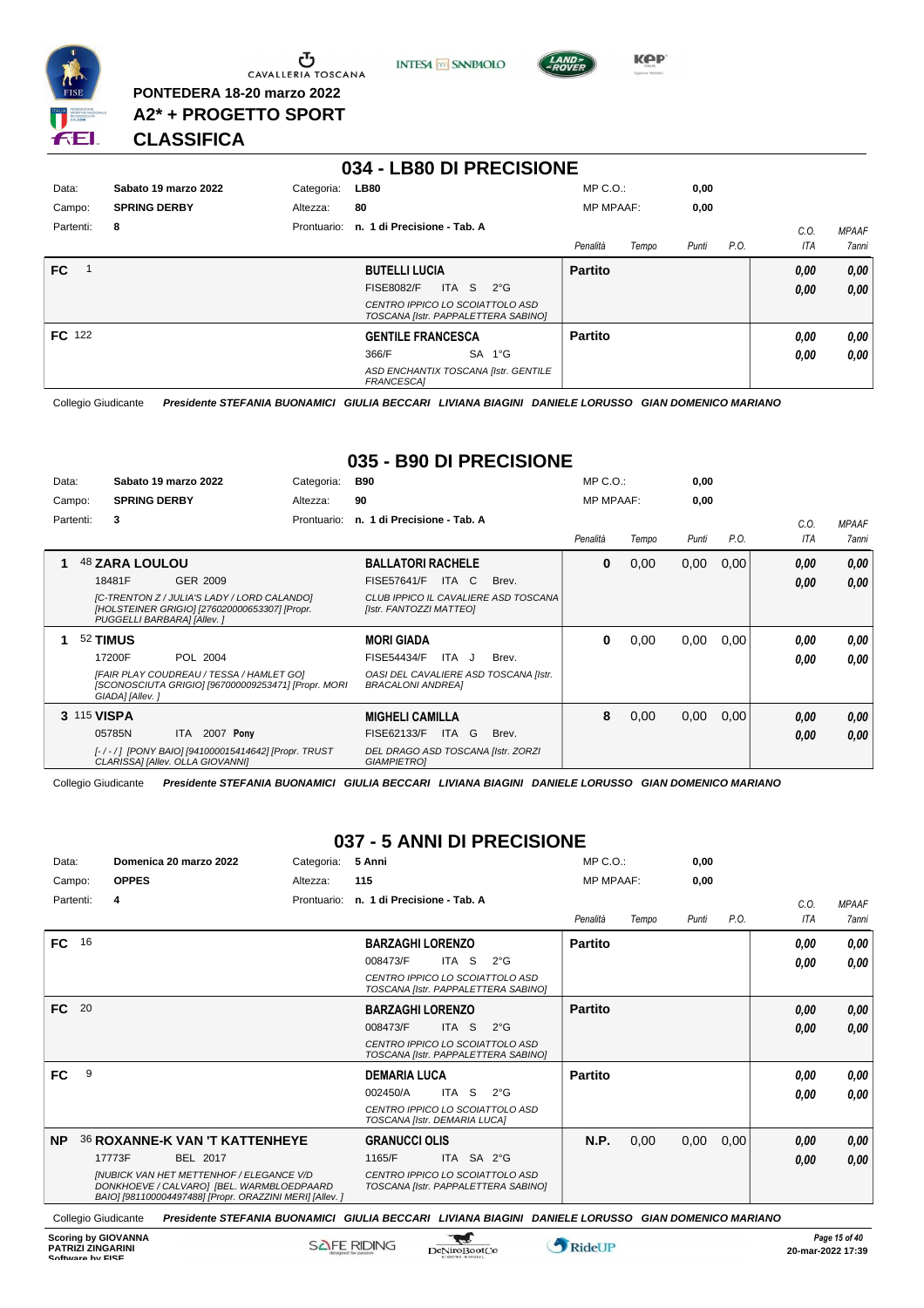

**A2\* + PROGETTO SPORT**

**CLASSIFICA**

#### **038 - 6 ANNI MISTA**

**INTESA** M SANPAOLO

| Data:     |      | Domenica 20 marzo 2022                                                                                                      | Categoria:  | 6 Anni                                                                 | MP C. O.         |       | 0,00  |      |      |              |
|-----------|------|-----------------------------------------------------------------------------------------------------------------------------|-------------|------------------------------------------------------------------------|------------------|-------|-------|------|------|--------------|
| Campo:    |      | <b>OPPES</b>                                                                                                                | Altezza:    | 120                                                                    | <b>MP MPAAF:</b> |       | 0,00  |      |      |              |
| Partenti: |      | 5                                                                                                                           | Prontuario: | n. 7 mista - Tab. A                                                    |                  |       |       |      | C.0. | <b>MPAAF</b> |
|           |      |                                                                                                                             |             |                                                                        | Penalità         | Tempo | Punti | P.O. | ITA  | 7anni        |
| 1         |      | 42 ARCA DU LYS                                                                                                              |             | <b>MARRAS MICAELA MARIUCCIA</b>                                        | 4                | 81,30 | 0,00  | 0,00 | 0.00 | 0,00         |
|           |      | 04783C<br>GER 2016                                                                                                          |             | <b>FISE14818/C</b><br>$1^{\circ}G$<br>ITA C                            |                  |       |       |      | 0,00 | 0,00         |
|           |      | <b>ICORNET DU LYS / CHADARCA / CHACCO BLUEI</b><br>[OLDENBURG BAIO] [276020000485737] [Propr. MARRAS<br>FRANCESCO] [Allev.] |             | CENTRO IPPICO 3 EMME ASD LIGURIA [Istr.<br><b>MARRAS FRANCESCOI</b>    |                  |       |       |      |      |              |
| FC.       | - 20 |                                                                                                                             |             | <b>BARZAGHI LORENZO</b>                                                | <b>Partito</b>   |       |       |      | 0.00 | 0,00         |
|           |      |                                                                                                                             |             | 008473/F<br>ITA S<br>$2^{\circ}G$                                      |                  |       |       |      | 0,00 | 0,00         |
|           |      |                                                                                                                             |             | CENTRO IPPICO LO SCOIATTOLO ASD<br>TOSCANA [Istr. PAPPALETTERA SABINO] |                  |       |       |      |      |              |
| <b>FC</b> | 23   |                                                                                                                             |             | <b>BRACALONI ANDREA</b>                                                | <b>Partito</b>   |       |       |      | 0.00 | 0,00         |
|           |      |                                                                                                                             |             | 1210/F<br>ITA S<br>$2^{\circ}G$                                        |                  |       |       |      | 0.00 | 0.00         |
|           |      |                                                                                                                             |             | OASI DEL CAVALIERE ASD TOSCANA [Istr.<br><b>BRACALONI ANDREA]</b>      |                  |       |       |      |      |              |
| FC 110    |      |                                                                                                                             |             | <b>DEMARIA LUCA</b>                                                    | <b>Partito</b>   |       |       |      | 0.00 | 0,00         |
|           |      |                                                                                                                             |             | 002450/A<br>ITA S<br>$2^{\circ}$ G                                     |                  |       |       |      | 0,00 | 0,00         |
|           |      |                                                                                                                             |             | CENTRO IPPICO LO SCOIATTOLO ASD<br>TOSCANA [Istr. DEMARIA LUCA]        |                  |       |       |      |      |              |
| FC.       | 39   |                                                                                                                             |             | <b>GAUDIO EVA</b>                                                      | <b>Partito</b>   |       |       |      | 0,00 | 0,00         |
|           |      |                                                                                                                             |             | ITA S<br>$1^{\circ}G$<br>011558/F                                      |                  |       |       |      | 0.00 | 0,00         |
|           |      |                                                                                                                             |             | OASI DEL CAVALIERE ASD TOSCANA [Istr.<br><b>BRACALONI ANDREA1</b>      |                  |       |       |      |      |              |

Collegio Giudicante *Presidente STEFANIA BUONAMICI GIULIA BECCARI LIVIANA BIAGINI DANIELE LORUSSO GIAN DOMENICO MARIANO*

#### **039 - C130 A TEMPO**

| Data:        | Domenica 20 marzo 2022                                                                                                                                                                                      | Categoria: | C <sub>130</sub>                                                                                                                                         | MP C. O.         |         | 900,00 |      |                    |                       |
|--------------|-------------------------------------------------------------------------------------------------------------------------------------------------------------------------------------------------------------|------------|----------------------------------------------------------------------------------------------------------------------------------------------------------|------------------|---------|--------|------|--------------------|-----------------------|
| Campo:       | <b>OPPES</b>                                                                                                                                                                                                | Altezza:   | 130                                                                                                                                                      | <b>MP MPAAF:</b> |         | 0,00   |      |                    |                       |
| Partenti:    | 10                                                                                                                                                                                                          |            | Prontuario: n. 3 a tempo - Tab. A                                                                                                                        | Penalità         | Tempo   | Punti  | P.O. | C.O.<br><b>ITA</b> | <b>MPAAF</b><br>7anni |
|              | 21 BLUE EYED<br>12787D<br>ITA 2012<br>[ZIROCCO BLUE VDL / NO WAY / CHAGALLO] [SELLA<br>ITALIANO BAIO] [982000192457600] [Propr. BUTELLI<br>LUCIA] [Allev. BENINI SILVIO]                                    |            | <b>BUTELLI LUCIA</b><br><b>FISE8082/F</b><br>ITA <sub>S</sub><br>$2^{\circ}$ G<br>CENTRO IPPICO LO SCOIATTOLO ASD<br>TOSCANA [Istr. PAPPALETTERA SABINO] | 0                | 69,54   | 0,00   | 0,00 | 189,00<br>90.00    | 0,00<br>0,00          |
| $\mathbf{2}$ | 76 ASCOT MS<br>24331K<br>GRE 2005<br>[ACORATH / MISS H / ] [ZWEIBR BAIO] [981100004002553]<br>[Propr. GHINASSI MICHELE] [Allev.]                                                                            |            | <b>GHINASSI CAMILLA</b><br>FISE38199/F ITA Y<br>$1^{\circ}$ G<br>CI EMPOLESE ASD TOSCANA [Istr.<br>ROVERSI RICCARDO]                                     | 0                | 69,57   | 0,00   | 0,00 | 136,08<br>0.00     | 0.00<br>0.00          |
|              | 28 HOW ARE YOU<br>13867F<br>ITA 2011<br>[ROBLE Z / ISOTTA XIV / QUIDAM DE LA CERE] [SELLA<br>ITALIANO SAURO] [941000012129486] [Propr. ALBERTI<br>ADELE] [Allev. ORAZZINI MERI]                             |            | <b>ALBERTI ADELE</b><br><b>FISE37886/F</b><br>ITA Y<br>$1^{\circ}G$<br>CENTRO IPPICO LO SCOIATTOLO ASD<br>TOSCANA [Istr. DEMARIA LUCA]                   | 0                | 70,72   | 0,00   | 0,00 | 113,40<br>54.00    | 0,00<br>0,00          |
| 4            | 19 CALLY<br>16464F<br>ITA 2015<br>[COSTELLI / CALYPSA / CAMBRIDGE] [SELLA ITALIANO<br>BAIO] [982000192315658] [Propr. ASS. SPRTIVA<br>DILETTANTISTICA NUOVA BURLAMACCOI [Allev. DEL<br><b>CISTIA MARCOI</b> |            | <b>DEMARIA LUCA</b><br>002450/A<br>ITA S<br>$2^{\circ}$ G<br>CENTRO IPPICO LO SCOIATTOLO ASD<br>TOSCANA [Istr. DEMARIA LUCA]                             | $\bf{0}$         | 70,86   | 0,00   | 0.00 | 90.72<br>0.00      | 0.00<br>0.00          |
| 5.           | 24 ADAMO<br>GER 2010<br>15091F<br><b>ICHIN QUIN / DORADA T KLOMP Z / DARCOI</b><br>[WESTFALEN BAIO] [276020000097023] [Propr. LORUSSO<br>DANIELE] [Allev.]                                                  |            | <b>LORUSSO DANIELE</b><br>1014/F<br>ITA <sub>S</sub><br>$2^{\circ}$ G<br>SCUOLE ITALIANA DI EQUITAZONE ASD<br>TOSCANA [Istr. LORUSSO DANIELE]            |                  | 4 67,14 | 0,00   | 0,00 | 0.00<br>0.00       | 0,00<br>0,00          |



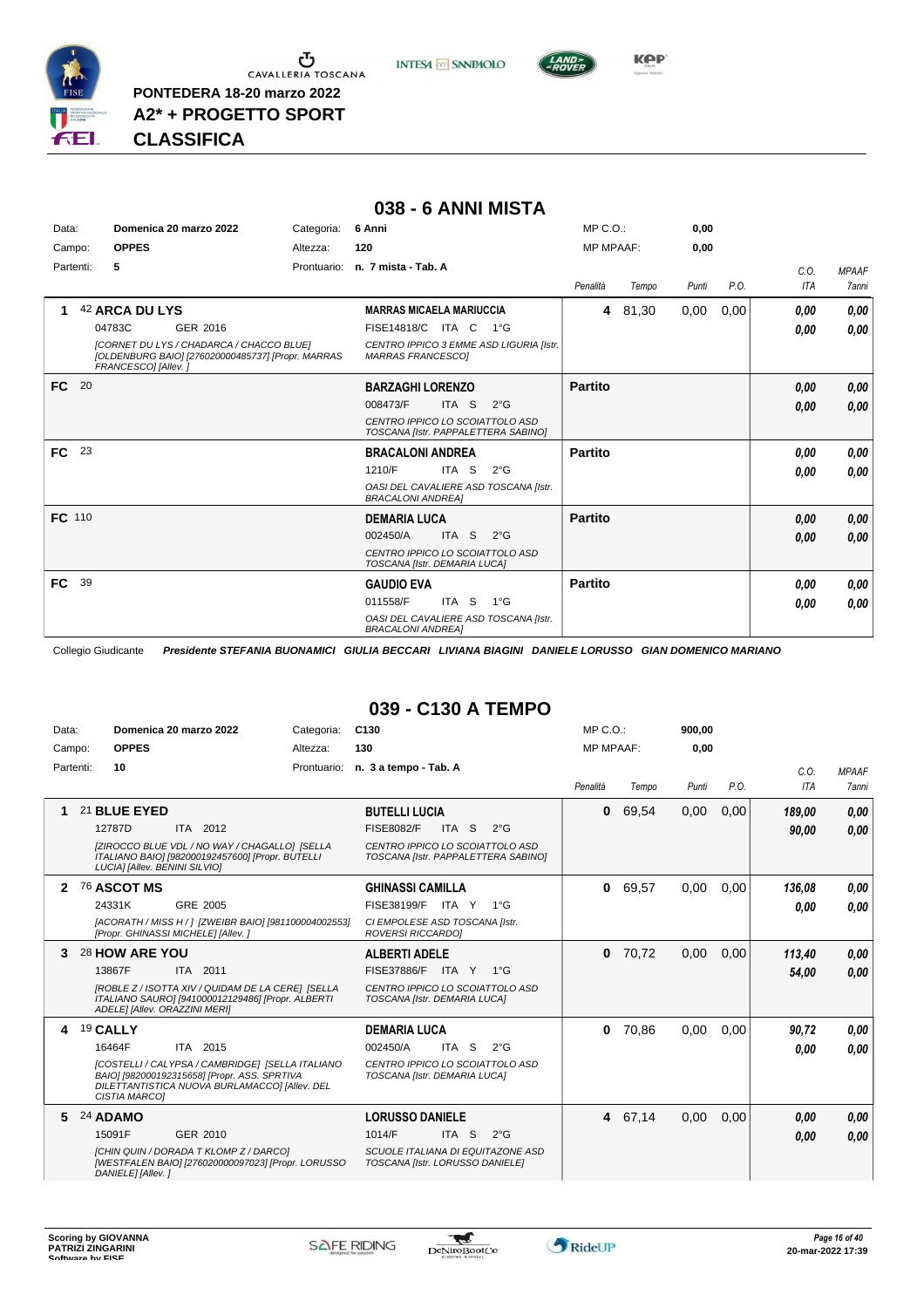

 $\sigma$  cavalleria toscana

**PONTEDERA 18-20 marzo 2022 A2\* + PROGETTO SPORT**





**CLASSIFICA**

#### **039 - C130 A TEMPO**

**INTESA** M SANPAOLO

| Data:     |    | Domenica 20 marzo 2022                                                                                                                                          | Categoria:  | C <sub>130</sub>                                                     | MP C. O.         |           | 900,00 |      |            |              |
|-----------|----|-----------------------------------------------------------------------------------------------------------------------------------------------------------------|-------------|----------------------------------------------------------------------|------------------|-----------|--------|------|------------|--------------|
| Campo:    |    | <b>OPPES</b>                                                                                                                                                    | Altezza:    | 130                                                                  | <b>MP MPAAF:</b> |           | 0,00   |      |            |              |
| Partenti: |    | 10                                                                                                                                                              | Prontuario: | n. 3 a tempo - Tab. A                                                |                  |           |        |      | C.O.       | <b>MPAAF</b> |
|           |    |                                                                                                                                                                 |             |                                                                      | Penalità         | Tempo     | Punti  | P.O. | <b>ITA</b> | 7anni        |
| 6         |    | <b>17 ACTION LADY</b>                                                                                                                                           |             | <b>LORUSSO TOBIA</b>                                                 | 4                | 71,60     | 0,00   | 0,00 | 0.00       | 0.00         |
|           |    | 18174F<br><b>NED 2015</b>                                                                                                                                       |             | FISE85200/KF ITA J<br>$2^{\circ}$ G                                  |                  |           |        |      | 0.00       | 0.00         |
|           |    | <b>IACTION BREAKER / LIDOLE DU VERRON / LE TOT DE</b><br>SEMILLY] [WESTFALEN SAURO] [276020000462453]<br>[Propr. LORUSSO DUCCIO] [Allev.]                       |             | SCUOLE ITALIANA DI EQUITAZONE ASD<br>TOSCANA [Istr. LORUSSO DANIELE] |                  |           |        |      |            |              |
| 7         |    | <b>18 BABLESSE</b>                                                                                                                                              |             | <b>GORINI GIACOMO</b>                                                |                  | 4 84.86   | 0,00   | 0,00 | 0.00       | 0,00         |
|           |    | 17199F<br>ITA 2015                                                                                                                                              |             | 72/F<br>ITA SA 2°G                                                   |                  |           |        |      | 0.00       | 0,00         |
|           |    | ISWEET FOR HINSELF D'ACHERONTE / DOBLESSE III /<br>TOULON] [SELLA ITALIANO BAIO] [982000196511112]<br>[Propr. DE MAIO GIANCARLO] [Allev. GARDEN JUMPING<br>SRL1 |             | CANDELIRIA EQUESTRIAN CENTRE ASD<br>TOSCANA [Istr. ANGERAME FILIPPO] |                  |           |        |      |            |              |
| 8         |    | 13 ET VOILA DP Z                                                                                                                                                |             | <b>TAFANI ADRIATIK</b>                                               |                  | 4 86,08   | 0,00   | 0,00 | 0.00       | 0.00         |
|           |    | 18302F<br>BEL 2015                                                                                                                                              |             | FISE39560/F<br>ALB S<br>$2^{\circ}$ G                                |                  |           |        |      | 0.00       | 0.00         |
|           |    | IEMERALD VAN 'T RUYTERSHOF / 'T IS TOPLESS DP Z /<br>T'IS VOLTAIRE] [ZANGERSHEIDE SAURO]<br>[981100004127668] [Propr. ASD ADRIATIK HORSES TEAM]<br>[Allev.]     |             | ASD ADRIATIK HORSES TEAM TOSCANA<br>[Istr. TAFANI ADRIATIK]          |                  |           |        |      |            |              |
| 9         | 41 | <b>DIAMANTE</b>                                                                                                                                                 |             | <b>BUCCIANTINI CRISTIANO</b>                                         |                  | 4 92,79   | 0,00   | 0,00 | 0,00       | 0,00         |
|           |    | 14642F<br>ITA 2012                                                                                                                                              |             | ITA <sub>S</sub><br>004885/F<br>$1^{\circ}G$                         |                  |           |        |      | 0.00       | 0.00         |
|           |    | [DIARADO / COSIMA / CALYPSO II] [HANNOVER BAIO]<br>[276020000179104] [Propr. CHIAVAROLI ARIANNA] [Allev.<br>CHIAVAROLI ARIANNAI                                 |             | ASE VENTURINESE TOSCANA [Istr.<br><b>BUCCIANTINI CRISTIANOI</b>      |                  |           |        |      |            |              |
| 10        |    | 77 LAND MAN                                                                                                                                                     |             | <b>BOLDRINI FRANCESCO</b>                                            |                  | 11 101,11 | 0,00   | 0,00 | 0.00       | 0,00         |
|           |    | 12422F<br>GER 2006                                                                                                                                              |             | FISE24714/F ITA SA 1°G                                               |                  |           |        |      | 0.00       | 0,00         |
|           |    | ILISSABON / TATJANA / LORD SINCLAIR] [WESTFALEN<br>BAIO] [] [Propr. BOLDRINI ROBERTO] [Allev. ]                                                                 |             | CI EMPOLESE ASD TOSCANA [Istr.<br><b>ROVERSI RICCARDOI</b>           |                  |           |        |      |            |              |

Collegio Giudicante *Presidente STEFANIA BUONAMICI GIULIA BECCARI LIVIANA BIAGINI DANIELE LORUSSO GIAN DOMENICO MARIANO*

#### **041 - L20 DI PRECISIONE**

| Data:        | Domenica 20 marzo 2022                                                                                                                                     | Categoria:  | L20                                                         | $MP C. O.$ :     |       | 0,00  |      |            |              |
|--------------|------------------------------------------------------------------------------------------------------------------------------------------------------------|-------------|-------------------------------------------------------------|------------------|-------|-------|------|------------|--------------|
| Campo:       | <b>SPRING DERBY</b>                                                                                                                                        | Altezza:    | 20                                                          | <b>MP MPAAF:</b> |       | 0,00  |      |            |              |
| Partenti:    | 3                                                                                                                                                          | Prontuario: | n. 1 di Precisione - Tab. A                                 |                  |       |       |      | C.O.       | <b>MPAAF</b> |
|              |                                                                                                                                                            |             |                                                             | Penalità         | Tempo | Punti | P.O. | <b>ITA</b> | 7anni        |
| $\mathbf{1}$ | 600 STELLA                                                                                                                                                 |             | <b>KMEID LUCIA</b>                                          | 4                | 0,00  | 0,00  | 0,00 | 0.00       | 0,00         |
|              | ITA 2008 Pony<br>17923F                                                                                                                                    |             | FISE71602/F<br><b>LIB</b><br>G<br>A LUDI                    |                  |       |       |      | 0.00       | 0,00         |
|              | [-/-/-] [CAVALLINO DI MONTERUFOLI MORELLO]<br>[941000011289602] [Propr. AZIENDA AGRICOLA LA LUNA<br>DI DEVERIO ALESSANDRA] [Allev. PROVINCIALI<br>ADRIANO] |             | CE LA LUNA ASD TOSCANA [Istr. DEVERIO<br><b>ALESSANDRAI</b> |                  |       |       |      |            |              |
|              | <b>127 GIOIA</b>                                                                                                                                           |             | <b>FORTINI DORA</b>                                         | Elim.            | 0,00  | 0,00  | 0.00 | 0,00       | 0.00         |
|              | ITA 2012 Pony<br>18430F                                                                                                                                    |             | <b>FISE50890/F</b><br>ITA C<br>A LUDI                       |                  |       |       |      | 0.00       | 0.00         |
|              | [-/-/-] [PONY PEZZATO NERO] [380271001025053] [Propr.<br>AZIENDA AGRICOLA LA LUNA DI DEVERIO ALESSANDRA]<br>[Allev. MENICAGLI ENRICO]                      |             | CE LA LUNA ASD TOSCANA [Istr. DEVERIO<br>ALESSANDRA]        |                  |       |       |      |            |              |
|              | 602 GIOIA                                                                                                                                                  |             | <b>AMATO VITTORIA</b>                                       | Elim.            | 0,00  | 0,00  | 0,00 | 0,00       | 0,00         |
|              | ITA 2012 Pony<br>18430F                                                                                                                                    |             | <b>FISE69175/F</b><br>ITA G<br>A LUDI                       |                  |       |       |      | 0.00       | 0.00         |
|              | [-/-/-] [PONY PEZZATO NERO] [380271001025053] [Propr.<br>AZIENDA AGRICOLA LA LUNA DI DEVERIO ALESSANDRA]<br>[Allev. MENICAGLI ENRICO]                      |             | CE LA LUNA ASD TOSCANA [Istr. DEVERIO<br>ALESSANDRA]        |                  |       |       |      |            |              |

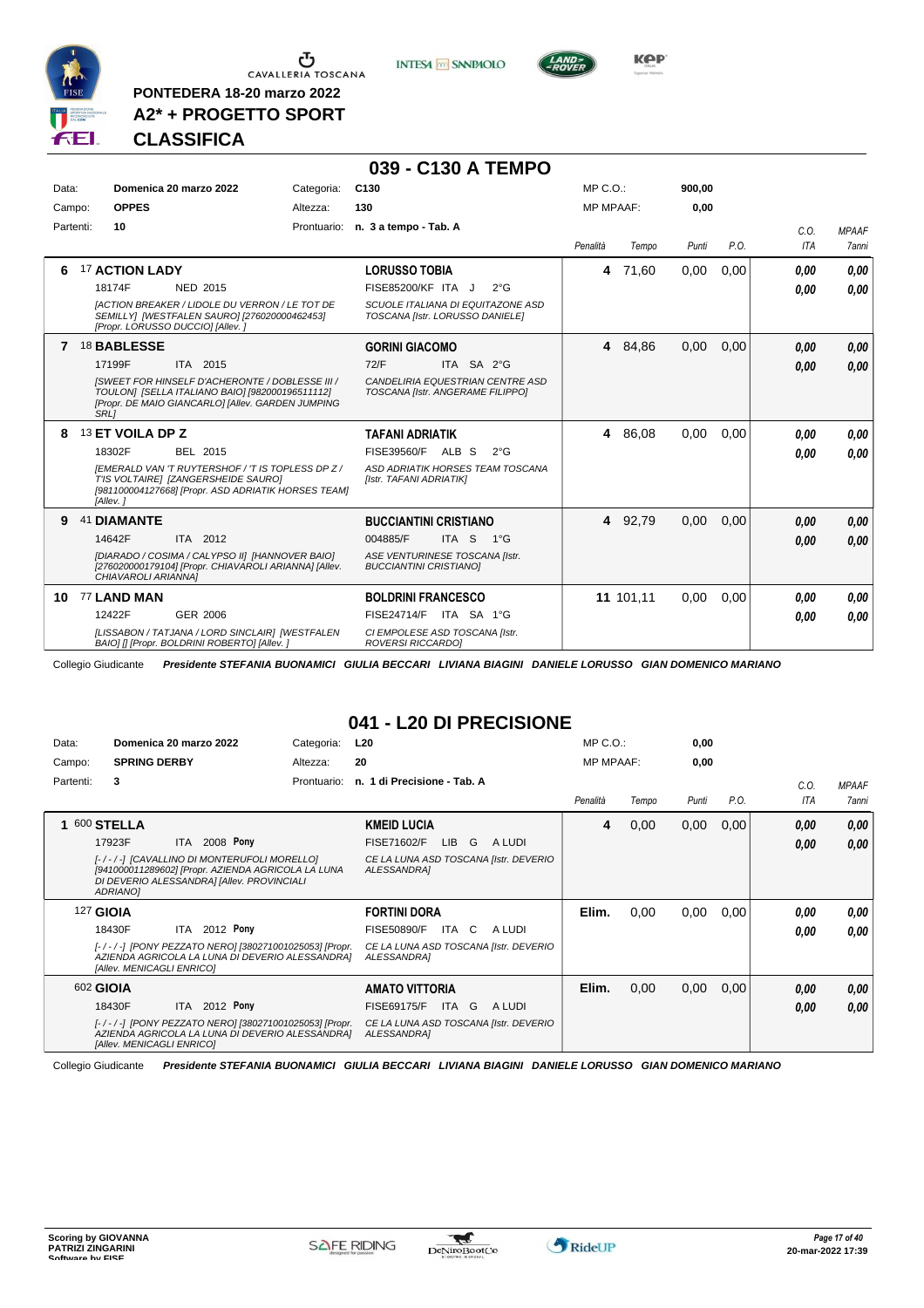

 $\overline{\phantom{a}}$ 

Ⴠ CAVALLERIA TOSCANA

**PONTEDERA 18-20 marzo 2022 A2\* + PROGETTO SPORT** **INTESA** M SANPAOLO



**KOP** 

#### **CLASSIFICA**

|           |                                                                                                                             |             | 044 - L60 DI PRECISIONE                                                 |                  |       |       |      |      |              |
|-----------|-----------------------------------------------------------------------------------------------------------------------------|-------------|-------------------------------------------------------------------------|------------------|-------|-------|------|------|--------------|
| Data:     | Domenica 20 marzo 2022                                                                                                      | Categoria:  | <b>L60</b>                                                              | $MP C. O.$ :     |       | 0,00  |      |      |              |
| Campo:    | <b>SPRING DERBY</b>                                                                                                         | Altezza:    | 60                                                                      | <b>MP MPAAF:</b> |       | 0,00  |      |      |              |
| Partenti: |                                                                                                                             | Prontuario: | 1 di Precisione - Tab. A<br>n.                                          |                  |       |       |      | C.O. | <b>MPAAF</b> |
|           |                                                                                                                             |             |                                                                         | Penalità         | Tempo | Punti | P.O. | ITA  | 7anni        |
|           | 63 CRATLOE ALI                                                                                                              |             | <b>BOZZO STEFANO</b>                                                    | Elim.            | 0.00  | 0.00  | 0.00 | 0,00 | 0.00         |
|           | 2002 Pony<br>IRL<br>12200F                                                                                                  |             | ITA G<br>FISE27916/C<br>A LUDI                                          |                  |       |       |      | 0.00 | 0,00         |
|           | [XXXXXXXXXXXX / XXXXXXXXXXXXXX / 1 [IRISH PONY<br>BUCKSKIN - DUNI [972270000031921] [Propr. RIGAL<br>JEROMELOUIS] [Allev. ] |             | SCUDERIA DEL SOLE RAPALLO SSD SRL<br>LIGURIA [Istr. STEFANIZZI DANIELA] |                  |       |       |      |      |              |

Collegio Giudicante *Presidente STEFANIA BUONAMICI GIULIA BECCARI LIVIANA BIAGINI DANIELE LORUSSO GIAN DOMENICO MARIANO*

#### **045 - L70 DI PRECISIONE**

| Data:         |              | Domenica 20 marzo 2022                                                                | Categoria:  | <b>L70</b>                                                      | $MP C. O.$ :     |       | 0,00  |      |      |                     |
|---------------|--------------|---------------------------------------------------------------------------------------|-------------|-----------------------------------------------------------------|------------------|-------|-------|------|------|---------------------|
| Campo:        |              | <b>SPRING DERBY</b>                                                                   | Altezza:    | 70                                                              | <b>MP MPAAF:</b> |       | 0,00  |      |      |                     |
| Partenti:     | $\mathbf{2}$ |                                                                                       | Prontuario: | n. 1 di Precisione - Tab. A                                     |                  |       |       |      | C.0  | <b>MPAAF</b>        |
|               |              |                                                                                       |             |                                                                 | Penalità         | Tempo | Punti | P.O. | ITA  | <i><b>7anni</b></i> |
| <b>FC</b> 123 |              |                                                                                       |             | <b>SIMONE LIVIA</b>                                             | <b>Partito</b>   |       |       |      | 0.00 | 0,00                |
|               |              |                                                                                       |             | ITA J<br>FISE58139/F<br>Brev.                                   |                  |       |       |      | 0,00 | 0,00                |
|               |              |                                                                                       |             | ASE VENTURINESE TOSCANA [Istr.<br><b>BUCCIANTINI CRISTIANOI</b> |                  |       |       |      |      |                     |
| <b>NP</b>     | 64 RUBIA     |                                                                                       |             | <b>PAPI GINEVRA</b>                                             | N.P.             | 0,00  | 0,00  | 0.00 | 0.00 | 0,00                |
|               | 17615F       | <b>ESP 2012 Pony</b>                                                                  |             | FISE69944/F<br>ITA C<br>A LUDI                                  |                  |       |       |      | 0,00 | 0,00                |
|               |              | [-/-/-] [PONY SAURO] [724110000337588] [Propr. ASD<br>ADRIATIK HORSES TEAM] [Allev. ] |             | ASD ADRIATIK HORSES TEAM TOSCANA<br>[Istr. TAFANI ADRIATIK]     |                  |       |       |      |      |                     |

Collegio Giudicante *Presidente STEFANIA BUONAMICI GIULIA BECCARI LIVIANA BIAGINI DANIELE LORUSSO GIAN DOMENICO MARIANO*

#### **046 - LB80 DI PRECISIONE**

| <b>MP MPAAF:</b><br>Penalità<br>$\bf{0}$ | Tempo<br>0,00                                                                                                     | 0,00<br>Punti<br>0,00 | P.O.         | C.O.<br><b>ITA</b>   | <b>MPAAF</b><br><b>7anni</b> |
|------------------------------------------|-------------------------------------------------------------------------------------------------------------------|-----------------------|--------------|----------------------|------------------------------|
|                                          |                                                                                                                   |                       |              |                      |                              |
|                                          |                                                                                                                   |                       |              |                      |                              |
|                                          |                                                                                                                   |                       | 0.00         | 0,00<br>0.00         | 0,00<br>0,00                 |
| $\bf{0}$                                 | 0,00                                                                                                              | 0,00                  | 0.00         | 0,00<br>0,00         | 0.00<br>0,00                 |
| 4                                        | 0.00                                                                                                              | 0.00                  | 0.00         | 0,00<br>0,00         | 0,00<br>0.00                 |
| 8<br>8                                   | 0,00<br>0.00                                                                                                      | 0,00<br>0,00          | 0.00<br>0.00 | 0,00<br>0,00<br>0,00 | 0,00<br>0,00<br>0,00         |
|                                          |                                                                                                                   |                       |              |                      | 0,00                         |
|                                          | OASI DEL CAVALIERE ASD TOSCANA [Istr.<br>TOSCANA [Istr. PAPPALETTERA SABINO]<br>SCUDERIA DEL SOLE RAPALLO SSD SRL |                       |              |                      | 0,00                         |

 $\mathcal{L}$ 

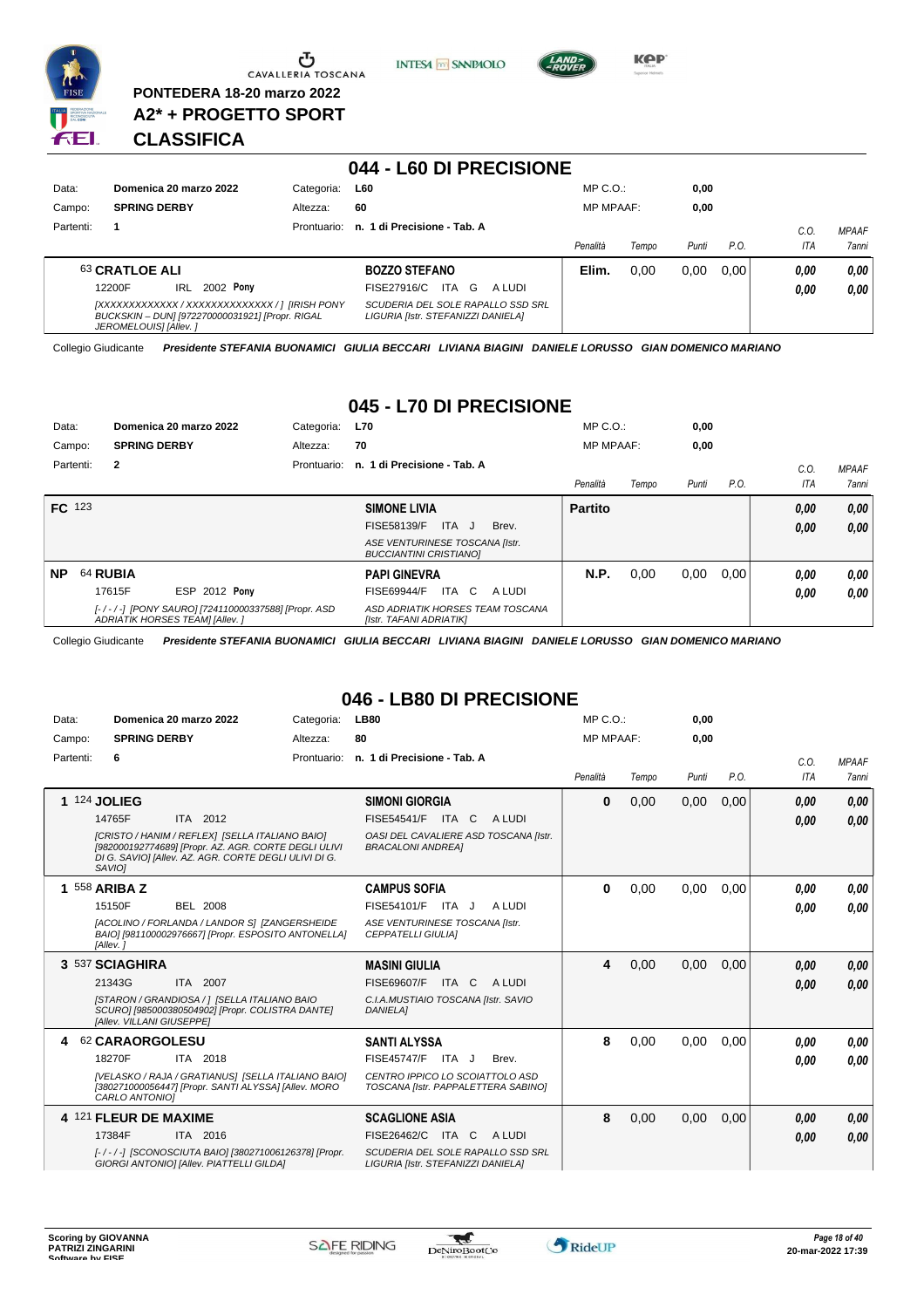

Ⴠ CAVALLERIA TOSCANA

**PONTEDERA 18-20 marzo 2022 A2\* + PROGETTO SPORT** **INTESA** M SANPAOLO



**Kep** 

#### **CLASSIFICA**

|               |                        |             | 046 - LB80 DI PRECISIONE                           |                   |               |      |              |
|---------------|------------------------|-------------|----------------------------------------------------|-------------------|---------------|------|--------------|
| Data:         | Domenica 20 marzo 2022 | Categoria:  | <b>LB80</b>                                        | $MP C. O.$ :      | 0,00          |      |              |
| Campo:        | <b>SPRING DERBY</b>    | Altezza:    | 80                                                 | <b>MP MPAAF:</b>  | 0,00          |      |              |
| Partenti:     | 6                      | Prontuario: | n. 1 di Precisione - Tab. A                        |                   |               | C.O. | <b>MPAAF</b> |
|               |                        |             |                                                    | Penalità<br>Tempo | P.O.<br>Punti | ITA  | <b>7anni</b> |
| <b>FC</b> 122 |                        |             | <b>GENTILE FRANCESCA</b>                           | <b>Partito</b>    |               | 0.00 | 0,00         |
|               |                        |             | SA 1°G<br>366/F                                    |                   |               | 0,00 | 0,00         |
|               |                        |             | ASD ENCHANTIX TOSCANA [Istr. GENTILE<br>FRANCESCA] |                   |               |      |              |

Collegio Giudicante *Presidente STEFANIA BUONAMICI GIULIA BECCARI LIVIANA BIAGINI DANIELE LORUSSO GIAN DOMENICO MARIANO*

#### **047 - B90 DI PRECISIONE**

| Data:     | Domenica 20 marzo 2022                                                                                                                                                                                                              | Categoria:  | <b>B90</b>                                                                                                                           | MP C. O.         |       | 0,00  |      |              |                              |
|-----------|-------------------------------------------------------------------------------------------------------------------------------------------------------------------------------------------------------------------------------------|-------------|--------------------------------------------------------------------------------------------------------------------------------------|------------------|-------|-------|------|--------------|------------------------------|
| Campo:    | <b>SPRING DERBY</b>                                                                                                                                                                                                                 | Altezza:    | 90                                                                                                                                   | <b>MP MPAAF:</b> |       | 0.00  |      |              |                              |
| Partenti: | 4                                                                                                                                                                                                                                   | Prontuario: | n. 1 di Precisione - Tab. A                                                                                                          | Penalità         | Tempo | Punti | P.O. | C.O.<br>ITA  | <b>MPAAF</b><br><b>7anni</b> |
|           | 1 102 LITTLE ARCO<br>34544BXX<br><b>ITA 2013</b><br>[-/-/] [SCONOSCIUTA ROANO] [380271001003599]<br>[Propr. AZIENDA AGR. ALLEVAMENTO MONTECHIARO]<br>[Allev.]                                                                       |             | <b>CHIABRA MADDALENA</b><br>FISE23766/C<br>ITA J<br>Brev.<br>SCUDERIA DEL SOLE RAPALLO SSD SRL<br>LIGURIA [Istr. STEFANIZZI DANIELA] | $\bf{0}$         | 0,00  | 0,00  | 0,00 | 0.00<br>0,00 | 0,00<br>0,00                 |
|           | 1 113 CALIMERO<br>03492R<br>GER 2010<br>[CASH H / TARA IV / CASALL] [HOLSTEINER SAURO]<br>[276020000071214] [Propr. TOP HORSES S.R.L.] [Allev.]                                                                                     |             | <b>RANIERI ALESSIO</b><br>FISE14284/C<br>ITA J<br>Brev.<br>SCUDERIA DEL SOLE RAPALLO SSD SRL<br>LIGURIA [Istr. STEFANIZZI DANIELA]   | $\bf{0}$         | 0,00  | 0,00  | 0,00 | 0,00<br>0.00 | 0,00<br>0.00                 |
|           | <b>1 124 JOLIEG</b><br>ITA 2012<br>14765F<br>[CRISTO / HANIM / REFLEX] [SELLA ITALIANO BAIO]<br>[982000192774689] [Propr. AZ. AGR. CORTE DEGLI ULIVI<br>DI G. SAVIOI [Allev. AZ. AGR. CORTE DEGLI ULIVI DI G.<br>SAVIO <sub>I</sub> |             | <b>NICCOLAI VITTORIA</b><br>FISE52416/F<br>ITA C<br>Brev.<br>OASI DEL CAVALIERE ASD TOSCANA [Istr.<br><b>BRACALONI ANDREAI</b>       | $\bf{0}$         | 0,00  | 0,00  | 0,00 | 0,00<br>0,00 | 0,00<br>0.00                 |
|           | 4 126 NOW TELL<br>2003 Pony<br>17592F<br>IRL<br>[-/-/-] [IRISH PONY BAIO] [372141404878836] [Propr.<br>DICIOTTI STEFANOI [Allev.]                                                                                                   |             | <b>DICIOTTI GRETA</b><br><b>FISE49725/F</b><br>ITA<br>Brev.<br>J<br>CENTRO IPPICO LO SCOIATTOLO ASD<br>TOSCANA [Istr. DEMARIA LUCA]  | 8                | 0,00  | 0,00  | 0,00 | 0.00<br>0.00 | 0,00<br>0.00                 |

Collegio Giudicante *Presidente STEFANIA BUONAMICI GIULIA BECCARI LIVIANA BIAGINI DANIELE LORUSSO GIAN DOMENICO MARIANO*

#### **048 - B100 A TEMPO**

| Data:     | Domenica 20 marzo 2022                                                                                                                                                                           | Categoria:  | <b>B100</b>                                                             | $MP C. O.$ :     |       | 0,00  |      |      |              |
|-----------|--------------------------------------------------------------------------------------------------------------------------------------------------------------------------------------------------|-------------|-------------------------------------------------------------------------|------------------|-------|-------|------|------|--------------|
| Campo:    | <b>SPRING DERBY</b>                                                                                                                                                                              | Altezza:    | 100                                                                     | <b>MP MPAAF:</b> |       | 0,00  |      |      |              |
| Partenti: | 5                                                                                                                                                                                                | Prontuario: | n. 3 a tempo - Tab. A                                                   |                  |       |       |      | C.0. | <b>MPAAF</b> |
|           |                                                                                                                                                                                                  |             |                                                                         | Penalità         | Tempo | Punti | P.O. | ITA  | 7anni        |
|           | 113 CALIMERO                                                                                                                                                                                     |             | <b>RANIERI ALESSIO</b>                                                  | 0                | 70,45 | 0,00  | 0,00 | 0.00 | 0,00         |
|           | 03492R<br>GER 2010                                                                                                                                                                               |             | FISE14284/C<br>ITA.<br>Brev.                                            |                  |       |       |      | 0,00 | 0,00         |
|           | [CASH H / TARA IV / CASALL] [HOLSTEINER SAURO]<br>[276020000071214] [Propr. TOP HORSES S.R.L.] [Allev.]                                                                                          |             | SCUDERIA DEL SOLE RAPALLO SSD SRL<br>LIGURIA [Istr. STEFANIZZI DANIELA] |                  |       |       |      |      |              |
|           | 2 102 LITTLE ARCO                                                                                                                                                                                |             | CHIABRA MADDALENA                                                       | 4                | 71.31 | 0,00  | 0,00 | 0.00 | 0.00         |
|           | 2013<br>34544BXX<br>ITA                                                                                                                                                                          |             | FISE23766/C<br>ITA<br>Brev.<br>- J                                      |                  |       |       |      | 0,00 | 0.00         |
|           | [-/-/] [SCONOSCIUTA ROANO] [380271001003599]<br>[Propr. AZIENDA AGR. ALLEVAMENTO MONTECHIARO]<br>[Allev.]                                                                                        |             | SCUDERIA DEL SOLE RAPALLO SSD SRL<br>LIGURIA [Istr. STEFANIZZI DANIELA] |                  |       |       |      |      |              |
| 3         | 46 QUELLO DEL TERRICCIO                                                                                                                                                                          |             | <b>TONINELLI ALICE</b>                                                  | 4                | 74,00 | 0,00  | 0,00 | 0.00 | 0,00         |
|           | 17138F<br><b>ITA 2010</b>                                                                                                                                                                        |             | <b>FISE60553/F</b><br>ITA J<br>Brev.                                    |                  |       |       |      | 0.00 | 0,00         |
|           | ICAN CAN DEL TERRICCIO / TANDEM DEL TERRICCIO /<br>AIRAIN COURCELLEI [SELLA ITALIANO BAIO]<br>[982000123232832] [Propr. AMATO TOMEO MARY TERRY<br>NOEL] [Allev. ROSSI DI MEDELANA GIAN ANNIBALE] |             | ASE VENTURINESE TOSCANA [Istr.<br><b>BUCCIANTINI CRISTIANOI</b>         |                  |       |       |      |      |              |

 $\mathbf{r}$ 

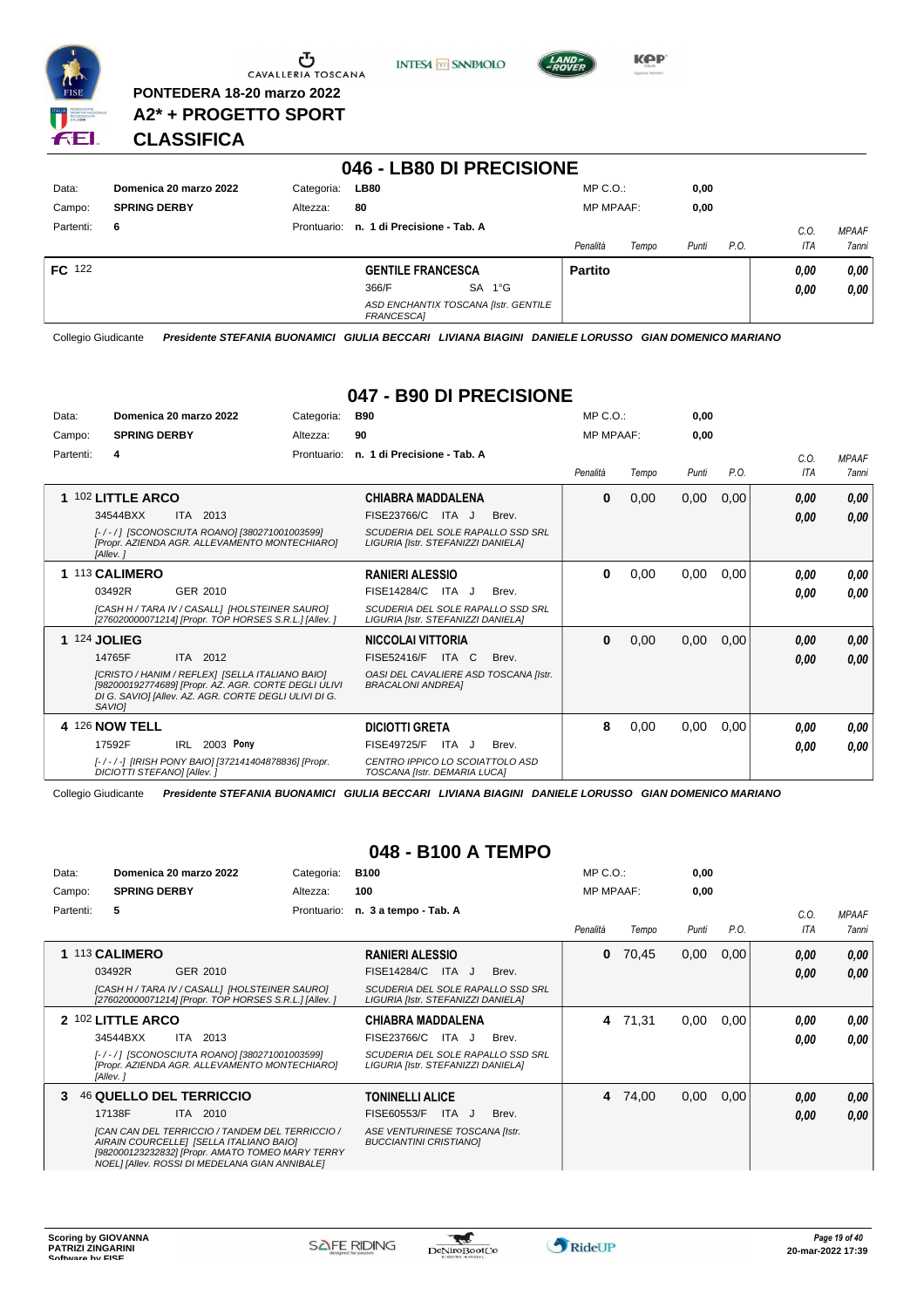

 $\sigma$  cavalleria toscana

**PONTEDERA 18-20 marzo 2022 A2\* + PROGETTO SPORT** **INTESA** M SANPAOLO



**Kep** 

#### **CLASSIFICA**

|           |                                                                                                                    |             | 048 - B100 A TEMPO                                                     |                  |       |       |      |      |              |
|-----------|--------------------------------------------------------------------------------------------------------------------|-------------|------------------------------------------------------------------------|------------------|-------|-------|------|------|--------------|
| Data:     | Domenica 20 marzo 2022                                                                                             | Categoria:  | <b>B100</b>                                                            | $MP C. O.$ :     |       | 0,00  |      |      |              |
| Campo:    | <b>SPRING DERBY</b>                                                                                                | Altezza:    | 100                                                                    | <b>MP MPAAF:</b> |       | 0,00  |      |      |              |
| Partenti: | 5                                                                                                                  | Prontuario: | n. 3 a tempo - Tab. A                                                  |                  |       |       |      | C.O. | <b>MPAAF</b> |
|           |                                                                                                                    |             |                                                                        | Penalità         | Tempo | Punti | P.O. | ITA  | 7anni        |
| 4         | 52 TIMUS                                                                                                           |             | <b>MORI GIADA</b>                                                      | 4                | 78,71 | 0.00  | 0.00 | 0.00 | 0,00         |
|           | 17200F<br>POL 2004                                                                                                 |             | ITA J<br><b>FISE54434/F</b><br>Brev.                                   |                  |       |       |      | 0.00 | 0.00         |
|           | [FAIR PLAY COUDREAU / TESSA / HAMLET GO]<br>[SCONOSCIUTA GRIGIO] [967000009253471] [Propr. MORI<br>GIADA] [Allev.] |             | OASI DEL CAVALIERE ASD TOSCANA [Istr.<br><b>BRACALONI ANDREAI</b>      |                  |       |       |      |      |              |
| FC.       |                                                                                                                    |             | <b>BUTELLI LUCIA</b>                                                   | <b>Partito</b>   |       |       |      | 0,00 | 0,00         |
|           |                                                                                                                    |             | S.<br><b>FISE8082/F</b><br><b>ITA</b><br>$2^{\circ}$ G                 |                  |       |       |      | 0,00 | 0,00         |
|           |                                                                                                                    |             | CENTRO IPPICO LO SCOIATTOLO ASD<br>TOSCANA [Istr. PAPPALETTERA SABINO] |                  |       |       |      |      |              |

Collegio Giudicante *Presidente STEFANIA BUONAMICI GIULIA BECCARI LIVIANA BIAGINI DANIELE LORUSSO GIAN DOMENICO MARIANO*

| Data:        |                      | Domenica 20 marzo 2022                                                                                                                              | Categoria: | <b>B110</b>                                                             | MP C. O.         |         | 0,00  |      |            |                     |
|--------------|----------------------|-----------------------------------------------------------------------------------------------------------------------------------------------------|------------|-------------------------------------------------------------------------|------------------|---------|-------|------|------------|---------------------|
| Campo:       |                      | <b>SPRING DERBY</b>                                                                                                                                 | Altezza:   | 110                                                                     | <b>MP MPAAF:</b> |         | 0,00  |      |            |                     |
| Partenti:    | 6                    |                                                                                                                                                     |            | Prontuario: n. 3 a tempo - Tab. A                                       |                  |         |       |      | C.O.       | <b>MPAAF</b>        |
|              |                      |                                                                                                                                                     |            |                                                                         | Penalità         | Tempo   | Punti | P.O. | <b>ITA</b> | <i><b>7anni</b></i> |
| 1            | 93 BAILEY            |                                                                                                                                                     |            | <b>BASTILE FRANCESCA</b>                                                | $\overline{4}$   | 57,55   | 0,00  | 0.00 | 0.00       | 0.00                |
|              | 19874A               | <b>NED 2006</b>                                                                                                                                     |            | FISE17594/C ITA J<br>Brev.                                              |                  |         |       |      | 0.00       | 0.00                |
|              |                      | [INDOCTRO / URANDA / NOW OR NEVER M] [KWPN<br>BAIO] [528210000827072] [Propr. T.C. COMMERCIO<br>CAVALLI SPORTIVII [Allev.]                          |            | SCUDERIA DEL SOLE RAPALLO SSD SRL<br>LIGURIA [Istr. STEFANIZZI DANIELA] |                  |         |       |      |            |                     |
| $\mathbf{2}$ | <b>59 KINA</b>       |                                                                                                                                                     |            | <b>GHILONI GRETA</b>                                                    | $\overline{4}$   | 61,59   | 0,00  | 0.00 | 0,00       | 0,00                |
|              | 17223F               | NED 2015                                                                                                                                            |            | FISE23904/F ITA S<br>Brev.                                              |                  |         |       |      | 0.00       | 0.00                |
|              |                      | [ATLEET / NINA / FORTISSIMO] [KWPN SAURO]<br>[528210004270301] [Propr. GHILONI GRETA] [Allev. ]                                                     |            | CENTRO IPPICO LO SCOIATTOLO ASD<br>TOSCANA [Istr. PAPPALETTERA SABINO]  |                  |         |       |      |            |                     |
| 3            | 47 COLMAN            |                                                                                                                                                     |            | <b>DINUCCI BENEDETTA</b>                                                |                  | 4 67,04 | 0.00  | 0.00 | 0.00       | 0.00                |
|              | 17522F               | ITA 2017                                                                                                                                            |            | <b>FISE58254/F</b><br>ITA Y<br>Brev.                                    |                  |         |       |      | 0.00       | 0.00                |
|              | [Allev.]             | [COLMANI / ROVINE BZ / ROBIN Z II] [SELLA ITALIANO<br>BAIO] [380271000036674] [Propr. DINUCCI BENEDETTA]                                            |            | CENTRO IPPICO LO SCOIATTOLO ASD<br>TOSCANA [Istr. PAPPALETTERA SABINO]  |                  |         |       |      |            |                     |
|              | 43 BIKINI            |                                                                                                                                                     |            | <b>VERHULST VIOLA</b>                                                   | Elim.            | 0.00    | 0,00  | 0,00 | 0,00       | 0,00                |
|              | 17164F               | ITA 2014                                                                                                                                            |            | <b>FISE67971/F</b><br>ITA Y<br>Brev.                                    |                  |         |       |      | 0.00       | 0.00                |
|              | <b>VERSILIA ASDI</b> | <b>IBAEDEKER / RUBY RUBACUORI DEI FOLLETTI /</b><br>ORSARO DEI FOLLETTI] [SELLA ITALIANO BAIO]<br>[982000196500336] [Propr. VERHULST VIOLA] [Allev. |            | CENTRO IPPICO LO SCOIATTOLO ASD<br>TOSCANA [Istr. PAPPALETTERA SABINO]  |                  |         |       |      |            |                     |
| <b>FC</b>    | 6                    |                                                                                                                                                     |            | <b>SELMI VIOLA</b>                                                      | Partito          |         |       |      | 0.00       | 0.00                |
|              |                      |                                                                                                                                                     |            | FISE12251/F<br>ITA S 1°G                                                |                  |         |       |      | 0.00       | 0.00                |
|              |                      |                                                                                                                                                     |            | DEL DRAGO ASD TOSCANA [Istr. ZORZI<br><b>GIAMPIETROI</b>                |                  |         |       |      |            |                     |
| <b>FC</b>    | $\overline{4}$       |                                                                                                                                                     |            | <b>TINTORI MARIA</b>                                                    | <b>Partito</b>   |         |       |      | 0,00       | 0,00                |
|              |                      |                                                                                                                                                     |            | <b>FISE8081/F</b><br>ITA S<br>$1^{\circ}G$                              |                  |         |       |      | 0,00       | 0.00                |
|              |                      |                                                                                                                                                     |            | CENTRO IPPICO LO SCOIATTOLO ASD<br>TOSCANA [Istr. PAPPALETTERA SABINO]  |                  |         |       |      |            |                     |

#### **049 - B110 A TEMPO**

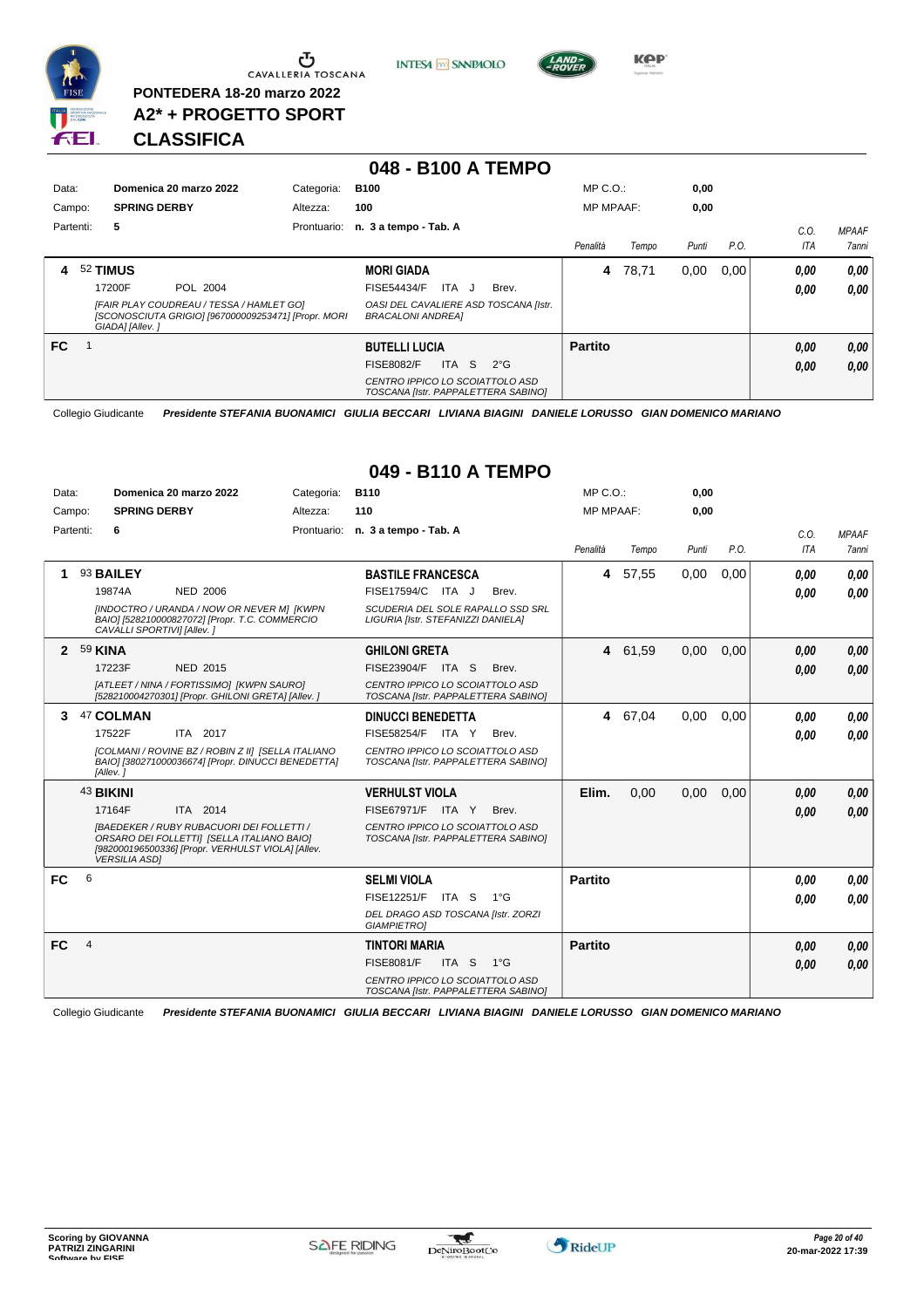

CAVALLERIA TOSCANA

**PONTEDERA 18-20 marzo 2022 A2\* + PROGETTO SPORT**

#### **CLASSIFICA**

**INTESA** M SANPAOLO

**050 - C115 A TEMPO**



Collegio Giudicante *Presidente STEFANIA BUONAMICI GIULIA BECCARI LIVIANA BIAGINI DANIELE LORUSSO GIAN DOMENICO MARIANO*

#### **051 - C120 A FASI CONSECUTIVE**

| Data:  |           |              | Domenica 20 marzo 2022                                                                                                               | Categoria:  | C <sub>120</sub>                                     |     |            |                                              | $MP C. O.$ :     |       | 0,00  |      |            |              |
|--------|-----------|--------------|--------------------------------------------------------------------------------------------------------------------------------------|-------------|------------------------------------------------------|-----|------------|----------------------------------------------|------------------|-------|-------|------|------------|--------------|
| Campo: |           | <b>OPPES</b> |                                                                                                                                      | Altezza:    | 120                                                  |     |            |                                              | <b>MP MPAAF:</b> |       | 0.00  |      |            |              |
|        | Partenti: | $\mathbf{2}$ |                                                                                                                                      | Prontuario: |                                                      |     |            | n. 19.2 speciale a fasi consecutive - Tab. A |                  |       |       |      | C.O.       | <b>MPAAF</b> |
|        |           |              |                                                                                                                                      |             |                                                      |     |            |                                              | Penalità         | Tempo | Punti | P.O. | <b>ITA</b> | 7anni        |
|        |           | 25 FAIRWAY   |                                                                                                                                      |             | <b>PORCIANI MARCO</b>                                |     |            |                                              | 0/0              | 33.36 | 0,00  | 0.00 | 0.00       | 0.00         |
|        |           | 24533G       | NED 2010                                                                                                                             |             | 1414/F                                               | ITA | SA 1°G     |                                              |                  |       |       |      | 0,00       | 0.00         |
|        |           |              | [CORLAND / RURGANE / BLUE] [SELLA OLANDESE<br>GRIGIO] [528210002571991] [Propr. PORCIANI MARCO]<br>[Allev. EUCALIPTO GREEN CLUB ASD] |             | CENTRO IPPICO MIGLIARINO SSD A RL<br>TOSCANA [Istr.] |     |            |                                              |                  |       |       |      |            |              |
|        |           |              | <b>33 AM STRAM GRAM COURCEL</b>                                                                                                      |             | <b>PORCIANI MARCO</b>                                |     |            |                                              | Rit.             | 0.00  | 0,00  | 0.00 | 0,00       | 0.00         |
|        |           | 17414F       | FRA 2010                                                                                                                             |             | 1414/F                                               |     | ITA SA 1°G |                                              |                  |       |       |      | 0,00       | 0.00         |
|        |           | [Allev.]     | [JARNAC / DANCING BRIDE / ALME] [SELLA FRANCESE<br>SAURO] [250259701016794] [Propr. PORCIANI MARCO]                                  |             | CENTRO IPPICO MIGLIARINO SSD A RL<br>TOSCANA [Istr.] |     |            |                                              |                  |       |       |      |            |              |



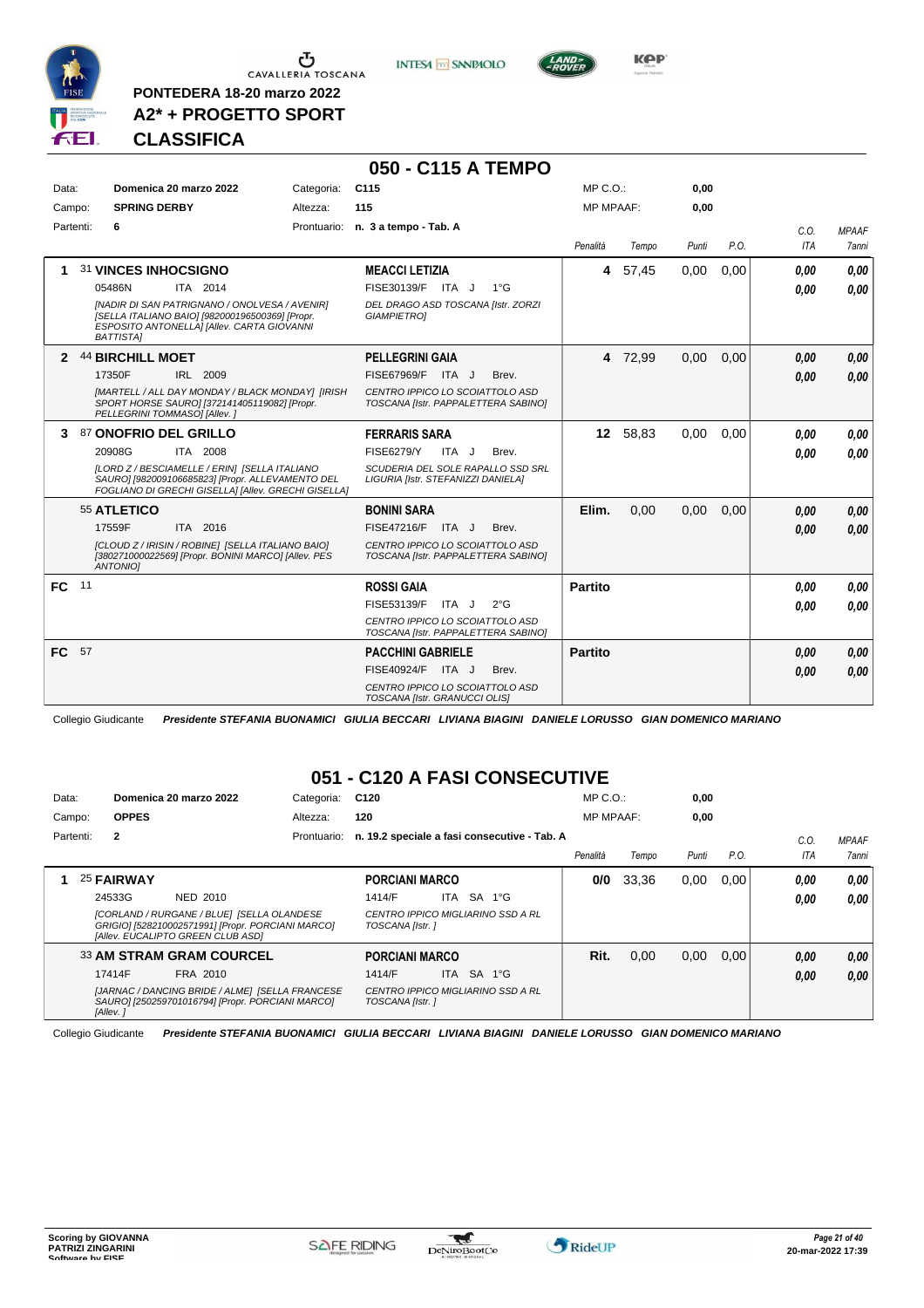

**PONTEDERA 18-20 marzo 2022 A2\* + PROGETTO SPORT**





**Kep** 

### **CLASSIFICA**

|           |                            |                                                                                                                                                            |                 | 052 - C135 A FASI CONSECUTIVE QUALIFICANTE                           |               |                  |             |          |      |            |              |
|-----------|----------------------------|------------------------------------------------------------------------------------------------------------------------------------------------------------|-----------------|----------------------------------------------------------------------|---------------|------------------|-------------|----------|------|------------|--------------|
| Data:     |                            | Domenica 20 marzo 2022                                                                                                                                     | Categoria: C135 |                                                                      |               | $MP C. O.$ :     |             | 1.000,00 |      |            |              |
| Campo:    | <b>OPPES</b>               |                                                                                                                                                            | Altezza:        | 135                                                                  |               | <b>MP MPAAF:</b> |             | 0,00     |      |            |              |
| Partenti: | $\overline{7}$             |                                                                                                                                                            |                 | Prontuario: n. 19.2 speciale a fasi consecutive - Tab. A             |               |                  |             |          |      | C.O.       | <b>MPAAF</b> |
|           |                            |                                                                                                                                                            |                 |                                                                      |               | Penalità         | Tempo       | Punti    | P.O. | <b>ITA</b> | 7anni        |
| 1.        | 24 ADAMO                   |                                                                                                                                                            |                 | <b>LORUSSO DANIELE</b>                                               |               | 0/0              | 24,20       | 0,00     | 0,00 | 225.00     | 0.00         |
|           | 15091F                     | GER 2010                                                                                                                                                   |                 | 1014/F<br>ITA S                                                      | $2^{\circ}$ G |                  |             |          |      | 0.00       | 0.00         |
|           | DANIELE] [Allev.]          | [CHIN QUIN / DORADA T KLOMP Z / DARCO]<br>[WESTFALEN BAIO] [276020000097023] [Propr. LORUSSO                                                               |                 | SCUOLE ITALIANA DI EQUITAZONE ASD<br>TOSCANA [Istr. LORUSSO DANIELE] |               |                  |             |          |      |            |              |
|           | 2 22 ENRIQUE M             |                                                                                                                                                            |                 | <b>UGORI GIANLUCA</b>                                                |               |                  | $0/0$ 29,57 | 0.00     | 0.00 | 162.00     | 0,00         |
|           | 16350F                     | <b>NED 2009</b>                                                                                                                                            |                 | 374/F<br>ITA S                                                       | $2^{\circ}$ G |                  |             |          |      | 0.00       | 0.00         |
|           | UGORI] [Allev.]            | [BALOUBET DU ROUET / RAMITE / NARCOS II SF] [KWPN<br>SAURO] [528210002339431] [Propr. DITTA GIANLUCA                                                       |                 | C.E.SAN COLOMBANO TOSCANA [Istr.<br><b>UGORI GIANLUCAI</b>           |               |                  |             |          |      |            |              |
|           | 3 <sup>27</sup> KORRELLINA |                                                                                                                                                            |                 | <b>MATTEOLI FRANCESCO</b>                                            |               | 0/0              | 31.01       | 0.00     | 0.00 | 135.00     | 0.00         |
|           | 09628F                     | ITA 2005                                                                                                                                                   |                 | FISE44907/F ITA Y 1°G                                                |               |                  |             |          |      | 100.00     | 0.00         |
|           |                            | [GARWASCH / MAAIKE DU MANOIR D'02 / RAPHAELO]<br>[SELLA ITALIANO BAIO] [977121001136386] [Propr.<br>MATTEOLI FRANCESCO] [Allev. PASQUATO ROBERTO]          |                 | C.E.SAN COLOMBANO TOSCANA [Istr.<br><b>UGORI GIANLUCAI</b>           |               |                  |             |          |      |            |              |
|           | 4 26 TOUCH AND GO          |                                                                                                                                                            |                 | <b>BALDINI AZZURRA</b>                                               |               |                  | 4 62,54     | 0,00     | 0,00 | 0.00       | 0,00         |
|           | 13127F                     | ITA 2010                                                                                                                                                   |                 | FISE45617/F ITA Y                                                    | $2^{\circ}$ G |                  |             |          |      | 0.00       | 0,00         |
|           |                            | [BAEDEKER / ISOTTA XIV / QUIDAM DE LA CERE] [SELLA<br>ITALIANO SAURO] [982000123230588] [Propr. BALDINI<br>AZZURRA] [Allev. ORAZZINI MERI]                 |                 | CENTRO IPPICO LO SCOIATTOLO ASD<br>TOSCANA [Istr. DEMARIA LUCA]      |               |                  |             |          |      |            |              |
| 5.        | <b>17 ACTION LADY</b>      |                                                                                                                                                            |                 | <b>LORUSSO TOBIA</b>                                                 |               | 8                | 59,24       | 0,00     | 0,00 | 0.00       | 0.00         |
|           | 18174F                     | <b>NED 2015</b>                                                                                                                                            |                 | FISE85200/KF ITA J                                                   | $2^{\circ}$ G |                  |             |          |      | 0.00       | 0.00         |
|           |                            | <b>IACTION BREAKER / LIDOLE DU VERRON / LE TOT DE</b><br>SEMILLY] [WESTFALEN SAURO] [276020000462453]<br>[Propr. LORUSSO DUCCIO] [Allev.]                  |                 | SCUOLE ITALIANA DI EQUITAZONE ASD<br>TOSCANA [Istr. LORUSSO DANIELE] |               |                  |             |          |      |            |              |
|           | 6 14 QUENTIN ONE           |                                                                                                                                                            |                 | <b>DEMARIA LUCA</b>                                                  |               | 8                | 65,54       | 0,00     | 0,00 | 0.00       | 0.00         |
|           | 00997Y                     | ITA 2012                                                                                                                                                   |                 | 002450/A<br>ITA S                                                    | $2^{\circ}$ G |                  |             |          |      | 0.00       | 0,00         |
|           |                            | [QUITE CAPITOL / BARUMINI / LEONE DE LE QUINTE]<br>[SELLA ITALIANO BAIO] [982000192323688] [Propr.<br>DAUDRY YARA] [Allev. MARCHESE ESTER]                 |                 | CENTRO IPPICO LO SCOIATTOLO ASD<br>TOSCANA [Istr. DEMARIA LUCA]      |               |                  |             |          |      |            |              |
|           | 7 30 BECKS DI VILLAGANA    |                                                                                                                                                            |                 | <b>LAMI VITTORIO</b>                                                 |               |                  | 12 75.13    | 0.00     | 0.00 | 0.00       | 0.00         |
|           | 09166D                     | ITA 2009                                                                                                                                                   |                 | FISE30704/F ITA Y                                                    | 1°G           |                  |             |          |      | 0.00       | 0.00         |
|           | DI ANNA BRUNA ZORZANJ      | [ACODETTO / CELINE / CARTHAGO] [SELLA ITALIANO<br>GRIGIO] [982009106551736] [Propr. VILLAGANA AGRICOLA<br>DI ANNA BRUNA ZORZAN] [Allev. VILLAGANA AGRICOLA |                 | OASI DEL CAVALIERE ASD TOSCANA [Istr.<br><b>BRACALONI ANDREA]</b>    |               |                  |             |          |      |            |              |

Collegio Giudicante *Presidente STEFANIA BUONAMICI GIULIA BECCARI LIVIANA BIAGINI DANIELE LORUSSO GIAN DOMENICO MARIANO*

### **053 - C125 MISTA**

| Data:     | Domenica 20 marzo 2022                                                                                                          | Categoria:  | C125                                                            | $MP C. O.$ :     |         | 0,00  |      |      |              |
|-----------|---------------------------------------------------------------------------------------------------------------------------------|-------------|-----------------------------------------------------------------|------------------|---------|-------|------|------|--------------|
| Campo:    | <b>OPPES</b>                                                                                                                    | Altezza:    | 125                                                             | <b>MP MPAAF:</b> |         | 0.00  |      |      |              |
| Partenti: |                                                                                                                                 | Prontuario: | n. 7 mista - Tab. A                                             |                  |         |       |      | C.O. | <b>MPAAF</b> |
|           |                                                                                                                                 |             |                                                                 | Penalità         | Tempo   | Punti | P.O. | ITA  | 7anni        |
| -41       | <b>DIAMANTE</b>                                                                                                                 |             | <b>BUCCIANTINI CRISTIANO</b>                                    |                  | 3 83,53 | 0.00  | 0.00 | 0,00 | 0.00         |
|           | 2012<br>14642F<br>ITA.                                                                                                          |             | 004885/F<br>$1^{\circ}G$<br>ITA S                               |                  |         |       |      | 0.00 | 0.00         |
|           | [DIARADO / COSIMA / CALYPSO II] [HANNOVER BAIO]<br>[276020000179104] [Propr. CHIAVAROLI ARIANNA] [Allev.<br>CHIAVAROLI ARIANNAI |             | ASE VENTURINESE TOSCANA [Istr.<br><b>BUCCIANTINI CRISTIANOI</b> |                  |         |       |      |      |              |

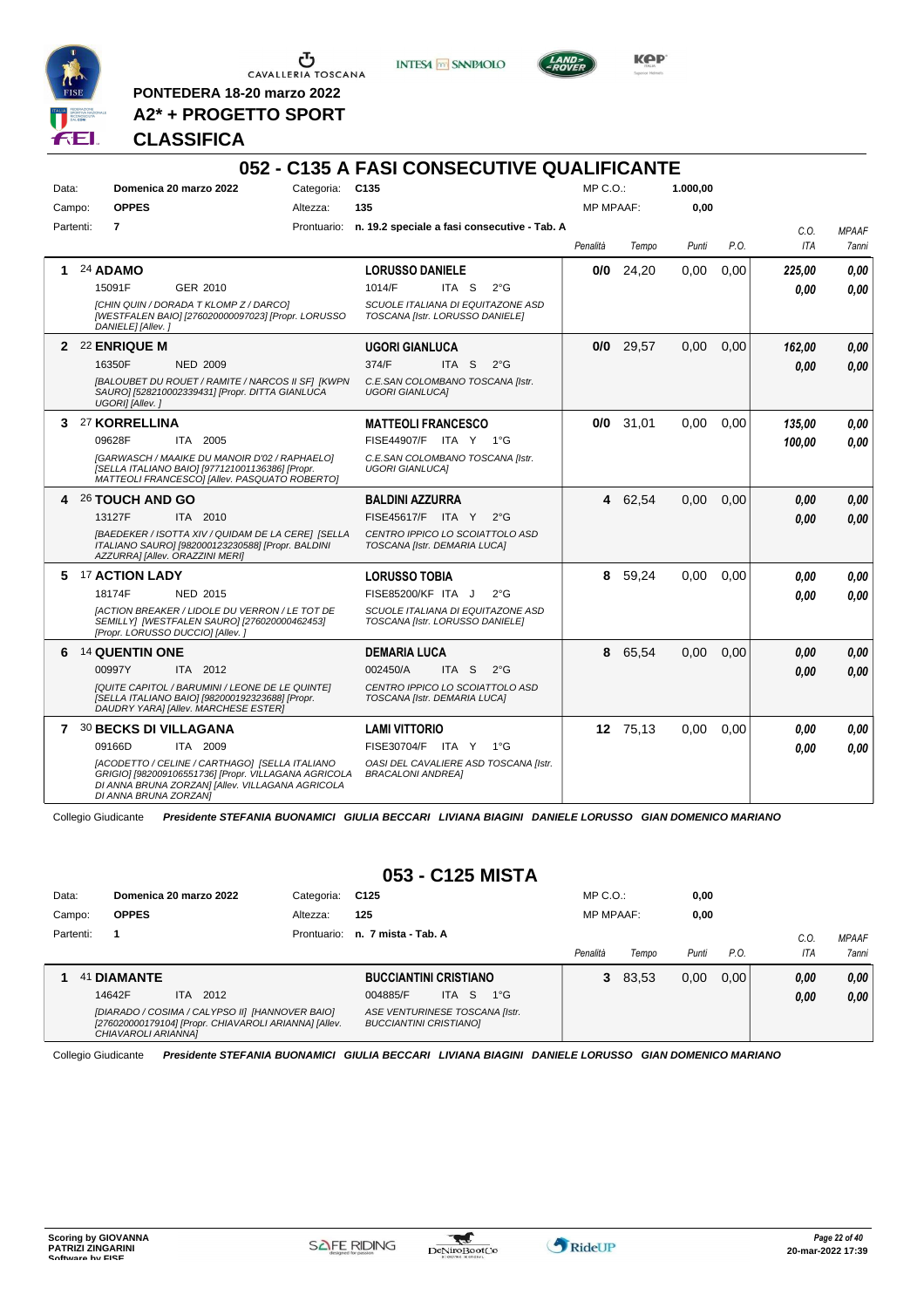

CAVALLERIA TOSCANA

**PONTEDERA 18-20 marzo 2022 A2\* + PROGETTO SPORT** **INTESA M** SANPAOLO



KOP

#### **CLASSIFICA**

|           |                                                                                                                                            |            | 054 - PROGETTO SPORT LIVELLO 5 H125 GRUPPO 1 JUNIOR/PONY A TEMPO |                  |       |       |      |      |              |
|-----------|--------------------------------------------------------------------------------------------------------------------------------------------|------------|------------------------------------------------------------------|------------------|-------|-------|------|------|--------------|
| Data:     | Venerdì 18 marzo 2022                                                                                                                      | Categoria: | C125                                                             | $MP C. O.$ :     |       | 0.00  |      |      |              |
| Campo:    | <b>OPPES</b>                                                                                                                               | Altezza:   | 125                                                              | <b>MP MPAAF:</b> |       | 0.00  |      |      |              |
| Partenti: |                                                                                                                                            |            | Prontuario: n. 3 a tempo - Tab. A                                |                  |       |       |      | C.O. | <b>MPAAF</b> |
|           |                                                                                                                                            |            |                                                                  | Penalità         | Tempo | Punti | P.O. | ITA  | <b>7anni</b> |
|           | 75 JAMESON VH DAALHOF                                                                                                                      |            | TARABUSI EMMA                                                    | 25               | 89.62 | 0.00  | 0.00 | 0,00 | 0.00         |
|           | 17907F<br>BEL 2015                                                                                                                         |            | FISE57730/F<br>ITA J<br>$1^{\circ}G$                             |                  |       |       |      | 0.00 | 0.00         |
|           | IEDJAZ VAN'T MERELSNEST / ZHADE / HOLD UP<br>PREMIERI [CHEVAL DE SANG BELGE BAIO]<br>[967000009752656] [Propr. PASQUATO LEONARDO] [Allev.] |            | AED CORTE DEGLI ANGELI TOSCANA [Istr.<br><b>DAMI CATERINAI</b>   |                  |       |       |      |      |              |

Collegio Giudicante *Presidente STEFANIA BUONAMICI GIULIA BECCARI LIVIANA BIAGINI DANIELE LORUSSO GIAN DOMENICO MARIANO*

### **055 - PROGETTO SPORT LIVELLO 5 H125 GRUPPO 2 SENIOR A TEMPO**

| Data:  |           |              | Venerdì 18 marzo 2022                                                                           | Categoria:  | C <sub>125</sub>                                    | $MP C. O.$ :     |       | 0,00  |      |      |              |
|--------|-----------|--------------|-------------------------------------------------------------------------------------------------|-------------|-----------------------------------------------------|------------------|-------|-------|------|------|--------------|
| Campo: |           | <b>OPPES</b> |                                                                                                 | Altezza:    | 125                                                 | <b>MP MPAAF:</b> |       | 0,00  |      |      |              |
|        | Partenti: | $\mathbf{2}$ |                                                                                                 | Prontuario: | n. 3 a tempo - Tab. A                               |                  |       |       |      | C.0  | <b>MPAAF</b> |
|        |           |              |                                                                                                 |             |                                                     | Penalità         | Tempo | Punti | P.O. | ITA  | 7anni        |
|        |           | 76 ASCOT MS  |                                                                                                 |             | <b>GHINASSI CAMILLA</b>                             | 0                | 70,91 | 0,00  | 6,00 | 0,00 | 0.00         |
|        |           | 24331K       | GRE 2005                                                                                        |             | ITA Y<br>FISE38199/F<br>$1^{\circ}G$                |                  |       |       |      | 0,00 | 0,00         |
|        |           |              | [ACORATH / MISS H / ] [ZWEIBR BAIO] [981100004002553]<br>[Propr. GHINASSI MICHELE] [Allev. ]    |             | CI EMPOLESE ASD TOSCANA [Istr.<br>ROVERSI RICCARDOI |                  |       |       |      |      |              |
| 2      |           | 77 LAND MAN  |                                                                                                 |             | <b>BOLDRINI FRANCESCO</b>                           | 4                | 70.36 | 0,00  | 4.72 | 0.00 | 0.00         |
|        |           | 12422F       | GER 2006                                                                                        |             | ITA SA 1°G<br><b>FISE24714/F</b>                    |                  |       |       |      | 0.00 | 0.00         |
|        |           |              | [LISSABON / TATJANA / LORD SINCLAIR] [WESTFALEN<br>BAIOI II IPropr. BOLDRINI ROBERTOI IAlley. 1 |             | CI EMPOLESE ASD TOSCANA [Istr.<br>ROVERSI RICCARDO] |                  |       |       |      |      |              |

Collegio Giudicante *Presidente STEFANIA BUONAMICI GIULIA BECCARI LIVIANA BIAGINI DANIELE LORUSSO GIAN DOMENICO MARIANO*

#### **056 - PROGETTO SPORT LIVELLO 4 H120 GRUPPO 1 JUNIOR/PONY A TEMPO**

| Data:<br>Campo: |          | <b>OPPES</b> | Venerdì 18 marzo 2022                                                                              | Categoria:<br>Altezza: | C120<br>120                                                    |              | $MP C. O.$ :<br><b>MP MPAAF:</b> |       | 0.00<br>0,00 |      |         |              |
|-----------------|----------|--------------|----------------------------------------------------------------------------------------------------|------------------------|----------------------------------------------------------------|--------------|----------------------------------|-------|--------------|------|---------|--------------|
| Partenti:       |          |              |                                                                                                    |                        | Prontuario: n. 3 a tempo - Tab. A                              |              |                                  |       |              |      | $C_{0}$ | <b>MPAAF</b> |
|                 |          |              |                                                                                                    |                        |                                                                |              | Penalità                         | Tempo | Punti        | P.O. | ITA     | 7anni        |
|                 |          | 78 CERSEI LM |                                                                                                    |                        | <b>PARENTI MARTINA</b>                                         |              | 19                               | 83,83 | 0,00         | 0.00 | 0.00    | 0,00         |
|                 | 16769F   |              | GER 2012                                                                                           |                        | <b>ITA</b><br>FISE50933/F<br>$\cdot$                           | $1^{\circ}G$ |                                  |       |              |      | 0.00    | 0,00         |
|                 | [Allev.] |              | [CAPTAIN COOPER / BALI / BORMIO XX] [WESTFALEN<br>BAIO] [276020000234588] [Propr. BOLDRINI SIMONA] |                        | AED CORTE DEGLI ANGELI TOSCANA [Istr.<br><b>DAMI CATERINAI</b> |              |                                  |       |              |      |         |              |

Collegio Giudicante *Presidente STEFANIA BUONAMICI GIULIA BECCARI LIVIANA BIAGINI DANIELE LORUSSO GIAN DOMENICO MARIANO*

#### **059 - PROGETTO SPORT LIVELLO 3 H115 GRUPPO 2 JUNIOR A TEMPO**

| Data:     |                        | Venerdì 18 marzo 2022                                                                                                                             | Categoria:  | C <sub>115</sub>                                               |       | MP C. O.         |         | 0,00  |        |      |              |
|-----------|------------------------|---------------------------------------------------------------------------------------------------------------------------------------------------|-------------|----------------------------------------------------------------|-------|------------------|---------|-------|--------|------|--------------|
| Campo:    | <b>OPPES</b>           |                                                                                                                                                   | Altezza:    | 115                                                            |       | <b>MP MPAAF:</b> |         | 0.00  |        |      |              |
| Partenti: | 4                      |                                                                                                                                                   | Prontuario: | n. 3 a tempo - Tab. A                                          |       |                  |         |       |        | C.0  | <b>MPAAF</b> |
|           |                        |                                                                                                                                                   |             |                                                                |       | Penalità         | Tempo   | Punti | P.O.   | ITA  | 7anni        |
|           | 82 ELAILA REBUS        |                                                                                                                                                   |             | <b>BIANCHI CAMILLA</b>                                         |       | 4                | 62.83   | 0,00  | ا 8.40 | 0.00 | 0.00         |
|           | 16864F                 | ITA 2011                                                                                                                                          |             | ITA J<br>FISE56296/F                                           | Brev. |                  |         |       |        | 0.00 | 0.00         |
|           |                        | [REBUS DI VALMARINA / TWIST / ATHLERICO I] [SELLA<br>ITALIANO BAIO] [982000192789953] [Propr. BIANCHI<br>CAMILLA] [Allev. CARNESECCHI ANNA MARIA] |             | NADIR ASD TOSCANA [Istr. MUSACCHIA<br><i><b>STEFANIAI</b></i>  |       |                  |         |       |        |      |              |
| 2         | 79 LAS VEGAS DI SABUCI |                                                                                                                                                   |             | <b>INCOLLU TEA</b>                                             |       |                  | 8 61,08 | 0,00  | 3.54   | 0,00 | 0.00         |
|           | 17748F                 | ITA 2014                                                                                                                                          |             | ITA C<br>FISE61459/F                                           | Brev. |                  |         |       |        | 0,00 | 0.00         |
|           | RAFFAELE] [Allev. ]    | [FITH SENSE DI SABUCI / ELISA / ESCUDO I] [CHEVAL DE<br>SPORT BELG BAIO] [380271006056017] [Propr. APRILE                                         |             | AED CORTE DEGLI ANGELI TOSCANA [Istr.<br><b>DAMI CATERINAI</b> |       |                  |         |       |        |      |              |

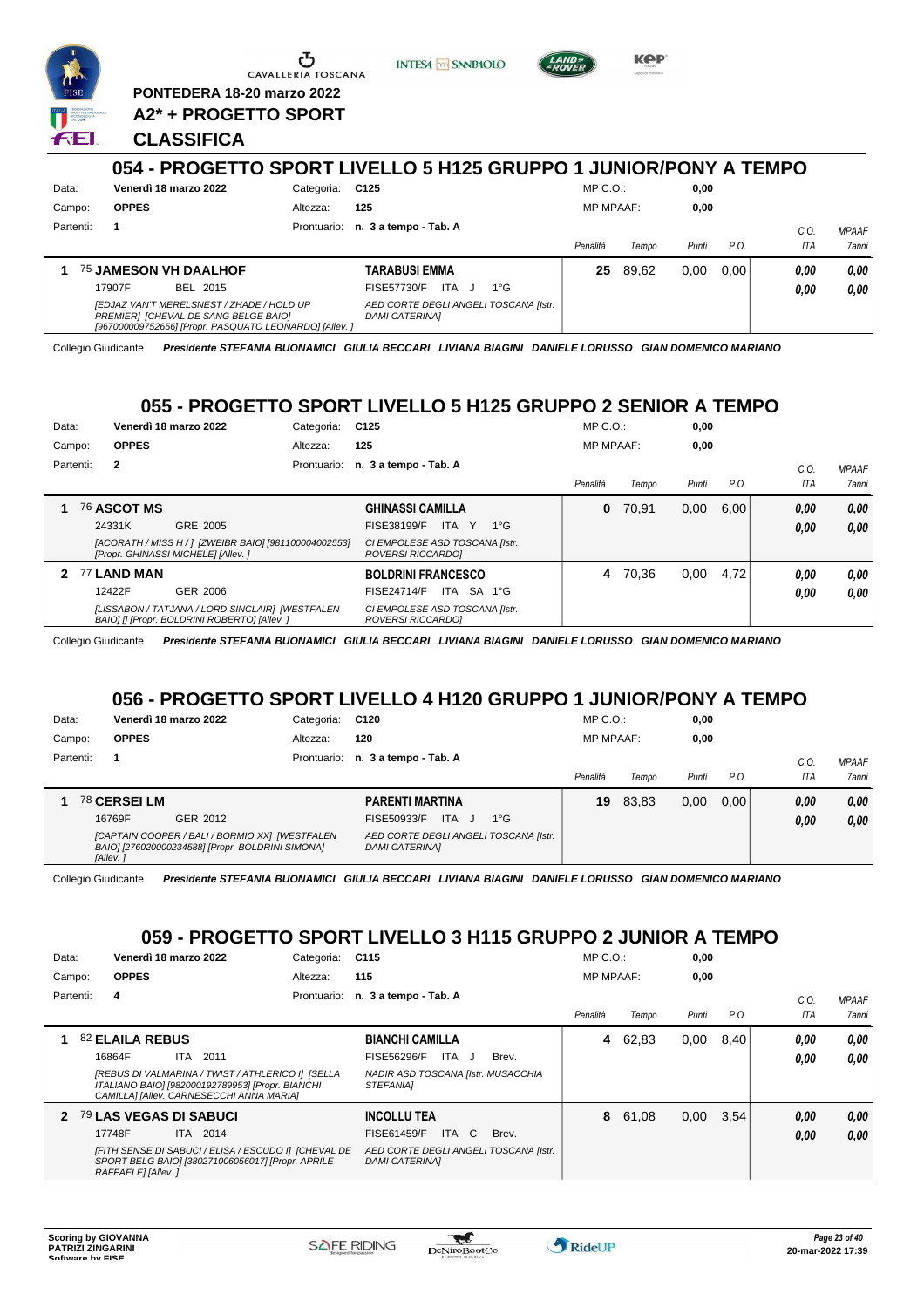

Ⴇ CAVALLERIA TOSCANA

**PONTEDERA 18-20 marzo 2022**



**0,00**

**KPP** 

| Campo: |           | <b>OPPES</b>        |                                                                                                                                                      | Altezza:                                               | 115                                                                                                                         |       | <b>MP MPAAF:</b> |       | 0,00  |      |              |                      |
|--------|-----------|---------------------|------------------------------------------------------------------------------------------------------------------------------------------------------|--------------------------------------------------------|-----------------------------------------------------------------------------------------------------------------------------|-------|------------------|-------|-------|------|--------------|----------------------|
|        | Partenti: | 4                   |                                                                                                                                                      |                                                        | Prontuario: n. 3 a tempo - Tab. A                                                                                           |       | Penalità         | Tempo | Punti | P.O. | C.O.<br>ITA  | <b>MPAAF</b><br>7ann |
| 3      |           | 80 KUPIDO<br>17398F | 2016<br>ITA<br>[LORD DIX / VALENCIA DE WALPUT D'13 / SKIPPY-II]<br>[CHEVAL DE SPORT BELG SAURO] [380271006018130]<br>AZ. AGR. BUCCIANTINI CRISTIANO] | [Propr. SOC. AGR. IL FORTINO DI MUCCHIETO SRL] [Allev. | <b>ROSSETTI BIANCA</b><br>ITA C<br><b>FISE61411/F</b><br>AED CORTE DEGLI ANGELI TOSCANA [Istr.<br><b>DAMI CATERINAI</b>     | Brev. | 8                | 66,22 | 0.00  | 3.48 | 0,00<br>0.00 | 0.00<br>0.00         |
| FC 57  |           |                     |                                                                                                                                                      |                                                        | <b>PACCHINI GABRIELE</b><br><b>FISE40924/F</b><br>ITA J<br>CENTRO IPPICO LO SCOIATTOLO ASD<br>TOSCANA [Istr. GRANUCCI OLIS] | Brev. | <b>Partito</b>   |       |       |      | 0,00<br>0,00 | 0.00<br>0.00         |

**INTESA M** SANPAOLO

Collegio Giudicante *Presidente STEFANIA BUONAMICI GIULIA BECCARI LIVIANA BIAGINI DANIELE LORUSSO GIAN DOMENICO MARIANO*

#### **060 - PROGETTO SPORT LIVELLO 3 H115 GRUPPO 3 SENIOR A TEMPO**

| Data:  |           |                     | Venerdì 18 marzo 2022                                                                                                                                                                   | Categoria:  | C <sub>115</sub>                                                 |           |              | $MP C. O.$ :     |         | 0,00  |      |            |              |
|--------|-----------|---------------------|-----------------------------------------------------------------------------------------------------------------------------------------------------------------------------------------|-------------|------------------------------------------------------------------|-----------|--------------|------------------|---------|-------|------|------------|--------------|
| Campo: |           | <b>OPPES</b>        |                                                                                                                                                                                         | Altezza:    | 115                                                              |           |              | <b>MP MPAAF:</b> |         | 0,00  |      |            |              |
|        | Partenti: | 3                   |                                                                                                                                                                                         | Prontuario: | n. 3 a tempo - Tab. A                                            |           |              |                  |         |       |      | C.O.       | <b>MPAAF</b> |
|        |           |                     |                                                                                                                                                                                         |             |                                                                  |           |              | Penalità         | Tempo   | Punti | P.O. | <b>ITA</b> | 7anni        |
|        | 41        | <b>DIAMANTE</b>     |                                                                                                                                                                                         |             | <b>BUCCIANTINI CRISTIANO</b>                                     |           |              | 0                | 76,91   | 0,00  | 6.00 | 0,00       | 0,00         |
|        |           | 14642F              | ITA 2012                                                                                                                                                                                |             | 004885/F                                                         | ITA S     | $1^{\circ}G$ |                  |         |       |      | 0.00       | 0.00         |
|        |           | CHIAVAROLI ARIANNAI | [DIARADO / COSIMA / CALYPSO II] [HANNOVER BAIO]<br>[276020000179104] [Propr. CHIAVAROLI ARIANNA] [Allev.                                                                                |             | ASE VENTURINESE TOSCANA [Istr.<br><b>BUCCIANTINI CRISTIANOI</b>  |           |              |                  |         |       |      |            |              |
| 2      |           |                     | <b>35 NONOSTANTE DEL TERRICCIO</b>                                                                                                                                                      |             | <b>POLI VIRGINIA</b>                                             |           |              |                  | 4 62,27 | 0,00  | 4,72 | 0,00       | 0,00         |
|        |           | 11308F              | <b>ITA 2007</b>                                                                                                                                                                         |             | <b>FISE17247/F</b>                                               | ITA S     | $1^{\circ}G$ |                  |         |       |      | 0.00       | 0,00         |
|        |           |                     | <b>ICAN CAN DEL TERRICCIO / GUERRIERA DEL</b><br>TERRICCIO / RISKETOU] [SELLA ITALIANO BAIO]<br>[985000380504204] [Propr. DOLL NADIA SANDRA] [Allev.<br>ROSSI DI MEDELANA GIANANNIBALE] |             | CENTRO IPPICO LO SCOIATTOLO ASD<br>TOSCANA [Istr. GRANUCCI OLIS] |           |              |                  |         |       |      |            |              |
| з.     |           |                     | 60 KIR ROYAL TEN EENODEKOUTER                                                                                                                                                           |             | <b>FAMIGLIETTI FEDERICO</b>                                      |           |              |                  | 4 71,68 | 0.00  | 4,64 | 0.00       | 0,00         |
|        |           | 17432F              | BEL 2010                                                                                                                                                                                |             | FISE20357/F                                                      | `S<br>ITA | Brev.        |                  |         |       |      | 0.00       | 0.00         |
|        |           |                     | [VAGABOND DE LA POMME / UBIA VAN HET GOORHOF /<br>CORIOLAN] [BEL. WARMBLOEDPAARD BAIO]<br>[967000009184553] [Propr. FALCHI MARTINA] [Allev. ]                                           |             | CENTRO IPPICO LO SCOIATTOLO ASD<br>TOSCANA [Istr. DEMARIA LUCA]  |           |              |                  |         |       |      |            |              |

Collegio Giudicante *Presidente STEFANIA BUONAMICI GIULIA BECCARI LIVIANA BIAGINI DANIELE LORUSSO GIAN DOMENICO MARIANO*

#### **061 - PROGETTO SPORT LIVELLO 2 H110 GRUPPO 1 PONY A TEMPO**

| Data:     | Venerdì 18 marzo 2022                                                                                   | Categoria: | <b>BP110</b>                                                    | $MP C. O.$ :      | 0,00  |              |                   |                       |
|-----------|---------------------------------------------------------------------------------------------------------|------------|-----------------------------------------------------------------|-------------------|-------|--------------|-------------------|-----------------------|
| Campo:    | <b>SPRING DERBY</b>                                                                                     | Altezza:   | 110                                                             | <b>MP MPAAF:</b>  | 0.00  |              |                   |                       |
| Partenti: |                                                                                                         |            | Prontuario: n. 3 a tempo - Tab. A                               | Penalità<br>Tempo | Punti | P.O.         | C.O<br><b>ITA</b> | <b>MPAAF</b><br>7anni |
|           |                                                                                                         |            |                                                                 |                   |       |              |                   |                       |
|           | <b>84 QUIRINO</b>                                                                                       |            | <b>AGRETTI TOMMASO</b>                                          | 69.46<br>0        |       | $0,00$ 13,20 | 0,00              | 0.00                  |
|           | 2009 <b>Pony</b><br>14325F<br>ITA.                                                                      |            | <b>ITA</b><br>FISE55339/F<br>- C<br>Brev.                       |                   |       |              | 0.00              | 0,00                  |
|           | [-/-/] [INDIGENA SAURO] [941000013864467] [Propr.<br>GIULIANO RAFFAELLA] [Allev. PANI GIOVANNI ANTONIO] |            | LIVORNO EQUESTRIAN CENTER ASD<br>TOSCANA [Istr. MIGLI RICCARDO] |                   |       |              |                   |                       |

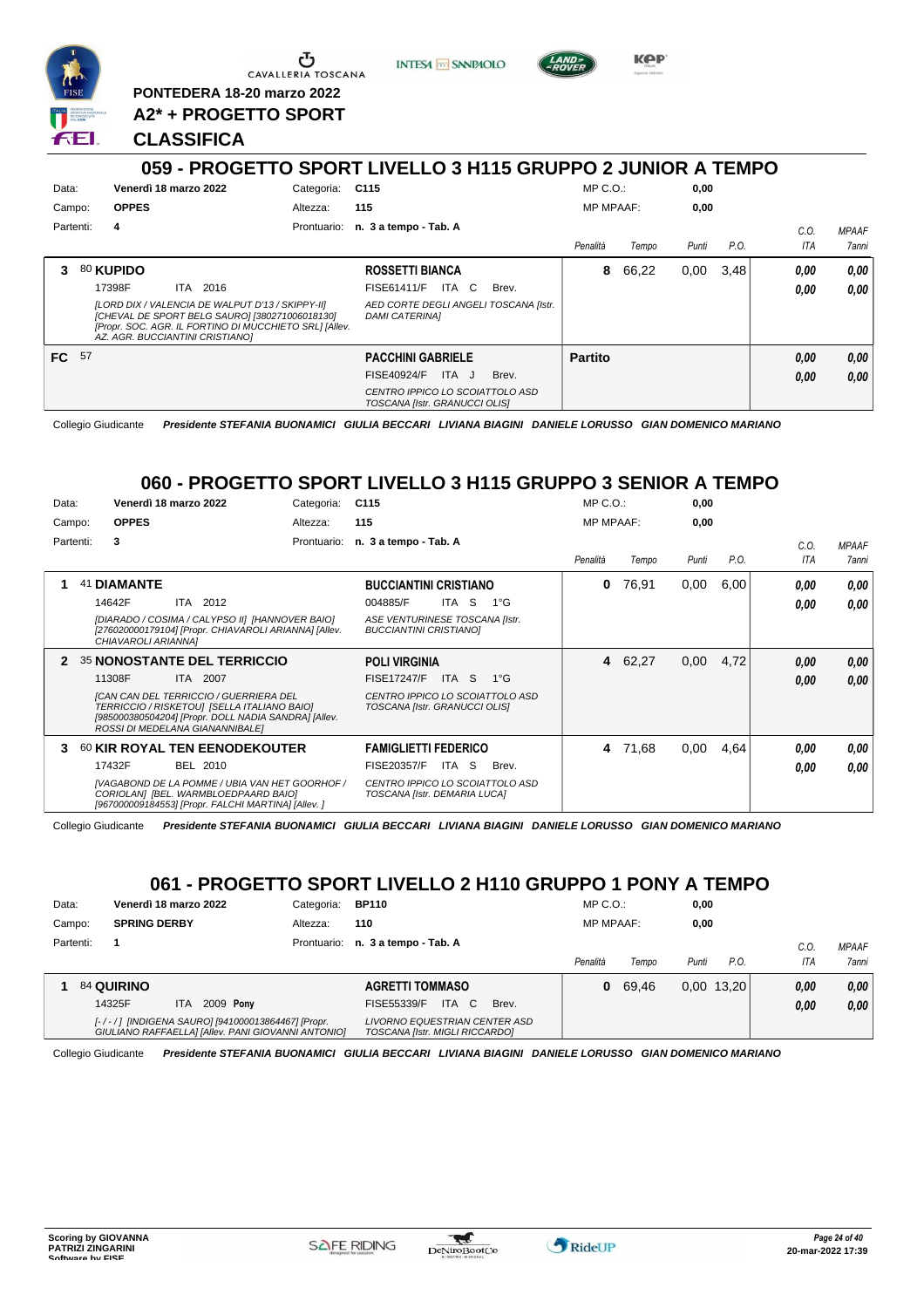

G CAVALLERIA TOSCANA

**PONTEDERA 18-20 marzo 2022 A2\* + PROGETTO SPORT** **INTESA** M SANPAOLO



KOP

#### **CLASSIFICA**

#### **062 - PROGETTO SPORT LIVELLO 2 H110 GRUPPO 2 JUNIOR A TEMPO** Data: Venerdì 18 marzo 2022 Gategoria: B110 Prontuario: **n. 3 a tempo - Tab. A** Campo: **SPRING DERBY** Partenti: **5** Altezza: **110** MP C.O.: MP MPAAF: **0,00 0,00** *Penalità Tempo Punti P.O. C.O. ITA MPAAF 7anni* **1** 508 **RA OUL PUYSALTAIS** FRA 2005 **GAETA FRANCO** *[COOK DU MIDOUR / VENUS DU THEILLET / NYKIAS] [ANGLO ARABO FRANCESE GRIGIO] [250259799010773] [Propr. HAPPY HORSE SSD A RL] [Allev. ] SIENA RIDING CLUB 2 JUMPING TEAM ASD TOSCANA [Istr. MATTEUCCI MAURO]* ITA J Brev. 15032F FISE30098/H *0,00* **0** 72,17 0,00 13,20 *0,00 0,00 0,00* **2** 86 **JARINDO VAN HET LEMMENSHOF** BEL 2009 **FANTINI MATILDE** *[WINNINGMOOD VAN DE ARENBERG / EMMELINE VAN HET LEMMENSHOF / CASMIR Z] [BEL. WARMBLOEDPAARD GRIGIO] [967000001176096] [Propr. GIULIANI SILVIA] [Allev. ] ASE VENTURINESE TOSCANA [Istr. BUCCIANTINI CRISTIANO]* 18372F BEL 2009 FISE49843/F ITA C Brev. **0,00 0,00 5** 83,11 0,00 5,90 *0,00 0,00 0,00* 85 **ZENOBIO** ITA 2015 **ROSSETTI SOFIA** *[KSAR-SITTE / PARIGINA / PIRADIN] [SELLA ITALIANO BAIO] [982000196473828] [Propr. SCAGNOLI DANILO] [Allev. MILIA SAVERIO] AED CORTE DEGLI ANGELI TOSCANA [Istr. DAMI CATERINA]* 21151A ITA 2015 FISE61413/F ITA C Brev. **0,00 0,00 Elim.** 0,00 0,00 0,00 *0,00 0,00 0,00* **FC** 500 **MATTEUCCI MARCO** *SIENA RIDING CLUB 2 JUMPING TEAM ASD TOSCANA [Istr. MATTEUCCI MAURO]* ITA Y 1°G FISE43978/F *0,00* **Partito** *0,00 0,00 0,00* **FC** 504 **GRASSINI CHIARA** *SIENA RIDING CLUB 2 JUMPING TEAM ASD TOSCANA [Istr. MATTEUCCI MAURO]* ITA Y 1°G FISE36498/F *0,00* **Partito** *0,00 0,00 0,00*

Collegio Giudicante *Presidente STEFANIA BUONAMICI GIULIA BECCARI LIVIANA BIAGINI DANIELE LORUSSO GIAN DOMENICO MARIANO*

#### **064 - PROGETTO SPORT LIVELLO 1 H100 GRUPPO 1 PONY A TEMPO**

| Data:     |                                | Venerdì 18 marzo 2022                                                                               | Categoria:  | <b>BP100</b>                                                     | $MP C. O.$ :     |       | 0,00  |              |      |              |
|-----------|--------------------------------|-----------------------------------------------------------------------------------------------------|-------------|------------------------------------------------------------------|------------------|-------|-------|--------------|------|--------------|
| Campo:    | <b>SPRING DERBY</b>            |                                                                                                     | Altezza:    | 100                                                              | <b>MP MPAAF:</b> |       | 0.00  |              |      |              |
| Partenti: | $\mathbf{2}$                   |                                                                                                     | Prontuario: | n. 3 a tempo - Tab. A                                            |                  |       |       |              | C.0  | <b>MPAAF</b> |
|           |                                |                                                                                                     |             |                                                                  | Penalità         | Tempo | Punti | P.O.         | ITA  | <b>7anni</b> |
|           |                                | <b>83 PRIOLO DE GUERMANTES</b>                                                                      |             | <b>ADAMO LAPO</b>                                                | 0                | 59.91 |       | $0,00$ 13,20 | 0,00 | 0.00         |
|           | 06320D                         | <b>FRA 2003 Pony</b>                                                                                |             | ITA C<br><b>FISE62927/F</b><br>Brev.                             |                  |       |       |              | 0.00 | 0.00         |
|           | [Propr. BRACHI GAIA] [Allev. ] | <b>JJOCKER DES NOUETTES / HOTESSE DU BLIN /</b><br>THUNDER DU BLIN] [PONY GRIGIO] [941000013200564] |             | NADIR ASD TOSCANA [Istr. MUSACCHIA<br><i><b>STEFANIAI</b></i>    |                  |       |       |              |      |              |
|           | 97 DICIE REILEY                |                                                                                                     |             | <b>PINZAUTI GRETA</b>                                            | 4                | 57.35 | 0,00  | 8.26         | 0.00 | 0.00         |
|           | 17022P                         | 2003 Pony<br><b>IRL</b>                                                                             |             | FISE61291/F<br>ITA C<br>Brev.                                    |                  |       |       |              | 0.00 | 0.00         |
|           | SANDRO] [Allev.]               | [SCONOSCIUTO / SCONOSCIUTA / ] [PONY DI ESPERIA<br>GRIGIO] [972000000825283] [Propr. AZ. BOCCHINI   |             | SCUDERIE DEL VENTO ASD TOSCANA [Istr.<br><b>INNOCENTI MARCOI</b> |                  |       |       |              |      |              |

Collegio Giudicante *Presidente STEFANIA BUONAMICI GIULIA BECCARI LIVIANA BIAGINI DANIELE LORUSSO GIAN DOMENICO MARIANO*

### **065 - PROGETTO SPORT LIVELLO 1 H100 GRUPPO 2 JUNIOR A TEMPO**

| Data:     | Venerdì 18 marzo 2022 | Categoria: | <b>B100</b>                                | $MP C. O.$ :     |       | 0,00  |               |      |              |
|-----------|-----------------------|------------|--------------------------------------------|------------------|-------|-------|---------------|------|--------------|
| Campo:    | <b>SPRING DERBY</b>   | Altezza:   | 100                                        | <b>MP MPAAF:</b> |       | 0,00  |               |      |              |
| Partenti: |                       |            | Prontuario: n. 3 a tempo - Tab. A          |                  |       |       |               | C.O  | <b>MPAAF</b> |
|           |                       |            |                                            | Penalità         | Tempo | Punti | $P_{\cdot}$ O | ITA  | <b>7anni</b> |
|           | 93 BAILEY             |            | <b>BASTILE FRANCESCA</b>                   | 0                | 61.60 |       | $0,00$ 13,20  | 0.00 | 0.00         |
|           |                       |            |                                            |                  |       |       |               |      |              |
|           | 19874A<br>NED 2006    |            | <b>FISE17594/C</b><br>ITA.<br>Brev.<br>. J |                  |       |       |               | 0.00 | 0,00         |

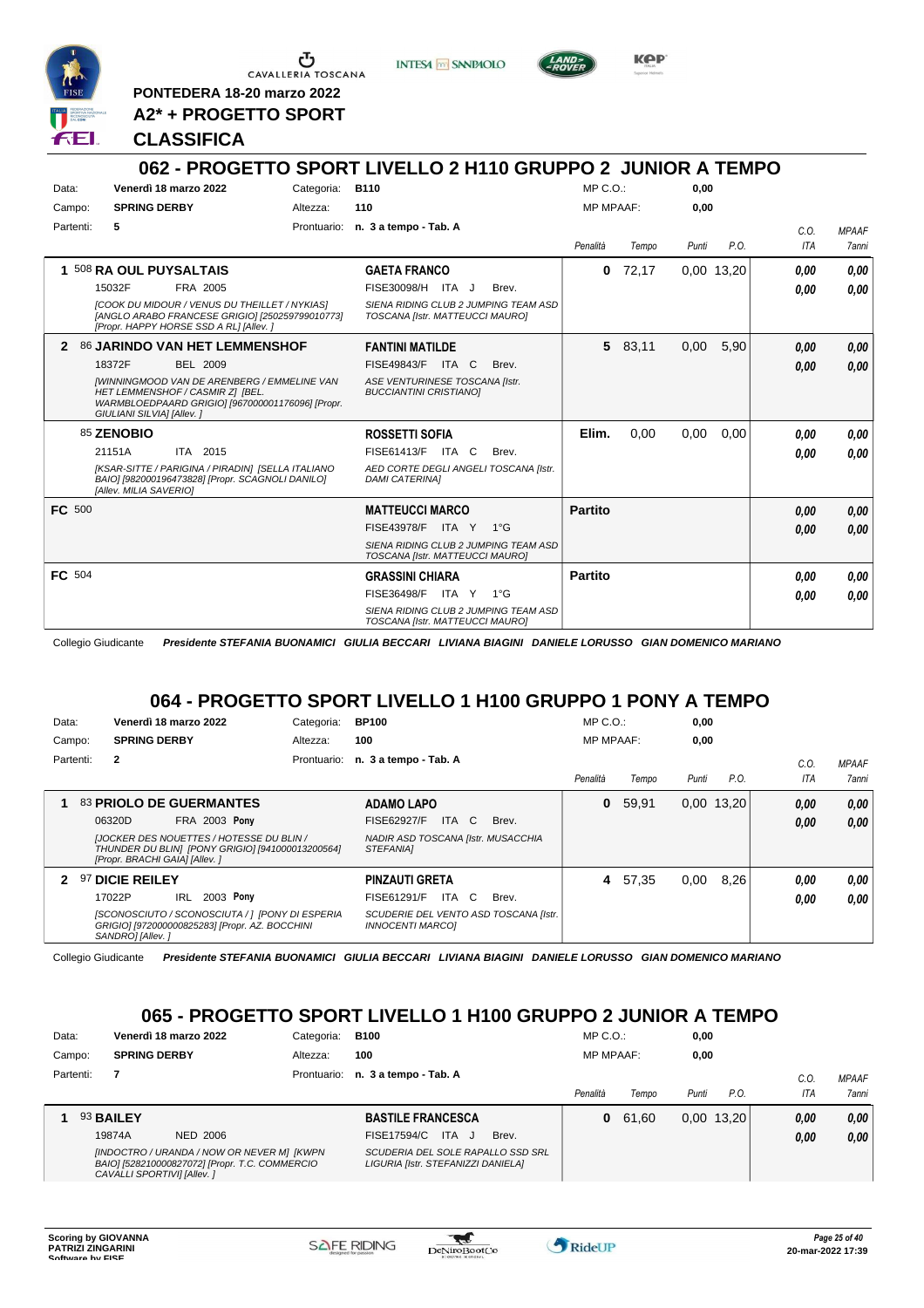

G CAVALLERIA TOSCANA

**PONTEDERA 18-20 marzo 2022 A2\* + PROGETTO SPORT** **INTESA** m SANPAOLO



KOP

#### **CLASSIFICA**

#### **065 - PROGETTO SPORT LIVELLO 1 H100 GRUPPO 2 JUNIOR A TEMPO** Data: Venerdì 18 marzo 2022 Gategoria: B100 Prontuario: **n. 3 a tempo - Tab. A** Campo: **SPRING DERBY** Partenti: **7** Altezza: **100**  $MP \cap \bigcap$ MP MPAAF: **0,00 0,00** *Penalità Tempo Punti P.O. C.O. ITA MPAAF 7anni* **2** 91 **QUICK AND EASY II Z** BEL 2005 **TETI RACHELE** *[QUIDAM DE REVEL / FEMMENOR / NIMMERDOR] [ZANGERSHEIDE BAIO] [528210000953503] [Propr. DELLA PACE GIULIA MARIA] [Allev. ] AED CORTE DEGLI ANGELI TOSCANA [Istr. DAMI CATERINA]* 12735F BEL 2005 FISE61295/F ITA J Brev. <mark>0,00 0,00</mark> **4** 64,65 0,00 8,26 *0,00 0,00 0,00* **3** 88 **MESSI** ITA 2009 **FAVILLI VIRGINIA** *[USTINOV / GAZELLE ST.HUBERT / LANDWIN] [SELLA ITALIANO BAIO] [941000014560067] [Propr. AZ. AGR. BELVEDERE DI FANTOZZI] [Allev. AZ. AGR. BELVEDERE DI FANTOZZI] SCUDERIE DEL VENTO ASD TOSCANA [Istr. INNOCENTI MARCO]* 13883F ITA 2009 FISE63698/F ITA C Brev. **0,00 0,00 4** 70,94 0,00 8,12 *0,00 0,00 0,00* **4** 90 **LADY COSTELLI** ITA 2013 **ROSSETTI MATILDE** *[COSTELLI / ISOTTA XIV / QUIDAM DE LA CERE] [SELLA ITALIANO SAURO] [982000192323777] [Propr. ORAZZINI MERI] [Allev. ORAZZINI MERI] AED CORTE DEGLI ANGELI TOSCANA [Istr. DAMI CATERINA]* 15203F ITA 2013 FISE61412/F ITA C Brev. **0,00 0,00 8** 64,98 0,00 3,42 *0,00 0,00 0,00* **5** 89 **SCINTILLA SAURA** ITA 2017 **TETI SOFIA** *[CAN CAN DEL TERRICCIO / ATTENTION / ALMETO Z] [SELLA ITALIANO SAURO] [380271000036199] [Propr. PISANI ELENA] [Allev. PISANI ELENA] AED CORTE DEGLI ANGELI TOSCANA [Istr. DAMI CATERINA]* 17730F ITA 2017 FISE61450/F ITA C Brev. **0,00 0,00 10** 83,24 0,00 2,24 *0,00 0,00 0,00* 94 **PANYS DE STE HERMELLE (BE)** FRA 2003 **ALVONI GRETA** *[SURCOUF DE REVEL / NALTYSSE DE STE HERMELLE (BE) / BILLY DU LYS] [SELLA FRANCESE BAIO] [985120023307635] [Propr. CIPULLO GAETANO] [Allev. ] CLUB IPPICO IL CAVALIERE ASD TOSCANA [Istr. FANTOZZI MATTEO]* ITA C Brev. 05278H FISE48882/F *0,00* **Elim.** 0,00 0,00 0,00 *0,00 0,00 0,00* 95 **RAPA NUI DI SANTA PAOLA** ITA 2010 **LANZILLOTTI MATTEO** *[CONTE DELLA CACCIA / BALADIA / ACADIUS] [SELLA ITALIANO GRIGIO] [982000123242886] [Propr. FONTANELLA MARCO] [Allev. FONTANELLA MARCO] CI EMPOLESE ASD TOSCANA [Istr. ROVERSI RICCARDO]* ITA J Brev. 19491A FISE46267/F *0,00* **Elim.** 0,00 0,00 0,00 *0,00 0,00 0,00*

Collegio Giudicante *Presidente STEFANIA BUONAMICI GIULIA BECCARI LIVIANA BIAGINI DANIELE LORUSSO GIAN DOMENICO MARIANO*

#### **066 - PROGETTO SPORT LIVELLO 1 H100 GRUPPO 3 SENIOR A TEMPO**

| Data:     | Venerdì 18 marzo 2022                                                                                     | Categoria:  | <b>B100</b>                                             | $MP C. O.$ :     |       | 0,00  |      |      |              |
|-----------|-----------------------------------------------------------------------------------------------------------|-------------|---------------------------------------------------------|------------------|-------|-------|------|------|--------------|
| Campo:    | <b>SPRING DERBY</b>                                                                                       | Altezza:    | 100                                                     | <b>MP MPAAF:</b> |       | 0.00  |      |      |              |
| Partenti: |                                                                                                           | Prontuario: | n. 3 a tempo - Tab. A                                   |                  |       |       |      | C.O  | <b>MPAAF</b> |
|           |                                                                                                           |             |                                                         | Penalità         | Tempo | Punti | P.O. | ITA  | 7anni        |
|           | 92 GOLDEN GIGGS TIME                                                                                      |             | FIORAVANTI LETIZIA                                      | 0                | 68.30 | 0,00  | 6.00 | 0.00 | 0.00         |
|           | 15325F<br>NED 2011                                                                                        |             | ITA<br>FISE56551/F<br>- S<br>Brev.                      |                  |       |       |      | 0,00 | 0.00         |
|           | [QUALITY TIME / REFINA / VOLTAIRE] [KWPN BAIO]<br>[528210002634297] [Propr. FIORAVANTI LETIZIA] [Allev. ] |             | CI EMPOLESE ASD TOSCANA [Istr. CORTI<br><b>OTTAVIAI</b> |                  |       |       |      |      |              |

Collegio Giudicante *Presidente STEFANIA BUONAMICI GIULIA BECCARI LIVIANA BIAGINI DANIELE LORUSSO GIAN DOMENICO MARIANO*

#### **067 - PROGETTO SPORT LIVELLO BASE H90 GRUPPO 1 PONY A TEMPO**

| Data:     | Venerdì 18 marzo 2022                                                 | Categoria: | <b>BP90</b>                                    | $MP C. O.$ :     |       | 0,00  |              |         |              |
|-----------|-----------------------------------------------------------------------|------------|------------------------------------------------|------------------|-------|-------|--------------|---------|--------------|
| Campo:    | <b>SPRING DERBY</b>                                                   | Altezza:   | 90                                             | <b>MP MPAAF:</b> |       | 0,00  |              |         |              |
| Partenti: | 5                                                                     |            | Prontuario: n. 3 a tempo - Tab. A              |                  |       |       |              | $C_{0}$ | <b>MPAAF</b> |
|           |                                                                       |            |                                                | Penalità         | Tempo | Punti | P.O.         | ITA     | <b>7anni</b> |
|           | 98 KOBOLD III                                                         |            | <b>CAPRAI SOFIA</b>                            | 0                | 53.20 |       | $0.00$ 13,20 | 0,00    | 0,00         |
|           | <b>GER 2000 Pony</b><br>11015F                                        |            | ITA C<br>FISE60091/F<br>Brev.                  |                  |       |       |              | 0,00    | 0,00         |
|           | REITPFERD BAIO] [941000012110912] [Propr. RATTI<br>VALERIA] [Allev. ] |            | LE PRADE ASD TOSCANA [Istr. PATANIA<br>ANDREA] |                  |       |       |              |         |              |

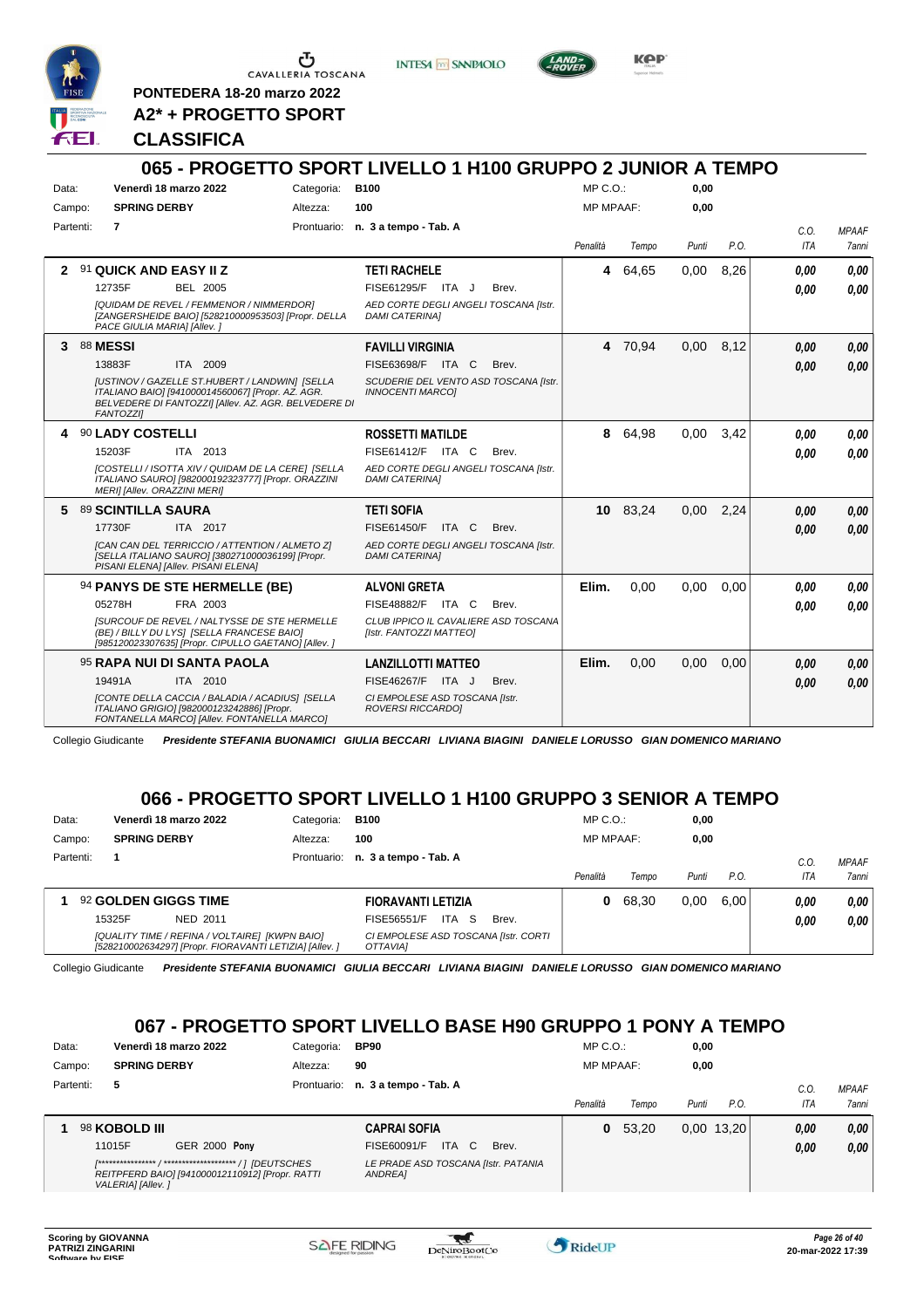

**PONTEDERA 18-20 marzo 2022 A2\* + PROGETTO SPORT**

**CLASSIFICA**

# **067 - PROGETTO SPORT LIVELLO BASE H90 GRUPPO 1 PONY A TEMPO**

**INTESA** M SANPAOLO

| Data:     | Venerdì 18 marzo 2022                                                                                                                                                                                          | Categoria:  | <b>BP90</b>                                                                                                                          | MP C. O.         |       | 0,00  |            |                    |                        |
|-----------|----------------------------------------------------------------------------------------------------------------------------------------------------------------------------------------------------------------|-------------|--------------------------------------------------------------------------------------------------------------------------------------|------------------|-------|-------|------------|--------------------|------------------------|
| Campo:    | <b>SPRING DERBY</b>                                                                                                                                                                                            | Altezza:    | 90                                                                                                                                   | <b>MP MPAAF:</b> |       | 0,00  |            |                    |                        |
| Partenti: | 5                                                                                                                                                                                                              | Prontuario: | n. 3 a tempo - Tab. A                                                                                                                | Penalità         | Tempo | Punti | P.O.       | C.0.<br><b>ITA</b> | <b>MPAAF</b><br>7 anni |
|           | 2 100 LIZZY H<br><b>BEL 2007 Pony</b><br>32164BXX<br>[QUICK STAR ARISTO / SAHIBA VAN PAPINGLO / ] [BWP<br>SAURO] [981100000689652] [Propr. CASTELLACCI<br>DUCCIO] [Allev.]                                     |             | <b>CASTELLACCI JENNY</b><br>FISE56511/F<br>ITA<br><sup>-</sup> C<br>Brev.<br>CI EMPOLESE ASD TOSCANA [Istr. CORTI<br><b>OTTAVIAI</b> | 0                | 55,53 |       | 0.00 12,98 | 0.00<br>0.00       | 0,00<br>0.00           |
| 3         | <b>96 RUMBA DE LA MILASOLE</b><br><b>FRA 2005 Pony</b><br>33877BXX<br>[NIDOR PLATIERE / ELISCA / QUALISCO III] [SELLA<br>FRANCESE BAIO] [250259799015719] [Propr.<br>EQUIPASSIONE S.R.L.] [Allev.]             |             | <b>CHIAPPE REBECCA</b><br><b>FISE61686/F</b><br>ITA G<br>Brev.<br>AED CORTE DEGLI ANGELI TOSCANA [Istr.<br><b>DAMI CATERINAI</b>     | 0                | 58,69 |       | 0.00 12,76 | 0,00<br>0.00       | 0,00<br>0.00           |
|           | 4 101 OLDROCK PRINCE<br>IRL 2013 Pony<br>17095P<br>[GLENAYRE SILVER FOX / OLDROCK BEAUTY / SLANEY]<br>[CONNEMARA GRIGIO] [372100400028901] [Propr.<br>SPINELLI CHIARA] [Allev.]                                |             | <b>GHINASSI IRENE</b><br>FISE55212/F<br>ITA<br>G<br>Brev.<br>CI EMPOLESE ASD TOSCANA [Istr.<br><b>ROVERSI RICCARDOI</b>              | 4                | 58,67 | 0.00  | 7,98       | 0.00<br>0.00       | 0,00<br>0.00           |
| 5         | 99 CANNELLE DES MATIS<br>18213F<br><b>FRA 2012 Pony</b><br><b>IUT MAJEUR DE TREILLE / DIVA DE GOUTELLON /</b><br>NAZEEL DARLING1 [CONNEMARA GRIGIO]<br>[250258500084166] [Propr. EQUIPASSIONE S.R.L.] [Allev.] |             | <b>FRUZZETTI TOMMASO</b><br>FISE59397/F<br>ITA G<br>Brev.<br>LE PRADE ASD TOSCANA [Istr. PATANIA<br>ANDREA]                          | 4                | 62,33 | 0,00  | 7,84       | 0,00<br>0.00       | 0,00<br>0,00           |

Collegio Giudicante *Presidente STEFANIA BUONAMICI GIULIA BECCARI LIVIANA BIAGINI DANIELE LORUSSO GIAN DOMENICO MARIANO*

#### **068 - PROGETTO SPORT LIVELLO BASE H90 GRUPPO 2 JUNIOR A TEMPO**

| Data:                                        |                            | Venerdì 18 marzo 2022                                                                                                                               | Categoria: | <b>B90</b>                                                              | $MP C. O.$ :     |           | 0,00  |            |                    |                                    |
|----------------------------------------------|----------------------------|-----------------------------------------------------------------------------------------------------------------------------------------------------|------------|-------------------------------------------------------------------------|------------------|-----------|-------|------------|--------------------|------------------------------------|
| Campo:                                       | <b>SPRING DERBY</b>        |                                                                                                                                                     | Altezza:   | 90                                                                      | <b>MP MPAAF:</b> |           | 0,00  |            |                    |                                    |
| Partenti:                                    | 9                          |                                                                                                                                                     |            | Prontuario: n. 3 a tempo - Tab. A                                       | Penalità         | Tempo     | Punti | P.O.       | C.O.<br><b>ITA</b> | <b>MPAAF</b><br>7anni              |
|                                              | 1 103 VANITY DU SUD        |                                                                                                                                                     |            | <b>MATTUGINI ADELE</b>                                                  | 0                | 59,12     |       | 0.00 13,20 | 0.00               | 0.00                               |
|                                              | 03989C                     | FRA 2009                                                                                                                                            |            | FISE66506/F ITA C<br>Brev.                                              |                  |           |       |            | 0.00               | 0.00                               |
|                                              |                            | [X / X / 1 [SCONOSCIUTA GRIGIO] [250259700389776]<br>[Propr. EQUIPASSIONE S.R.L.] [Allev.]                                                          |            | LE PRADE ASD TOSCANA [Istr. PATANIA<br>ANDREA]                          |                  |           |       |            |                    |                                    |
|                                              | 2 112 CRACKOUNETTE         |                                                                                                                                                     |            | <b>BARSOTTI MARTINA</b>                                                 |                  | 0, 63.13  |       | 0.00 12.98 | 0.00               | 0,00                               |
|                                              | 17057F                     | FRA 2012                                                                                                                                            |            | FISE47285/F ITA J<br>Brev.                                              |                  |           |       |            | 0.00               | 0.00                               |
|                                              | [Allev.]                   | [SECRET SINGER / FAZENDERA / IAGO] [ANGLO ARABO<br>BAIO] [250258500057041] [Propr. EQUIPASSIONE S.R.L.]                                             |            | LE PRADE ASD TOSCANA [Istr. PATANIA<br>ANDREA]                          |                  |           |       |            |                    |                                    |
|                                              | 3 105 ILKA B               |                                                                                                                                                     |            | <b>SODINI FEDERICO</b>                                                  |                  | 0 67.22   |       | 0.00 12.76 | 0.00               | 0.00                               |
|                                              | 17696F                     | NED 2013                                                                                                                                            |            | FISE62524/F ITA C<br>Brev.                                              |                  |           |       |            | 0.00               | 0.00                               |
|                                              |                            | [TOULON X6772 / RILKA B / CALVADOS] [KWPN BAIO]<br>[528210004005408] [Propr. SODINI FEDERICO] [Allev. ]                                             |            | LE PRADE ASD TOSCANA [Istr. PATANIA<br>ANDREA]                          |                  |           |       |            |                    |                                    |
|                                              | 4 106 PIPPEREDDU           |                                                                                                                                                     |            | <b>SAMMURI GIULIA</b>                                                   | 0                | 71,59     |       | 0.00 12,54 | 0.00               | 0,00                               |
|                                              | 14189F                     | ITA 2008                                                                                                                                            |            | FISE61526/F ITA C<br>Brev.                                              |                  |           |       |            | 0.00               | 0.00                               |
|                                              | CHERI SALVATORE]           | [ANIMO / ISPANIA / AVENIR] [SELLA ITALIANO BAIO]<br>[982009106735085] [Propr. MORACCI CLAUDIA] [Allev.                                              |            | <b>LIVORNO EQUESTRIAN CENTER ASD</b><br>TOSCANA [Istr. MIGLI RICCARDO]  |                  |           |       |            |                    |                                    |
|                                              |                            | 5 111 JIMAGINE DE LA NOYELLE                                                                                                                        |            | <b>MUSINA EMMA</b>                                                      |                  | $0$ 73,71 |       | 0.00 12.32 | 0.00               | 0.00                               |
|                                              | 18210F                     | BEL 2015                                                                                                                                            |            | FISE50803/F<br>ITA C<br>Brev.                                           |                  |           |       |            | 0.00               | 0.00                               |
|                                              |                            | JJOY VAN'T ZORGVLIET / VOLGA DE LA NOYELLE / EL<br>ESPOIR DE RETZI [CHEVAL DE SPORT BELG BAIO]<br>[981100004109487] [Propr. PRUNAI ELISA] [Allev. ] |            | <b>LIVORNO EQUESTRIAN CENTER ASD</b><br>TOSCANA [Istr. MIGLI RICCARDO]  |                  |           |       |            |                    |                                    |
|                                              | 6 113 CALIMERO             |                                                                                                                                                     |            | <b>RANIERI ALESSIO</b>                                                  |                  | 1 76,28   | 0.00  | 9.90       | 0.00               | 0,00                               |
|                                              | 03492R                     | GER 2010                                                                                                                                            |            | FISE14284/C ITA J<br>Brev.                                              |                  |           |       |            | 0.00               | 0.00                               |
|                                              |                            | [CASH H / TARA IV / CASALL] [HOLSTEINER SAURO]<br>[276020000071214] [Propr. TOP HORSES S.R.L.] [Allev. ]                                            |            | SCUDERIA DEL SOLE RAPALLO SSD SRL<br>LIGURIA [Istr. STEFANIZZI DANIELA] |                  |           |       |            |                    |                                    |
|                                              | 7 104 BART                 |                                                                                                                                                     |            | <b>GIANNETTA MATILDE</b>                                                | 4                | 62,00     | 0,00  | 7,56       | 0.00               | 0,00                               |
|                                              | 12570F                     | <b>NED 2006</b>                                                                                                                                     |            | FISE62929/F ITA C<br>Brev.                                              |                  |           |       |            | 0.00               | 0.00                               |
|                                              |                            | [UPGRADE / NORALY / HAMAR] [KWPN BAIO]<br>[528210000878675] [Propr. SELVI SABINA] [Allev. ]                                                         |            | NADIR ASD TOSCANA [Istr. MUSACCHIA<br>STEFANIA1                         |                  |           |       |            |                    |                                    |
| <b>PATRIZI ZINGARINI</b><br>Coffware by EICE | <b>Scoring by GIOVANNA</b> |                                                                                                                                                     |            | <b>SAFE RIDING</b><br>DeNiroBootCo                                      | <b>RideUP</b>    |           |       |            |                    | Page 27 of 40<br>20-mar-2022 17:39 |



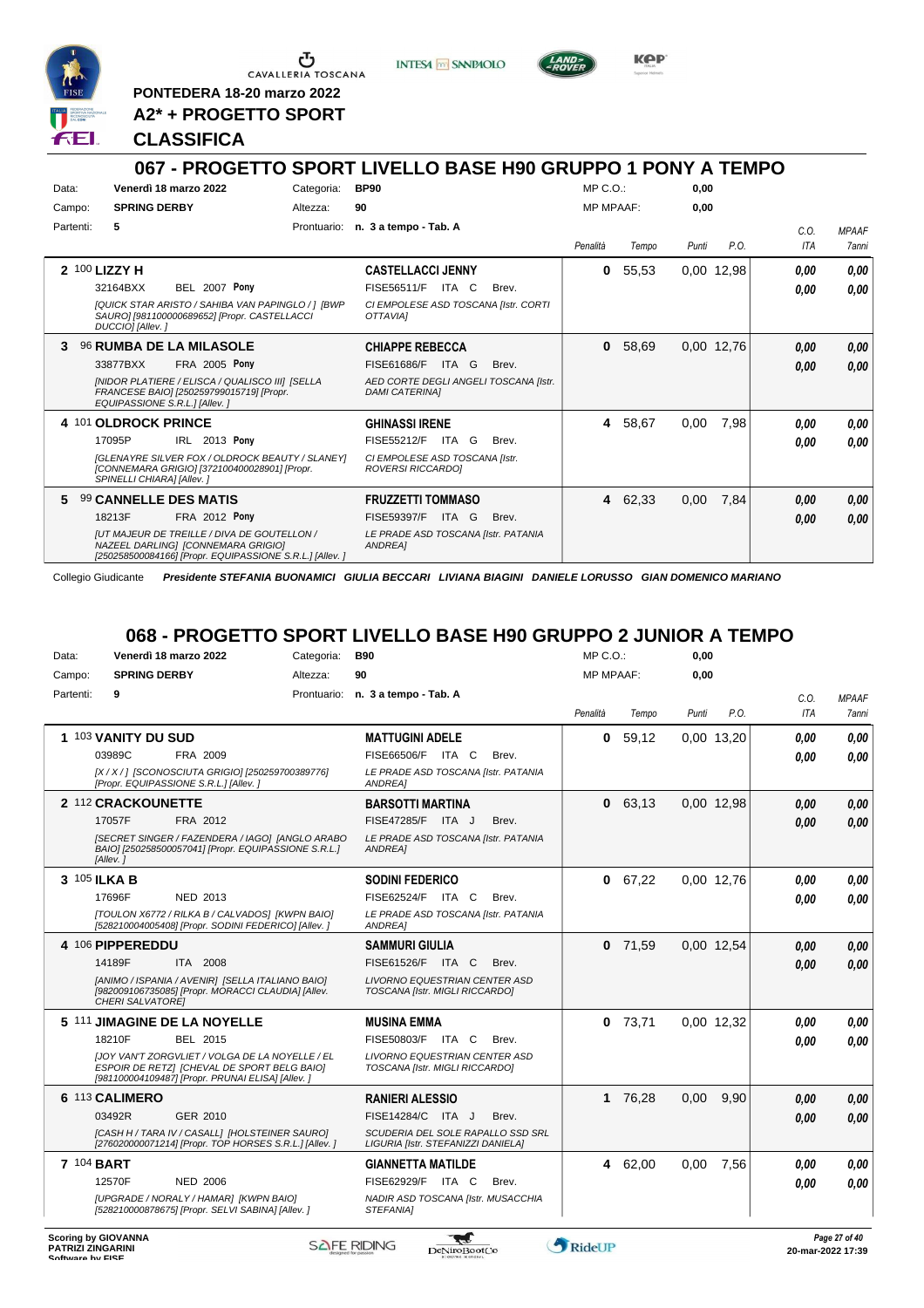

Ⴇ CAVALLERIA TOSCANA

**PONTEDERA 18-20 marzo 2022 A2\* + PROGETTO SPORT** **INTESA** M SANPAOLO



KOP

#### **CLASSIFICA**

#### **068 - PROGETTO SPORT LIVELLO BASE H90 GRUPPO 2 JUNIOR A TEMPO** Data: Venerdì 18 marzo 2022 Categoria: B90 Prontuario: **n. 3 a tempo - Tab. A** Campo: **SPRING DERBY** Partenti: **9** Altezza: **90** MP C.O.: MP MPAAF: **0,00 0,00** *Penalità Tempo Punti P.O. C.O. ITA MPAAF 7anni* **8** 107 **BOTERBLOEM** NED 2006 **MASI RACHELE** *[PATJN / PARADIJSVOGEL / UNITAS] [KWPN BAIO] [528210000846252] [Propr. CONSORTI CRISTINA] [Allev. ] SCUDERIE DEL VENTO ASD TOSCANA [Istr. INNOCENTI MARCO]* 14631F NED 2006 FISE58642/F ITA C Brev. *0,00 0,00* **7** 84,87 0,00 5,30 *0,00 0,00 0,00* 102 **LITTLE ARCO** ITA 2013 **CHIABRA MADDALENA** *[- / - / ] [SCONOSCIUTA ROANO] [380271001003599] [Propr. AZIENDA AGR. ALLEVAMENTO MONTECHIARO] [Allev. ] SCUDERIA DEL SOLE RAPALLO SSD SRL LIGURIA [Istr. STEFANIZZI DANIELA]* 34544BXX ITA 2013 FISE23766/C ITA J Brev. **0,00 0,00 Elim.** 0,00 0,00 0,00 *0,00 0,00 0,00*

Collegio Giudicante *Presidente STEFANIA BUONAMICI GIULIA BECCARI LIVIANA BIAGINI DANIELE LORUSSO GIAN DOMENICO MARIANO*

#### **069 - PROGETTO SPORT LIVELLO BASE H90 GRUPPO 3 SENIOR TEMPO**

| Data:     | Venerdì 18 marzo 2022         |                                                                                                           | Categoria:  | <b>B90</b>                                                 | $MP C. O.$ :     |         | 0,00  |      |            |              |
|-----------|-------------------------------|-----------------------------------------------------------------------------------------------------------|-------------|------------------------------------------------------------|------------------|---------|-------|------|------------|--------------|
| Campo:    | <b>SPRING DERBY</b>           |                                                                                                           | Altezza:    | 90                                                         | <b>MP MPAAF:</b> |         | 0.00  |      |            |              |
| Partenti: | $\mathbf{2}$                  |                                                                                                           | Prontuario: | n. 3 a tempo - Tab. A                                      |                  |         |       |      | C.0        | <b>MPAAF</b> |
|           |                               |                                                                                                           |             |                                                            | Penalità         | Tempo   | Punti | P.O. | <b>ITA</b> | 7anni        |
|           | 114 MESANTA                   |                                                                                                           |             | <b>RECUSANI SARA</b>                                       |                  | 78.99   | 0,00  | 5,40 | 0.00       | 0.00         |
|           | 10269F                        | ITA 2005                                                                                                  |             | <b>FISE19144/F</b><br>ITA S<br>Brev.                       |                  |         |       |      | 0.00       | 0.00         |
|           | MACCAGLIA PAOLO1              | [GARWASCH / JESOBEL / WINDSOR] [SELLA ITALIANO<br>BAIO] [977121001240898] [Propr. GRASSI JESSICA] [Allev. |             | CI EMPOLESE ASD TOSCANA [Istr.<br><b>ROVERSI RICCARDOI</b> |                  |         |       |      |            |              |
|           | $2\,108$ GAIGIN               |                                                                                                           |             | <b>NANNI KATIUSCIA</b>                                     |                  | 2 80,78 | 0,00  | 5.31 | 0.00       | 0.00         |
|           | 10871F                        | ITA 2006                                                                                                  |             | ITA SA<br><b>FISE56700/F</b><br>Brev.                      |                  |         |       |      | 0.00       | 0.00         |
|           | LAURA] [Allev. SCETTRO LAURA] | [HEARTBREAKER / ELYSSA / NARCOS II] [SELLA<br>ITALIANO BAIO] [972000000584716] [Propr. SCETTRO            |             | NADIR ASD TOSCANA [Istr. MUSACCHIA<br>STEFANIA1            |                  |         |       |      |            |              |

Collegio Giudicante *Presidente STEFANIA BUONAMICI GIULIA BECCARI LIVIANA BIAGINI DANIELE LORUSSO GIAN DOMENICO MARIANO*

#### **070 - PROGETTO SPORT LIVELLO PONY H80 GRUPPO 1 PONY A TEMPO**

| Data:     | Venerdì 18 marzo 2022                                                             | Categoria:                                            | LBP80                                                           |        | $MP C. O.$ :     |         | 0,00  |            |      |              |
|-----------|-----------------------------------------------------------------------------------|-------------------------------------------------------|-----------------------------------------------------------------|--------|------------------|---------|-------|------------|------|--------------|
| Campo:    | <b>SPRING DERBY</b>                                                               | Altezza:                                              | 80                                                              |        | <b>MP MPAAF:</b> |         | 0,00  |            |      |              |
| Partenti: | 6                                                                                 | Prontuario:                                           | n. 3 a tempo - Tab. A                                           |        |                  |         |       |            | C.O. | <b>MPAAF</b> |
|           |                                                                                   |                                                       |                                                                 |        | Penalità         | Tempo   | Punti | P.O.       | ITA  | 7anni        |
|           | 116 JEM'S MEADDOW                                                                 |                                                       | <b>SFORZI ANNA</b>                                              |        | 0                | 61,61   |       | 0.00 13,20 | 0.00 | 0,00         |
|           | 17777F                                                                            | NED 2009 Pony                                         | <b>FISE59079/F</b><br>ITA C                                     | A LUDI |                  |         |       |            | 0,00 | 0,00         |
|           | [MAX WED. / HAZELHORST'S DINKY TOY VB. /<br>WIELGERMA'S NELSON] [NEW FOREST BAIO] | [528210002259113] [Propr. SFORZI LEONARDO] [Allev. ]  | CLUB IPPICO IL CAVALIERE ASD TOSCANA<br>[Istr. FANTOZZI MATTEO] |        |                  |         |       |            |      |              |
|           | 2 115 VISPA                                                                       |                                                       | <b>MIGHELI CAMILLA</b>                                          |        | $\bf{0}$         | 64,64   |       | 0.00 12.98 | 0.00 | 0,00         |
|           | 05785N                                                                            | ITA 2007 Pony                                         | FISE62133/F<br>ITA G                                            | Brev.  |                  |         |       |            | 0.00 | 0,00         |
|           | CLARISSA] [Allev. OLLA GIOVANNI]                                                  | [-/-/] [PONY BAIO] [941000015414642] [Propr. TRUST    | DEL DRAGO ASD TOSCANA [Istr. ZORZI<br><b>GIAMPIETROI</b>        |        |                  |         |       |            |      |              |
|           | 3 119 MALFORIN MAC BALOUBET                                                       |                                                       | <b>LANZILLOTTI GIUDITTA</b>                                     |        |                  | 4 69.54 | 0,00  | 8,12       | 0.00 | 0,00         |
|           | 03036R                                                                            | <b>SUI 2001 Pony</b>                                  | <b>FISE50148/F</b><br>ITA C                                     | A LUDI |                  |         |       |            | 0,00 | 0,00         |
|           | PAMMELATI ANTONELLAI [Allev. ]                                                    | [/ /] [SCONOSCIUTA BAIO] [756095200015846] [Propr.    | CI EMPOLESE ASD TOSCANA [Istr. CORTI<br>OTTAVIAI                |        |                  |         |       |            |      |              |
|           | 4 118 PAPRIKA                                                                     |                                                       | <b>ANZISI ALESSIA</b>                                           |        | 6                | 81,35   | 0,00  | 5,70       | 0,00 | 0,00         |
|           | 02479R                                                                            | <b>SCN 2003 Pony</b>                                  | FISE54609/F<br>ITA C                                            | A LUDI |                  |         |       |            | 0,00 | 0,00         |
|           | GIULIANO RAFFAELLAI [Allev.]                                                      | [-/-/] [SCONOSCIUTA GRIGIO] [941000011406753] [Propr. | CI EMPOLESE ASD TOSCANA [Istr. CORTI<br>OTTAVIAI                |        |                  |         |       |            |      |              |

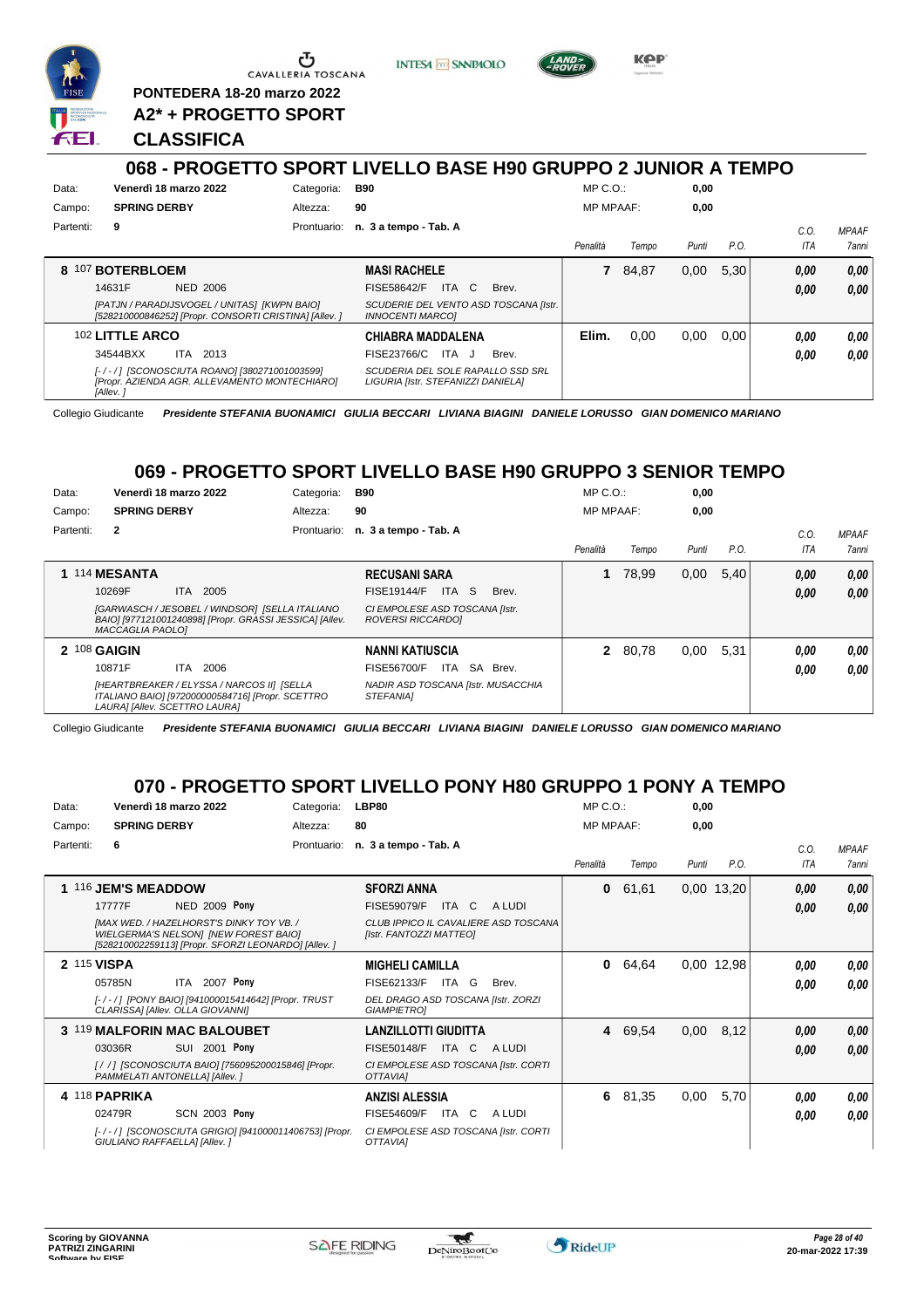

Ⴇ CAVALLERIA TOSCANA

**PONTEDERA 18-20 marzo 2022**

**A2\* + PROGETTO SPORT**

#### **CLASSIFICA**

#### **070 - PROGETTO SPORT LIVELLO PONY H80 GRUPPO 1 PONY A TEMPO**

**INTESA** M SANPAOLO

KOP

| Data:     | Venerdì 18 marzo 2022                                                                                                                                                                       | Categoria:  | LBP80                                                           | $MP C. O.$ :     |       | 0,00  |      |            |       |
|-----------|---------------------------------------------------------------------------------------------------------------------------------------------------------------------------------------------|-------------|-----------------------------------------------------------------|------------------|-------|-------|------|------------|-------|
| Campo:    | <b>SPRING DERBY</b>                                                                                                                                                                         | Altezza:    | 80                                                              | <b>MP MPAAF:</b> |       | 0,00  |      |            |       |
| Partenti: | 6                                                                                                                                                                                           | Prontuario: | n. 3 a tempo - Tab. A                                           |                  |       |       |      | C.0        | MPAAF |
|           |                                                                                                                                                                                             |             |                                                                 | Penalità         | Tempo | Punti | P.O. | <b>ITA</b> | 7anni |
|           | 117 SISTERS S&L                                                                                                                                                                             |             | <b>DELLA MAGGIORE ELENA</b>                                     | Elim.            | 0,00  | 0,00  | 0,00 | 0,00       | 0.00  |
|           | <b>BEL 2014 Pony</b><br>17854F                                                                                                                                                              |             | <b>FISE58839/F</b><br>ITA C<br>A LUDI                           |                  |       |       |      | 0,00       | 0.00  |
|           | <b>IETERNITY VAN DE N.RANCH / MIEKE VAN DE</b><br>VONDELHOEVE / VEDET VAN DE VONDELHOEVE] [BEL.<br>WARMBLOEDPAARD BAIO] [947000000497938] [Propr.<br>REALI VANNUCCI ANGELA MARIAI [Allev. ] |             | CLUB IPPICO IL CAVALIERE ASD TOSCANA<br>[Istr. FANTOZZI MATTEO] |                  |       |       |      |            |       |
|           | 120 NAMOUR DE LA VAIGE                                                                                                                                                                      |             | <b>SPIZZONE ELENA</b>                                           | Elim.            | 0,00  | 0,00  | 0.00 | 0.00       | 0.00  |
|           | 02980C<br><b>FRA 2001 Pony</b>                                                                                                                                                              |             | FISE48606/F<br>ITA J<br>A LUDI                                  |                  |       |       |      | 0.00       | 0.00  |
|           | [EMIR DE VILLEE / HERBE DE LA VAIGE / THEOREME DE<br>JAX] [PONY GRIGIO] [] [Propr. HORSE CLUB RAPALLO<br>SRLD] [Allev.]                                                                     |             | CLUB IPPICO IL CAVALIERE ASD TOSCANA<br>[Istr. FANTOZZI MATTEO] |                  |       |       |      |            |       |

Collegio Giudicante *Presidente STEFANIA BUONAMICI GIULIA BECCARI LIVIANA BIAGINI DANIELE LORUSSO GIAN DOMENICO MARIANO*

#### **071 - PROGETTO SPORT LIVELLO 5 H125 GRUPPO 1 JUNIOR/PONY STILE**

| Data:<br>Campo: | Sabato 19 marzo 2022<br><b>OPPES</b>                                                                                                        | Categoria:<br>Altezza: | D125 stile<br>125                                                 | $MP C. O.$ :<br><b>MP MPAAF:</b> |       | 0,00<br>0.00 |      |              |                       |
|-----------------|---------------------------------------------------------------------------------------------------------------------------------------------|------------------------|-------------------------------------------------------------------|----------------------------------|-------|--------------|------|--------------|-----------------------|
| Partenti:       |                                                                                                                                             | Prontuario:            | Cat. di Stile                                                     | Penalità                         | %     | Punti        | P.O. | C.O<br>ITA   | <b>MPAAF</b><br>7anni |
|                 | <b>75 JAMESON VH DAALHOF</b><br>17907F<br>BEL 2015                                                                                          |                        | <b>TARABUSI EMMA</b><br>FISE57730/F<br>ITA.<br>$1^{\circ}G$<br>J. | 0                                | 64,52 | 67,75 12,90  |      | 0.00<br>0.00 | 0.00<br>0.00          |
|                 | [EDJAZ VAN'T MERELSNEST / ZHADE / HOLD UP<br>PREMIER] [CHEVAL DE SANG BELGE BAIO]<br>[967000009752656] [Propr. PASQUATO LEONARDO] [Allev. ] |                        | AED CORTE DEGLI ANGELI TOSCANA [Istr.<br><b>DAMI CATERINAI</b>    |                                  |       |              |      |              |                       |

Collegio Giudicante *Presidente STEFANIA BUONAMICI GIULIA BECCARI LIVIANA BIAGINI DANIELE LORUSSO GIAN DOMENICO MARIANO Giudici di Equitation:*

#### **072 - PROGETTO SPORT LIVELLO 5 H125 GRUPPO 2 SENIOR A FASI CONSECUTIVE**

| Data:     | Sabato 19 marzo 2022 |                                                                                                 | Categoria:  | C <sub>125</sub>                                                   | MP C. O.         |       | 0,00  |      |            |              |
|-----------|----------------------|-------------------------------------------------------------------------------------------------|-------------|--------------------------------------------------------------------|------------------|-------|-------|------|------------|--------------|
| Campo:    | <b>OPPES</b>         |                                                                                                 | Altezza:    | 125                                                                | <b>MP MPAAF:</b> |       | 0,00  |      |            |              |
| Partenti: | $\mathbf{2}$         |                                                                                                 | Prontuario: | n. 20.1 speciale a fasi consecutive (tempo della II fase) - Tab. A |                  |       |       |      | C.0        | <b>MPAAF</b> |
|           |                      |                                                                                                 |             |                                                                    | Penalità         | Tempo | Punti | P.O. | <b>ITA</b> | <b>7anni</b> |
|           | 76 ASCOT MS          |                                                                                                 |             | <b>GHINASSI CAMILLA</b>                                            | 4/8              | 26,72 | 0.00  | 2.40 | 0.00       | 0.00         |
|           | 24331K               | GRE 2005                                                                                        |             | ITA.<br>$1^{\circ}G$<br>FISE38199/F<br>Y                           |                  |       |       |      | 0.00       | 0.00         |
|           |                      | [ACORATH / MISS H / ] [ZWEIBR BAIO] [981100004002553]<br>[Propr. GHINASSI MICHELE] [Allev. ]    |             | CI EMPOLESE ASD TOSCANA [Istr.<br>ROVERSI RICCARDOI                |                  |       |       |      |            |              |
| 2         | 77 LAND MAN          |                                                                                                 |             | <b>BOLDRINI FRANCESCO</b>                                          | 10/4             | 23,48 | 0,00  | 0.00 | 0,00       | 0.00         |
|           | 12422F               | GER 2006                                                                                        |             | SA 1°G<br>ITA<br><b>FISE24714/F</b>                                |                  |       |       |      | 0.00       | 0.00         |
|           |                      | [LISSABON / TATJANA / LORD SINCLAIR] [WESTFALEN<br>BAIO] [] [Propr. BOLDRINI ROBERTO] [Allev. ] |             | CI EMPOLESE ASD TOSCANA [Istr.<br><b>ROVERSI RICCARDOI</b>         |                  |       |       |      |            |              |

Collegio Giudicante *Presidente STEFANIA BUONAMICI GIULIA BECCARI LIVIANA BIAGINI DANIELE LORUSSO GIAN DOMENICO MARIANO*

#### **073 - PROGETTO SPORT LIVELLO 4 H120 GRUPPO 1 JUNIOR/PONY STILE**

| Data:               | Sabato 19 marzo 2022                                                                                           | Categoria:  | D120 stile                                                                   | MP C. O.         |       | 0,00                         |      |            |              |
|---------------------|----------------------------------------------------------------------------------------------------------------|-------------|------------------------------------------------------------------------------|------------------|-------|------------------------------|------|------------|--------------|
| Campo:              | <b>OPPES</b>                                                                                                   | Altezza:    | 120                                                                          | <b>MP MPAAF:</b> |       | 0,00                         |      |            |              |
| Partenti:           |                                                                                                                | Prontuario: | Cat. di Stile                                                                |                  |       |                              |      | C.0        | <b>MPAAF</b> |
|                     |                                                                                                                |             |                                                                              | Penalità         | %     | Punti                        | P.O. | ITA        | 7anni        |
|                     | 78 CERSEI LM                                                                                                   |             | <b>PARENTI MARTINA</b>                                                       | 0                | 62,38 | 65,50 12,48                  |      | 0,00       | 0,00         |
|                     | 16769F<br>GER 2012                                                                                             |             | <b>ITA</b><br>FISE50933/F<br>$1^{\circ}G$<br>ل -                             |                  |       |                              |      | 0,00       | 0,00         |
|                     | [CAPTAIN COOPER / BALI / BORMIO XX] [WESTFALEN<br>BAIO] [276020000234588] [Propr. BOLDRINI SIMONA]<br>[Allev.] |             | AED CORTE DEGLI ANGELI TOSCANA [Istr.<br><b>DAMI CATERINAI</b>               |                  |       |                              |      |            |              |
| Collegio Giudicante | Equitation:                                                                                                    |             | Presidente STEFANIA BUONAMICI GIULIA BECCARI LIVIANA BIAGINI DANIELE LORUSSO |                  |       | <b>GIAN DOMENICO MARIANO</b> |      | Giudici di |              |

 $\mathcal{L}$ 

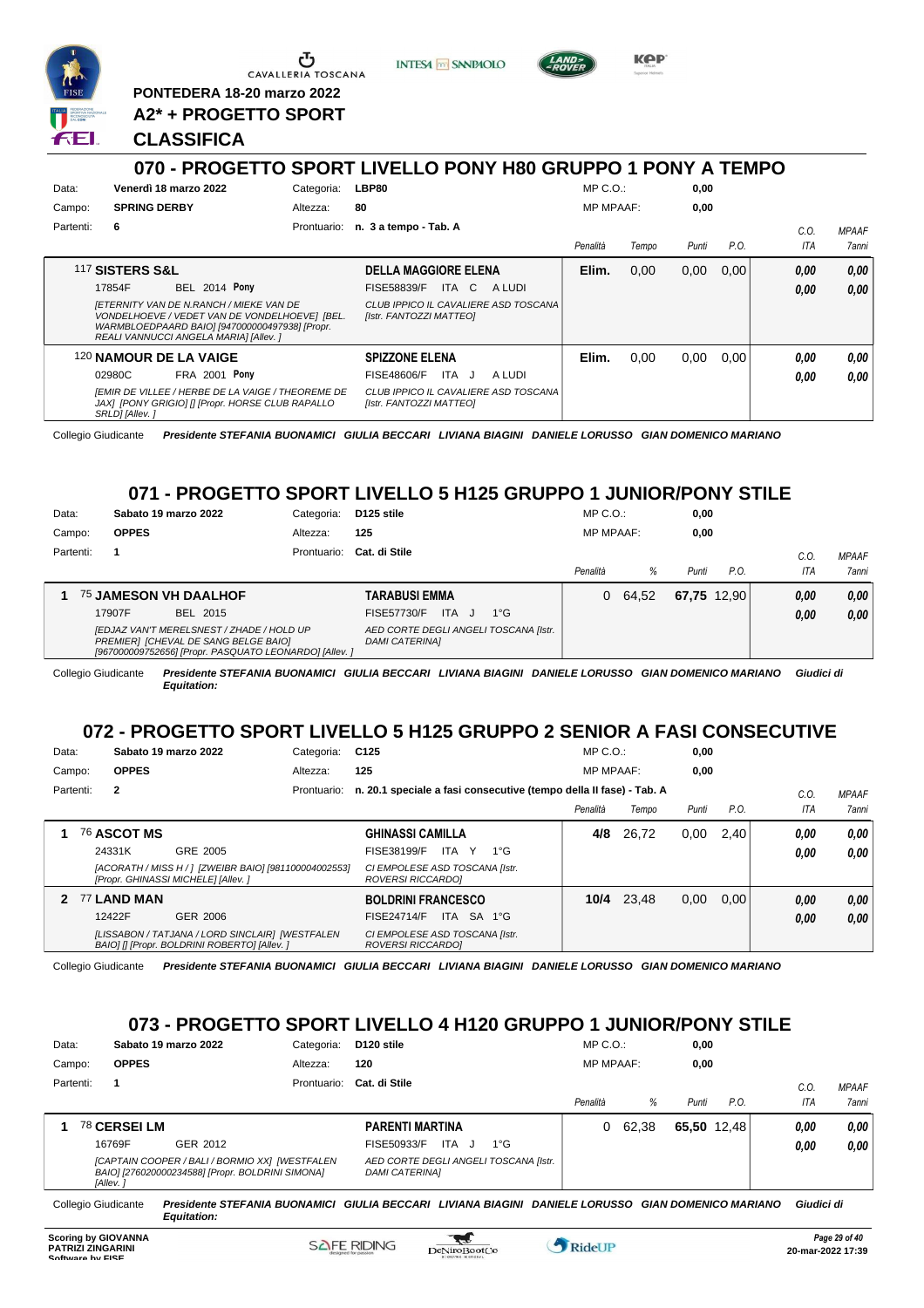

**PONTEDERA 18-20 marzo 2022 A2\* + PROGETTO SPORT**

*Presidente STEFANIA BUONAMICI GIULIA BECCARI LIVIANA BIAGINI DANIELE LORUSSO GIAN DOMENICO MARIANO Giudici di Equitation:* **CLASSIFICA**

#### **076 - PROGETTO SPORT LIVELLO 3 H115 GRUPPO 2 JUNIOR STILE**

**INTESA** m SANPAOLO

| Data:        |                     | Sabato 19 marzo 2022                                                                                                                              | Categoria:                                             | D115 stile                                                              |       | $MP C. O.$ :     |       | 0,00  |             |      |              |
|--------------|---------------------|---------------------------------------------------------------------------------------------------------------------------------------------------|--------------------------------------------------------|-------------------------------------------------------------------------|-------|------------------|-------|-------|-------------|------|--------------|
| Campo:       | <b>OPPES</b>        |                                                                                                                                                   | Altezza:                                               | 115                                                                     |       | <b>MP MPAAF:</b> |       | 0,00  |             |      |              |
| Partenti:    | 4                   |                                                                                                                                                   | Prontuario:                                            | Cat. di Stile                                                           |       |                  |       |       |             | C.O. | <b>MPAAF</b> |
|              |                     |                                                                                                                                                   |                                                        |                                                                         |       | Penalità         | %     | Punti | P.O.        | ITA  | 7anni        |
| 1            | 82 ELAILA REBUS     |                                                                                                                                                   |                                                        | <b>BIANCHI CAMILLA</b>                                                  |       | $\Omega$         | 60,95 |       | 64,00 12,19 | 0,00 | 0,00         |
|              | 16864F              | ITA 2011                                                                                                                                          |                                                        | FISE56296/F<br>ITA J                                                    | Brev. |                  |       |       |             | 0,00 | 0,00         |
|              |                     | [REBUS DI VALMARINA / TWIST / ATHLERICO I] [SELLA<br>ITALIANO BAIO] [982000192789953] [Propr. BIANCHI<br>CAMILLA] [Allev. CARNESECCHI ANNA MARIA] |                                                        | NADIR ASD TOSCANA [Istr. MUSACCHIA<br>STEFANIA]                         |       |                  |       |       |             |      |              |
| $\mathbf{2}$ | 80 KUPIDO           |                                                                                                                                                   |                                                        | <b>ROSSETTI BIANCA</b>                                                  |       | 8                | 46,43 | 48,75 | 9,29        | 0,00 | 0,00         |
|              | 17398F              | ITA 2016                                                                                                                                          |                                                        | FISE61411/F<br>ITA C                                                    | Brev. |                  |       |       |             | 0,00 | 0.00         |
|              |                     | [LORD DIX / VALENCIA DE WALPUT D'13 / SKIPPY-II]<br>[CHEVAL DE SPORT BELG SAURO] [380271006018130]<br>AZ. AGR. BUCCIANTINI CRISTIANO1             | [Propr. SOC. AGR. IL FORTINO DI MUCCHIETO SRL] [Allev. | AED CORTE DEGLI ANGELI TOSCANA [Istr.<br><b>DAMI CATERINA1</b>          |       |                  |       |       |             |      |              |
|              |                     | 79 LAS VEGAS DI SABUCI                                                                                                                            |                                                        | <b>INCOLLU TEA</b>                                                      |       | Elim.            | 0,00  | 0,00  | 0,00        | 0,00 | 0,00         |
|              | 17748F              | ITA 2014                                                                                                                                          |                                                        | <b>FISE61459/F</b><br>ITA C                                             | Brev. |                  |       |       |             | 0,00 | 0,00         |
|              | RAFFAELE] [Allev. ] | SPORT BELG BAIO] [380271006056017] [Propr. APRILE                                                                                                 | [FITH SENSE DI SABUCI / ELISA / ESCUDO I] [CHEVAL DE   | AED CORTE DEGLI ANGELI TOSCANA [Istr.<br><b>DAMI CATERINAI</b>          |       |                  |       |       |             |      |              |
|              |                     | 508 RA OUL PUYSALTAIS                                                                                                                             |                                                        | <b>GAETA FRANCO</b>                                                     |       | Elim.            | 0,00  | 0,00  | 0,00        | 0.00 | 0,00         |
|              | 15032F              | FRA 2005                                                                                                                                          |                                                        | FISE30098/H<br>ITA J                                                    | Brev. |                  |       |       |             | 0,00 | 0.00         |
|              |                     | [COOK DU MIDOUR / VENUS DU THEILLET / NYKIAS]<br>[Propr. HAPPY HORSE SSD A RL] [Allev.]                                                           | [ANGLO ARABO FRANCESE GRIGIO] [250259799010773]        | SIENA RIDING CLUB 2 JUMPING TEAM ASD<br>TOSCANA [Istr. MATTEUCCI MAURO] |       |                  |       |       |             |      |              |

Collegio Giudicante *Presidente STEFANIA BUONAMICI GIULIA BECCARI LIVIANA BIAGINI DANIELE LORUSSO GIAN DOMENICO MARIANO Giudici di Equitation:*

#### **077 - PROGETTO SPORT LIVELLO 3 H115 GRUPPO 3 SENIOR A FASI CONSECUTIVE**

| Data:     | Sabato 19 marzo 2022                                                                                                                          | Categoria:  | C <sub>115</sub>                                                        | $MP C. O.$ :     |       | 0,00  |      |      |                     |
|-----------|-----------------------------------------------------------------------------------------------------------------------------------------------|-------------|-------------------------------------------------------------------------|------------------|-------|-------|------|------|---------------------|
| Campo:    | <b>OPPES</b>                                                                                                                                  | Altezza:    | 115                                                                     | <b>MP MPAAF:</b> |       | 0,00  |      |      |                     |
| Partenti: | 3                                                                                                                                             | Prontuario: | n. 20.1 speciale a fasi consecutive (tempo della II fase) - Tab. A      |                  |       |       |      | C.0. | <b>MPAAF</b>        |
|           |                                                                                                                                               |             |                                                                         | Penalità         | Tempo | Punti | P.O. | ITA  | <i><b>7anni</b></i> |
| 1         | 60 KIR ROYAL TEN EENODEKOUTER                                                                                                                 |             | <b>FAMIGLIETTI FEDERICO</b>                                             | 0/0              | 30,19 | 0,00  | 9,00 | 0.00 | 0.00                |
|           | 17432F<br>BEL 2010                                                                                                                            |             | <b>FISE20357/F</b><br>ITA<br>-S<br>Brev.                                |                  |       |       |      | 0,00 | 0.00                |
|           | [VAGABOND DE LA POMME / UBIA VAN HET GOORHOF /<br>CORIOLAN] [BEL. WARMBLOEDPAARD BAIO]<br>[967000009184553] [Propr. FALCHI MARTINA] [Allev. ] |             | CENTRO IPPICO LO SCOIATTOLO ASD<br>TOSCANA [Istr. DEMARIA LUCA]         |                  |       |       |      |      |                     |
|           | <b>500 UNIEK</b>                                                                                                                              |             | <b>MATTEUCCI MARCO</b>                                                  | Elim.            | 0.00  | 0,00  | 0.00 | 0.00 | 0.00                |
|           | 23216BXX<br><b>NED 2001</b>                                                                                                                   |             | <b>FISE43978/F</b><br>ITA Y<br>$1^{\circ}G$                             |                  |       |       |      | 0,00 | 0.00                |
|           | [HIGHLINE / PANDORA / SLANEY] [KWPN BAIO]<br>[528219000053200] [Propr. GARIONI JENNIFER] [Allev. ]                                            |             | SIENA RIDING CLUB 2 JUMPING TEAM ASD<br>TOSCANA [Istr. MATTEUCCI MAURO] |                  |       |       |      |      |                     |
|           | 504 SPECIAL ONE SIEPI                                                                                                                         |             | <b>GRASSINI CHIARA</b>                                                  | Elim.            | 0,00  | 0,00  | 0.00 | 0,00 | 0,00                |
|           | 09344D<br>ITA 2010                                                                                                                            |             | <b>FISE36498/F</b><br>ITA Y<br>$1^{\circ}G$                             |                  |       |       |      | 0,00 | 0,00                |
|           | [CHOPIN / SIEPI BRIOLETTE / GRATIANUS] [SELLA<br>ITALIANO BAIO] [982000123236644] [Propr. NOVO<br>GIULIANAI [Allev. CIRCOLO IPPICO LE SIEPI]  |             | SIENA RIDING CLUB 2 JUMPING TEAM ASD<br>TOSCANA [Istr. MATTEUCCI MAURO] |                  |       |       |      |      |                     |

Collegio Giudicante *Presidente STEFANIA BUONAMICI GIULIA BECCARI LIVIANA BIAGINI DANIELE LORUSSO GIAN DOMENICO MARIANO*

#### **078 - PROGETTO SPORT LIVELLO 2 H110 GRUPPO 1 PONY STILE**

| Data:                                                                      | Sabato 19 marzo 2022                                                                                    | Categoria:  | D <sub>110</sub> stile |                                                                 | $MP C. O.$ :           |       | 0,00                         |               |            |                                    |
|----------------------------------------------------------------------------|---------------------------------------------------------------------------------------------------------|-------------|------------------------|-----------------------------------------------------------------|------------------------|-------|------------------------------|---------------|------------|------------------------------------|
| Campo:                                                                     | <b>SPRING DERBY</b>                                                                                     | Altezza:    | 110                    |                                                                 | <b>MP MPAAF:</b>       |       | 0.00                         |               |            |                                    |
| Partenti:                                                                  |                                                                                                         | Prontuario: | Cat. di Stile          |                                                                 |                        |       |                              |               | C.0        | <b>MPAAF</b>                       |
|                                                                            |                                                                                                         |             |                        |                                                                 | Penalità               | %     | Punti                        | P.O.          | ITA        | 7anni                              |
| <b>84 QUIRINO</b>                                                          |                                                                                                         |             | <b>AGRETTI TOMMASO</b> |                                                                 |                        | 50,48 |                              | $53,00$ 10,10 | 0.00       | 0.00                               |
| 14325F                                                                     | 2009 Pony<br>ITA.                                                                                       |             | FISE55339/F            | ITA C<br>Brev.                                                  |                        |       |                              |               | 0.00       | 0.00                               |
|                                                                            | [-/-/] [INDIGENA SAURO] [941000013864467] [Propr.<br>GIULIANO RAFFAELLAI IAIIev. PANI GIOVANNI ANTONIOI |             |                        | LIVORNO EQUESTRIAN CENTER ASD<br>TOSCANA Ilstr. MIGLI RICCARDOI |                        |       |                              |               |            |                                    |
| Collegio Giudicante                                                        | Presidente STEFANIA BUONAMICI                                                                           |             | <b>GIULIA BECCARI</b>  | LIVIANA BIAGINI                                                 | <b>DANIELE LORUSSO</b> |       | <b>GIAN DOMENICO MARIANO</b> |               | Giudici di |                                    |
| <b>Scoring by GIOVANNA</b><br><b>PATRIZI ZINGARINI</b><br>Coffware by EICE |                                                                                                         |             | <b>SAFE RIDING</b>     | DeNiroBoot('o                                                   | RideUP                 |       |                              |               |            | Page 30 of 40<br>20-mar-2022 17:39 |

**KPP**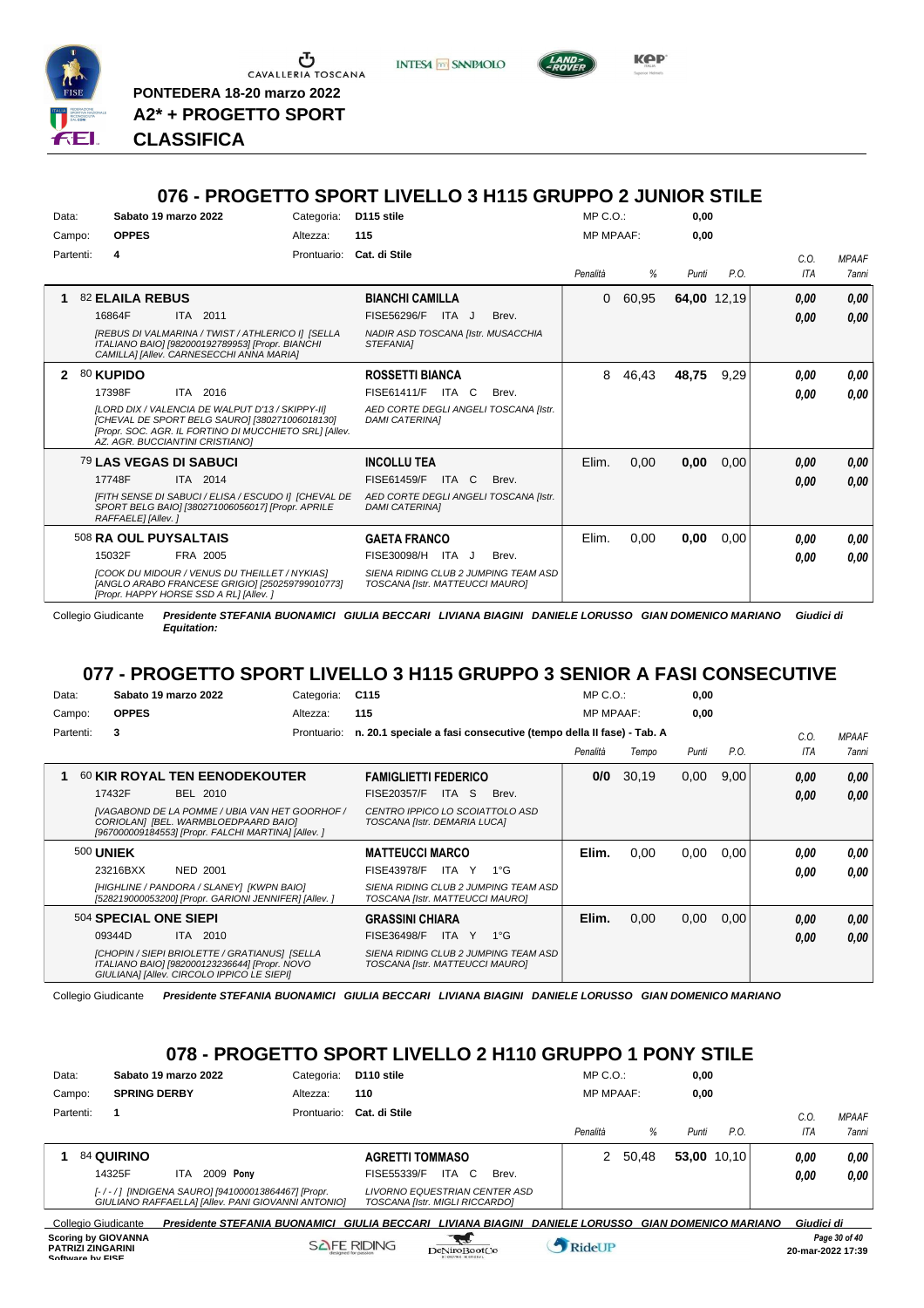

Ⴠ CAVALLERIA TOSCANA

**A2\* + PROGETTO SPORT**

**PONTEDERA 18-20 marzo 2022**

**CLASSIFICA**

*Equitation:*

#### **079 - PROGETTO SPORT LIVELLO 2 H110 GRUPPO 2 JUNIOR STILE**

**INTESA** M SANPAOLO

**Kep** 

| Data:     | Sabato 19 marzo 2022         |                                                                                                                                            | Categoria: | D110 stile                                                             |       |                                       | $MP C. O.$ :     |           | 0,00        |             |             |                       |
|-----------|------------------------------|--------------------------------------------------------------------------------------------------------------------------------------------|------------|------------------------------------------------------------------------|-------|---------------------------------------|------------------|-----------|-------------|-------------|-------------|-----------------------|
| Campo:    | <b>SPRING DERBY</b>          |                                                                                                                                            | Altezza:   | 110                                                                    |       |                                       | <b>MP MPAAF:</b> |           | 0.00        |             |             |                       |
| Partenti: | 6                            |                                                                                                                                            |            | Prontuario: Cat. di Stile                                              |       |                                       | Penalità         | %         | Punti       | P.O.        | C.0.<br>ITA | <b>MPAAF</b><br>7anni |
| 1         | <b>45 BIRCHILL MOET</b>      |                                                                                                                                            |            | <b>PELLEGRINI TOMMASO</b>                                              |       |                                       | $\Omega$         | 65,00     |             | 68,25 13,00 | 0,00        | 0.00                  |
|           | 17350F                       | IRL 2009                                                                                                                                   |            | FISE67968/F                                                            | ITA J | Brev.                                 |                  |           |             |             | 0.00        | 0.00                  |
|           | PELLEGRINI TOMMASOI [Allev.] | [MARTELL / ALL DAY MONDAY / BLACK MONDAY] [IRISH<br>SPORT HORSE SAURO] [372141405119082] [Propr.                                           |            | CENTRO IPPICO LO SCOIATTOLO ASD<br>TOSCANA [Istr. PAPPALETTERA SABINO] |       |                                       |                  |           |             |             |             |                       |
|           |                              | 2 86 JARINDO VAN HET LEMMENSHOF                                                                                                            |            | <b>FANTINI MATILDE</b>                                                 |       |                                       |                  | 3 55,95   |             | 58,75 11,19 | 0.00        | 0,00                  |
|           | 18372F                       | <b>BEL 2009</b>                                                                                                                            |            | FISE49843/F ITA C                                                      |       | Brev.                                 |                  |           |             |             | 0.00        | 0.00                  |
|           | GIULIANI SILVIAI [Allev. ]   | <b>IWINNINGMOOD VAN DE ARENBERG / EMMELINE VAN</b><br>HET LEMMENSHOF / CASMIR ZI [BEL.<br>WARMBLOEDPAARD GRIGIO] [967000001176096] [Propr. |            | ASE VENTURINESE TOSCANA [Istr.<br><b>BUCCIANTINI CRISTIANOI</b>        |       |                                       |                  |           |             |             |             |                       |
| 3         | 55 ATLETICO                  |                                                                                                                                            |            | <b>BONINI SARA</b>                                                     |       |                                       |                  | 2 54,05   | 56,75 10,81 |             | 0,00        | 0,00                  |
|           | 17559F                       | ITA 2016                                                                                                                                   |            | FISE47216/F ITA J                                                      |       | Brev.                                 |                  |           |             |             | 0.00        | 0.00                  |
|           | <b>ANTONIOI</b>              | [CLOUD Z / IRISIN / ROBINE] [SELLA ITALIANO BAIO]<br>[380271000022569] [Propr. BONINI MARCO] [Allev. PES                                   |            | CENTRO IPPICO LO SCOIATTOLO ASD<br>TOSCANA [Istr. PAPPALETTERA SABINO] |       |                                       |                  |           |             |             |             |                       |
| 4         | 81 IMOLA MAGIC               |                                                                                                                                            |            | <b>BOTTEGA ANASTASIA</b>                                               |       |                                       |                  | 0, 53, 33 |             | 56,00 10.67 | 0.00        | 0.00                  |
|           | 16255F                       | BEL 2014                                                                                                                                   |            | FISE57043/F ITA J                                                      |       | Brev.                                 |                  |           |             |             | 0.00        | 0.00                  |
|           |                              | [FESTO VAN PAEMEL / DINA / ] [SCONOSCIUTA SAURO]<br>[967000009817291] [Propr. BOTTEGA MASSIMO] [Allev.]                                    |            | DEL DRAGO ASD TOSCANA [Istr. ZORZI<br><b>GIAMPIETROI</b>               |       |                                       |                  |           |             |             |             |                       |
| 5.        | 85 ZENOBIO                   |                                                                                                                                            |            | <b>ROSSETTI SOFIA</b>                                                  |       |                                       |                  | 12 41,90  | 44,00       | 8,38        | 0,00        | 0.00                  |
|           | 21151A                       | ITA 2015                                                                                                                                   |            | FISE61413/F ITA C                                                      |       | Brev.                                 |                  |           |             |             | 0,00        | 0.00                  |
|           | [Allev. MILIA SAVERIO]       | [KSAR-SITTE / PARIGINA / PIRADIN] [SELLA ITALIANO<br>BAIO] [982000196473828] [Propr. SCAGNOLI DANILO]                                      |            | <b>DAMI CATERINA1</b>                                                  |       | AED CORTE DEGLI ANGELI TOSCANA [Istr. |                  |           |             |             |             |                       |
|           | 508 RA OUL PUYSALTAIS        |                                                                                                                                            |            | <b>GAETA FRANCO</b>                                                    |       |                                       | Elim.            | 0,00      | 0,00        | 0,00        | 0.00        | 0.00                  |
|           | 15032F                       | FRA 2005                                                                                                                                   |            | FISE30098/H ITA J                                                      |       | Brev.                                 |                  |           |             |             | 0.00        | 0.00                  |
|           |                              | [COOK DU MIDOUR / VENUS DU THEILLET / NYKIAS]<br>[ANGLO ARABO FRANCESE GRIGIO] [250259799010773]<br>[Propr. HAPPY HORSE SSD A RL] [Allev.] |            | TOSCANA [Istr. MATTEUCCI MAURO]                                        |       | SIENA RIDING CLUB 2 JUMPING TEAM ASD  |                  |           |             |             |             |                       |

Collegio Giudicante *Presidente STEFANIA BUONAMICI GIULIA BECCARI LIVIANA BIAGINI DANIELE LORUSSO GIAN DOMENICO MARIANO Giudici di Equitation:*

#### **081 - PROGETTO SPORT LIVELLO 1 H100 GRUPPO 1 PONY STILE**

| Data:  |           | Sabato 19 marzo 2022           |      |                                                                                                     | Categoria:  | D <sub>100</sub> stile                                    |       |       | $MP C. O.$ :     |       | 0,00        |      |            |                     |
|--------|-----------|--------------------------------|------|-----------------------------------------------------------------------------------------------------|-------------|-----------------------------------------------------------|-------|-------|------------------|-------|-------------|------|------------|---------------------|
| Campo: |           | <b>SPRING DERBY</b>            |      |                                                                                                     | Altezza:    | 100                                                       |       |       | <b>MP MPAAF:</b> |       | 0.00        |      |            |                     |
|        | Partenti: | $\mathbf{2}$                   |      |                                                                                                     | Prontuario: | Cat. di Stile                                             |       |       |                  |       |             |      | C.O.       | <b>MPAAF</b>        |
|        |           |                                |      |                                                                                                     |             |                                                           |       |       | Penalità         | %     | Punti       | P.O. | <b>ITA</b> | <i><b>7anni</b></i> |
| 1.     |           |                                |      | 83 PRIOLO DE GUERMANTES                                                                             |             | <b>ADAMO LAPO</b>                                         |       |       | $\Omega$         | 65,24 | 68,50 13,05 |      | 0,00       | 0.00                |
|        |           | 06320D                         |      | <b>FRA 2003 Pony</b>                                                                                |             | FISE62927/F                                               | ITA C | Brev. |                  |       |             |      | 0.00       | 0.00                |
|        |           | [Propr. BRACHI GAIA] [Allev. ] |      | <b>JJOCKER DES NOUETTES / HOTESSE DU BLIN /</b><br>THUNDER DU BLIN] [PONY GRIGIO] [941000013200564] |             | NADIR ASD TOSCANA [Istr. MUSACCHIA<br><b>STEFANIAI</b>    |       |       |                  |       |             |      |            |                     |
| 2      |           | 97 DICIE REILEY                |      |                                                                                                     |             | <b>PINZAUTI GRETA</b>                                     |       |       | 0                | 0,00  | 0,00        | 0.00 | 0.00       | 0.00                |
|        |           | 17022P                         | IRL. | 2003 Pony                                                                                           |             | FISE61291/F                                               | ITA C | Brev. |                  |       |             |      | 0.00       | 0.00                |
|        |           | SANDRO1 [Allev.]               |      | [SCONOSCIUTO / SCONOSCIUTA / ] [PONY DI ESPERIA<br>GRIGIO] [972000000825283] [Propr. AZ. BOCCHINI   |             | SCUDERIE DEL VENTO ASD TOSCANA [Istr.<br>INNOCENTI MARCOI |       |       |                  |       |             |      |            |                     |

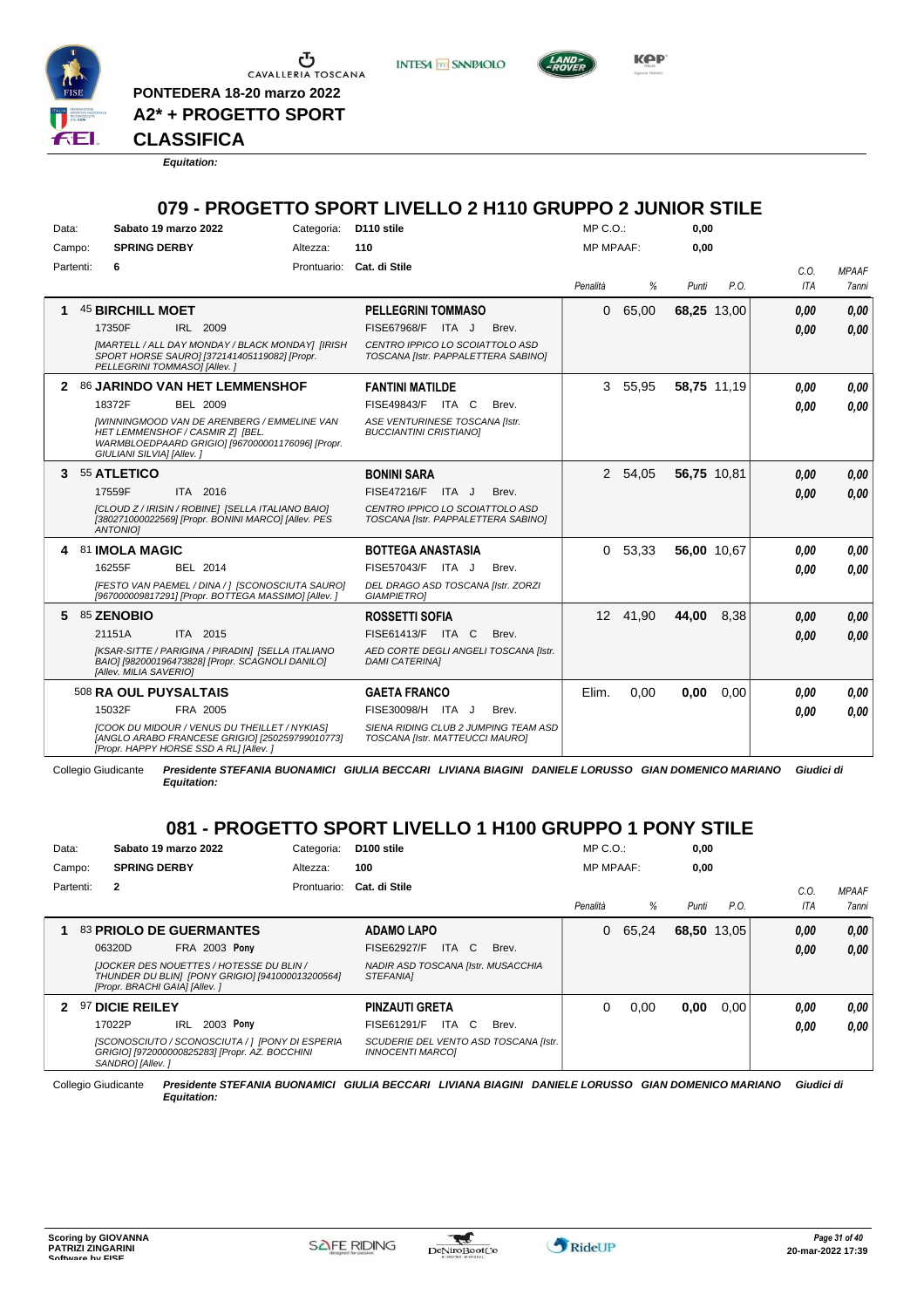

CAVALLERIA TOSCANA

**INTESA M SANPAOLO** 



KOP

**PONTEDERA 18-20 marzo 2022 A2\* + PROGETTO SPORT**

#### **CLASSIFICA**

#### **082 - PROGETTO SPORT LIVELLO 1 H100 GRUPPO 2 JUNIOR STILE** Data: Sabato 19 marzo 2022 Categoria: D100 stile Prontuario: **Cat. di Stile** Campo: **SPRING DERBY** Partenti: **8** Altezza: **100**  $MP \cap O$ MP MPAAF: **0,00 0,00** *Penalità % Punti P.O. C.O. ITA MPAAF 7anni* **1** 91 **QUICK AND EASY II Z** BEL 2005 **TETI RACHELE** *[QUIDAM DE REVEL / FEMMENOR / NIMMERDOR] [ZANGERSHEIDE BAIO] [528210000953503] [Propr. DELLA PACE GIULIA MARIA] [Allev. ] AED CORTE DEGLI ANGELI TOSCANA [Istr. DAMI CATERINA]* 12735F BEL 2005 FISE61295/F ITA J Brev. <mark>0,00 0,00</mark> 0 60,95 **64,00** 12,19 *0,00 0,00 0,00* **2** 88 **MESSI** ITA 2009 **FAVILLI VIRGINIA** *[USTINOV / GAZELLE ST.HUBERT / LANDWIN] [SELLA ITALIANO BAIO] [941000014560067] [Propr. AZ. AGR. BELVEDERE DI FANTOZZI] [Allev. AZ. AGR. BELVEDERE DI FANTOZZI] SCUDERIE DEL VENTO ASD TOSCANA [Istr. INNOCENTI MARCO]* 13883F ITA 2009 FISE63698/F ITA C Brev. **0,00 0,00** 0 56,67 **59,50** 11,33 *0,00 0,00 0,00* **3** 93 **BAILEY** NED 2006 **BASTILE FRANCESCA** *[INDOCTRO / URANDA / NOW OR NEVER M] [KWPN BAIO] [528210000827072] [Propr. T.C. COMMERCIO CAVALLI SPORTIVI] [Allev. ] SCUDERIA DEL SOLE RAPALLO SSD SRL LIGURIA [Istr. STEFANIZZI DANIELA]* 19874A NED 2006 FISE17594/C ITA J Brev. **0,00 0,00** 0 51,67 **54,25** 10,33 *0,00 0,00 0,00* **4** 90 **LADY COSTELLI** ITA 2013 **ROSSETTI MATILDE** *[COSTELLI / ISOTTA XIV / QUIDAM DE LA CERE] [SELLA ITALIANO SAURO] [982000192323777] [Propr. ORAZZINI MERI] [Allev. ORAZZINI MERI] AED CORTE DEGLI ANGELI TOSCANA [Istr. DAMI CATERINA]* 15203F ITA 2013 FISE61412/F ITA C Brev. **0,00 0,00** 2 49,52 **52,00** 9,90 *0,00 0,00 0,00* **5** 102 **LITTLE ARCO** ITA 2013 **CHIABRA MADDALENA** *[- / - / ] [SCONOSCIUTA ROANO] [380271001003599] [Propr. AZIENDA AGR. ALLEVAMENTO MONTECHIARO] [Allev. ] SCUDERIA DEL SOLE RAPALLO SSD SRL LIGURIA [Istr. STEFANIZZI DANIELA]* FISE23766/C ITA J Brev. 8 44,05 **46,25** 8,81 *0,00 0,00 0,00* 34544BXX ITA 2013 FISE23766/C ITA J Brev. <mark>0,00 0,00</mark> 89 **SCINTILLA SAURA** ITA 2017 **TETI SOFIA** *[CAN CAN DEL TERRICCIO / ATTENTION / ALMETO Z] [SELLA ITALIANO SAURO] [380271000036199] [Propr. PISANI ELENA] [Allev. PISANI ELENA] AED CORTE DEGLI ANGELI TOSCANA [Istr. DAMI CATERINA]* ITA C Brev. Elim. 0,00 **0,00** 0,00 *0,00 0,00 0,00* 17730F ITA 2017 FISE61450/F ITA C Brev. <mark> 0,00 0,00</mark> 94 **PANYS DE STE HERMELLE (BE)** FRA 2003 **ALVONI GRETA** *[SURCOUF DE REVEL / NALTYSSE DE STE HERMELLE (BE) / BILLY DU LYS] [SELLA FRANCESE BAIO] [985120023307635] [Propr. CIPULLO GAETANO] [Allev. ] CLUB IPPICO IL CAVALIERE ASD TOSCANA [Istr. FANTOZZI MATTEO]* ITA C Brev. 05278H FISE48882/F *0,00* Elim. 0,00 **0,00** 0,00 *0,00 0,00 0,00* 95 **RAPA NUI DI SANTA PAOLA** ITA 2010 **LANZILLOTTI MATTEO** *[CONTE DELLA CACCIA / BALADIA / ACADIUS] [SELLA ITALIANO GRIGIO] [982000123242886] [Propr. FONTANELLA MARCO] [Allev. FONTANELLA MARCO] CI EMPOLESE ASD TOSCANA [Istr. ROVERSI RICCARDO]* ITA J Brev. 19491A FISE46267/F *0,00* Elim. 0,00 **0,00** 0,00 *0,00 0,00 0,00*

Collegio Giudicante *Presidente STEFANIA BUONAMICI GIULIA BECCARI LIVIANA BIAGINI DANIELE LORUSSO GIAN DOMENICO MARIANO Giudici di Equitation:*

### **083 - PROGETTO SPORT LIVELLO 1 H100 GRUPPO 3 SENIOR A FASI CONSECUTIVE**

| Data:     | Sabato 19 marzo 2022                                                                                      | Categoria:  | <b>B100</b>                                                        | $MP C. O.$ :     |       | 0,00  |      |      |              |
|-----------|-----------------------------------------------------------------------------------------------------------|-------------|--------------------------------------------------------------------|------------------|-------|-------|------|------|--------------|
| Campo:    | <b>SPRING DERBY</b>                                                                                       | Altezza:    | 100                                                                | <b>MP MPAAF:</b> |       | 0.00  |      |      |              |
| Partenti: |                                                                                                           | Prontuario: | n. 20.1 speciale a fasi consecutive (tempo della II fase) - Tab. A |                  |       |       |      | C.O. | <b>MPAAF</b> |
|           |                                                                                                           |             |                                                                    | Penalità         | Tempo | Punti | P.O. | ITA  | 7anni        |
|           | 92 GOLDEN GIGGS TIME                                                                                      |             | <b>FIORAVANTI LETIZIA</b>                                          | 0/0              | 35.16 | 0.00  | 9.00 | 0.00 | 0.00         |
|           | 15325F<br>NED 2011                                                                                        |             | ITA S<br>FISE56551/F<br>Brev.                                      |                  |       |       |      | 0,00 | 0,00         |
|           | [QUALITY TIME / REFINA / VOLTAIRE] [KWPN BAIO]<br>[528210002634297] [Propr. FIORAVANTI LETIZIA] [Allev. ] |             | CI EMPOLESE ASD TOSCANA [Istr. CORTI<br><b>OTTAVIAI</b>            |                  |       |       |      |      |              |

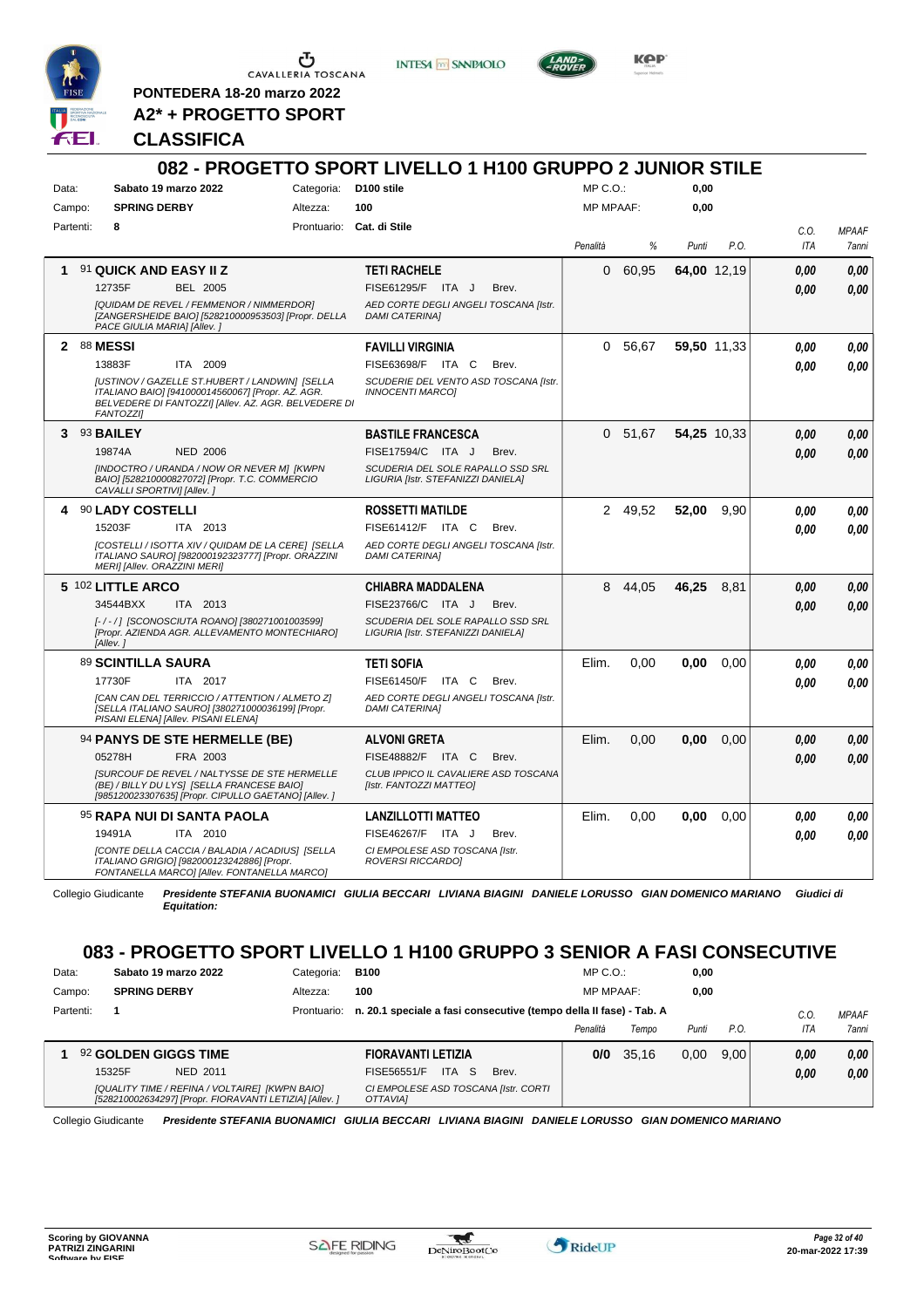

CAVALLERIA TOSCANA

**PONTEDERA 18-20 marzo 2022**

**A2\* + PROGETTO SPORT**

#### **CLASSIFICA**



**KPP** 

### **084 - PROGETTO SPORT LIVELLO BASE H90 GRUPPO 1 PONY STILE**

| Data:         | Sabato 19 marzo 2022                                                                                                                                 | Categoria:  | D90 stile                                                      | $MP C. O.$ :     |           | 0.00        |      |      |              |
|---------------|------------------------------------------------------------------------------------------------------------------------------------------------------|-------------|----------------------------------------------------------------|------------------|-----------|-------------|------|------|--------------|
| Campo:        | <b>SPRING DERBY</b>                                                                                                                                  | Altezza:    | 90                                                             | <b>MP MPAAF:</b> |           | 0,00        |      |      |              |
| Partenti:     | 5                                                                                                                                                    | Prontuario: | Cat. di Stile                                                  |                  |           |             |      | C.0. | <b>MPAAF</b> |
|               |                                                                                                                                                      |             |                                                                | Penalità         | %         | Punti       | P.O. | ITA  | 7anni        |
|               | 98 KOBOLD III                                                                                                                                        |             | <b>CAPRAI SOFIA</b>                                            | 0                | 61,67     | 64,75 12,33 |      | 0.00 | 0.00         |
|               | <b>GER 2000 Pony</b><br>11015F                                                                                                                       |             | FISE60091/F ITA C<br>Brev.                                     |                  |           |             |      | 0.00 | 0.00         |
|               | REITPFERD BAIO] [941000012110912] [Propr. RATTI<br>VALERIA] [Allev.]                                                                                 |             | LE PRADE ASD TOSCANA [Istr. PATANIA<br>ANDREA]                 |                  |           |             |      |      |              |
|               | 2 101 OLDROCK PRINCE                                                                                                                                 |             | <b>GHINASSI IRENE</b>                                          | $\Omega$         | 58,81     | 61,75 11,76 |      | 0,00 | 0,00         |
|               | 17095P<br>IRL 2013 Pony                                                                                                                              |             | FISE55212/F ITA G<br>Brev.                                     |                  |           |             |      | 0.00 | 0,00         |
|               | [GLENAYRE SILVER FOX / OLDROCK BEAUTY / SLANEY]<br>[CONNEMARA GRIGIO] [372100400028901] [Propr.<br>SPINELLI CHIARA] [Allev.]                         |             | CI EMPOLESE ASD TOSCANA [Istr.<br><b>ROVERSI RICCARDOI</b>     |                  |           |             |      |      |              |
| 3             | 99 CANNELLE DES MATIS                                                                                                                                |             | <b>FRUZZETTI TOMMASO</b>                                       |                  | 0, 58.10  | 61.00 11.62 |      | 0.00 | 0.00         |
|               | FRA 2012 Pony<br>18213F                                                                                                                              |             | FISE59397/F<br>Brev.<br>ITA G                                  |                  |           |             |      | 0.00 | 0.00         |
|               | <b>IUT MAJEUR DE TREILLE / DIVA DE GOUTELLON /</b><br>NAZEEL DARLING1 [CONNEMARA GRIGIO]<br>[250258500084166] [Propr. EQUIPASSIONE S.R.L.] [Allev. ] |             | LE PRADE ASD TOSCANA [Istr. PATANIA<br>ANDREA]                 |                  |           |             |      |      |              |
| 4 100 LIZZY H |                                                                                                                                                      |             | <b>CASTELLACCI JENNY</b>                                       |                  | 0, 56, 19 | 59,00 11,24 |      | 0,00 | 0,00         |
|               | <b>BEL 2007 Pony</b><br>32164BXX                                                                                                                     |             | FISE56511/F ITA C<br>Brev.                                     |                  |           |             |      | 0.00 | 0.00         |
|               | [QUICK STAR ARISTO / SAHIBA VAN PAPINGLO / ] [BWP<br>SAURO] [981100000689652] [Propr. CASTELLACCI<br>DUCCIO] [Allev.]                                |             | CI EMPOLESE ASD TOSCANA [Istr. CORTI<br>OTTAVIAI               |                  |           |             |      |      |              |
| 5             | <b>96 RUMBA DE LA MILASOLE</b>                                                                                                                       |             | <b>CHIAPPE REBECCA</b>                                         | 0                | 55,95     | 58.75 11.19 |      | 0.00 | 0.00         |
|               | <b>FRA 2005 Pony</b><br>33877BXX                                                                                                                     |             | <b>FISE61686/F</b><br>ITA G<br>Brev.                           |                  |           |             |      | 0.00 | 0.00         |
|               | [NIDOR PLATIERE / ELISCA / QUALISCO III] [SELLA<br>FRANCESE BAIO] [250259799015719] [Propr.<br>EQUIPASSIONE S.R.L.] [Allev.]                         |             | AED CORTE DEGLI ANGELI TOSCANA [Istr.<br><b>DAMI CATERINAI</b> |                  |           |             |      |      |              |

Collegio Giudicante *Presidente STEFANIA BUONAMICI GIULIA BECCARI LIVIANA BIAGINI DANIELE LORUSSO GIAN DOMENICO MARIANO Giudici di Equitation:*

#### **085 - PROGETTO SPORT LIVELLO BASE H90 GRUPPO 2 JUNIOR STILE**

| Data:                                                                      | Sabato 19 marzo 2022                                                                                                                                | Categoria:  | D90 stile                                                       | MP C. O.         |           | 0,00        |      |                   |               |
|----------------------------------------------------------------------------|-----------------------------------------------------------------------------------------------------------------------------------------------------|-------------|-----------------------------------------------------------------|------------------|-----------|-------------|------|-------------------|---------------|
| Campo:                                                                     | <b>SPRING DERBY</b>                                                                                                                                 | Altezza:    | 90                                                              | <b>MP MPAAF:</b> |           | 0.00        |      |                   |               |
| Partenti:                                                                  | 9                                                                                                                                                   | Prontuario: | Cat. di Stile                                                   |                  |           |             |      | C.O.              | <b>MPAAF</b>  |
|                                                                            |                                                                                                                                                     |             |                                                                 | Penalità         | %         | Punti       | P.O. | <b>ITA</b>        | 7anni         |
|                                                                            | 1 103 VANITY DU SUD                                                                                                                                 |             | <b>MATTUGINI ADELE</b>                                          | $\Omega$         | 59,29     | 62,25 11,86 |      | 0,00              | 0,00          |
|                                                                            | 03989C<br>FRA 2009                                                                                                                                  |             | FISE66506/F<br>ITA C<br>Brev.                                   |                  |           |             |      | 0.00              | 0,00          |
|                                                                            | [X / X / 1 [SCONOSCIUTA GRIGIO] [250259700389776]<br>[Propr. EQUIPASSIONE S.R.L.] [Allev.]                                                          |             | LE PRADE ASD TOSCANA [Istr. PATANIA<br>ANDREA]                  |                  |           |             |      |                   |               |
| 2 105 ILKA B                                                               |                                                                                                                                                     |             | <b>SODINI FEDERICO</b>                                          | $\Omega$         | 57,62     | 60,50 11,52 |      | 0.00              | 0.00          |
|                                                                            | NED 2013<br>17696F                                                                                                                                  |             | FISE62524/F ITA C<br>Brev.                                      |                  |           |             |      | 0.00              | 0.00          |
|                                                                            | [TOULON X6772 / RILKA B / CALVADOS] [KWPN BAIO]<br>[528210004005408] [Propr. SODINI FEDERICO] [Allev. ]                                             |             | LE PRADE ASD TOSCANA [Istr. PATANIA<br>ANDREA1                  |                  |           |             |      |                   |               |
| 3 104 BART                                                                 |                                                                                                                                                     |             | <b>GIANNETTA MATILDE</b>                                        | $\Omega$         | 55,00     | 57,75 11,00 |      | 0.00              | 0.00          |
|                                                                            | <b>NED 2006</b><br>12570F                                                                                                                           |             | FISE62929/F ITA C<br>Brev.                                      |                  |           |             |      | 0,00              | 0.00          |
|                                                                            | [UPGRADE / NORALY / HAMAR] [KWPN BAIO]<br>[528210000878675] [Propr. SELVI SABINA] [Allev. ]                                                         |             | NADIR ASD TOSCANA [Istr. MUSACCHIA<br><b>STEFANIAI</b>          |                  |           |             |      |                   |               |
|                                                                            | 4 112 CRACKOUNETTE                                                                                                                                  |             | <b>BARSOTTI MARTINA</b>                                         | $\Omega$         | 54,52     | 57,25 10,90 |      | 0.00              | 0.00          |
|                                                                            | 17057F<br>FRA 2012                                                                                                                                  |             | FISE47285/F ITA J<br>Brev.                                      |                  |           |             |      | 0.00              | 0.00          |
|                                                                            | [SECRET SINGER / FAZENDERA / IAGO] [ANGLO ARABO<br>BAIO] [250258500057041] [Propr. EQUIPASSIONE S.R.L.]<br>[Allev.]                                 |             | LE PRADE ASD TOSCANA [Istr. PATANIA<br><b>ANDREA1</b>           |                  |           |             |      |                   |               |
|                                                                            | 5 106 PIPPEREDDU                                                                                                                                    |             | <b>SAMMURI GIULIA</b>                                           |                  | 0, 53, 10 | 55,75 10,62 |      | 0,00              | 0,00          |
|                                                                            | 14189F<br>ITA 2008                                                                                                                                  |             | FISE61526/F ITA C<br>Brev.                                      |                  |           |             |      | 0,00              | 0,00          |
|                                                                            | [ANIMO / ISPANIA / AVENIR] [SELLA ITALIANO BAIO]<br>[982009106735085] [Propr. MORACCI CLAUDIA] [Allev.<br>CHERI SALVATORE]                          |             | LIVORNO EQUESTRIAN CENTER ASD<br>TOSCANA [Istr. MIGLI RICCARDO] |                  |           |             |      |                   |               |
|                                                                            | 6 111 JIMAGINE DE LA NOYELLE                                                                                                                        |             | <b>MUSINA EMMA</b>                                              |                  | 0, 52, 62 | 55,25 10,52 |      | 0,00              | 0.00          |
|                                                                            | BEL 2015<br>18210F                                                                                                                                  |             | FISE50803/F<br>ITA C<br>Brev.                                   |                  |           |             |      | 0.00              | 0.00          |
|                                                                            | JJOY VAN'T ZORGVLIET / VOLGA DE LA NOYELLE / EL<br>ESPOIR DE RETZI [CHEVAL DE SPORT BELG BAIO]<br>[981100004109487] [Propr. PRUNAI ELISA] [Allev. ] |             | LIVORNO EQUESTRIAN CENTER ASD<br>TOSCANA [Istr. MIGLI RICCARDO] |                  |           |             |      |                   |               |
| <b>Scoring by GIOVANNA</b><br><b>PATRIZI ZINGARINI</b><br>Coffware by EICE |                                                                                                                                                     |             | <b>SAFE RIDING</b><br>DeNiroBootCo                              | RideUP           |           |             |      | 20-mar-2022 17:39 | Page 33 of 40 |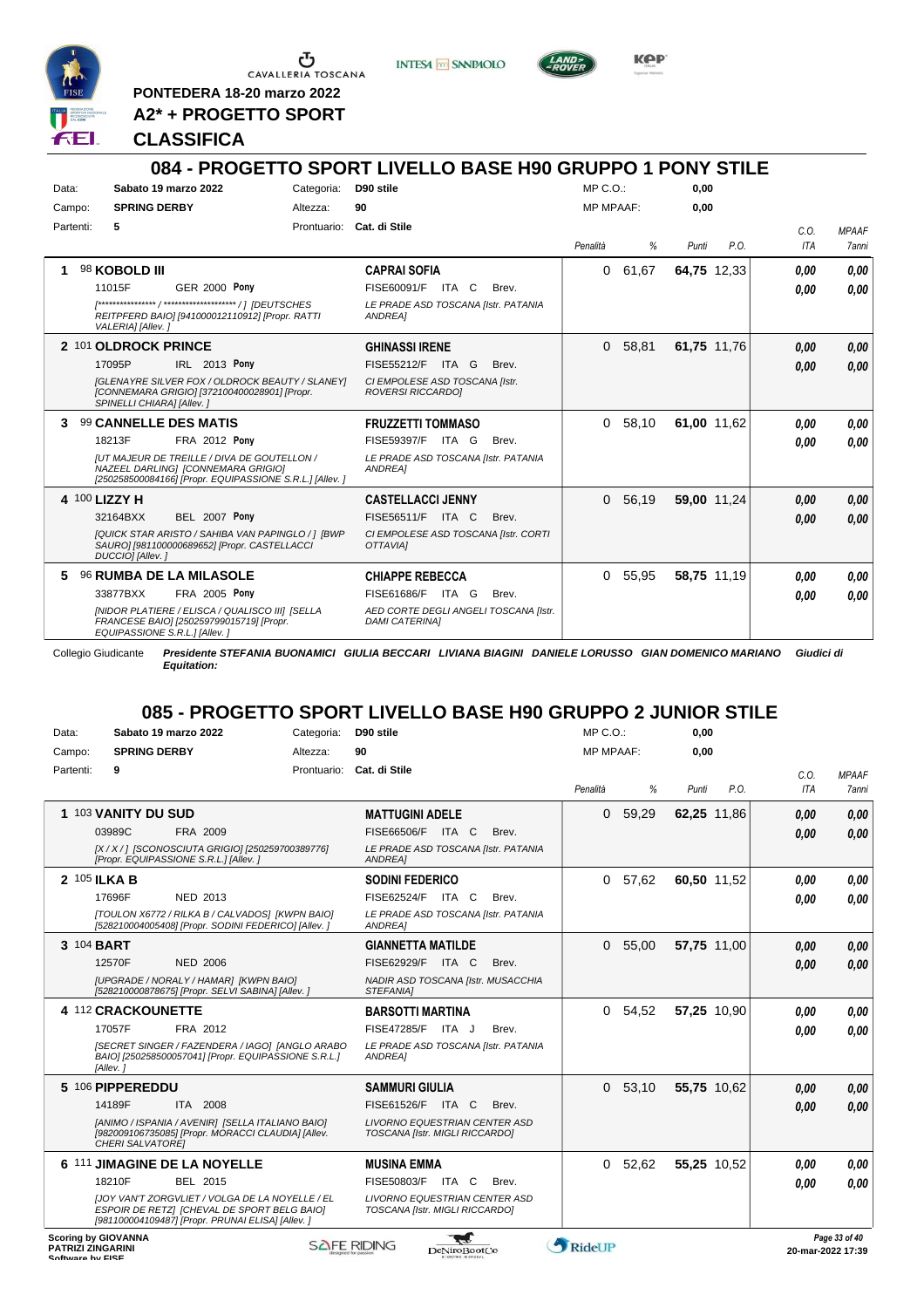

Ⴠ CAVALLERIA TOSCANA

**PONTEDERA 18-20 marzo 2022**

**A2\* + PROGETTO SPORT**

#### **CLASSIFICA**

**INTESA M** SANPAOLO

#### **085 - PROGETTO SPORT LIVELLO BASE H90 GRUPPO 2 JUNIOR STILE**

| Data:<br>Campo: | Sabato 19 marzo 2022<br><b>SPRING DERBY</b>                                                               | Categoria:<br>Altezza: | D90 stile<br>90                                                         | $MP C. O.$ :<br><b>MP MPAAF:</b> |       | 0,00<br>0,00 |      |      |                     |
|-----------------|-----------------------------------------------------------------------------------------------------------|------------------------|-------------------------------------------------------------------------|----------------------------------|-------|--------------|------|------|---------------------|
| Partenti:       | 9                                                                                                         | Prontuario:            | Cat. di Stile                                                           |                                  |       |              |      | C.0. | <b>MPAAF</b>        |
|                 |                                                                                                           |                        |                                                                         | Penalità                         | %     | Punti        | P.O. | ITA  | <i><b>7anni</b></i> |
|                 | 7 107 BOTERBLOEM                                                                                          |                        | <b>MASI RACHELE</b>                                                     | 0                                | 51,43 | 54,00 10,29  |      | 0,00 | 0,00                |
|                 | 14631F<br><b>NED 2006</b>                                                                                 |                        | ITA C<br><b>FISE58642/F</b><br>Brev.                                    |                                  |       |              |      | 0.00 | 0.00                |
|                 | [PATJN / PARADIJSVOGEL / UNITAS] [KWPN BAIO]<br>[528210000846252] [Propr. CONSORTI CRISTINA] [Allev. ]    |                        | SCUDERIE DEL VENTO ASD TOSCANA [Istr.<br><i><b>INNOCENTI MARCOI</b></i> |                                  |       |              |      |      |                     |
|                 | 8 102 LITTLE ARCO                                                                                         |                        | <b>CHIABRA MADDALENA</b>                                                | 0                                | 51,19 | 53,75 10,24  |      | 0.00 | 0,00                |
|                 | 34544BXX<br><b>ITA 2013</b>                                                                               |                        | FISE23766/C<br>ITA J<br>Brev.                                           |                                  |       |              |      | 0.00 | 0.00                |
|                 | [-/-/] [SCONOSCIUTA ROANO] [380271001003599]<br>[Propr. AZIENDA AGR. ALLEVAMENTO MONTECHIARO]<br>[Allev.] |                        | SCUDERIA DEL SOLE RAPALLO SSD SRL<br>LIGURIA [Istr. STEFANIZZI DANIELA] |                                  |       |              |      |      |                     |
|                 | 9 113 CALIMERO                                                                                            |                        | <b>RANIERI ALESSIO</b>                                                  | 0                                | 48,57 | 51,00        | 9,71 | 0,00 | 0,00                |
|                 | 03492R<br>GER 2010                                                                                        |                        | FISE14284/C<br>ITA J<br>Brev.                                           |                                  |       |              |      | 0.00 | 0.00                |
|                 | [CASH H / TARA IV / CASALL] [HOLSTEINER SAURO]<br>[276020000071214] [Propr. TOP HORSES S.R.L.] [Allev.]   |                        | SCUDERIA DEL SOLE RAPALLO SSD SRL<br>LIGURIA [Istr. STEFANIZZI DANIELA] |                                  |       |              |      |      |                     |

Collegio Giudicante *Presidente STEFANIA BUONAMICI GIULIA BECCARI LIVIANA BIAGINI DANIELE LORUSSO GIAN DOMENICO MARIANO Giudici di Equitation:*

#### **086 - PROGETTO SPORT LIVELLO BASE H90 GRUPPO 3 SENIOR A FASI CONSECUTIVE**

| Data:     | Sabato 19 marzo 2022          |                                                                                                           | Categoria:  | <b>B90</b>                                                         | $MP C. O.$ :     |       | 0,00  |      |      |                     |
|-----------|-------------------------------|-----------------------------------------------------------------------------------------------------------|-------------|--------------------------------------------------------------------|------------------|-------|-------|------|------|---------------------|
| Campo:    | <b>SPRING DERBY</b>           |                                                                                                           | Altezza:    | 90                                                                 | <b>MP MPAAF:</b> |       | 0,00  |      |      |                     |
| Partenti: | $\mathbf{2}$                  |                                                                                                           | Prontuario: | n. 20.1 speciale a fasi consecutive (tempo della II fase) - Tab. A |                  |       |       |      | C.0  | <b>MPAAF</b>        |
|           |                               |                                                                                                           |             |                                                                    | Penalità         | Tempo | Punti | P.O. | ITA  | <i><b>7anni</b></i> |
|           | 108 GAIGIN                    |                                                                                                           |             | <b>NANNI KATIUSCIA</b>                                             | 0/0              | 34.98 | 0,00  | 9,00 | 0,00 | 0,00                |
|           | 10871F                        | 2006<br>ITA.                                                                                              |             | SA<br>FISE56700/F<br>ITA<br>Brev.                                  |                  |       |       |      | 0,00 | 0.00                |
|           | LAURAI [Allev. SCETTRO LAURA] | [HEARTBREAKER / ELYSSA / NARCOS II] [SELLA<br>ITALIANO BAIO] [972000000584716] [Propr. SCETTRO            |             | NADIR ASD TOSCANA [Istr. MUSACCHIA<br><i><b>STEFANIAI</b></i>      |                  |       |       |      |      |                     |
|           | 2 114 MESANTA                 |                                                                                                           |             | <b>RECUSANI SARA</b>                                               | 0/1              | 37,96 | 0,00  | 7,67 | 0,00 | 0.00                |
|           | 10269F                        | 2005<br>ITA.                                                                                              |             | <b>FISE19144/F</b><br>ITA S<br>Brev.                               |                  |       |       |      | 0,00 | 0.00                |
|           | <b>MACCAGLIA PAOLO1</b>       | [GARWASCH / JESOBEL / WINDSOR] [SELLA ITALIANO<br>BAIO] [977121001240898] [Propr. GRASSI JESSICA] [Allev. |             | CI EMPOLESE ASD TOSCANA [Istr.<br>ROVERSI RICCARDO]                |                  |       |       |      |      |                     |

Collegio Giudicante *Presidente STEFANIA BUONAMICI GIULIA BECCARI LIVIANA BIAGINI DANIELE LORUSSO GIAN DOMENICO MARIANO*

#### **087 - PROGETTO SPORT LIVELLO PONY H80 GRUPPO 1 PONY STILE**

| Data:     | Sabato 19 marzo 2022                                                                                                                             | Categoria:  | D80 stile                                                       | $MP C. O.$ :     |       | 0,00        |             |                    |                              |
|-----------|--------------------------------------------------------------------------------------------------------------------------------------------------|-------------|-----------------------------------------------------------------|------------------|-------|-------------|-------------|--------------------|------------------------------|
| Campo:    | <b>SPRING DERBY</b>                                                                                                                              | Altezza:    | 80                                                              | <b>MP MPAAF:</b> |       | 0,00        |             |                    |                              |
| Partenti: | 5                                                                                                                                                | Prontuario: | Cat. di Stile                                                   | Penalità         | %     | Punti       | P.O.        | C.O.<br><b>ITA</b> | <b>MPAAF</b><br><b>7anni</b> |
|           | 1 118 PAPRIKA<br><b>SCN 2003 Pony</b><br>02479R                                                                                                  |             | <b>ANZISI ALESSIA</b><br>C<br>FISE54609/F<br>ITA<br>A LUDI      | 0                | 62,62 | 65,75 12,52 |             | 0.00               | 0,00                         |
|           | [-/-/] [SCONOSCIUTA GRIGIO] [941000011406753] [Propr.<br>GIULIANO RAFFAELLA] [Allev.]                                                            |             | CI EMPOLESE ASD TOSCANA [Istr. CORTI<br><b>OTTAVIAI</b>         |                  |       |             |             | 0.00               | 0.00                         |
|           | 2 115 VISPA                                                                                                                                      |             | <b>MIGHELI CAMILLA</b>                                          | $\Omega$         | 56,67 |             | 59,50 11,33 | 0,00               | 0,00                         |
|           | ITA 2007 Pony<br>05785N                                                                                                                          |             | FISE62133/F<br>ITA G<br>Brev.                                   |                  |       |             |             | 0,00               | 0,00                         |
|           | [-/-/] [PONY BAIO] [941000015414642] [Propr. TRUST<br>CLARISSA] [Allev. OLLA GIOVANNI]                                                           |             | DEL DRAGO ASD TOSCANA [Istr. ZORZI<br><b>GIAMPIETROI</b>        |                  |       |             |             |                    |                              |
|           | 2 119 MALFORIN MAC BALOUBET                                                                                                                      |             | <b>LANZILLOTTI GIUDITTA</b>                                     | $\Omega$         | 56,67 |             | 59,50 11,33 | 0.00               | 0,00                         |
|           | SUI 2001 Pony<br>03036R                                                                                                                          |             | <b>FISE50148/F</b><br>ITA C<br>A LUDI                           |                  |       |             |             | 0,00               | 0,00                         |
|           | [/ /] [SCONOSCIUTA BAIO] [756095200015846] [Propr.<br>PAMMELATI ANTONELLAI [Allev.]                                                              |             | CI EMPOLESE ASD TOSCANA [Istr. CORTI<br>OTTAVIAI                |                  |       |             |             |                    |                              |
|           | 4 116 JEM'S MEADDOW                                                                                                                              |             | <b>SFORZI ANNA</b>                                              | $\Omega$         | 55,00 |             | 57,75 11,00 | 0,00               | 0,00                         |
|           | 17777F<br>NED 2009 Pony                                                                                                                          |             | <b>FISE59079/F</b><br>A LUDI<br>ITA C                           |                  |       |             |             | 0,00               | 0,00                         |
|           | <b>IMAX WED. / HAZELHORST'S DINKY TOY VB. /</b><br>WIELGERMA'S NELSONI [NEW FOREST BAIO]<br>[528210002259113] [Propr. SFORZI LEONARDO] [Allev. ] |             | CLUB IPPICO IL CAVALIERE ASD TOSCANA<br>[Istr. FANTOZZI MATTEO] |                  |       |             |             |                    |                              |

 $\blacktriangledown$ 



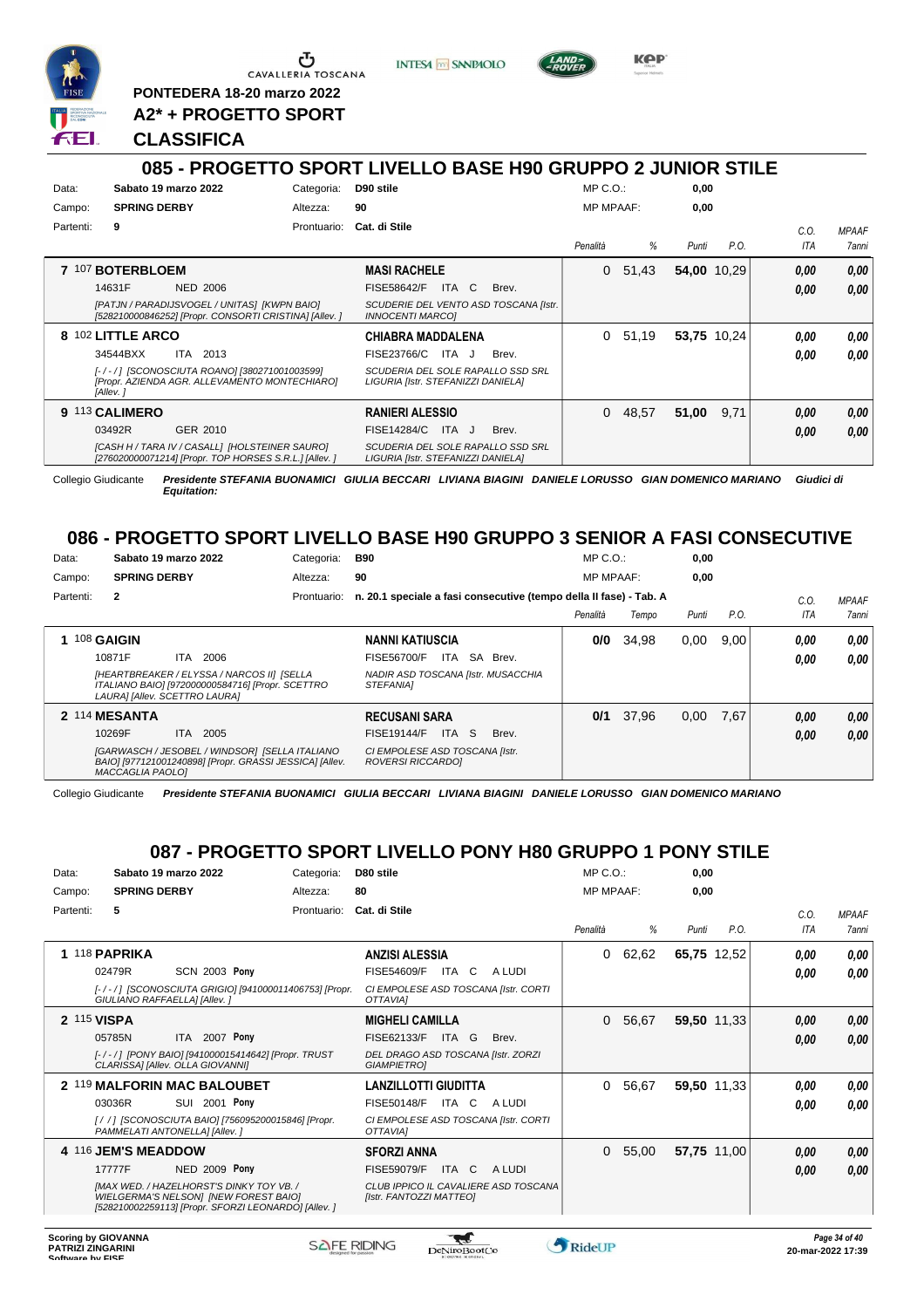

G CAVALLERIA TOSCANA

**PONTEDERA 18-20 marzo 2022 A2\* + PROGETTO SPORT** **INTESA M** SANPAOLO



**KPP** 

#### **CLASSIFICA**

|           |                                                                                                                         |             | 087 - PROGETTO SPORT LIVELLO PONY H80 GRUPPO 1 PONY STILE       |                  |      |       |      |                   |                       |
|-----------|-------------------------------------------------------------------------------------------------------------------------|-------------|-----------------------------------------------------------------|------------------|------|-------|------|-------------------|-----------------------|
| Data:     | Sabato 19 marzo 2022                                                                                                    | Categoria:  | D80 stile                                                       | $MP C. O.$ :     |      | 0.00  |      |                   |                       |
| Campo:    | <b>SPRING DERBY</b>                                                                                                     | Altezza:    | 80                                                              | <b>MP MPAAF:</b> |      | 0.00  |      |                   |                       |
| Partenti: | 5                                                                                                                       | Prontuario: | Cat. di Stile                                                   | Penalità         | %    | Punti | P.O. | C.0<br><b>ITA</b> | <b>MPAAF</b><br>7anni |
| <b>NP</b> | 120 NAMOUR DE LA VAIGE                                                                                                  |             | <b>SPIZZONE ELENA</b>                                           | N.P.             | 0.00 | 0,00  | 0.00 | 0,00              | 0,00                  |
|           | FRA 2001 Pony<br>02980C                                                                                                 |             | <b>ITA</b><br>FISE48606/F<br>A LUDI<br>J                        |                  |      |       |      | 0,00              | 0,00                  |
|           | IEMIR DE VILLEE / HERBE DE LA VAIGE / THEOREME DE<br>JAX] [PONY GRIGIO] [] [Propr. HORSE CLUB RAPALLO<br>SRLDI [Allev.] |             | CLUB IPPICO IL CAVALIERE ASD TOSCANA<br>[Istr. FANTOZZI MATTEO] |                  |      |       |      |                   |                       |

Collegio Giudicante *Presidente STEFANIA BUONAMICI GIULIA BECCARI LIVIANA BIAGINI DANIELE LORUSSO GIAN DOMENICO MARIANO Giudici di Equitation:*

#### **117 - C120 A TEMPO**

| Data:     | Sabato 19 marzo 2022                                                                                                                                                                                                                                | C <sub>120</sub><br>Categoria:                                                                              |                                                          | $MP C. O.$ :     |       | 0,00  |      |                    |                              |
|-----------|-----------------------------------------------------------------------------------------------------------------------------------------------------------------------------------------------------------------------------------------------------|-------------------------------------------------------------------------------------------------------------|----------------------------------------------------------|------------------|-------|-------|------|--------------------|------------------------------|
| Campo:    | <b>OPPES</b>                                                                                                                                                                                                                                        | 120<br>Altezza:                                                                                             |                                                          | <b>MP MPAAF:</b> |       | 0,00  |      |                    |                              |
| Partenti: | 4                                                                                                                                                                                                                                                   | Prontuario: n. 3 a tempo - Tab. A                                                                           |                                                          | Penalità         | Tempo | Punti | P.O. | C.0.<br><b>ITA</b> | <b>MPAAF</b><br><b>7anni</b> |
| 1         | 28 HOW ARE YOU<br>13867F<br>ITA 2011<br>[ROBLE Z / ISOTTA XIV / QUIDAM DE LA CERE] [SELLA<br>ITALIANO SAURO] [941000012129486] [Propr. ALBERTI<br>ADELE] [Allev. ORAZZINI MERI]                                                                     | <b>ALBERTI ADELE</b><br><b>FISE37886/F</b><br>TOSCANA [Istr. DEMARIA LUCA]                                  | $1^{\circ}G$<br>ITA Y<br>CENTRO IPPICO LO SCOIATTOLO ASD | 0                | 73,81 | 0.00  | 0,00 | 0.00<br>0,00       | 0,00<br>0,00                 |
|           | 40 LORIANA J<br>31420BXX<br>ITA 2010<br>ILORD Z / QUINTANA / QUIDAM DE REVEL] [OLDENBURG<br>BAIO] [276098104008293] [Propr. BANCHELLI<br>FRANCESCAI [Allev.]                                                                                        | <b>BENEDETTI CLAUDIA</b><br>9818<br>TOSCANA [Istr. DEMARIA LUCA]                                            | ITA S<br>$1^{\circ}G$<br>CENTRO IPPICO LO SCOIATTOLO ASD | 0                | 78,93 | 0,00  | 0,00 | 0.00<br>0.00       | 0,00<br>0.00                 |
| З.        | <b>35 NONOSTANTE DEL TERRICCIO</b><br>11308F<br>ITA 2007<br><b>ICAN CAN DEL TERRICCIO / GUERRIERA DEL</b><br>TERRICCIO / RISKETOU] [SELLA ITALIANO BAIO]<br>[985000380504204] [Propr. DOLL NADIA SANDRA] [Allev.<br>ROSSI DI MEDELANA GIANANNIBALE] | <b>POLI VIRGINIA</b><br><b>FISE17247/F</b><br>TOSCANA [Istr. GRANUCCI OLIS]                                 | ITA S<br>$1^{\circ}G$<br>CENTRO IPPICO LO SCOIATTOLO ASD | $\mathbf{0}$     | 93,93 | 0,00  | 0,00 | 0.00<br>0,00       | 0,00<br>0.00                 |
| 4         | <b>DIAMANTE</b><br>41<br>14642F<br>ITA 2012<br>[DIARADO / COSIMA / CALYPSO II] [HANNOVER BAIO]<br>[276020000179104] [Propr. CHIAVAROLI ARIANNA] [Allev.<br>CHIAVAROLI ARIANNAI                                                                      | <b>BUCCIANTINI CRISTIANO</b><br>004885/F<br>ASE VENTURINESE TOSCANA [Istr.<br><b>BUCCIANTINI CRISTIANOI</b> | ITA S<br>$1^{\circ}G$                                    | 4                | 95,34 | 0.00  | 0,00 | 0.00<br>0.00       | 0,00<br>0.00                 |

Collegio Giudicante *Presidente STEFANIA BUONAMICI GIULIA BECCARI LIVIANA BIAGINI DANIELE LORUSSO GIAN DOMENICO MARIANO*

### **118 - PROGETTO SPORT LIVELLO 5 H125 GRUPPO 1 JUNIOR/PONY A FASI CONSECUTIVE**

| Data:     | Sabato 19 marzo 2022                                                                                                                        | Categoria:  | C <sub>125</sub>                                                   | $MP C. O.$ :     |       | 0,00  |      |      |              |
|-----------|---------------------------------------------------------------------------------------------------------------------------------------------|-------------|--------------------------------------------------------------------|------------------|-------|-------|------|------|--------------|
| Campo:    | <b>OPPES</b>                                                                                                                                | Altezza:    | 125                                                                | <b>MP MPAAF:</b> |       | 0.00  |      |      |              |
| Partenti: |                                                                                                                                             | Prontuario: | n. 20.1 speciale a fasi consecutive (tempo della Il fase) - Tab. A |                  |       |       |      | C.O  | <b>MPAAF</b> |
|           |                                                                                                                                             |             |                                                                    | Penalità         | Tempo | Punti | P.O. | ITA  | 7anni        |
|           | <b>75 JAMESON VH DAALHOF</b>                                                                                                                |             | TARABUSI EMMA                                                      | 0/6              | 22.00 | 0,00  | 5.40 | 0,00 | 0,00         |
|           | BEL 2015<br>17907F                                                                                                                          |             | <b>ITA</b><br>FISE57730/F<br>$1^{\circ}G$                          |                  |       |       |      | 0.00 | 0,00         |
|           | IEDJAZ VAN'T MERELSNEST / ZHADE / HOLD UP<br>PREMIERI [CHEVAL DE SANG BELGE BAIO]<br>[967000009752656] [Propr. PASQUATO LEONARDO] [Allev. ] |             | AED CORTE DEGLI ANGELI TOSCANA [Istr.<br><b>DAMI CATERINAI</b>     |                  |       |       |      |      |              |

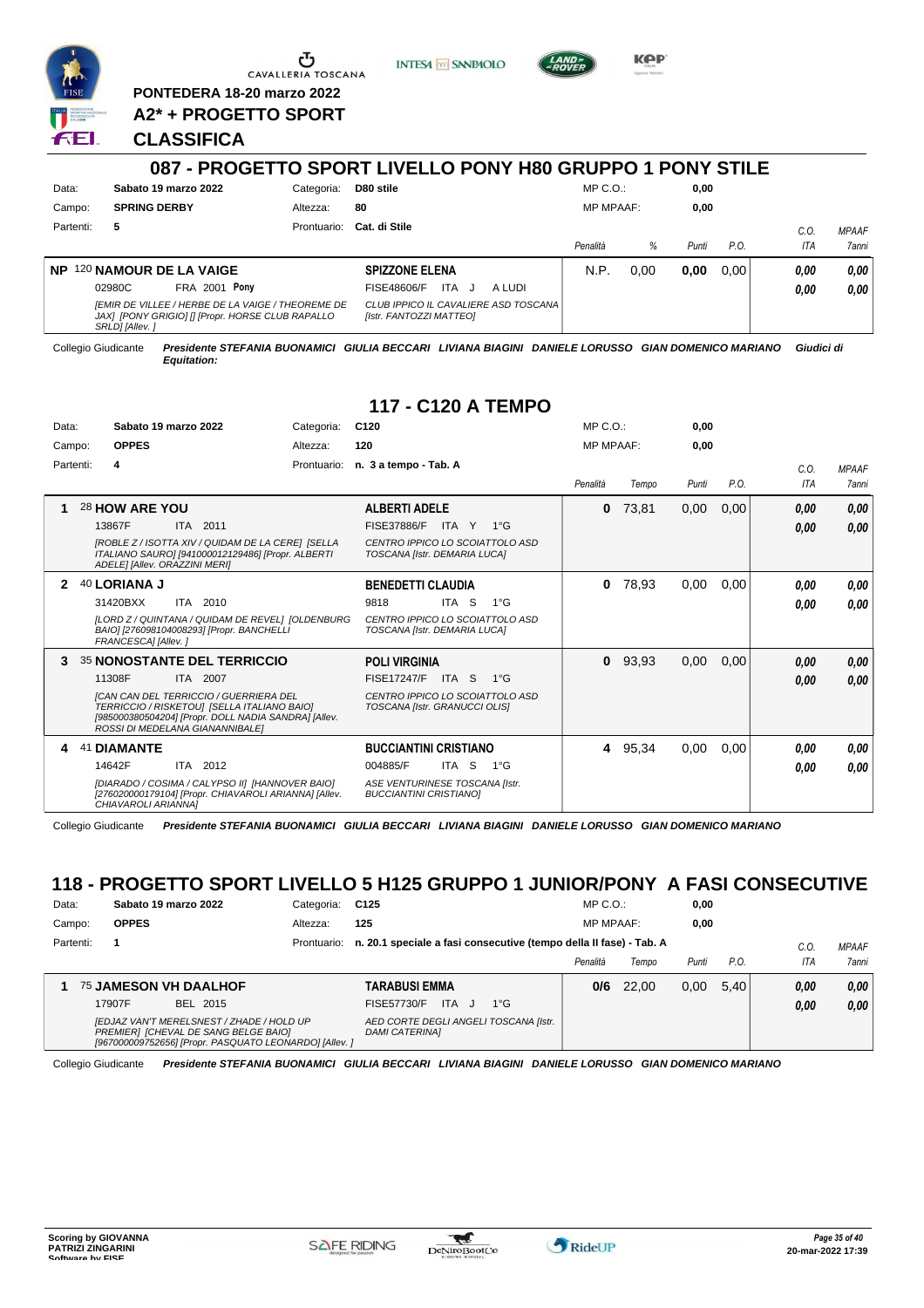

|           |                                                                                                                                |             | 119 - PROGETTO SPORT LIVELLO 4 H120 GRUPPO 1 JUNIOR/PONY A FASI CONSECUTIVE |                  |       |       |      |      |              |
|-----------|--------------------------------------------------------------------------------------------------------------------------------|-------------|-----------------------------------------------------------------------------|------------------|-------|-------|------|------|--------------|
| Data:     | Sabato 19 marzo 2022                                                                                                           | Categoria:  | C120                                                                        | $MP C. O.$ :     |       | 0,00  |      |      |              |
| Campo:    | <b>OPPES</b>                                                                                                                   | Altezza:    | 120                                                                         | <b>MP MPAAF:</b> |       | 0,00  |      |      |              |
| Partenti: |                                                                                                                                | Prontuario: | n. 20.1 speciale a fasi consecutive (tempo della II fase) - Tab. A          |                  |       |       |      | C.O. | <b>MPAAF</b> |
|           |                                                                                                                                |             |                                                                             | Penalità         | Tempo | Punti | P.O. | ITA  | <b>7anni</b> |
|           | 78 CERSEI LM                                                                                                                   |             | <b>PARENTI MARTINA</b>                                                      | 0/4              | 30.62 | 0.00  | 6.00 | 0.00 | 0.00         |
|           | 16769F<br>GER 2012                                                                                                             |             | ITA.<br>$1^{\circ}G$<br>FISE50933/F                                         |                  |       |       |      | 0.00 | 0.00         |
|           | [CAPTAIN COOPER / BALI / BORMIO XX]  [WESTFALEN<br>BAIO] [276020000234588] [Propr. BOLDRINI SIMONA]<br><i><b>IAllev.</b></i> i |             | AED CORTE DEGLI ANGELI TOSCANA Ilstr.<br><b>DAMI CATERINAI</b>              |                  |       |       |      |      |              |

Collegio Giudicante *Presidente STEFANIA BUONAMICI GIULIA BECCARI LIVIANA BIAGINI DANIELE LORUSSO GIAN DOMENICO MARIANO*

### **121 - PROGETTO SPORT LIVELLO 3 H115 GRUPPO 2 JUNIOR A FASI CONSECUTIVE**

| Data:<br>Campo:<br>Partenti: |    | Sabato 19 marzo 2022<br><b>OPPES</b><br>5                                                                                                                                                                                          | Categoria:<br>Altezza:<br>Prontuario: | C <sub>115</sub><br>115<br>n. 20.1 speciale a fasi consecutive (tempo della II fase) - Tab. A                               |       | MP C.O.<br><b>MP MPAAF:</b><br>Penalità | Tempo | 0,00<br>0.00<br>Punti | P.O. | C.O.<br><b>ITA</b> | <b>MPAAF</b><br><b>7anni</b> |
|------------------------------|----|------------------------------------------------------------------------------------------------------------------------------------------------------------------------------------------------------------------------------------|---------------------------------------|-----------------------------------------------------------------------------------------------------------------------------|-------|-----------------------------------------|-------|-----------------------|------|--------------------|------------------------------|
| 1                            |    | 82 ELAILA REBUS<br>16864F<br>ITA 2011<br>[REBUS DI VALMARINA / TWIST / ATHLERICO I] [SELLA<br>ITALIANO BAIO] [982000192789953] [Propr. BIANCHI<br>CAMILLA] [Allev. CARNESECCHI ANNA MARIA]                                         |                                       | <b>BIANCHI CAMILLA</b><br>FISE56296/F ITA J<br>NADIR ASD TOSCANA [Istr. MUSACCHIA<br>STEFANIA]                              | Brev. | 0/4                                     | 25,40 | 0,00                  | 6,00 | 0,00<br>0,00       | 0.00<br>0.00                 |
| 2                            |    | 80 KUPIDO<br>ITA 2016<br>17398F<br>ILORD DIX / VALENCIA DE WALPUT D'13 / SKIPPY-III<br>[CHEVAL DE SPORT BELG SAURO] [380271006018130]<br>[Propr. SOC. AGR. IL FORTINO DI MUCCHIETO SRL] [Allev.<br>AZ. AGR. BUCCIANTINI CRISTIANO] |                                       | <b>ROSSETTI BIANCA</b><br>FISE61411/F ITA C<br>AED CORTE DEGLI ANGELI TOSCANA [Istr.<br><b>DAMI CATERINAI</b>               | Brev. | 8/0                                     | 25,03 | 0.00                  | 3,54 | 0.00<br>0.00       | 0.00<br>0.00                 |
|                              |    | 79 LAS VEGAS DI SABUCI<br>17748F<br>ITA 2014<br>[FITH SENSE DI SABUCI / ELISA / ESCUDO I] [CHEVAL DE<br>SPORT BELG BAIO] [380271006056017] [Propr. APRILE<br>RAFFAELE] [Allev.]                                                    |                                       | <b>INCOLLU TEA</b><br><b>FISE61459/F</b><br>ITA C<br>AED CORTE DEGLI ANGELI TOSCANA [Istr.<br><b>DAMI CATERINAI</b>         | Brev. | Elim.                                   | 0,00  | 0,00                  | 0,00 | 0,00<br>0.00       | 0,00<br>0.00                 |
|                              |    | 508 RA OUL PUYSALTAIS<br>15032F<br>FRA 2005<br>[COOK DU MIDOUR / VENUS DU THEILLET / NYKIAS]<br>[ANGLO ARABO FRANCESE GRIGIO] [250259799010773]<br>[Propr. HAPPY HORSE SSD A RL] [Allev. ]                                         |                                       | <b>GAETA FRANCO</b><br>FISE30098/H ITA J<br>SIENA RIDING CLUB 2 JUMPING TEAM ASD<br>TOSCANA [Istr. MATTEUCCI MAURO]         | Brev. | Elim.                                   | 0,00  | 0,00                  | 0,00 | 0.00<br>0.00       | 0.00<br>0.00                 |
| FC.                          | 57 |                                                                                                                                                                                                                                    |                                       | <b>PACCHINI GABRIELE</b><br><b>FISE40924/F</b><br>ITA J<br>CENTRO IPPICO LO SCOIATTOLO ASD<br>TOSCANA [Istr. GRANUCCI OLIS] | Brev. | <b>Partito</b>                          |       |                       |      | 0,00<br>0,00       | 0,00<br>0.00                 |

Collegio Giudicante *Presidente STEFANIA BUONAMICI GIULIA BECCARI LIVIANA BIAGINI DANIELE LORUSSO GIAN DOMENICO MARIANO*

#### **122 - PROGETTO SPORT LIVELLO 2 H110 GRUPPO 1 PONY A FASI CONSECUTIVE**

|                               | Data:<br>Sabato 19 marzo 2022                                                                           |                   | Categoria:                                                             | <b>BP110</b> |                                                                    | $MP C. O.$ :     |                        | 0,00      |       |          |       |              |      |      |       |
|-------------------------------|---------------------------------------------------------------------------------------------------------|-------------------|------------------------------------------------------------------------|--------------|--------------------------------------------------------------------|------------------|------------------------|-----------|-------|----------|-------|--------------|------|------|-------|
| <b>SPRING DERBY</b><br>Campo: |                                                                                                         |                   | Altezza:                                                               | 110          |                                                                    | <b>MP MPAAF:</b> |                        | 0.00      |       |          |       |              |      |      |       |
| Partenti:                     |                                                                                                         |                   |                                                                        | Prontuario:  | n. 20.1 speciale a fasi consecutive (tempo della Il fase) - Tab. A |                  |                        |           |       |          | C.O   | <b>MPAAF</b> |      |      |       |
|                               |                                                                                                         |                   |                                                                        |              |                                                                    |                  |                        |           |       | Penalità | Tempo | Punti        | P.O. | ITA  | 7anni |
|                               |                                                                                                         | <b>84 QUIRINO</b> |                                                                        |              |                                                                    |                  | <b>AGRETTI TOMMASO</b> |           |       | 4/0      | 32.03 | 0.00         | 6.00 | 0.00 | 0.00  |
|                               |                                                                                                         | 14325F            | ITA                                                                    | 2009 Pony    |                                                                    |                  | FISE55339/F            | ITA<br>C. | Brev. |          |       |              |      | 0.00 | 0.00  |
|                               | [-/-/] [INDIGENA SAURO] [941000013864467] [Propr.<br>GIULIANO RAFFAELLA] [Allev. PANI GIOVANNI ANTONIO] |                   | <b>LIVORNO EQUESTRIAN CENTER ASD</b><br>TOSCANA [Istr. MIGLI RICCARDO] |              |                                                                    |                  |                        |           |       |          |       |              |      |      |       |

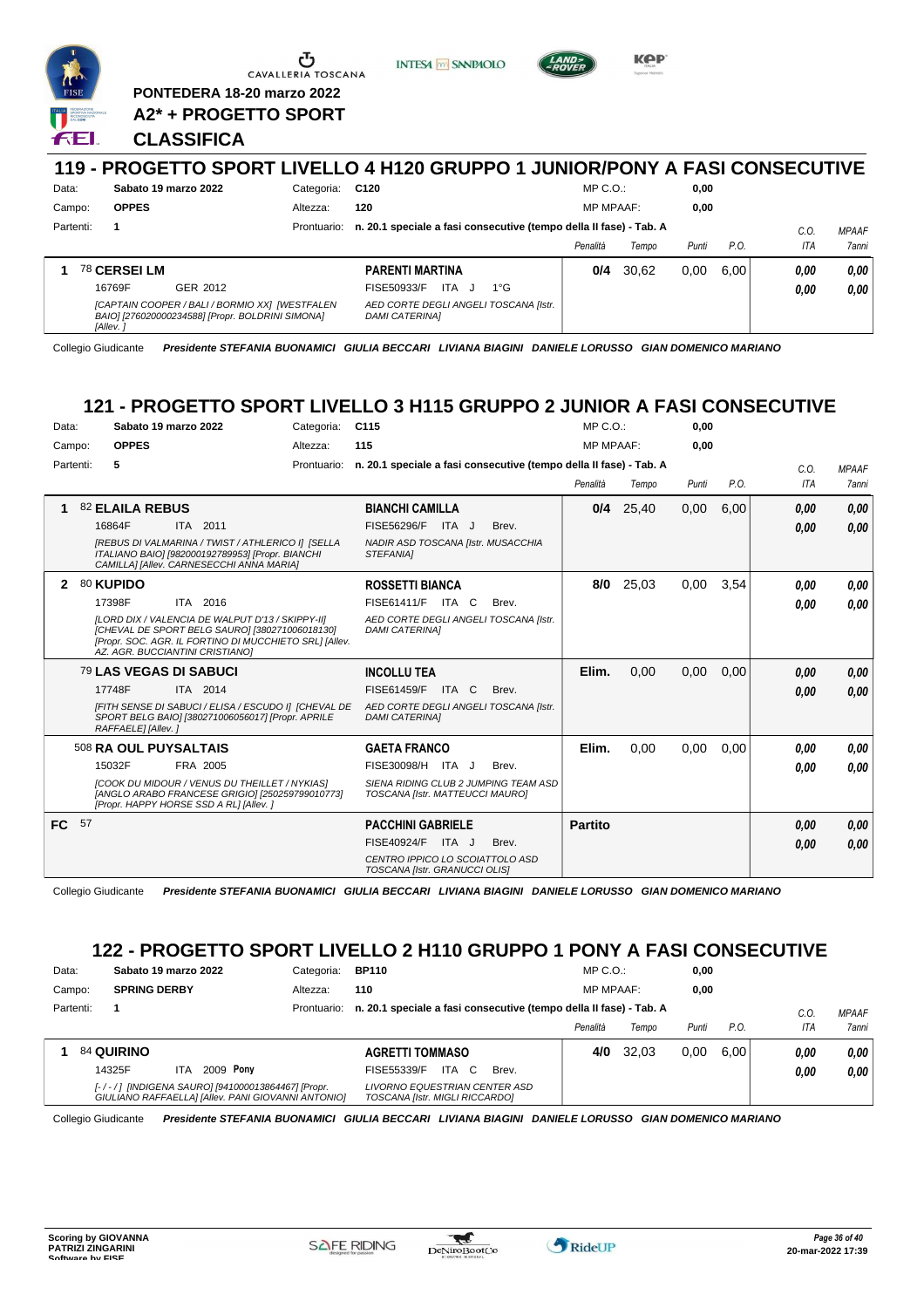

CAVALLERIA TOSCANA

**PONTEDERA 18-20 marzo 2022**

**INTESA** M SANPAOLO



KOP

#### **123 - PROGETTO SPORT LIVELLO 2 H110 GRUPPO 2 JUNIOR A FASI CONSECUTIVE** Data: Sabato 19 marzo 2022 **Categoria: B110** Prontuario: **n. 20.1 speciale a fasi consecutive (tempo della II fase) - Tab. A** Campo: **SPRING DERBY** Partenti: **6** Altezza: **110**  $MP \cap \bigcap$ MP MPAAF: **0,00 0,00** *Penalità Tempo Punti P.O. C.O. ITA MPAAF 7anni* **1** 45 **BIRCHILL MOET** IRL 2009 **PELLEGRINI TOMMASO** *[MARTELL / ALL DAY MONDAY / BLACK MONDAY] [IRISH SPORT HORSE SAURO] [372141405119082] [Propr. PELLEGRINI TOMMASO] [Allev. ] CENTRO IPPICO LO SCOIATTOLO ASD TOSCANA [Istr. PAPPALETTERA SABINO]* 17350F IRL 2009 FISE67968/F ITA J Brev. **0,00 0,00 0/0** 25,85 0,00 9,00 *0,00 0,00 0,00* **2** 81 **IMOLA MAGIC** BEL 2014 **BOTTEGA ANASTASIA** *[FESTO VAN PAEMEL / DINA / ] [SCONOSCIUTA SAURO] [967000009817291] [Propr. BOTTEGA MASSIMO] [Allev. ] DEL DRAGO ASD TOSCANA [Istr. ZORZI GIAMPIETRO]* FISE57043/E ITA J Brev. **0/0** 34,26 0,00 8,85 *0,00 0,00 0,00* 16255F BEL 2014 FISE57043/F ITA J Brev. **0,00 0,00 3** 86 **JARINDO VAN HET LEMMENSHOF** BEL 2009 **FANTINI MATILDE** *[WINNINGMOOD VAN DE ARENBERG / EMMELINE VAN HET LEMMENSHOF / CASMIR Z] [BEL. WARMBLOEDPAARD GRIGIO] [967000001176096] [Propr. GIULIANI SILVIA] [Allev. ] ASE VENTURINESE TOSCANA [Istr. BUCCIANTINI CRISTIANO]* 18372F BEL 2009 FISE49843/F ITA C Brev. **0,00 0,00 11/0** 35,91 0,00 2,90 *0,00 0,00 0,00* **4** 85 **ZENOBIO** ITA 2015 **ROSSETTI SOFIA** *[KSAR-SITTE / PARIGINA / PIRADIN] [SELLA ITALIANO BAIO] [982000196473828] [Propr. SCAGNOLI DANILO] [Allev. MILIA SAVERIO] AED CORTE DEGLI ANGELI TOSCANA [Istr. DAMI CATERINA]* 21151A ITA 2015 FISE61413/F ITA C Brev. **0,00 0,00 20/0** 31,50 0,00 0,00 *0,00 0,00 0,00* **5** 55 **ATLETICO** ITA 2016 **BONINI SARA** *[CLOUD Z / IRISIN / ROBINE] [SELLA ITALIANO BAIO] [380271000022569] [Propr. BONINI MARCO] [Allev. PES ANTONIO] CENTRO IPPICO LO SCOIATTOLO ASD TOSCANA [Istr. PAPPALETTERA SABINO]* 17559F ITA 2016 FISE47216/F ITA J Brev. <mark>0,00 0,00</mark> **4/Elim.** 0,00 0,00 0,00 *0,00 0,00 0,00* 508 **RA OUL PUYSALTAIS** FRA 2005 **GAETA FRANCO** *[COOK DU MIDOUR / VENUS DU THEILLET / NYKIAS] [ANGLO ARABO FRANCESE GRIGIO] [250259799010773] SIENA RIDING CLUB 2 JUMPING TEAM ASD* ITA J Brev. 15032F FISE30098/H *0,00* **Elim.** 0,00 0,00 0,00 *0,00 0,00 0,00* **A2\* + PROGETTO SPORT CLASSIFICA**

Collegio Giudicante *Presidente STEFANIA BUONAMICI GIULIA BECCARI LIVIANA BIAGINI DANIELE LORUSSO GIAN DOMENICO MARIANO*

#### **124 - PROGETTO SPORT LIVELLO 1 H100 GRUPPO 1 PONY A FASI CONSECUTIVE**

*TOSCANA [Istr. MATTEUCCI MAURO]*

| Sabato 19 marzo 2022<br>Data: |                                | Categoria:                                                                                          | <b>BP100</b> |                                                                         | $MP C. O.$ :                                                       |          | 0,00  |       |      |      |              |
|-------------------------------|--------------------------------|-----------------------------------------------------------------------------------------------------|--------------|-------------------------------------------------------------------------|--------------------------------------------------------------------|----------|-------|-------|------|------|--------------|
| <b>SPRING DERBY</b><br>Campo: |                                | Altezza:                                                                                            | 100          |                                                                         | <b>MP MPAAF:</b>                                                   |          | 0,00  |       |      |      |              |
| Partenti:                     | $\mathbf{2}$                   |                                                                                                     | Prontuario:  |                                                                         | n. 20.1 speciale a fasi consecutive (tempo della Il fase) - Tab. A |          |       |       |      | C.0  | <b>MPAAF</b> |
|                               |                                |                                                                                                     |              |                                                                         |                                                                    | Penalità | Tempo | Punti | P.O. | ITA  | <b>7anni</b> |
|                               | 97 DICIE REILEY                |                                                                                                     |              | <b>PINZAUTI GRETA</b>                                                   |                                                                    | 0/0      | 23.86 | 0,00  | 9,00 | 0.00 | 0,00         |
|                               | 17022P                         | 2003 Pony<br>IRL                                                                                    |              | ITA C<br>FISE61291/F                                                    | Brev.                                                              |          |       |       |      | 0.00 | 0.00         |
|                               | SANDROI [Allev.]               | [SCONOSCIUTO / SCONOSCIUTA / ] [PONY DI ESPERIA<br>GRIGIO] [972000000825283] [Propr. AZ. BOCCHINI   |              | SCUDERIE DEL VENTO ASD TOSCANA [Istr.<br><i><b>INNOCENTI MARCOI</b></i> |                                                                    |          |       |       |      |      |              |
|                               |                                | 2 83 PRIOLO DE GUERMANTES                                                                           |              | <b>ADAMO LAPO</b>                                                       |                                                                    | 0/0      | 25.21 | 0.00  | 8.85 | 0.00 | 0.00         |
|                               | 06320D                         | <b>FRA 2003 Pony</b>                                                                                |              | FISE62927/F<br>C.<br>ITA                                                | Brev.                                                              |          |       |       |      | 0.00 | 0.00         |
|                               | [Propr. BRACHI GAIA] [Allev. ] | <b>JJOCKER DES NOUETTES / HOTESSE DU BLIN /</b><br>THUNDER DU BLIN] [PONY GRIGIO] [941000013200564] |              | NADIR ASD TOSCANA [Istr. MUSACCHIA<br><b>STEFANIAI</b>                  |                                                                    |          |       |       |      |      |              |

Collegio Giudicante *Presidente STEFANIA BUONAMICI GIULIA BECCARI LIVIANA BIAGINI DANIELE LORUSSO GIAN DOMENICO MARIANO*

*[Propr. HAPPY HORSE SSD A RL] [Allev. ]*

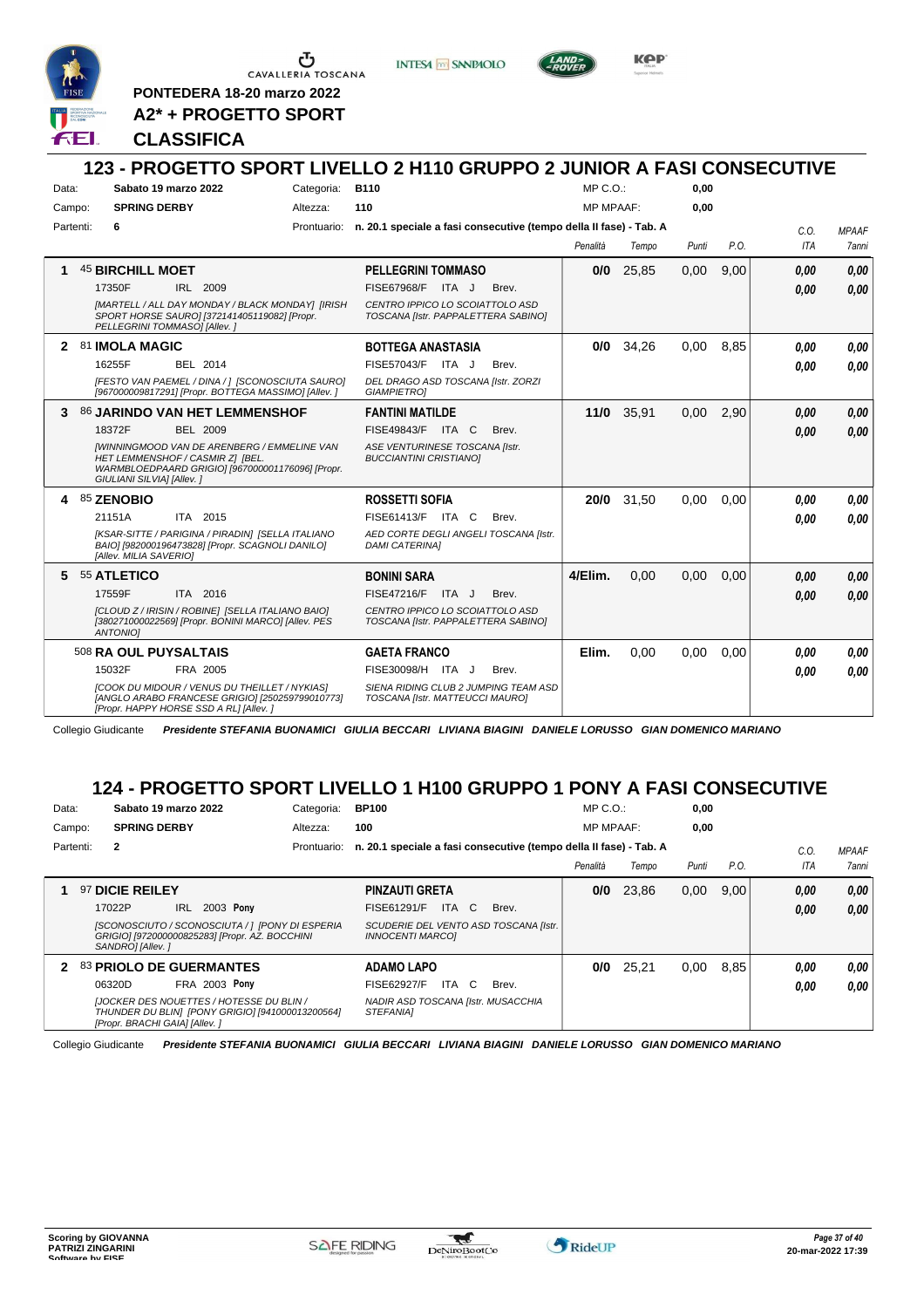

CAVALLERIA TOSCANA

**PONTEDERA 18-20 marzo 2022 A2\* + PROGETTO SPORT** **INTES4 M SANPAOLO** 



KOP

#### **CLASSIFICA**

#### **125 - PROGETTO SPORT LIVELLO 1 H100 GRUPPO 2 JUNIOR A FASI CONSECUTIVE** Data: Sabato 19 marzo 2022 Categoria: B100 Prontuario: **n. 20.1 speciale a fasi consecutive (tempo della II fase) - Tab. A** Campo: **SPRING DERBY** Partenti: **8** Altezza: **100**  $MP \cap \bigcap$ MP MPAAF: **0,00 0,00** *Penalità Tempo Punti P.O. C.O. ITA MPAAF 7anni* **1** 93 **BAILEY** NED 2006 **BASTILE FRANCESCA** *[INDOCTRO / URANDA / NOW OR NEVER M] [KWPN BAIO] [528210000827072] [Propr. T.C. COMMERCIO CAVALLI SPORTIVI] [Allev. ] SCUDERIA DEL SOLE RAPALLO SSD SRL LIGURIA [Istr. STEFANIZZI DANIELA]* 19874A NED 2006 FISE17594/C ITA J Brev. **0,00 0,00 0/0** 28,89 0,00 9,00 *0,00 0,00 0,00* **2** 91 **QUICK AND EASY II Z** BEL 2005 **TETI RACHELE** *[QUIDAM DE REVEL / FEMMENOR / NIMMERDOR] [ZANGERSHEIDE BAIO] [528210000953503] [Propr. DELLA PACE GIULIA MARIA] [Allev. ] AED CORTE DEGLI ANGELI TOSCANA [Istr. DAMI CATERINA]* ITA J Brev. 12735F FISE61295/F *0,00* **0/0** 29,46 0,00 8,85 *0,00 0,00 0,00* **3** 88 **MESSI** ITA 2009 **FAVILLI VIRGINIA** *[USTINOV / GAZELLE ST.HUBERT / LANDWIN] [SELLA ITALIANO BAIO] [941000014560067] [Propr. AZ. AGR. BELVEDERE DI FANTOZZI] [Allev. AZ. AGR. BELVEDERE DI FANTOZZI] SCUDERIE DEL VENTO ASD TOSCANA [Istr. INNOCENTI MARCO]* 13883F ITA 2009 FISE63698/F ITA C Brev. <mark>0,00 0,00</mark> **0/4** 26,96 0,00 5,80 *0,00 0,00 0,00* **4** 102 **LITTLE ARCO** ITA 2013 **CHIABRA MADDALENA** *[- / - / ] [SCONOSCIUTA ROANO] [380271001003599] [Propr. AZIENDA AGR. ALLEVAMENTO MONTECHIARO] [Allev. ] SCUDERIA DEL SOLE RAPALLO SSD SRL LIGURIA [Istr. STEFANIZZI DANIELA]* 34544BXX ITA 2013 FISE23766/C ITA J Brev. **0,00 0,00 10/0** 35,88 0,00 2,85 *0,00 0,00 0,00* **5** 90 **LADY COSTELLI** ITA 2013 **ROSSETTI MATILDE** *[COSTELLI / ISOTTA XIV / QUIDAM DE LA CERE] [SELLA ITALIANO SAURO] [982000192323777] [Propr. ORAZZINI MERI] [Allev. ORAZZINI MERI] AED CORTE DEGLI ANGELI TOSCANA [Istr. DAMI CATERINA]* 15203F ITA 2013 FISE61412/F ITA C Brev. **0,00 0,00 4/8** 50,02 0,00 2,24 *0,00 0,00 0,00* 89 **SCINTILLA SAURA** ITA 2017 **TETI SOFIA** *[CAN CAN DEL TERRICCIO / ATTENTION / ALMETO Z] [SELLA ITALIANO SAURO] [380271000036199] [Propr. PISANI ELENA] [Allev. PISANI ELENA] AED CORTE DEGLI ANGELI TOSCANA [Istr. DAMI CATERINA]* ITA C Brev. **Elim.** 0,00 0,00 0,00 *0,00 0,00 0,00* 17730F ITA 2017 FISE61450/F ITA C Brev. <mark> 0,00 0,00</mark> 94 **PANYS DE STE HERMELLE (BE)** FRA 2003 **ALVONI GRETA** *[SURCOUF DE REVEL / NALTYSSE DE STE HERMELLE (BE) / BILLY DU LYS] [SELLA FRANCESE BAIO] [985120023307635] [Propr. CIPULLO GAETANO] [Allev. ] CLUB IPPICO IL CAVALIERE ASD TOSCANA [Istr. FANTOZZI MATTEO]* ITA C Brev. 05278H FISE48882/F *0,00* **Elim.** 0,00 0,00 0,00 *0,00 0,00 0,00* 95 **RAPA NUI DI SANTA PAOLA** ITA 2010 **LANZILLOTTI MATTEO** *[CONTE DELLA CACCIA / BALADIA / ACADIUS] [SELLA ITALIANO GRIGIO] [982000123242886] [Propr. FONTANELLA MARCO] [Allev. FONTANELLA MARCO] CI EMPOLESE ASD TOSCANA [Istr. ROVERSI RICCARDO]* ITA J Brev. 19491A FISE46267/F *0,00* **Elim.** 0,00 0,00 0,00 *0,00 0,00 0,00*

Collegio Giudicante *Presidente STEFANIA BUONAMICI GIULIA BECCARI LIVIANA BIAGINI DANIELE LORUSSO GIAN DOMENICO MARIANO*

### **126 - PROGETTO SPORT LIVELLO BASE H90 GRUPPO 1 PONY A FASI CONSECUTIVE**

| Data: |                               | Sabato 19 marzo 2022 |                                                                                                                              | Categoria:                                                         | <b>BP90</b>                                                    |          | MP C. O.         |       | 0,00 |              |              |
|-------|-------------------------------|----------------------|------------------------------------------------------------------------------------------------------------------------------|--------------------------------------------------------------------|----------------------------------------------------------------|----------|------------------|-------|------|--------------|--------------|
|       | <b>SPRING DERBY</b><br>Campo: |                      |                                                                                                                              | Altezza:                                                           | 90                                                             |          | <b>MP MPAAF:</b> |       | 0,00 |              |              |
|       | 5<br>Partenti:                |                      | Prontuario:                                                                                                                  | n. 20.1 speciale a fasi consecutive (tempo della Il fase) - Tab. A |                                                                |          |                  |       | C.0  | <b>MPAAF</b> |              |
|       |                               |                      |                                                                                                                              |                                                                    |                                                                | Penalità | Tempo            | Punti | P.O. | <b>ITA</b>   | <b>7anni</b> |
|       |                               | 98 KOBOLD III        |                                                                                                                              |                                                                    | <b>CAPRAI SOFIA</b>                                            | 0/0      | 25.84            | 0,00  | 9.00 | 0,00         | 0.00         |
|       |                               | 11015F               | <b>GER 2000 Pony</b>                                                                                                         |                                                                    | ITA C<br>FISE60091/F<br>Brev.                                  |          |                  |       |      | 0,00         | 0.00         |
|       |                               | VALERIA] [Allev. ]   | REITPFERD BAIO] [941000012110912] [Propr. RATTI                                                                              |                                                                    | LE PRADE ASD TOSCANA [Istr. PATANIA<br><b>ANDREA1</b>          |          |                  |       |      |              |              |
| 2     |                               |                      | 96 RUMBA DE LA MILASOLE                                                                                                      |                                                                    | <b>CHIAPPE REBECCA</b>                                         | 0/0      | 26.01            | 0.00  | 8.85 | 0,00         | 0,00         |
|       |                               | 33877BXX             | <b>FRA 2005 Pony</b>                                                                                                         |                                                                    | ITA<br>FISE61686/F<br>G<br>Brev.                               |          |                  |       |      | 0,00         | 0.00         |
|       |                               |                      | [NIDOR PLATIERE / ELISCA / QUALISCO III] [SELLA<br>FRANCESE BAIO] [250259799015719] [Propr.<br>EQUIPASSIONE S.R.L.] [Allev.] |                                                                    | AED CORTE DEGLI ANGELI TOSCANA [Istr.<br><b>DAMI CATERINAI</b> |          |                  |       |      |              |              |

w

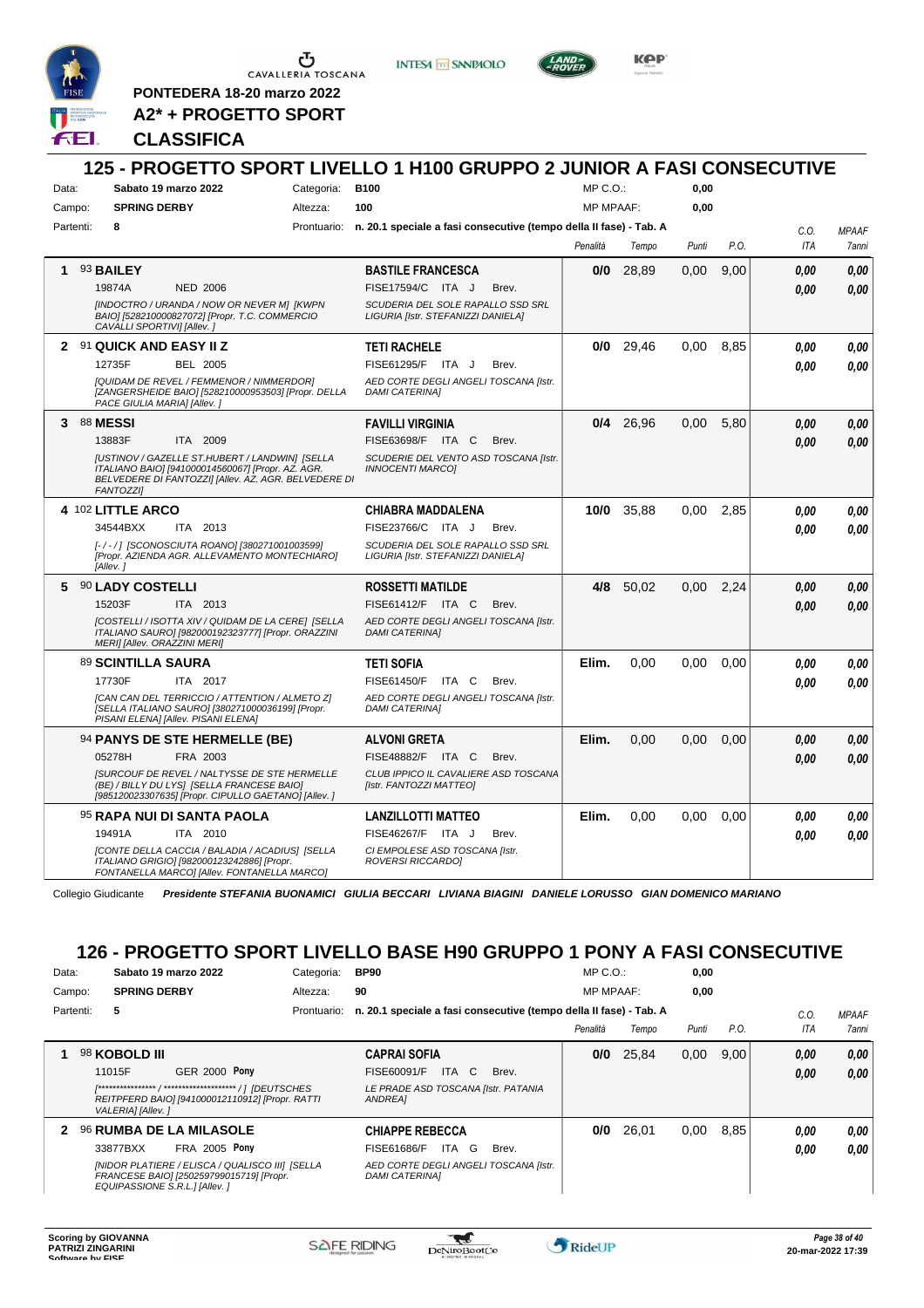

Ⴠ CAVALLERIA TOSCANA

**PONTEDERA 18-20 marzo 2022**

**A2\* + PROGETTO SPORT**

#### **CLASSIFICA**

#### **126 - PROGETTO SPORT LIVELLO BASE H90 GRUPPO 1 PONY A FASI CONSECUTIVE**

**INTESA** M SANPAOLO

**Kep** 

| Data:                                                                                                                 | Sabato 19 marzo 2022                                                                                                                                 | Categoria:               | <b>BP90</b>                                                        | $MP C. O.$ :     |       | 0,00  |      |            |              |
|-----------------------------------------------------------------------------------------------------------------------|------------------------------------------------------------------------------------------------------------------------------------------------------|--------------------------|--------------------------------------------------------------------|------------------|-------|-------|------|------------|--------------|
| Campo:                                                                                                                | <b>SPRING DERBY</b>                                                                                                                                  | Altezza:                 | 90                                                                 | <b>MP MPAAF:</b> |       | 0,00  |      |            |              |
| Partenti:                                                                                                             | 5                                                                                                                                                    | Prontuario:              | n. 20.1 speciale a fasi consecutive (tempo della II fase) - Tab. A |                  |       |       |      | C.O.       | <b>MPAAF</b> |
|                                                                                                                       |                                                                                                                                                      |                          |                                                                    | Penalità         | Tempo | Punti | P.O. | <b>ITA</b> | 7anni        |
|                                                                                                                       | 3 100 LIZZY H                                                                                                                                        | <b>CASTELLACCI JENNY</b> | 0/0                                                                | 26,94            | 0,00  | 8,70  | 0,00 | 0,00       |              |
|                                                                                                                       | <b>BEL 2007 Pony</b><br>32164BXX                                                                                                                     |                          | <b>FISE56511/F</b><br>ITA C<br>Brev.                               |                  |       |       |      | 0.00       | 0.00         |
| [QUICK STAR ARISTO / SAHIBA VAN PAPINGLO / ] [BWP<br>SAURO] [981100000689652] [Propr. CASTELLACCI<br>DUCCIO] [Allev.] |                                                                                                                                                      |                          | CI EMPOLESE ASD TOSCANA [Istr. CORTI<br>OTTAVIAI                   |                  |       |       |      |            |              |
|                                                                                                                       | 4 101 OLDROCK PRINCE                                                                                                                                 |                          | <b>GHINASSI IRENE</b>                                              | 0/0              | 28,62 | 0,00  | 8,55 | 0.00       | 0.00         |
|                                                                                                                       | IRL 2013 Pony<br>17095P                                                                                                                              |                          | <b>FISE55212/F</b><br>ITA G<br>Brev.                               |                  |       |       |      | 0.00       | 0.00         |
|                                                                                                                       | [GLENAYRE SILVER FOX / OLDROCK BEAUTY / SLANEY]<br>[CONNEMARA GRIGIO] [372100400028901] [Propr.<br>SPINELLI CHIARA] [Allev. ]                        |                          | CI EMPOLESE ASD TOSCANA [Istr.<br>ROVERSI RICCARDO]                |                  |       |       |      |            |              |
| 5.                                                                                                                    | 99 CANNELLE DES MATIS                                                                                                                                |                          | <b>FRUZZETTI TOMMASO</b>                                           | 0/2              | 45,25 | 0,00  | 7,28 | 0,00       | 0,00         |
|                                                                                                                       | FRA 2012 Pony<br>18213F                                                                                                                              |                          | <b>FISE59397/F</b><br>ITA G<br>Brev.                               |                  |       |       |      | 0.00       | 0.00         |
|                                                                                                                       | <b>JUT MAJEUR DE TREILLE / DIVA DE GOUTELLON /</b><br>NAZEEL DARLING1 [CONNEMARA GRIGIO]<br>[250258500084166] [Propr. EQUIPASSIONE S.R.L.] [Allev. ] |                          | LE PRADE ASD TOSCANA [Istr. PATANIA<br>ANDREA1                     |                  |       |       |      |            |              |

Collegio Giudicante *Presidente STEFANIA BUONAMICI GIULIA BECCARI LIVIANA BIAGINI DANIELE LORUSSO GIAN DOMENICO MARIANO*

#### **127 - PROGETTO SPORT LIVELLO BASE H90 GRUPPO 2 JUNIOR A FASI CONSECUTIVE**

| Data:               | Sabato 19 marzo 2022                                                                                                                                | Categoria: | <b>B90</b>                                                                     | MP C.O.:         |             | 0,00  |      |      |              |
|---------------------|-----------------------------------------------------------------------------------------------------------------------------------------------------|------------|--------------------------------------------------------------------------------|------------------|-------------|-------|------|------|--------------|
| Campo:              | <b>SPRING DERBY</b>                                                                                                                                 | Altezza:   | 90                                                                             | <b>MP MPAAF:</b> |             | 0,00  |      |      |              |
| Partenti:           | 9                                                                                                                                                   |            | Prontuario: n. 20.1 speciale a fasi consecutive (tempo della II fase) - Tab. A |                  |             |       |      | C.O. | <b>MPAAF</b> |
|                     |                                                                                                                                                     |            |                                                                                | Penalità         | Tempo       | Punti | P.O. | ITA  | 7anni        |
|                     | 1 106 PIPPEREDDU                                                                                                                                    |            | <b>SAMMURI GIULIA</b>                                                          | 0/0              | 28,26       | 0.00  | 9.00 | 0.00 | 0.00         |
|                     | 14189F<br>ITA 2008                                                                                                                                  |            | FISE61526/F ITA C<br>Brev.                                                     |                  |             |       |      | 0.00 | 0.00         |
|                     | [ANIMO / ISPANIA / AVENIR] [SELLA ITALIANO BAIO]<br>[982009106735085] [Propr. MORACCI CLAUDIA] [Allev.<br>CHERI SALVATORE]                          |            | <b>LIVORNO EQUESTRIAN CENTER ASD</b><br>TOSCANA [Istr. MIGLI RICCARDO]         |                  |             |       |      |      |              |
|                     | 2 111 JIMAGINE DE LA NOYELLE                                                                                                                        |            | <b>MUSINA EMMA</b>                                                             | 0/0              | 31,62       | 0.00  | 8.85 | 0.00 | 0.00         |
|                     | 18210F<br>BEL 2015                                                                                                                                  |            | FISE50803/F ITA C<br>Brev.                                                     |                  |             |       |      | 0.00 | 0.00         |
|                     | JJOY VAN'T ZORGVLIET / VOLGA DE LA NOYELLE / EL<br>ESPOIR DE RETZI [CHEVAL DE SPORT BELG BAIO]<br>[981100004109487] [Propr. PRUNAI ELISA] [Allev. ] |            | <b>LIVORNO EQUESTRIAN CENTER ASD</b><br>TOSCANA [Istr. MIGLI RICCARDO]         |                  |             |       |      |      |              |
|                     | 3 113 CALIMERO                                                                                                                                      |            | <b>RANIERI ALESSIO</b>                                                         | 0/0              | 34,08       | 0,00  | 8.70 | 0.00 | 0,00         |
|                     | GER 2010<br>03492R                                                                                                                                  |            | FISE14284/C ITA J<br>Brev.                                                     |                  |             |       |      | 0.00 | 0.00         |
|                     | [CASH H / TARA IV / CASALL] [HOLSTEINER SAURO]<br>[276020000071214] [Propr. TOP HORSES S.R.L.] [Allev.]                                             |            | SCUDERIA DEL SOLE RAPALLO SSD SRL<br>LIGURIA [Istr. STEFANIZZI DANIELA]        |                  |             |       |      |      |              |
| 4 104 BART          |                                                                                                                                                     |            | <b>GIANNETTA MATILDE</b>                                                       |                  | $0/4$ 28,34 | 0,00  | 5,70 | 0,00 | 0,00         |
|                     | 12570F<br><b>NED 2006</b>                                                                                                                           |            | FISE62929/F ITA C<br>Brev.                                                     |                  |             |       |      | 0.00 | 0.00         |
|                     | [UPGRADE / NORALY / HAMAR] [KWPN BAIO]<br>[528210000878675] [Propr. SELVI SABINA] [Allev. ]                                                         |            | NADIR ASD TOSCANA [Istr. MUSACCHIA<br>STEFANIA1                                |                  |             |       |      |      |              |
|                     | 5 103 VANITY DU SUD                                                                                                                                 |            | <b>MATTUGINI ADELE</b>                                                         | 0/4              | 29,95       | 0.00  | 5.60 | 0,00 | 0,00         |
|                     | 03989C<br>FRA 2009                                                                                                                                  |            | FISE66506/F ITA C<br>Brev.                                                     |                  |             |       |      | 0.00 | 0.00         |
|                     | [X / X / 1 [SCONOSCIUTA GRIGIO] [250259700389776]<br>[Propr. EQUIPASSIONE S.R.L.] [Allev. ]                                                         |            | LE PRADE ASD TOSCANA [Istr. PATANIA<br><b>ANDREA</b>                           |                  |             |       |      |      |              |
|                     | 6 102 LITTLE ARCO                                                                                                                                   |            | CHIABRA MADDALENA                                                              | 4/0              | 30,61       | 0,00  | 5,50 | 0.00 | 0,00         |
|                     | 34544BXX<br>ITA 2013                                                                                                                                |            | FISE23766/C ITA J<br>Brev.                                                     |                  |             |       |      | 0.00 | 0.00         |
|                     | [-/-/] [SCONOSCIUTA ROANO] [380271001003599]<br>[Propr. AZIENDA AGR. ALLEVAMENTO MONTECHIARO]<br>[Allev.]                                           |            | SCUDERIA DEL SOLE RAPALLO SSD SRL<br>LIGURIA [Istr. STEFANIZZI DANIELA]        |                  |             |       |      |      |              |
| <b>7 105 ILKA B</b> |                                                                                                                                                     |            | <b>SODINI FEDERICO</b>                                                         |                  | $0/7$ 47,39 | 0.00  | 4.86 | 0.00 | 0.00         |
|                     | <b>NED 2013</b><br>17696F                                                                                                                           |            | FISE62524/F ITA C<br>Brev.                                                     |                  |             |       |      | 0.00 | 0.00         |
|                     | [TOULON X6772 / RILKA B / CALVADOS] [KWPN BAIO]<br>[528210004005408] [Propr. SODINI FEDERICO] [Allev. ]                                             |            | LE PRADE ASD TOSCANA [Istr. PATANIA<br><b>ANDREA]</b>                          |                  |             |       |      |      |              |
|                     | 8 107 BOTERBLOEM                                                                                                                                    |            | <b>MASI RACHELE</b>                                                            |                  | 4/4 33.46   | 0.00  | 3.18 | 0.00 | 0.00         |
|                     | 14631F<br><b>NED 2006</b>                                                                                                                           |            | <b>FISE58642/F ITA C</b><br>Brev.                                              |                  |             |       |      | 0.00 | 0.00         |
|                     | [PATJN / PARADIJSVOGEL / UNITAS] [KWPN BAIO]<br>[528210000846252] [Propr. CONSORTI CRISTINA] [Allev. ]                                              |            | SCUDERIE DEL VENTO ASD TOSCANA [Istr.<br><b>INNOCENTI MARCOI</b>               |                  |             |       |      |      |              |
|                     |                                                                                                                                                     |            |                                                                                |                  |             |       |      |      |              |